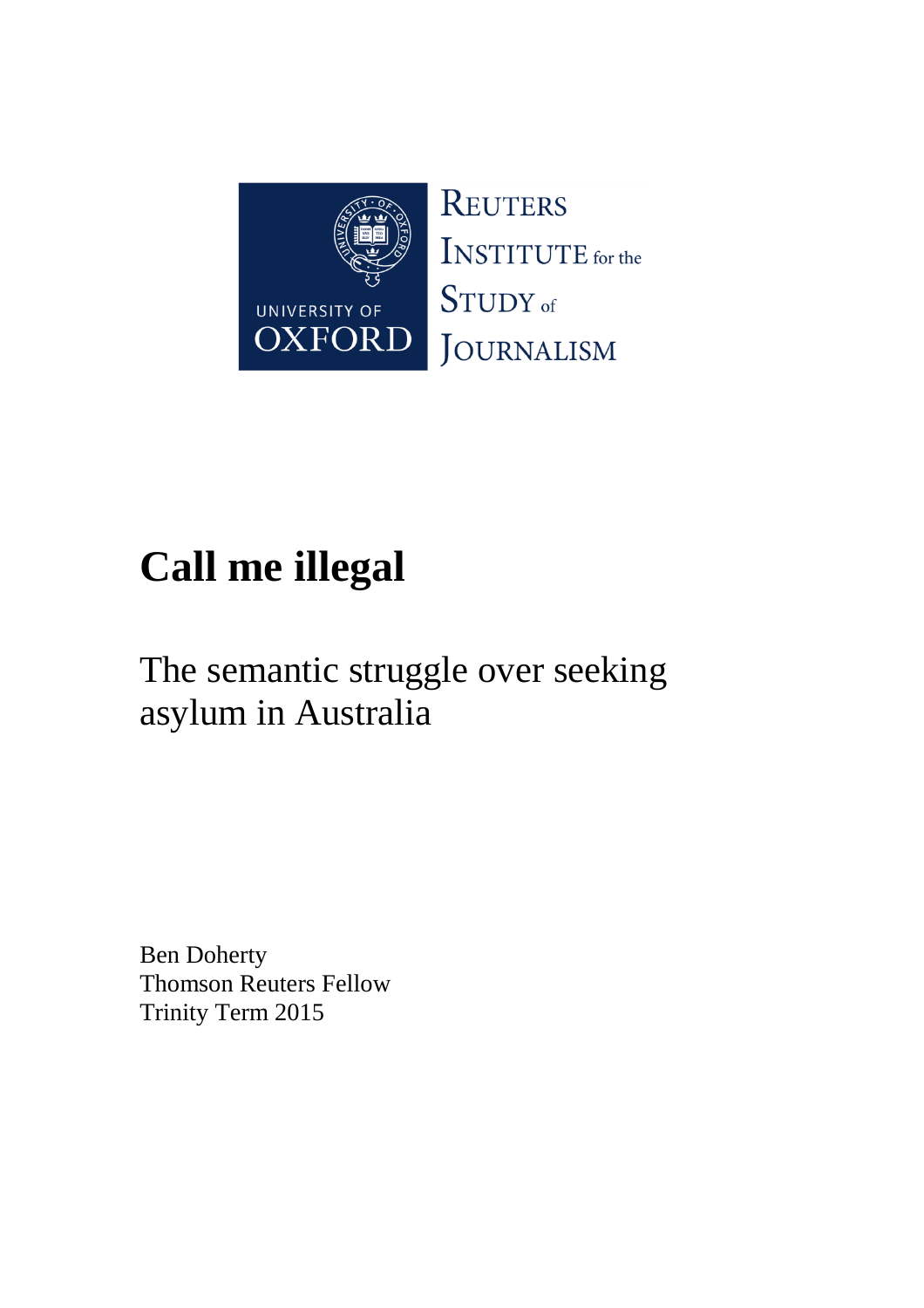#### Abstract

Since the arrival of the first post-colonial 'boatpeople' on Australian shores in 1976, the language used by governments and media to discuss those who arrive 'irregularly' by sea has changed dramatically. From earlier descriptors as "refugees" and "boatpeople", asylum seekers who arrive now in Australian waters are officially referred to in government statements as "illegals", ministers have publicly alleged they "could be murderers [or] terrorists" and report "whole villages" are coming to Australia in uncontrollable "floods". Prime Ministers are reported in the media condemning asylum seekers as opportunists who "jump the queue", and "throw their children overboard", while discussion of Australia's policies regarding asylum seekers is now framed as a matter of "border protection" from "threats to national security".

While these discursive changes have attracted public, media, and academic attention, this paper seeks to ask further: where has this semantic change come from? What forces have driven it, and why? What impact has this changed rhetoric had on public opinion and understanding of asylum seekers? And what responsibility rests with those who report these words and these phrases about these people?

In assessing these questions, this paper will rely on primary sources – the Commonwealth Record, government statements, cabinet minutes, and interviews with key policy and political figures – and secondary sources – media reportage, published papers and analyses. This paper will seek to critique the changes in rhetoric used by governments and media to discuss boat-borne asylum seekers in Australia, specifically examining four distinct, and crucial, periods in the development of Australia's asylum seeker policy and political debate.

- 1976-1979 the first 'wave' of the first post-colonial 'boat-people' to Australia
- 1990-1992 the development and implementation of Australia's policy of mandatory detention for all boat-borne asylum seekers
- 2001 the lead-up to and implementation of the 'Pacific Solution', including the *Tampa* crisis, the 'children overboard' affair, and the impact of the September 11 terrorist attacks
- 2013 the election campaign and government of Tony Abbott, and its key policy of 'stopping the boats'.

These particular periods can be seen as crucial markers in the development of Australian asylum policy and as critical moments in its public discourse.

This paper will further question to what extent these changes in rhetoric have been deliberately constructed for political aims. It will ask how changes in language have been adopted, or challenged, by Australia's media, and if and how those semantic shifts have impacted upon the Australian public's perception and understanding of asylum seekers and refugees. Finally, the paper will compare the Australian experience with international situations, understanding the global context of what is, by definition, a trans-national issue. It concludes with some notes of observation for Australian journalism.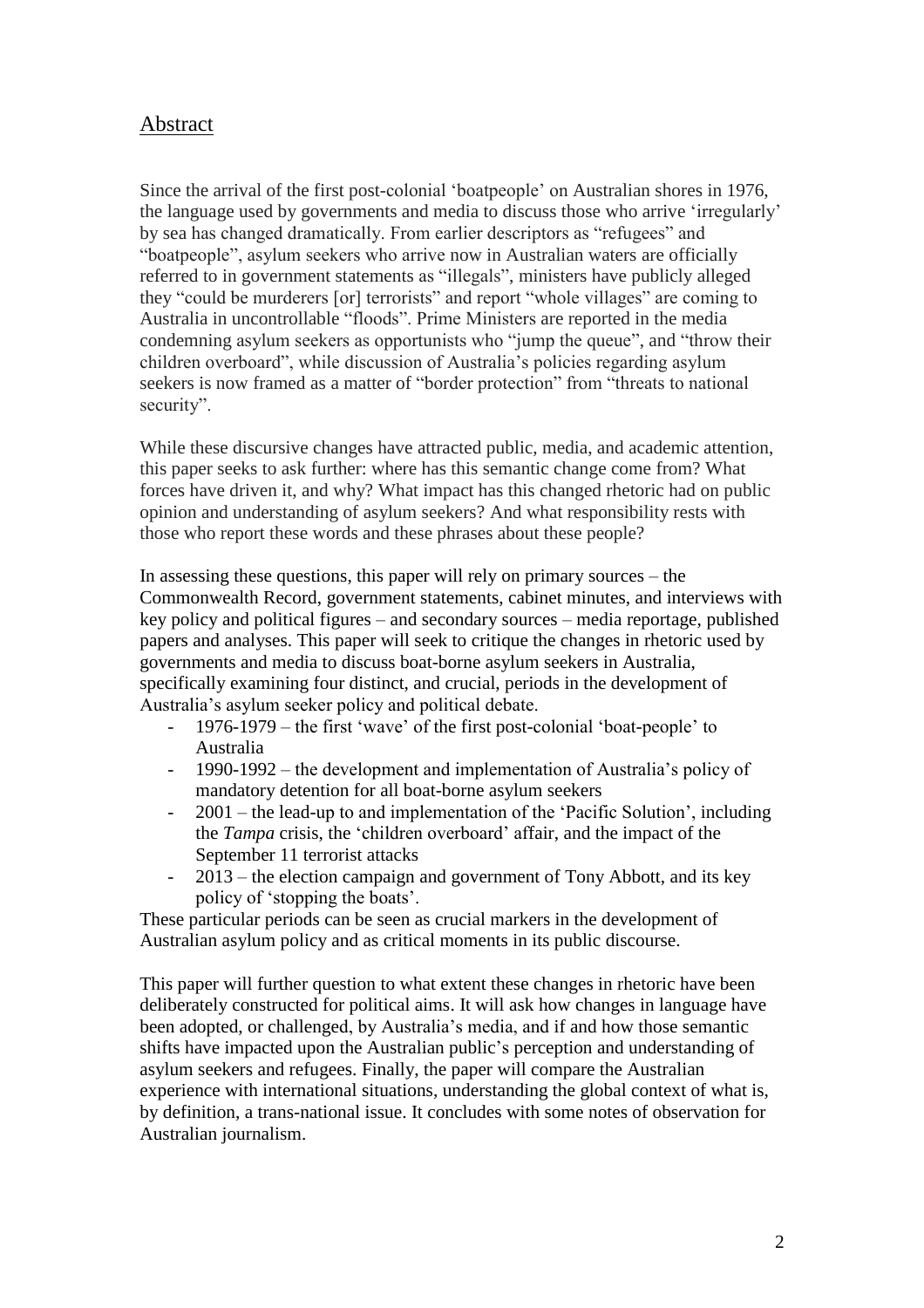#### Acknowledgements

I would like to thank, firstly, the Thomson Reuters Foundation, without whose generosity, foresight, and philanthropy, this paper would never have existed. Your support for the profession of journalism, and for its practitioners, is commendable, and in this instance especially, most gratefully received. This fellowship has been an extraordinary opportunity I could never have experienced otherwise. Thank you.

I would like to offer my grateful thanks to Rob McNeil for his painstaking and patient supervision, chiefly for his fantastically engaging conversations over my thesis, the state of the global media, and the problems of the world, over the terrific flat whites at Brew. Rob's passion for this subject, his thoughtfulness, and his willingness to challenge my thinking has improved this paper immeasurably. I would like, too, to thank James Painter for his tireless assistance, without his insight, experience and meticulous eye for detail, this work could not have been produced. My grateful thanks, too, go to Guy Goodwin-Gill, Emeritus Professor of All Souls College, for his generous assistance and encouragement. I appreciate the time and effort all have dedicated, always in pursuit of greater scholarship.

I owe a great many thanks to all who read drafts and offered ideas, critiques, and fearless advice. You are too numerous to mention, but you know who you are. I would like to thank those who agreed to be interviewed for this paper, or who assisted in guiding me towards key people: your contributions have been invaluable. I would like, too, to thank Kellie Riordan, for her enthusiasm and her invaluable guidance about Oxford, the university and the town, and I would like to thank all of the staff at the Reuters Institute for the Study of Journalism for their boundless reserves of patience.

But, finally, I am indebted to two people most of all: I owe unfathomable thanks to Kim Wilson for her unwavering support, her faith, and her apparently-endless depths of love and forbearance. And I am grateful to Molly, for just being Molly, the sweetest and funniest little girl in the whole wide world.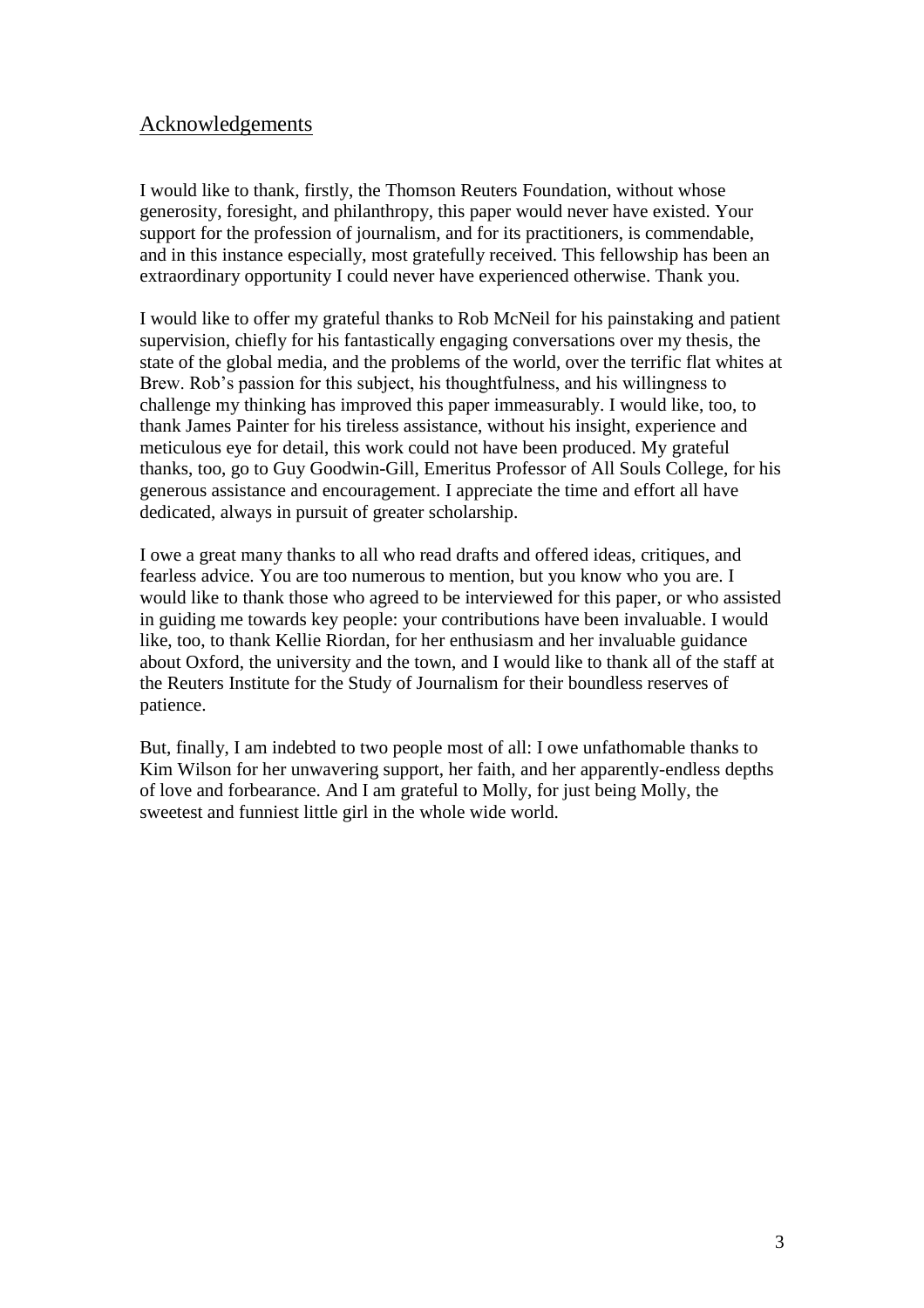## Table of Contents

asylum seekers

| Abstract                                                                                            | $\overline{2}$ |
|-----------------------------------------------------------------------------------------------------|----------------|
| Acknowledgements                                                                                    | 3              |
| 1. Lam Binh and his boat                                                                            | 7              |
| 2. Method                                                                                           | 11             |
| 3. From in-need to illegal: the evolution of government<br>and media asylum narratives in Australia | 16             |
| 3.1: Historical perspective                                                                         | 16             |
| 3.2: The 1970s - National 'soul-searching'                                                          | 19             |
| 3.3: The early 90s - Illegals                                                                       | 27             |
| 3.4: 2001 - Asylum as terror                                                                        | 34             |
| 3.5: 2013 - Asylum and the language of war                                                          | 42             |
| 4. Australian attitudes to asylum seekers                                                           | 50             |
| 4.1: Opposition to asylum seekers                                                                   | 50             |
| 4.1.1: The 1970s                                                                                    | 50             |
| $4.1.2$ : The early $90s$                                                                           | 51             |
| 4.1.3: 2001                                                                                         | 52             |
| 4.1.4: 2013                                                                                         | 54             |
| 4.1.5: Good refugees and bad                                                                        | 54             |
| 5. The impact of language on public attitudes towards                                               | 56             |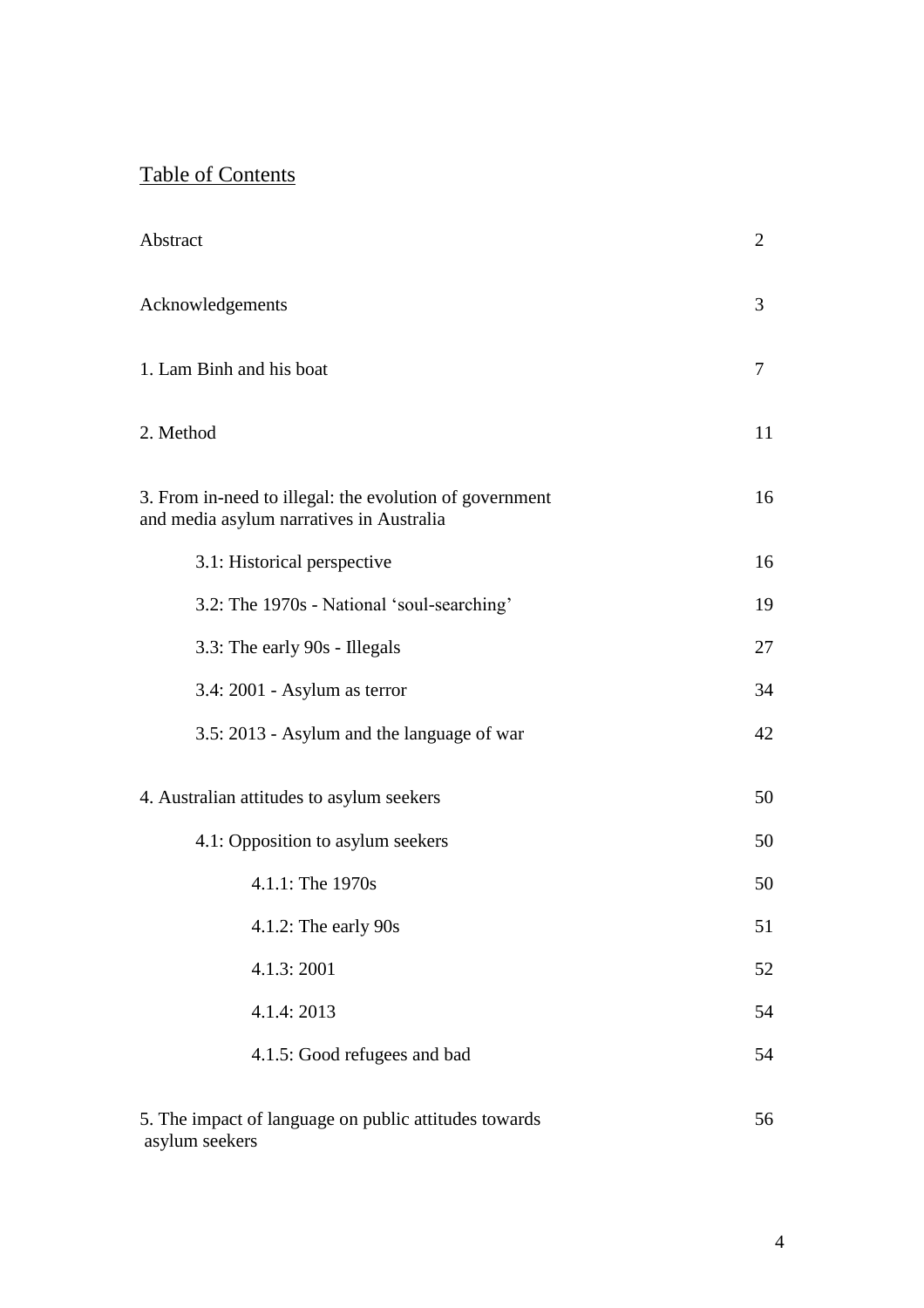| 6. Political construction of asylum seeker narratives | 61 |
|-------------------------------------------------------|----|
| 7. International observations                         | 67 |
| $7.1:$ The UK                                         | 68 |
| 7.2: Europe                                           | 72 |
| 8. A Responsibility to Question                       | 76 |
| 9. Conclusion                                         | 80 |
| Bibliography                                          | 82 |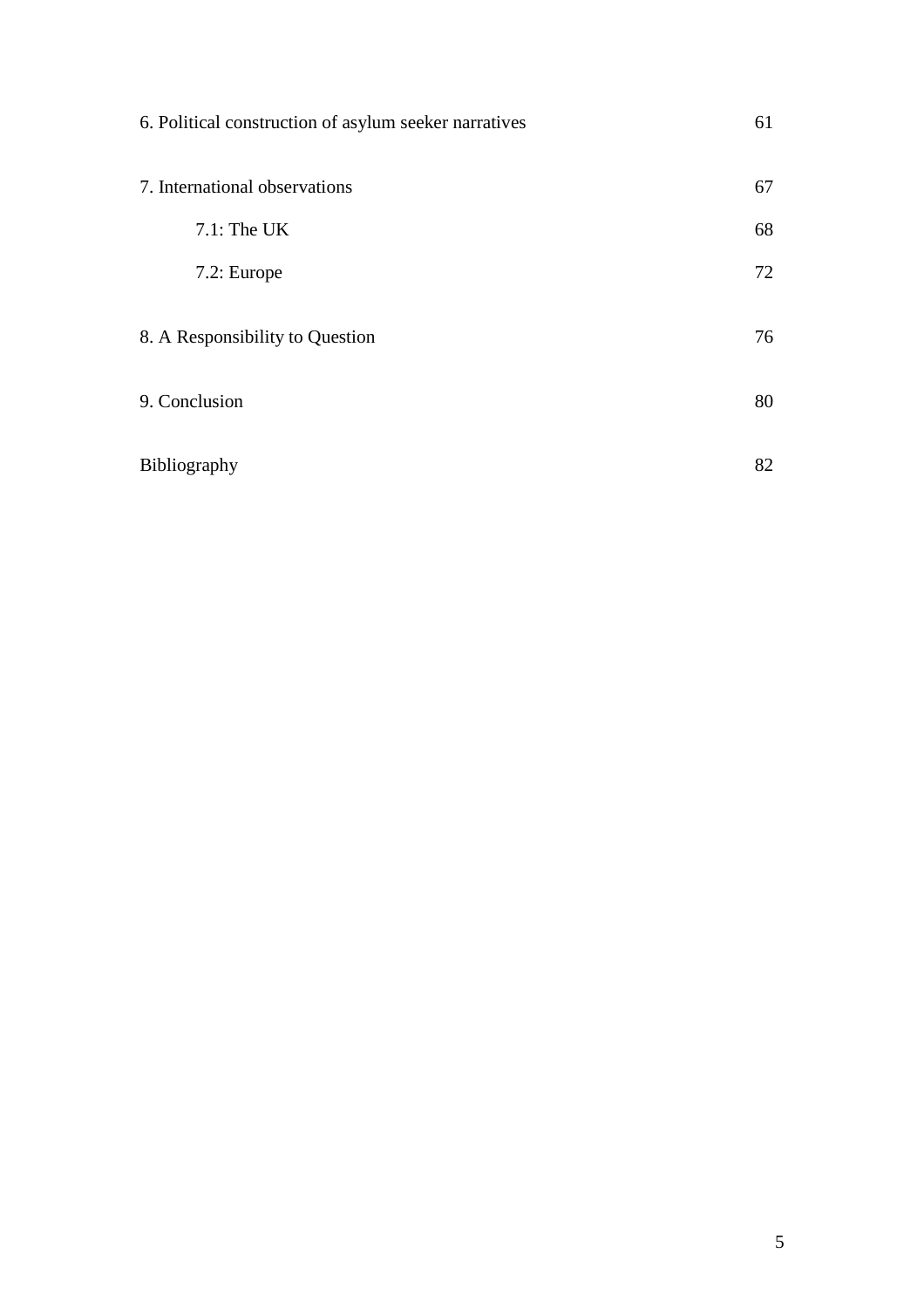"If thought corrupts language, language can also corrupt thought. A bad usage can spread by tradition and imitation even among people who should and do know better."

George Orwell, 1945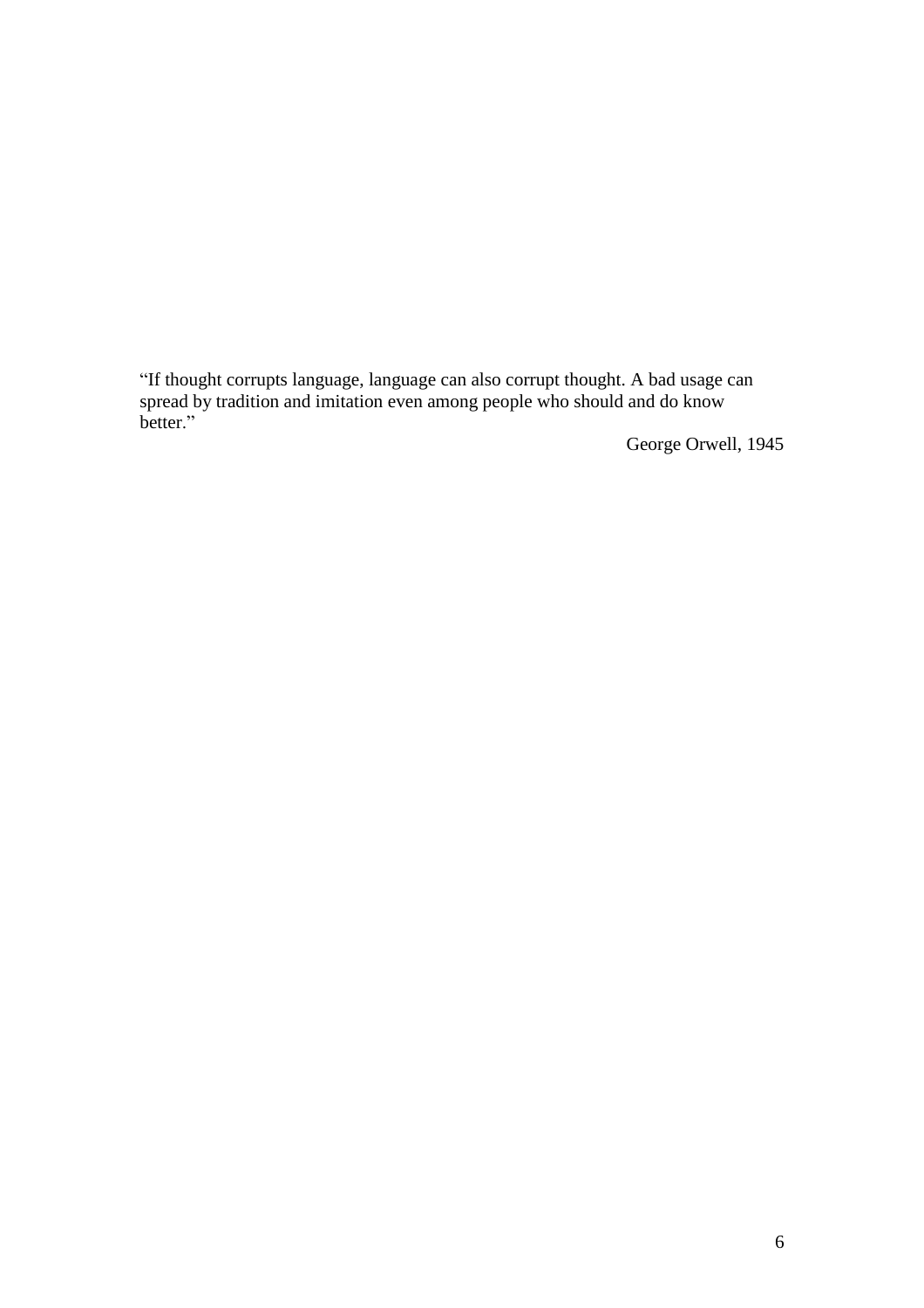#### 1. Lam Binh and his boat

Lam Binh was first. The self-taught sailor and four friends found Australia from Vietnam navigating with a single page torn from a school atlas. The page went no further south than Timor: from there he was simply following a hand-drawn arrow on the bottom of the page. But on April 26, 1976 he sighted land, and piloted his battered junk, the *Kien Giang*, into Darwin harbour, where he dropped anchor and waited. Lam had a speech prepared for the immigration officer who boarded the next morning: "Good morning. My name is Lam Binh and these are my friends from South Vietnam and we would like permission to stay in Australia".<sup>1</sup> He'd learned some English. Language is important. Words matter.

The words of the government's response were equally important. Lam and his friends were granted asylum and as other compatriot asylum seekers began arriving, fleeing the same conflict and following similarly unlikely voyages, the government publicly declared it would "offer sanctuary"<sup>2</sup> to those seeking asylum, promising the government's "full resources"<sup>3</sup> would be made available to them. "As a matter of humanity, and in accord with international obligations freely entered into, Australia has accepted a responsibility to contribute towards the solution of world refugee problems," the immigration minister said in newspaper reports.<sup>4</sup>

In the decades since Lam Binh's arrival, the language used by Australian governments and media in discussion of people who arrive in Australia by boat has changed dramatically. Asylum seekers who arrive now in Australian waters are officially referred to in government statements as "illegals"<sup>5</sup>. Ministers have publicly alleged asylum seekers "could be murderers, could be terrorists" and report "whole

<sup>1</sup> Grant, Bruce Grant *The Boatpeople: An 'Age' Investigation* (Ringwood, 1979) 7-8, 14-15

<sup>2</sup> Australia. *Commonwealth Record* (Canberra, 31 August 1976)

<sup>3</sup> Australia. *Commonwealth Record* (Canberra, 8 February 1977)

<sup>4</sup> Australia. *Commonwealth Record* (Canberra, 24 May 1977)

<sup>5</sup> Bianca Hall, 'Minister wants boat people called illegals' *The Sydney Morning Herald* (online), 19 October 2013 http://www.smh.com.au/federal-politics/political-news/minister-wants-boat-peoplecalled-illegals-20131019-2vtl0.html

<sup>6</sup> Darren Gray, 'WA illegals in copycat breakouts' *The Age* (Melbourne), 10 June 2000, 10: Damien Lawson, 'Refugee! Criminal! Terrorist!' *New Internationalist* (online) 1 October 2002 http://newint.org/features/2002/10/01/criminalization/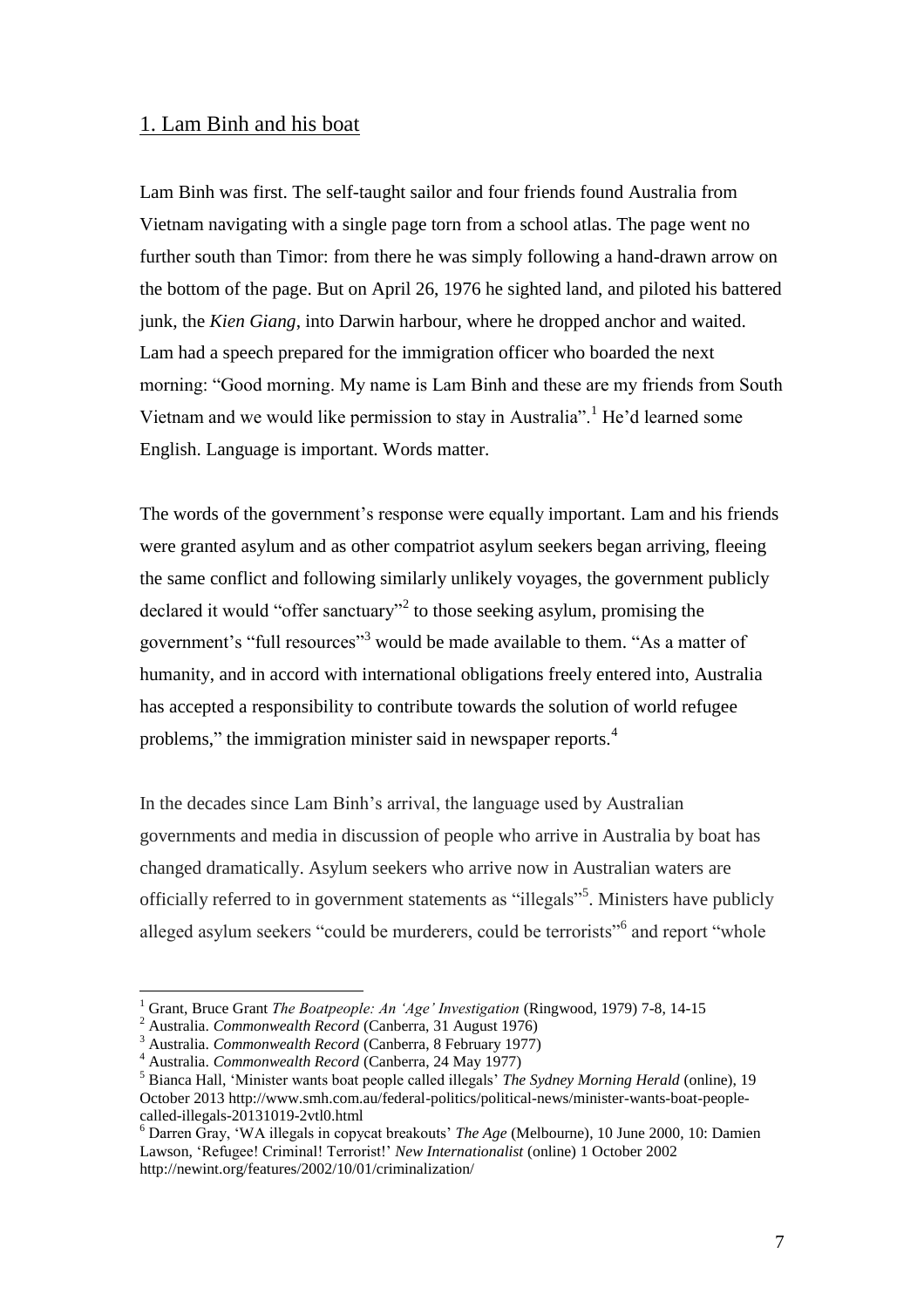villages"<sup>7</sup> are coming to Australia in uncontrollable "floods"<sup>8</sup>. Prime Ministers have condemned asylum seekers as opportunists who "jump the queue"<sup>9</sup>, and "throw their children overboard"<sup>10</sup>. Discussion of Australia's policies regarding asylum seekers is now framed – through the media – as a matter of "border protection" from "threats to national security"<sup>11</sup>. Policy measures such as "stopping the boats"<sup>12</sup>, it is insisted, must be conducted in secret as "if we were at war".<sup>13</sup>

Where has this semantic change come from? What forces have driven it, and why? What impact has this changed rhetoric had on public opinion and understanding of asylum seekers, and what responsibility rests with those who report these words and these phrases about these people?

Australia's position is not unique. Internationally, there have been similar shifts in public, political, and media discourses. Over the European summer of 2015, the nations of the European Union have been locked in divisive internecine and external disputes over "illegal immigration" across the Mediterranean Sea.<sup>14</sup> The US has witnessed vociferous debate over "illegal aliens" in the country "taking American jobs",<sup>15</sup> while in Pakistan, Afghan asylum seekers have been publicly branded as terrorists, accused of spreading disease, and of being a drain on scarce national

<sup>7</sup> Janine MacDonald, 'Refugee crisis warning' *The Age* (Melbourne), 18 November 1999, 1: 'Australia captures another boatload of illegal arrivals', *Associated Press* (international) 18 November 1999 8 Scott Morrison, 'Immigration – especially concerning persecuted Christians and the flood of boat people', *Christian Democratic Party* (online) August 2013

http://www.cdp.org.au/newsletter/august2013/Immigration%20Scott%20Morrison%20MP.pdf <sup>9</sup> Nicholson, Brendan, 'Abbott slams boatpeople as unchristian' *The Australian* (online) 10 July 2012 [http://www.theaustralian.com.au/national-affairs/immigration/abbott-slams-boatpeople-as-un](http://www.theaustralian.com.au/national-affairs/immigration/abbott-slams-boatpeople-as-un-christian/story-fn9hm1gu-1226422034305)[christian/story-fn9hm1gu-1226422034305](http://www.theaustralian.com.au/national-affairs/immigration/abbott-slams-boatpeople-as-un-christian/story-fn9hm1gu-1226422034305)

<sup>&</sup>lt;sup>10</sup> Margo Kingston, ['Credibility overboard'](http://www.smh.com.au/articles/2002/05/10/1020914043918.html), *The Sydney Morning Herald* (online), 8 November 2001, http://www.smh.com.au/articles/2003/11/26/1069825828659.html

<sup>&</sup>lt;sup>11</sup> Bruce Haigh, 'Australia's asylum seeker obsessions puts democracy at risk' *The Guardian* (online) 9 May 2014 [http://www.theguardian.com/commentisfree/2014/may/09/australias-asylum-seeker](http://www.theguardian.com/commentisfree/2014/may/09/australias-asylum-seeker-obsession-puts-democracy-at-risk)[obsession-puts-democracy-at-risk](http://www.theguardian.com/commentisfree/2014/may/09/australias-asylum-seeker-obsession-puts-democracy-at-risk)

<sup>12</sup> Agence France Presse 'Operation to stop boats like a war: Tony Abbott' *The Australian* (online) 10 January 2014 http://www.theaustralian.com.au/national-affairs/immigration/operation-to-stop-boatslike-a-war-tony-abbott/story-fn9hm1gu-1226798801617

 $^{\rm 13}$  Ibid

<sup>14</sup> 'Italy's illegal immigrations: Tidal wave' *The Economist* (online) 5 July 2014 http://www.economist.com/news/europe/21606301-more-horrific-deaths-mediterranean-tidal-wave

<sup>&</sup>lt;sup>15</sup> Thomas Espenshade and Maryanne Belanger, 'Immigration and Public Opinion' in Marcelo Suarez-Orozco (ed), *Crossings: Mexican Immigration in Interdisciplinary Perspectives* (Cambridge, Mass.: David Rockefeller Center for Latin American Studies and Harvard University Press, 1998) 365-403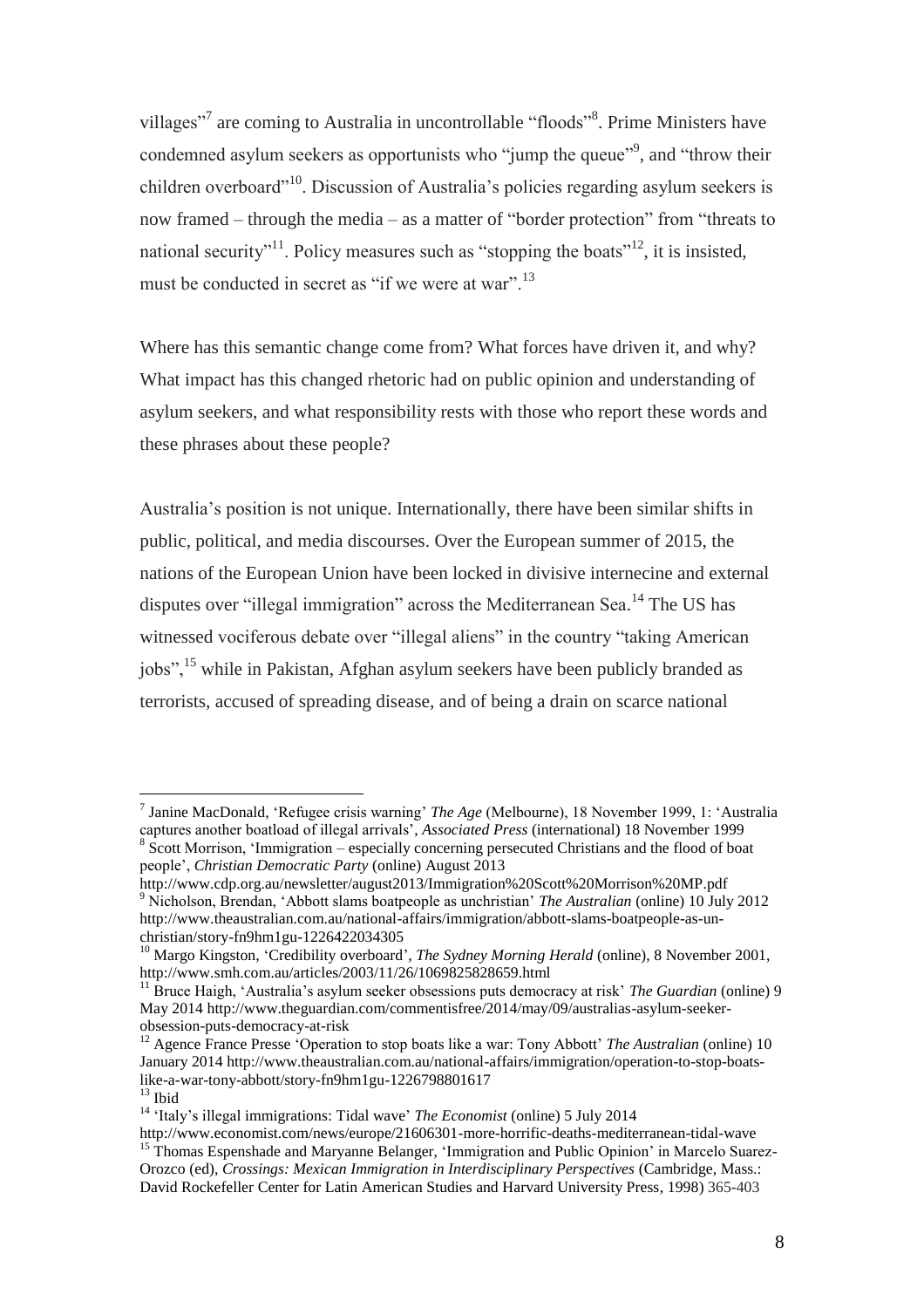resources.<sup>16</sup> Around the world, the language used to describe asylum seekers, refugees, and forced migrants is increasingly politicised and polemic.

"Political language… is designed to make lies sound truthful and murder respectable, and to give an appearance of solidity to pure wind," George Orwell wrote.<sup>17</sup> The manipulation of language for political advantage is not new, and its consequences neither necessarily benign nor motivated by public interest: in his self-promotional account of the Gallic Wars of the 1<sup>st</sup> Century BC, Julius Caesar described the Germanic tribes to the north of the empire as bloodthirsty and uncivilised,  $^{18}$  while in *The Prince* in the 16<sup>th</sup> Century AD, Machiavelli urged the liberation of Italy from the "barbarian" foreigners who ruled it.<sup>19</sup> And if semantic manipulation can be considered an ancient art, it is no less powerful in the modern day: Goebbels used the euphemism of a "final solution" to describe the slaughter of innocents by the Nazi regime;  $^{20}$  the Vietnam War popularised "collateral damage" to describe civilians killed by napalm attacks (or "soft ordnance"); while Iraq gave the world "enhanced interrogation" and "extraordinary rendition" for torture. $^{21}$ 

The consequences of changes in discourse are significant. Alterations to language and thought have the potential to change the course of history, and in the case of asylum seekers and refugees, the fate of some of the world's most disempowered and vulnerable people. In a global order predicated upon nationality and bounded territoriality, people displaced from their homelands lose rights and lose agency. Often, they are voiceless in public discourse, defined by the language used by others to describe them. Their image – the public's fundamental understanding of who they are - is created not by themselves, but by others. "Terminology matters because it shapes our understanding of a phenomenon," McAdam writes. "If people are

<sup>17</sup> George Orwell, *Politics and the English Language* (Penguin, London, 2013)

 $\overline{a}$ 

<sup>18</sup> Neil Faulkner, 'The Official Truth: Propaganda in the Roman Empire', *BBC History* (online) 17 February 2012 http://www.bbc.co.uk/history/ancient/romans/romanpropaganda\_article\_01.shtml

<sup>16</sup> Editorial 'Expelling Afghan refugees', *The Express Tribune* (online) 23 December 2014 http://tribune.com.pk/story/810763/expelling-afghan-refugees/

<sup>19</sup> Diego A. von Vacano, *The Color of Citizenship: Race, Modernity and Latin American/Hispanic Political Thought* (Oxford University, 2012) 68: Niccolo Machiavelli, *The Prince* (first published 1532, Oxford University, 1935 ed) 109

<sup>&</sup>lt;sup>20</sup> Christopher R. Browning and Jurgen Matthaus, *The Origins of the Final Solution: The evolution of Nazi Jewish Policy, September 1939-March 1942* Random House: Germany, 2006) 105

<sup>21</sup> Chris Ngwodo, 'Cliches of civilisation', *African Hadithi* (online) 31 December 2014 [http://africanhadithi.com/article/1085896414/Cliches\\_of\\_Civilization](http://africanhadithi.com/article/1085896414/Cliches_of_Civilization)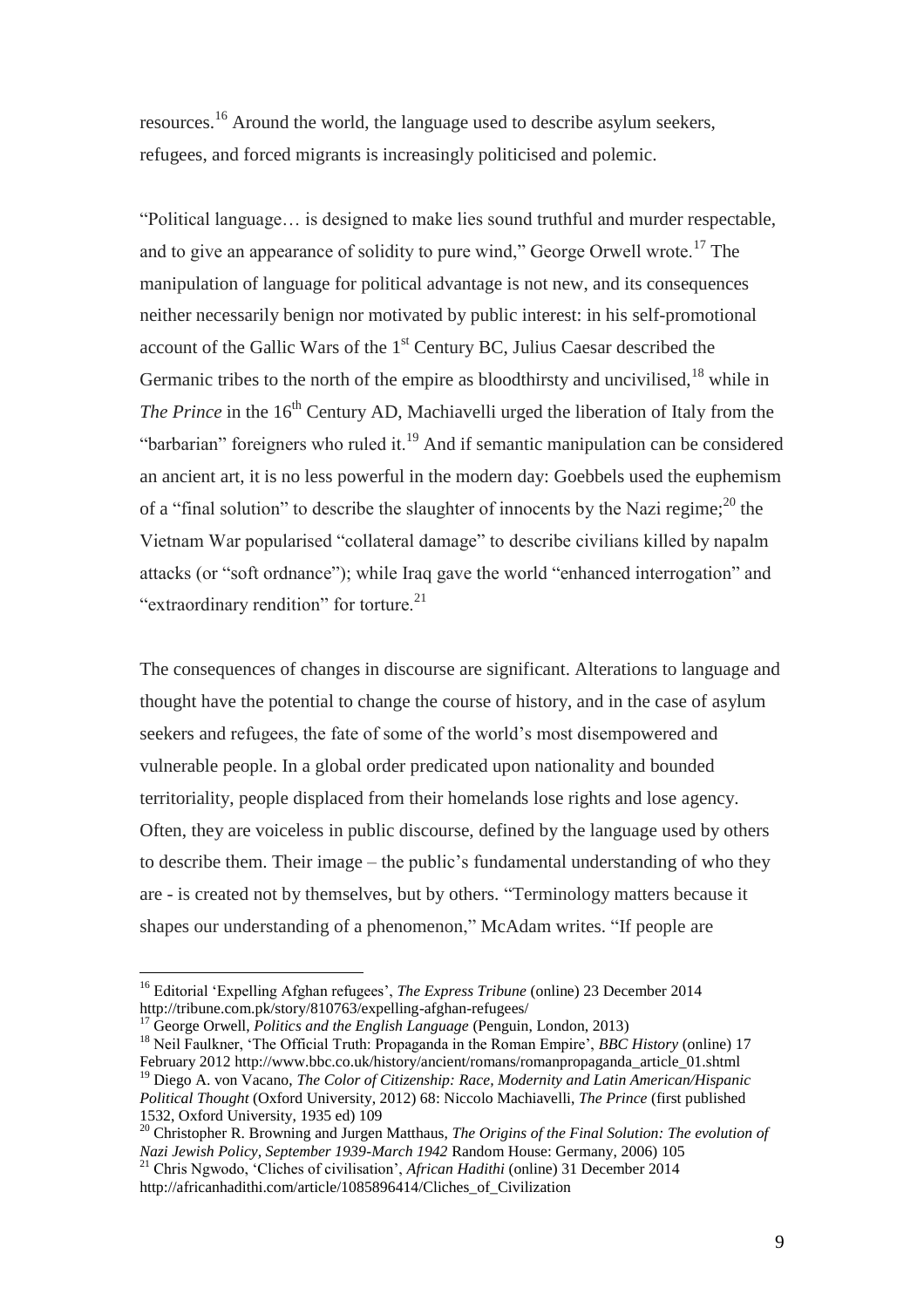described as "illegals'", this creates an assumption that they have broken the law and deserve to be treated as criminals."<sup>22</sup>

And the media – as the major means by which governments communicate with their populaces – play a significant role in the promulgation of this language.<sup>23</sup> Journalism must, of course, report objectively and accurately the words of government. But is it sufficient for journalists to stand behind the shield of so-called 'accuracy' and 'impartiality', a mentality of 'the government said it so we reported it'? Should the media uncritically report the language with which it is provided? Should it repeat the rhetoric and narratives of government if those are loaded, pejorative, or inflammatory? Journalism's power is great, but what of its responsibility?

"History constantly teaches us," Foucault argues, "that discourse is not simply that which translates struggles or systems of domination, but is the thing for which and by which there is a struggle, discourse is the power which is to be seized."<sup>24</sup> Lam Binh knew it, and others before and since. Language is important. Words matter.

<sup>22</sup> Jane McAdam, 'Are they illegals, no? And Scott Morrison should know better', *University of New South Wales Newsroom* (online), 23 October 2013 [http://newsroom.unsw.edu.au/news/law/are-they](http://newsroom.unsw.edu.au/news/law/are-they-illegals-no-and-scott-morrison-should-know-better)[illegals-no-and-scott-morrison-should-know-better](http://newsroom.unsw.edu.au/news/law/are-they-illegals-no-and-scott-morrison-should-know-better)

 $^{23}$  McKay, F.H., and S.L. Thomas, R.W. Blood, '"Any One of these Boatpeople could be a Terrorist for All We Know!", Media Representations and Public Perceptions of "Boat People" Arrivals in Australia' (2011) 12(6) *Journalism: Theory, Practice and Criticism*

<sup>24</sup> Foucault, Michel, 'The Order of Discourse' in P. Rice & P. Waugh (eds.), *Modern Literary Theory: A Reader* (Arnold, London, 4<sup>th</sup> ed, 2001) 210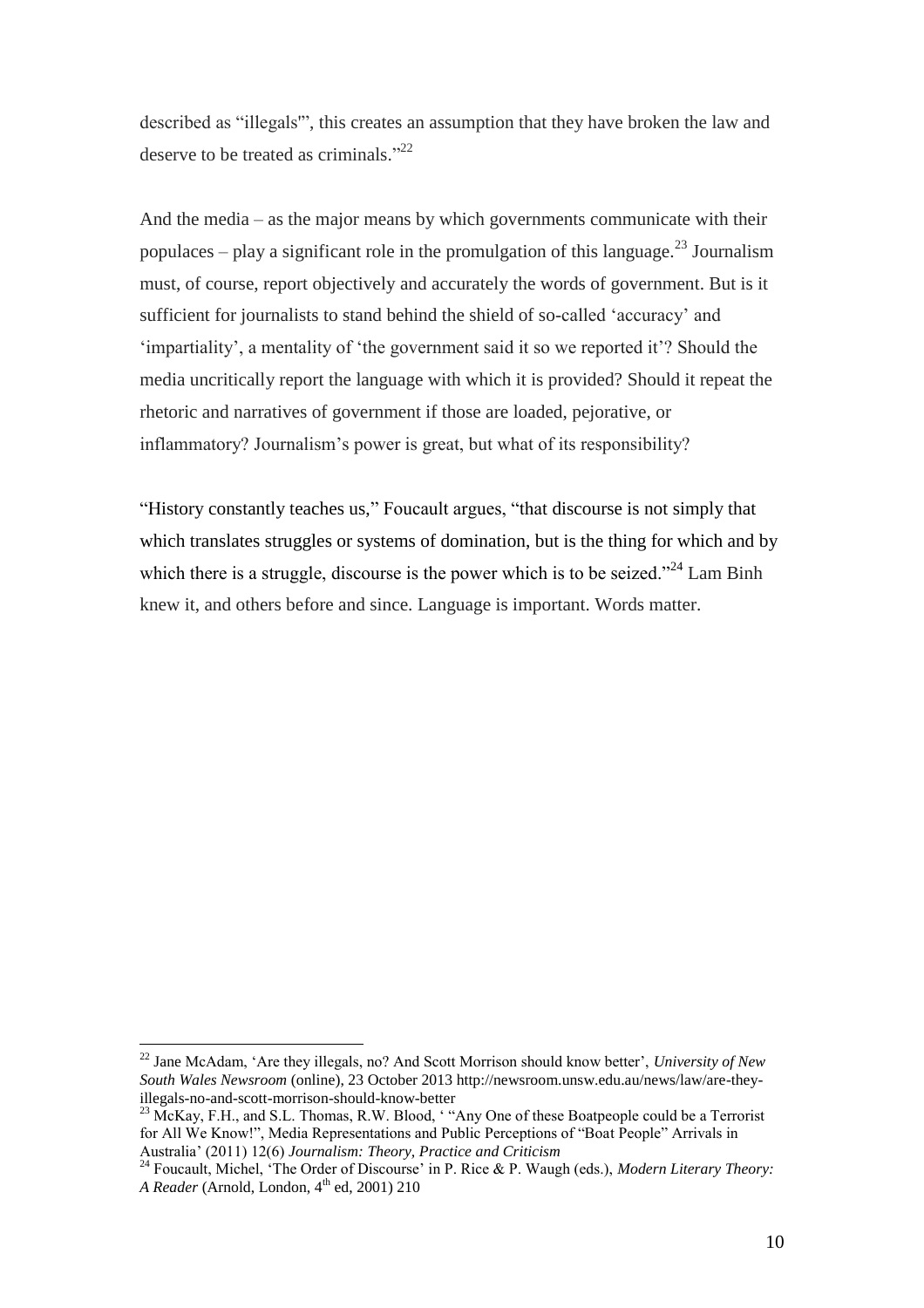#### 2. Method

This paper seeks to examine the changes in rhetoric used by governments to discuss boat-borne asylum seekers in Australia since the first, post-colonial, boat arrivals in 1976. It will further question to what extent these changes in rhetoric have been deliberately constructed for political aims. This paper will ask how that language has been adopted, or challenged by Australia's media, and whether the semantic shift has impacted upon Australian public perception and understanding of asylum seekers and refugees. The paper concludes with some notes of international comparison, and observations for Australian journalism.

This paper will specifically examine reportage of government rhetoric concerning boat-borne asylum seekers at four distinct, and crucial, periods in the development of Australia's asylum seeker policy and political debate:

- 1976-1979 the first 'wave' of the first post-colonial 'boat-people' to Australia
- 1990-1992 the development and implementation of Australia's policy of mandatory detention for all boat-borne asylum seekers
- 2001 the lead-up to and implementation of the 'Pacific Solution', including the Tampa crisis, the 'children overboard' affair, and the impact of the September 11 terrorist attacks
- $2013$  the election campaign and government of Tony Abbott, and its key policy of 'stopping the boats'.

These periods can be seen as crucial markers in the development of Australian asylum policy and as critical moments in its public discourse.

Other discourses, such as opinion or commentary writing on the issue of boat-borne asylum seekers, or language used by advocates, are excluded from this paper. This is not to suggest that newspaper editorials, commentary by advocates, or the language of community opinion leaders do not hold influence on public opinion, but rather to focus specifically on the influence of the language used by governments, and broadcast by the media, to describe asylum seekers and policies towards them.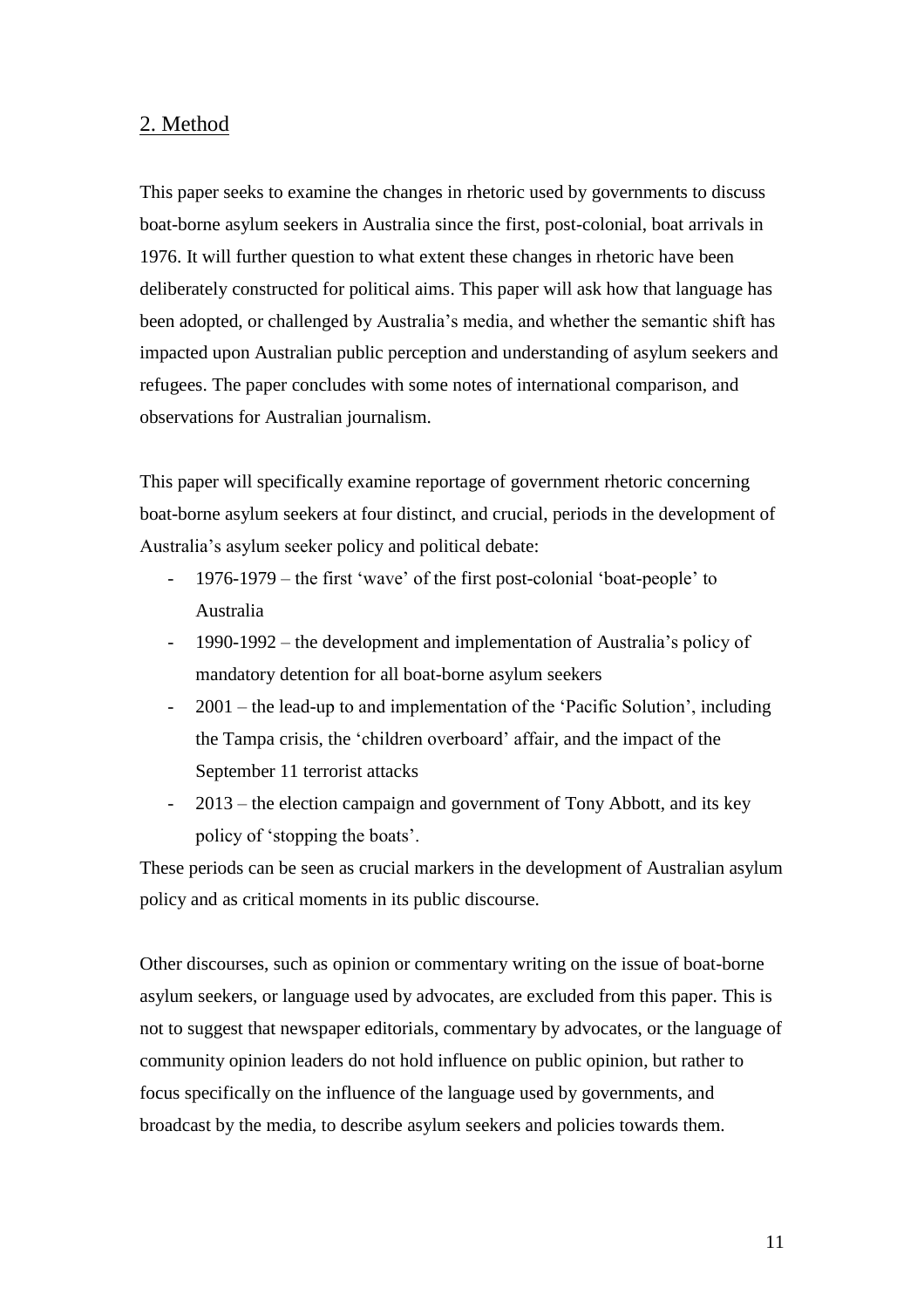Because of a presumed authority, and privileged access to information, government discourse is disproportionately influential in setting the terms of discourse around boat-borne asylum seekers.<sup>25</sup> Pronouncements from executive government are presented as 'factual' and objective. Bearing the imprimatur of the executive, they are presented as 'official' sources, and carry the credibility that imbues.<sup>26</sup> "It is important to bear in mind that politicians making statements in their official capacity are expected to have more information at hand and to be better briefed than members of the general public. They are expected to have access to factual information, and to truthfully report that information in their public statements," Pedersen et al write. $27$ Taylor argues the Australian government's immigration department (under its various nomenclatures) has been "extremely active in ensuring that the Government 'spin' is communicated to the public", in providing its version of events to the media, and in assiduously countering what it regards to be "inaccurate media reporting".<sup>28</sup> Other writers, such as Mares, and former immigration ministers, such as Chris Evans, concur, arguing the department is disproportionately influential in framing public discussion on asylum seekers and refugees, and in dominating, or at least heavily swaying, the language used in public discourse.<sup>29 30</sup>

In addition, because information about asylum seekers arriving by boat is often very difficult, if not impossible, to source independently, and because access to onshore or offshore detention facilities for asylum seekers is highly-restricted, the media is often forced to rely, sometimes exclusively, on the official version of events supplied by

<sup>25</sup> S. Taylor, 'The importance of human rights talk in asylum seeker advocacy' (2001) 24(1) *UNSW Law Journal* 196-197

<sup>&</sup>lt;sup>26</sup> N. Klocker & K.M. Dunn, 'Who's driving the asylum debate? Newspaper and government representations of asylum seekers' (2003) 109 *Media International Australia* 71-92.

<sup>27</sup> A. Pedersen, S. Watt and S. Hanser, 'The role of false beliefs in the community's and the federal governments' attitudes toward Australian asylum seekers' (2006) 41(1) *Australian Journal of Social Issues* 105-124

<sup>&</sup>lt;sup>28</sup> Taylor, Above n 25

<sup>&</sup>lt;sup>29</sup> Angela Romano, 'Journalism's Role in mediating public conversation on asylum seekers and refugees in Australia' (2004) 26(2) *Australian Journalism Review* 48 Also: Peter Mares, *Borderline: Australia's response to refugees and asylum seekers in the wake of the Tampa* (Sydney: UNSW Press, 2<sup>nd</sup> ed, 2002) 27-28; Phillips, M., 'Working with the media: Notes for refugee advocates' (2000) 8 *Forced Migration Review* 33; S. Taylor, 'Achieving reform of Australian asylum-seeker law and policy' (2001) 24 *Just Policy* 41-54; Ward, I. 'The Tampa affair, wedge politics and a lesson for political journalism' (2002) 24(1) *Australian Journalism Review* 36

 $30$  Interview with Chris Evans, Australian immigration minister 2007-2010 (By Skype, 16 June 2015)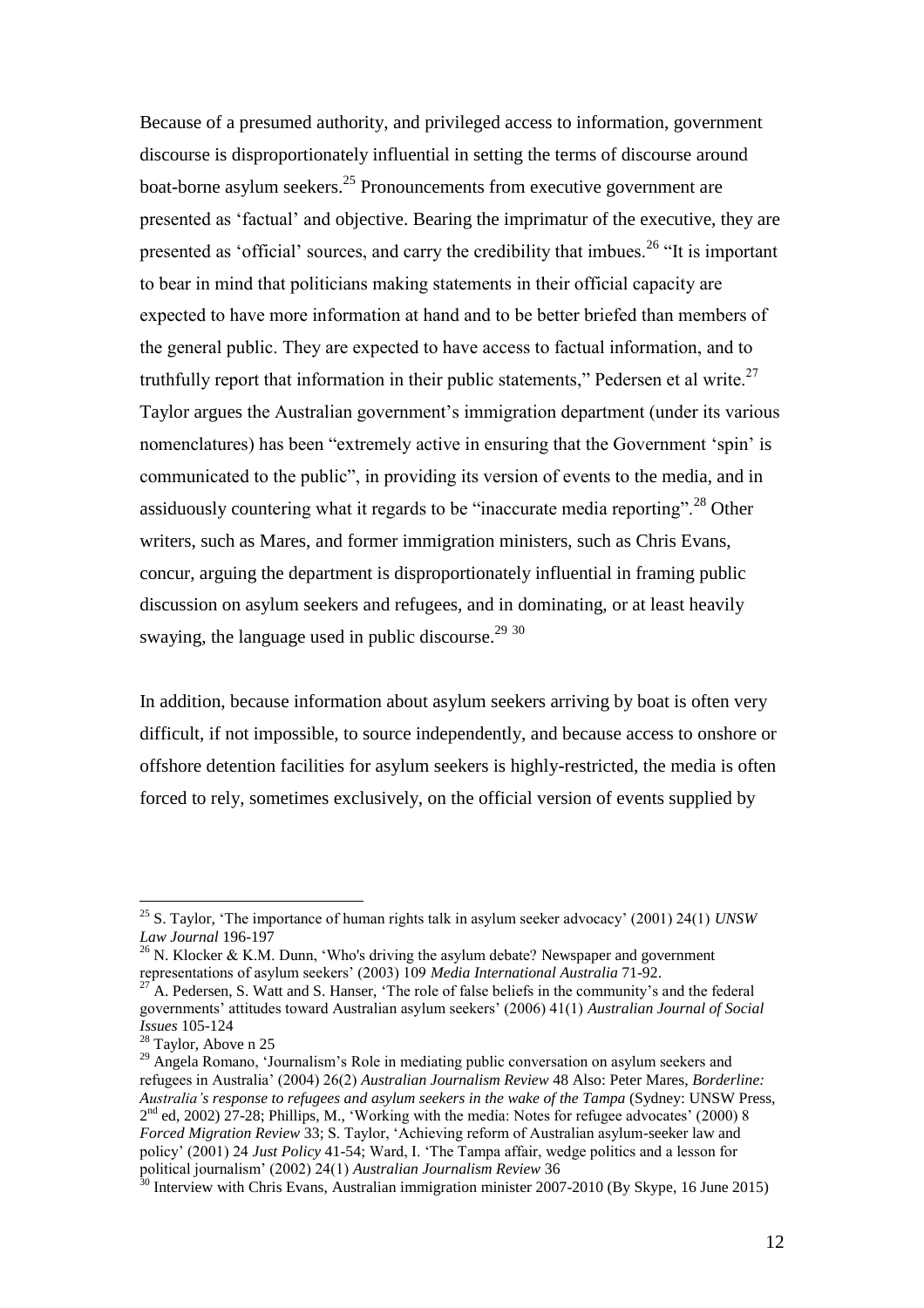governments. The absence of independent information also often means that official statements from government sources can rarely be forcefully challenged.<sup>31</sup>

This is not absolute. Technological advances, in particular access to mobile phones, web-based email, and encrypted messaging services, have allowed asylum seekers held in detention in Australia and on Nauru and Manus Island to communicate directly with journalists, often countering, and occasionally, disproving government narratives and accounts.<sup>32</sup> Nor is it to disregard the media's own agency in framing the asylum debate. Media organisations are not mere regurgitators of government rhetoric, but actively choose which stories to cover, and the tone and language of their reportage. The media also choose what not to report. As well as the power of government narratives accepted and broadcast by the media, this paper will examine the influence of the 'narrative not chosen', those rejected or simply not reported by the media.

This dissertation will limit discussion to boat-borne asylum seekers: foreign nationals or stateless persons who arrive, or attempt to arrive, on Australian territory or in Australian territorial waters, without permission or holding a visa, by unauthorised vessel via the open seas. The issues of asylum seekers who arrive by plane (that is, with a valid visa, who then claim asylum), or who arrive through Australia's offshore humanitarian program, will not be addressed here. This distinction reflects a policy divide currently imposed by the Australian government: asylum seekers who arrive by boat are mandatorily detained before being removed from the country for 'offshore processing' and resettlement in another country, those who arrive by other methods are not.<sup>33</sup>

But, more critically for this paper, this distinction reflects also a clear rhetorical divide imposed between the two groups. Government and ministerial statements, and,

<sup>&</sup>lt;sup>31</sup> Klocker, and Dunn Above n 26

<sup>32</sup> Oliver Laughland, 'PNG not allowing witnesses to Reza Berati's death to leave Manus Island' *The Guardian* (online) 21 July 201[4 http://www.theguardian.com/world/2014/jul/21/png-reza-baratis](http://www.theguardian.com/world/2014/jul/21/png-reza-baratis-witnesses-to-leave-manus)[witnesses-to-leave-manus:](http://www.theguardian.com/world/2014/jul/21/png-reza-baratis-witnesses-to-leave-manus) Ben Doherty, 'Manus Island: video footage emerges of guards rushing protest compound' *The Guardian* (online) 20 January 2015 http://www.theguardian.com/australianews/2015/jan/20/manus-island-video-footage-emerges-of-riot-police-rushing-protest-compound <sup>33</sup> Janet Phillips, 'Asylum seekers and refugees: what are the facts?' (Research Paper, Parliament of

Australia, Department of Parliamentary Services, Parliamentary Library, 2 March 2015) http://www.aph.gov.au/binaries/library/pubs/bn/sp/asylumfacts.pdf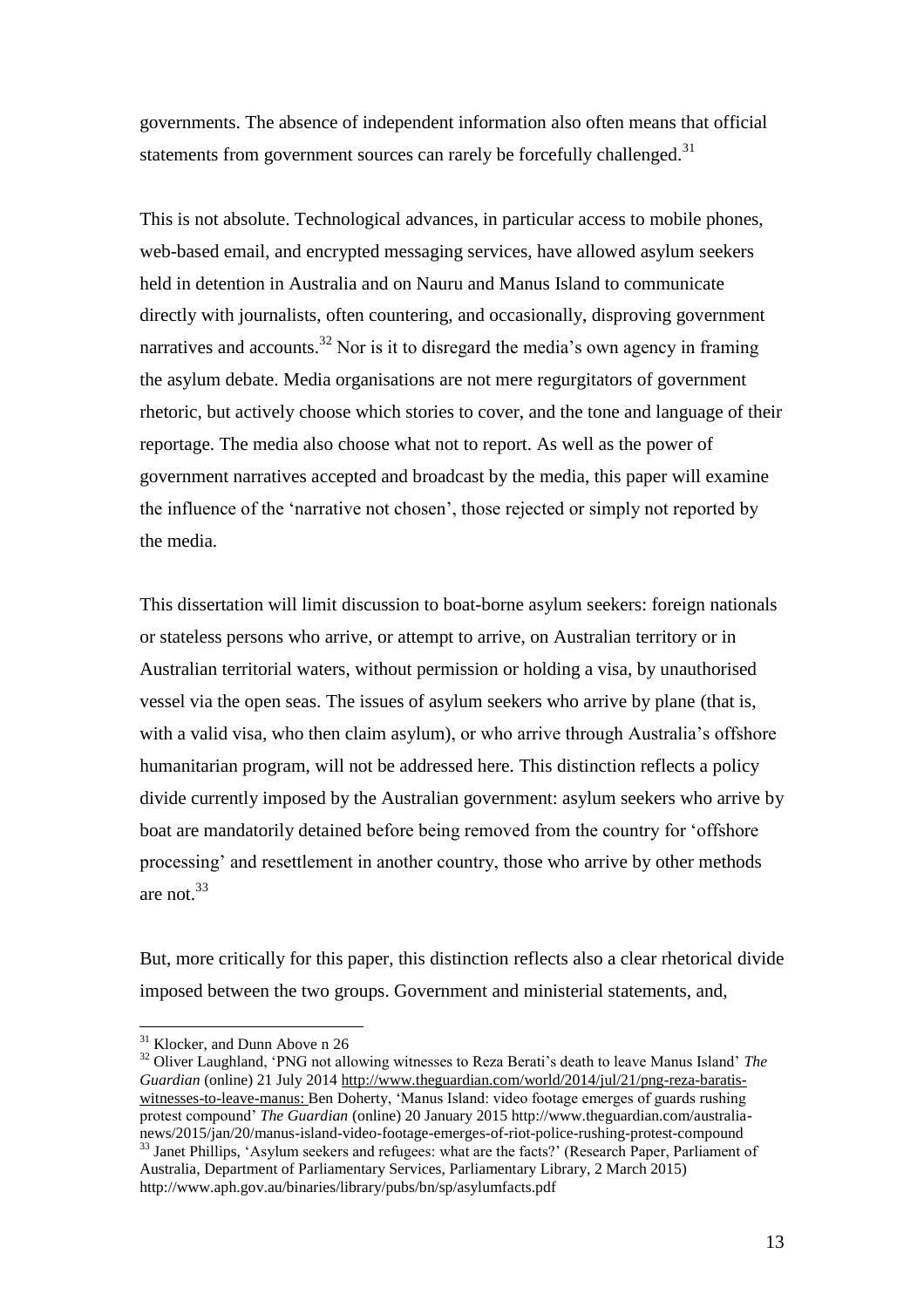consequently, media reports, regularly refer to refugees who come to Australia "the right way" or through "the proper channels"<sup>34</sup> of Australia's formal resettlement program, as opposed to those who come irregularly by boat, who are cast as having subverted proper procedures with illegitimate asylum claims, as exploitative, or as posing a threat to Australian identity and security.<sup>35</sup> These dichotomous narratives contribute to divergent community views on the two groups, a belief that asylum seekers' presence in Australia "would be okay if they came through the proper channels"<sup>36</sup> As Betts found, in a study of opinion polls conducted between 1991 and 2002: "the public makes a distinction between refugees selected under the offshore program and self-selected asylum seekers (who arrive by boat): hostility to boatpeople does not mean hostility to refugees".<sup>37</sup>

In examining changes in discourse, this paper will rely on primary and secondary sources. The Commonwealth Record, cabinet documents and government media releases will be assessed and analysed, as will media reportage of government statements, policies, and actions. This will be augmented by interviews with former immigration ministers, secretaries of the department of immigration, senior departmental staff, and private citizens with involvement in Australia's asylum policies and public debate.

In addition to outlining the changes in government and media rhetoric around asylum and examining their impact, this paper will also examine to what extent those changes have been deliberately encouraged or manipulated to shift public opinion, or assist in the prosecution of policy. Finally, this paper was written at the Reuters Institute for the Study of Journalism at the University of Oxford during Trinity Term of 2015, which allowed the author to observe, first-hand, the political and public debates over asylum seekers in the UK and Europe. Chapter Seven of this paper will compare the Australian experience with international examples, understanding the global context of what is, by definition, a trans-national issue. The paper concludes with some notes of observation for Australian journalism.

<sup>34</sup> Phillip Ruddock, immigration minister, quoted in Barrett, Rebecca, 'Immigration shakeup' *PM, ABC News* (online) 27 April 2001<http://www.abc.net.au/pm/stories/s284439.htm>

<sup>&</sup>lt;sup>35</sup> McKay et al Above n 23

 $36$  Ibid

<sup>37</sup> Katharine Betts, 'Immigration and public opinion: understanding the shift' (2002) 10(4) *People and Place* 24–37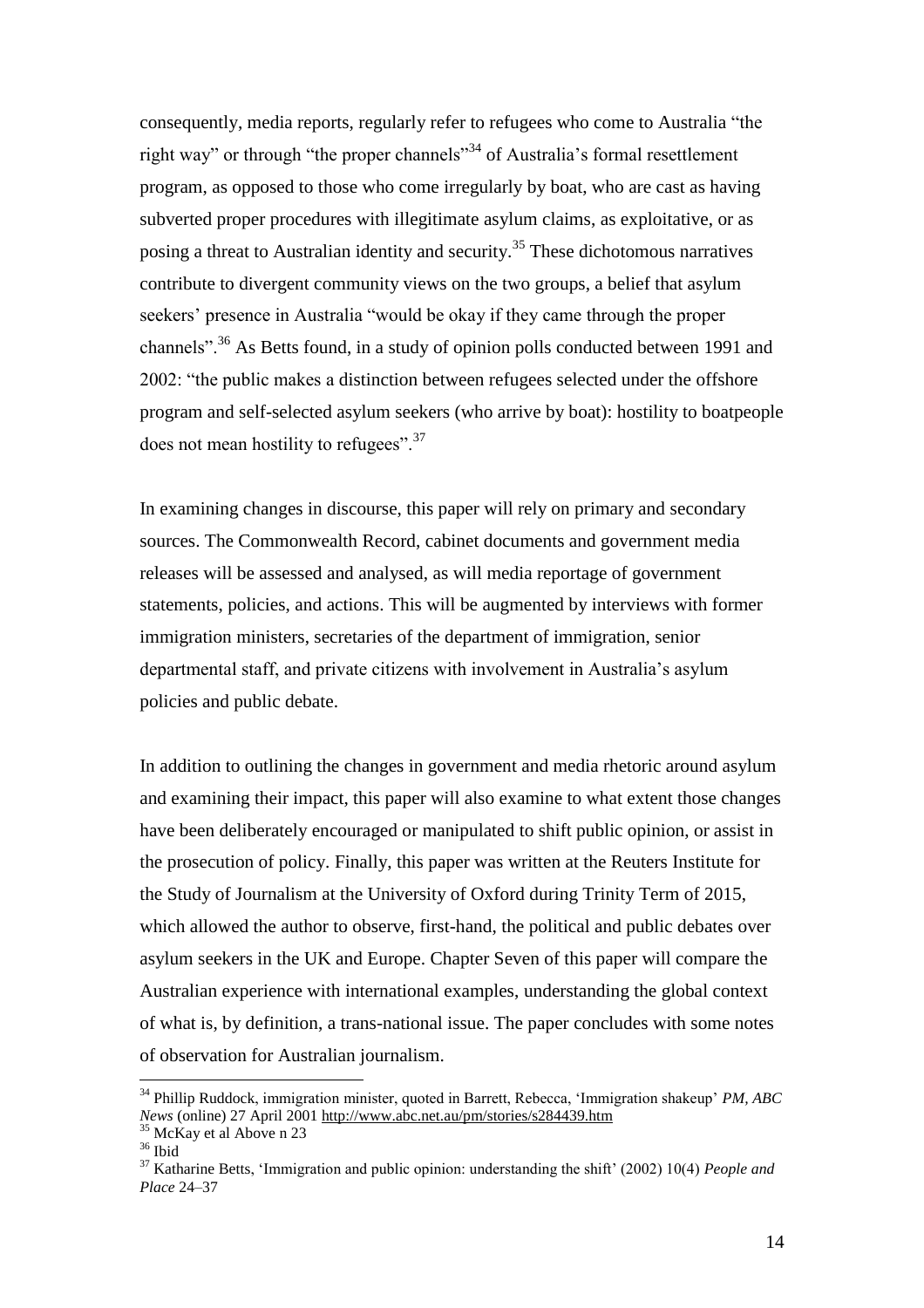This paper is a study of language and rhetoric, so a categorisation of terms is instructive. This paper seeks to examine the nature of discourse concerning asylum seekers, within which language is used to control, contort or influence opinion. Different terms – 'asylum seeker', 'refugee', 'boat person', 'illegal immigrant' – hold significantly divergent meanings for different audiences, and can carry varied connotations depending upon their context.<sup>38</sup> Many terms are used, or consciously avoided, as tools of political rhetoric, rather than as objective descriptors.

The *1951 Convention Relating to the Status of Refugees* and its *1967 Protocol* (hereafter the *1951 Convention*) defines a refugee as: "any person who, owing to a well-founded fear of being persecuted for reasons of race, religion, nationality, membership of a particular social group or political opinion, is outside the country of his/her nationality and is unable, or owing to such fear, is unwilling to avail himself/herself of the protection of that country".<sup>39</sup> The United Nations further defines an asylum seeker as a person who claims to be a refugee, but whose claim has not been definitively assessed.<sup>40</sup>

This dissertation will use the neutral term 'asylum seeker' to describe people arriving, or attempting to arrive in Australian territory without a valid visa, by boat. The term should be read to carry no judgement on: the legitimacy of these people's actions in attempting to come to Australia; the validity of their claim to asylum, or; the legality or appropriateness of the Australian response to their actions. The term is used neutrally, and has been chosen for clarity and concision alone.

<sup>&</sup>lt;sup>38</sup> Bridget Anderson and Scott Blinder, 'Who counts as a migrant? Definitions and their consequences' *The Migration Observatory at the University of Oxford* (Online briefing paper) 1 August 2014, http://www.migrationobservatory.ox.ac.uk/briefings/who-counts-migrant-definitions-and-theirconsequences

<sup>39</sup> *Convention Relating to the Status of Refugees*, opened for signature 28 July 1951, 189 UNTS 150, (entered into force 22 April 1954) art 1

<sup>40</sup> United Nations High Commissioner for Refugees, *Asylum Seekers* (2014) UNHCR http://www.unhcr.org/pages/49c3646c137.html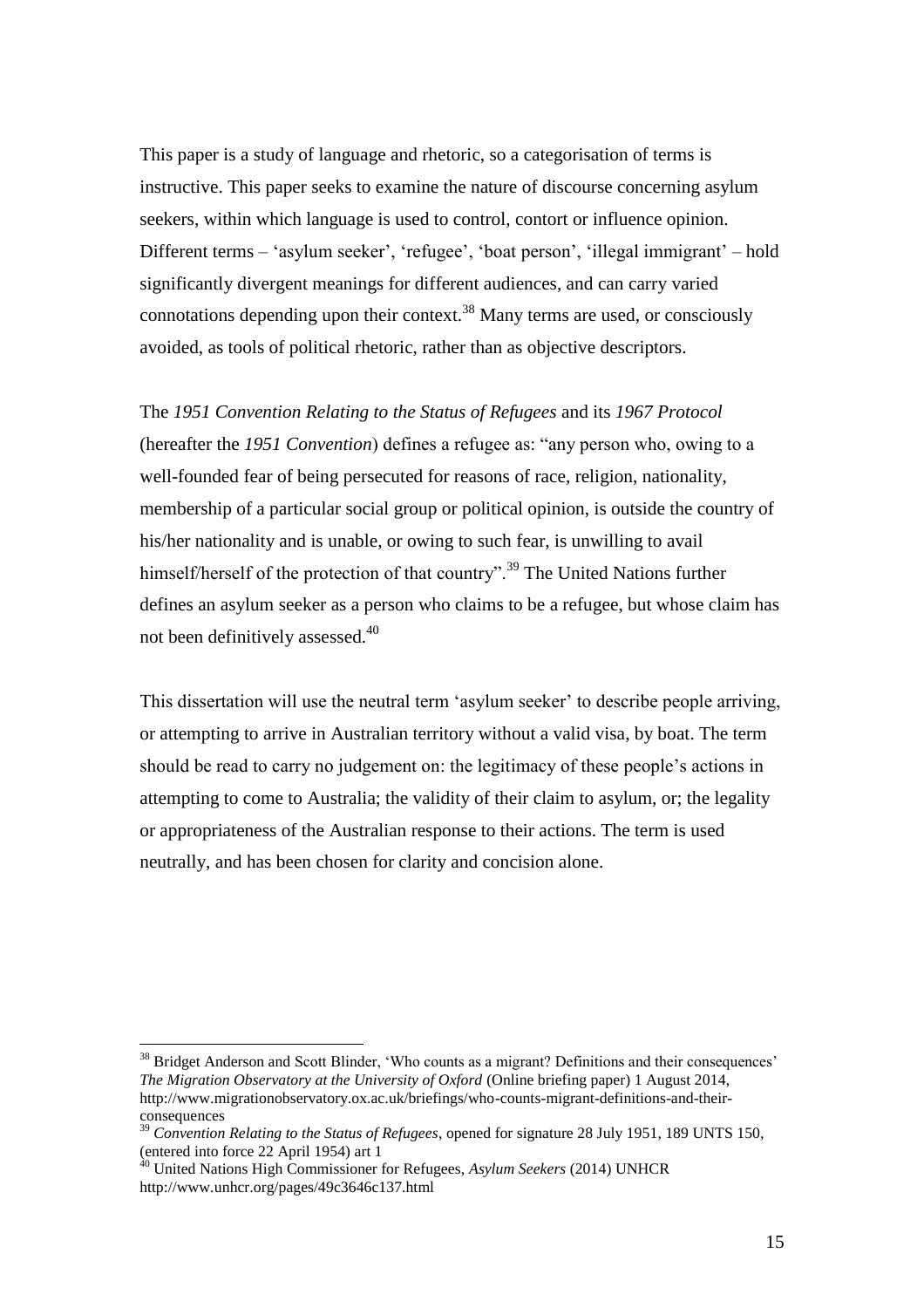### 3. From in-need to illegal: The evolution of government and media asylum narratives in Australia

#### 3.1: Historical Perspective

People move. Any history of humanity, however far back into the past that is taken, is a history of migration. Since the earliest movement of *Homo erectus* out of Africa across Eurasia, humankind has found reasons for, and ways to, move from one place to another. Sometimes that movement is orderly, planned, and peaceful, but, as often, it is a harried, desperate, and violent exodus of large numbers of people, fleeing persecution, war, famine or other natural disaster. Throughout history, communities, polities, and civilisations have been destroyed, supplanted, or enriched by inflows of people from foreign cultures and alien ethnic groups.<sup>41</sup>

Lam Binh, of course, was not the first 'boat person' to arrive on Australia's shores unannounced. Australia's history, if it is nothing else, is a history of people turning up on boats. More than any other, arriving unannounced on a boat is the act that has defined Australia, shaped the country's character, and directed its development. Australia is, fundamentally, a nation of boat people.

Indigenous Australians arrived, likely in multiple waves of migration, on the continent in small boats from Africa via Asia, somewhere between 40,000 and 60,000 years ago.<sup>42</sup> European explorers scouted Australia's east and west coasts throughout the 17<sup>th</sup> Century, but it was not until the late  $18<sup>th</sup> - in 1788 - that a British colony was$ settled.<sup>43</sup> The new migrants brought agriculture, the English language, and industrial technology, but they also carried powerful new weapons and disease. They brought

<sup>&</sup>lt;sup>41</sup> Alan Dupont, *East Asia Imperilled, Transnational Challenges to Security (Cambridge University* Press, 2001) 135

<sup>42</sup> Fran Dorey, Australian Museum, 'The spread of people to Australia' *Australian Museum* (online) 26 May 2011 http://australianmuseum.net.au/the-spread-of-people-to-australia

<sup>43</sup> C.M.H. Clark, *A History of Australia* (Cambridge University Press: London, 1962): Government of the Commonwealth of Australia, 'European discovery and the colonisation of Australia'

*Australia.gov.au* (online) 31 March 2015 http://www.australia.gov.au/about-australia/australianstory/european-discovery-and-colonisation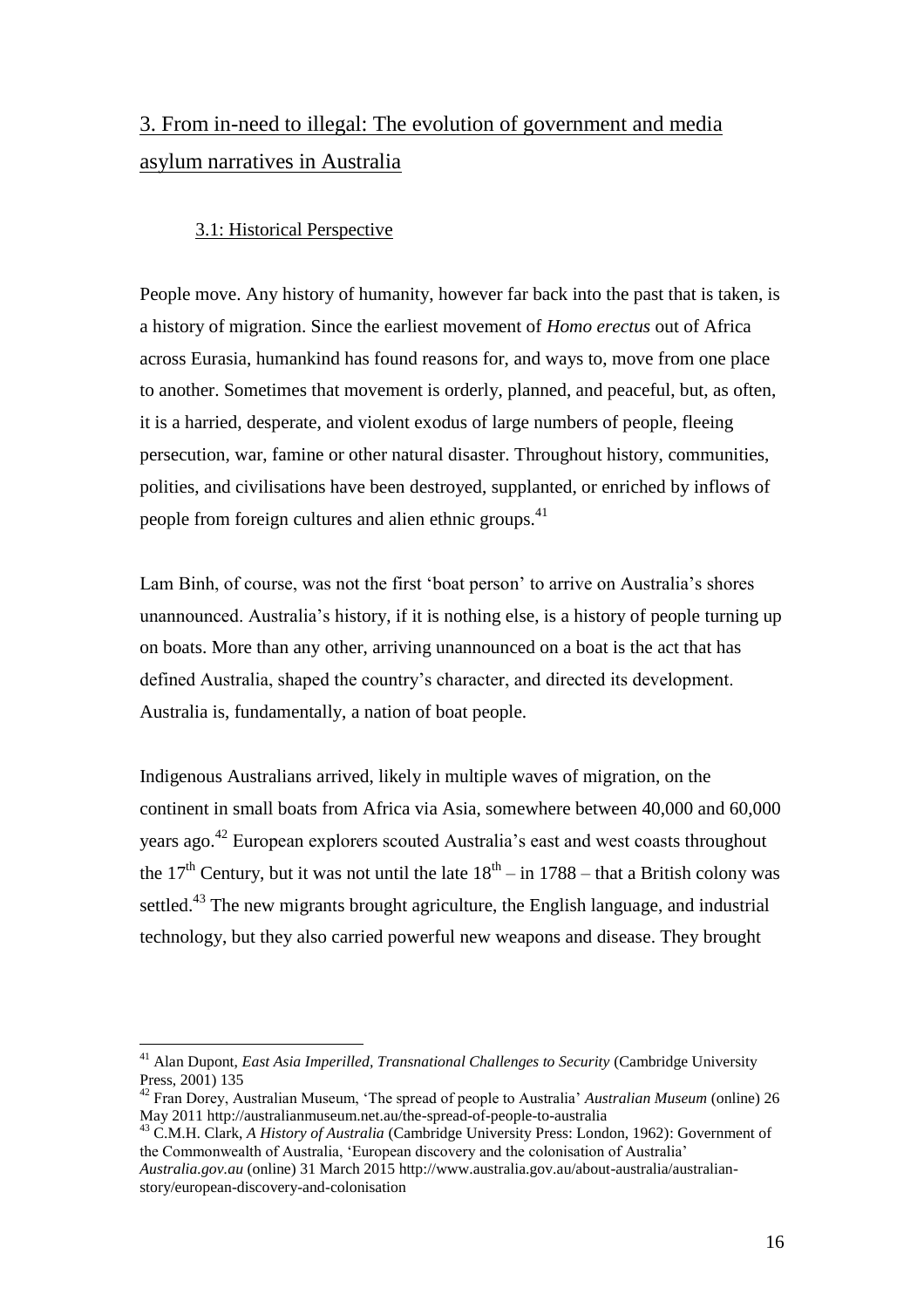with them concepts around private property, individual rights, and, eventually, democracy and the rule of law.<sup>44</sup>

Arriving unannounced in Australia by boat has made, for better or for worse, the nation of Australia. But no act is now more controversial, more contested, more confronting, than turning up at Australia's shoreline by sea. Since Lam's fortuitous arrival, the issue of boat-borne asylum seekers – their arrival, their rights, and Australia's response – has consistently been at the forefront of political and media discourse.<sup>45</sup>

Since Lam Binh's arrival in 1976, Australia has experienced four broad cohorts of boat arrivals. The first, from 1976 to 1980, came mainly from Vietnam fleeing the conflict in Indo-China.<sup>46</sup> The second wave of asylum seekers arrived between 1989 and 1998, mainly from South China and Cambodia. Concern over their uncontrolled influx led to the (then Labor) government establishing laws for the mandatory detention of all asylum seekers who arrive in Australian territory by boat.<sup>47</sup>

The third wave – between 1999 and 2001 – saw asylum seekers from previously minor source countries, in particular significant numbers of ethnic Hazara fleeing Afghanistan, arrive in Australia. The government responded with the further 'hardening' of asylum policies, characterised by the introduction of temporary protection visas, the *Tampa* affair, and the 'Pacific Solution' of forcibly moving asylum seekers offshore for processing.<sup>48</sup> The fourth wave, between 2009 and 2013, saw, by far, the largest number of asylum seekers reach Australian shores – more than 51,000 over five years.<sup>49</sup> Australian governments (one Labor, one conservative

<sup>&</sup>lt;sup>44</sup> Ibid

<sup>&</sup>lt;sup>45</sup> Janet Phillips, and Harriet Spinks, 'Boat Arrivals in Australia since 1976' (Research Paper, Parliament of Australia, Department of Parliamentary Services, Parliamentary Library, 23 July 2013) 6 [http://parlinfo.aph.gov.au/parlInfo/search/display/display.w3p;query=Id%3A%22library%2Fprspub%2](http://parlinfo.aph.gov.au/parlInfo/search/display/display.w3p;query=Id%3A%22library%2Fprspub%2F5P1X6%22) [F5P1X6%22](http://parlinfo.aph.gov.au/parlInfo/search/display/display.w3p;query=Id%3A%22library%2Fprspub%2F5P1X6%22)

 $46$  Ibid 4

<sup>47</sup> D. McMaster, 'White Australia to Tampa: The politics of fear' (2002) 21 *Dialogue* 3-9 <sup>48</sup> Katharine Betts, 'Boatpeople and public opinion in Australia' (2001) 9(4) *People and place* 34: Phillips and Spinks Above n 45

<sup>&</sup>lt;sup>49</sup> Janet Phillips, 'Boat arrivals in Australia: a quick guide to the statistics' (Research Paper, Parliament of Australia, Department of Parliamentary Services, Parliamentary Library, 23 January 2014) [http://www.aph.gov.au/About\\_Parliament/Parliamentary\\_Departments/Parliamentary\\_Library/pubs/rp/](http://www.aph.gov.au/About_Parliament/Parliamentary_Departments/Parliamentary_Library/pubs/rp/rp1314/QG/BoatArrivals) [rp1314/QG/BoatArrivals](http://www.aph.gov.au/About_Parliament/Parliamentary_Departments/Parliamentary_Library/pubs/rp/rp1314/QG/BoatArrivals)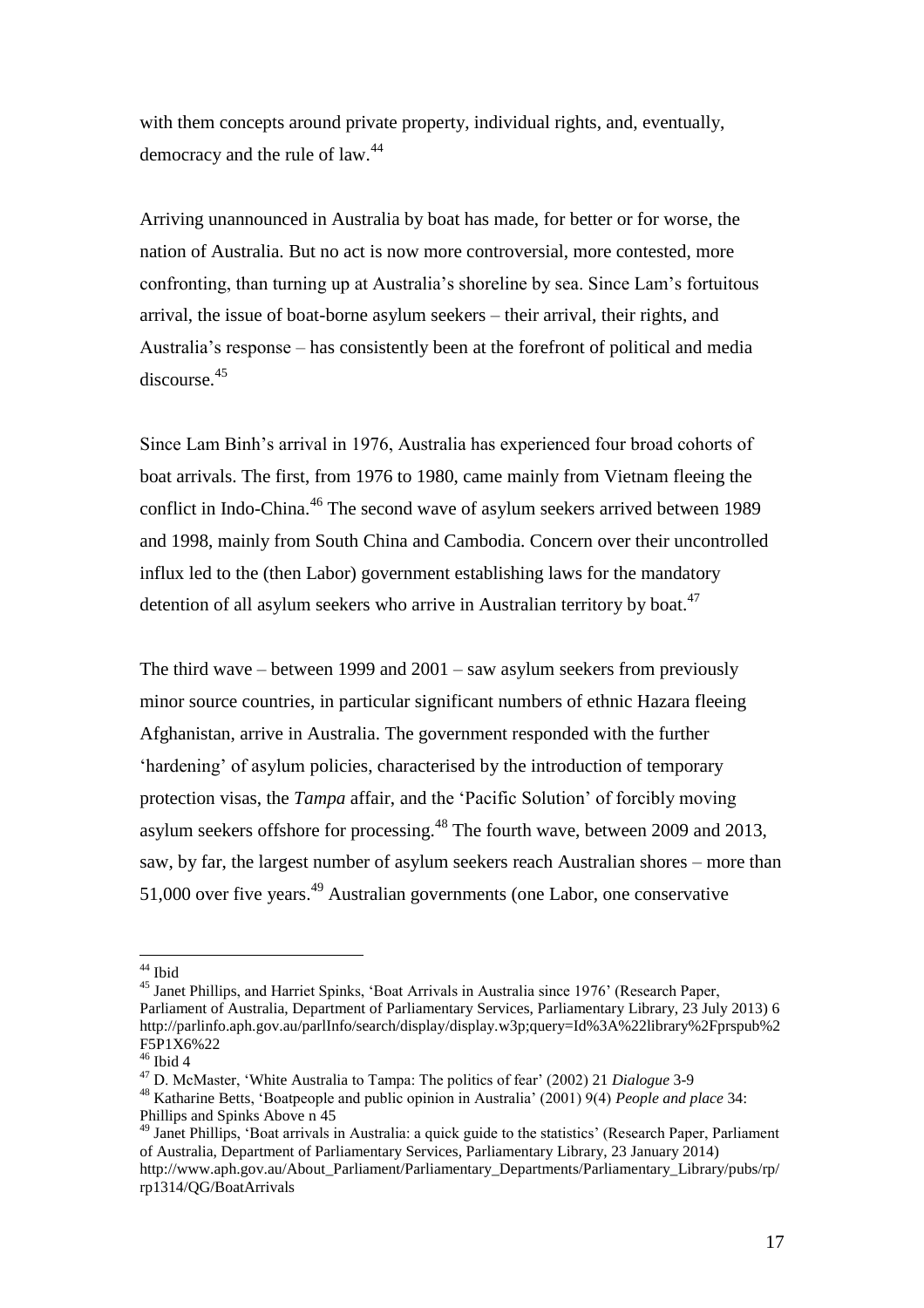Coalition<sup>50</sup>) responded, again, with more self-declared "hardline"<sup>51</sup> measures, including forcibly turning boats back to sea, sending asylum seekers back to Indonesia in lifeboats, and re-opening the closed offshore detention centres on Manus Island, Papua New Guinea, and Nauru. In 2014, only one boat, carrying 157 asylum seekers from Sri Lanka, reached Australian territory. After attempts to send the asylum seekers to India were rebuffed, the Australian government removed the asylum seekers to Nauru.<sup>52</sup>

The progress of Australian asylum seeker policies has not been linear. In particular, leading up to and after the 2007 election (the final years of the Coalition Howard government and the first years of the subsequent Labor administration under Kevin Rudd),<sup>53</sup> especially contentious policies, such as temporary protection visas and offshore processing, were abandoned for several years, before they were reintroduced.

However, the dominant reaction of Australian governments to increases in asylum seeker boat arrivals has been to "crack down" on the problem.<sup>54</sup> In order to be able to prosecute these "hardline"<sup>55</sup> policies, governments have needed to justify the measures, and portray them publicly as reasonable and required actions. This section of this paper examines the development of Australian government rhetoric, and media reportage of that language, over the course of four distinct, and critical, periods in Australia's asylum history. These periods correlate with the 'peaks' of these asylum 'waves' to reach Australia: 1976-1979, 1990-1992, 1999-2001, and 2012-2013.

<sup>&</sup>lt;sup>50</sup> Coalition refers to the long-standing Liberal-National party coalition, regarded as the right-wing or 'conservative' side of Australian politics

<sup>51</sup> Jamie Smyth, 'Australia's "stop the boats" asylum policy divides opinion', *The Financial Times* (online) 6 November 2014 http://www.ft.com/cms/s/0/82225b4c-6563-11e4-91b1- 00144feabdc0.html#axzz3fOBo2WtP

<sup>&</sup>lt;sup>52</sup> Australian Broadcasting Corporation News, '157 Tamil asylum seekers sent from Curtin detention centre to Nauru' *ABC News* (online) 2 August 2014 [http://www.abc.net.au/news/2014-08-02/tamil](http://www.abc.net.au/news/2014-08-02/tamil-asylum-seekers-sent-to-nauru/5642972)[asylum-seekers-sent-to-nauru/5642972](http://www.abc.net.au/news/2014-08-02/tamil-asylum-seekers-sent-to-nauru/5642972)

<sup>53</sup> Kevin Rudd, Prime Minister of Australia 2007-2010, June 2013-September 2013

<sup>54</sup> Kevin Rudd, Prime Minister of Australia, quoted in 'Rudd, SBY, agree to tackle asylum seekers' *The World Today*, ABC News (online), 10 March 10 2010

[http://www.abc.net.au/worldtoday/content/2010/s2841753.htm:](http://www.abc.net.au/worldtoday/content/2010/s2841753.htm) Amanda Vanstone, immigration minister of Australia, quoted in ''Smuggling crackdown' enables refugee boost' *Lateline*, ABC News (online) 26 March 2004 http://www.abc.net.au/lateline/content/2004/s1074961.htm

 $55$  Smyth Above n 51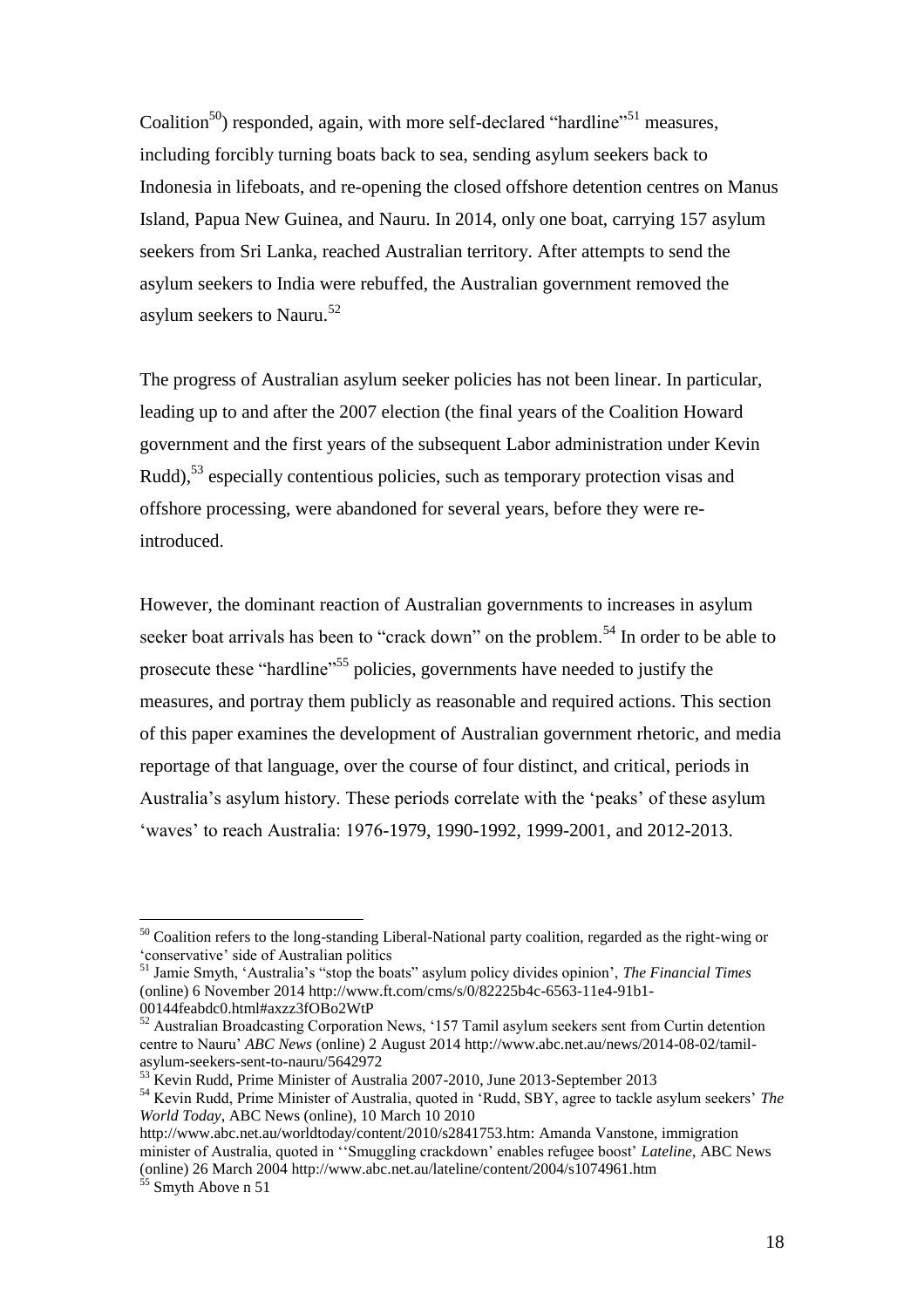#### 3.2: The 1970s - 'National soul-searching'

The arrival of Lam Binh and his compatriots – modern Australia's first "boat people" – was barely news at all, and certainly not an event worthy of a formal government response. This first boat's arrival was treated almost as an oddity. *The Canberra Times* had the first report, carrying a nine-paragraph story on page 10 of its April 29, 1976 edition. The language of the headline was factual and dispassionate, "S. Vietnamese refugees arrive in Darwin" and the article reported simply that a boat had arrived from South Vietnam bearing "five men seeking political asylum". A spokesman for the immigration department was paraphrased as saying the men had been granted one-month visas, while their case was considered by the minister.<sup>56</sup> "We wanted to leave South Vietnam because life under the Communists is not good," Lam Binh was free to tell reporters. "So I bought a fishing boat, I went fishing for about nine months. After we had studied carefully all we could learn about the sea we saw a way to make our escape."<sup>57</sup>

More boats followed in the weeks and months, and the tone in reportage changed from curiosity to emerging issue of concern. Who were these people? And why were they being allowed to simply turn up and then stay? But the government's attitude towards asylum seekers remained benevolent, and its policies – as they were explained to the public – grounded in a context of international legal obligation and humanitarian imperative. "Australia would offer sanctuary" to the asylum seekers, the Coalition government's immigration minister Michael MacKellar<sup>58</sup> said.<sup>59</sup> He drew public attention to their "harrowing experiences" in their homelands and during their journeys to Australia, and he extolled the moral rightness of Australia's acceptance of boat-borne refugees, and the country's international legal obligation to do so.<sup>60</sup>

<sup>56</sup> 'S. Vietnamese refugees arrive in Darwin', *The Canberra Times* (Canberra) 29 April 1976, 10 57 Ibid

<sup>58</sup> Michael MacKellar, Australian immigration minister 1975-1979 (Liberal Party/Coalition  $g$ overnment)

<sup>59</sup> Australia. *Commonwealth Record* (Canberra, 31 August 1976)

<sup>60</sup> Australia. *Commonwealth Record* (Canberra, 20 December 1976)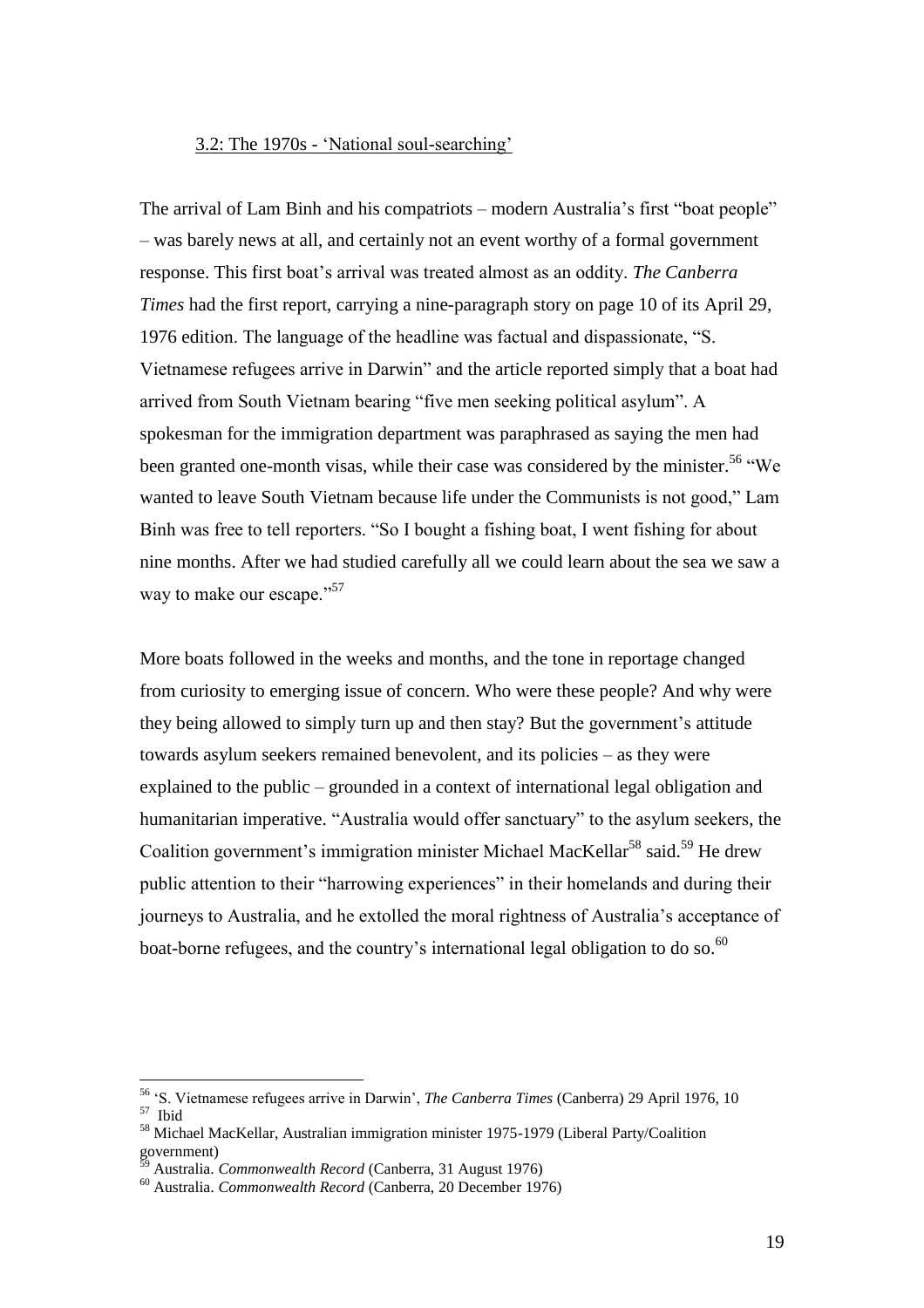The minister publicly stated the asylum seekers' qualifications and occupations,<sup>61</sup> an endeavour which can be seen as an effort to 'humanise' otherwise unfamiliar people, to highlight their similarities to Australians, and to demonstrate their usefulness to the Australian people and economy. The minister also acted as a conduit for the asylum seekers to speak directly to the Australian people, relaying their written messages through the press. Of one boatload, the minister said: "No-one spoke English but a message in block letters was handed to Customs officers on arrival. It summed up all that needed to be said: 'Please help us for freedom. We live in South Vietnam… Please, Australia Government help us live in Australia. There are fifty-six persons on board, eighteen mans, ten womans, fourteen boys, fourteen girls. There are ten familys. We shall keep Australia law, will be goodman' "(sic).<sup>62</sup>

Ministers across portfolios presented the arrival of asylum seekers on Australian shores as the result of calamitous events overseas and promoted Australia's humanitarian response as legally sound, and morally right. But the government was also careful to portray the issue as one over which it had control – "the final decision whether to accept refugees must remain with Australia<sup> $163$ </sup> – and one it had the resources, and will, to handle. "As a matter of humanity, and in accord with international obligations freely entered into, Australia has accepted a responsibility to contribute towards the solution of world refugee problems," MacKellar told parliament in May 1977.<sup>64</sup>

However, as more and more boats continued to arrive, government rhetoric began to 'harden', becoming significantly more oppositional towards asylum seekers. MacKellar stated publicly "anyone who encourages people to set out in these small, often unseaworthy boats, which are inadequately prepared and equipped for a long and hazardous journey must understand the responsibility associated with their actions."<sup>65</sup> He warned of deaths: "no-one knows for certain how many of these boats have set out for Australia. Consequently no one knows how many, if any, have failed

<sup>61</sup> This section draws on ideas originally discussed in Claire Higgins (2013) *New evidence on the development of Australian refugee policy, 1976 to 1983*. DPhil, University of Oxford, 69-74  $62$  Ibid

<sup>63</sup> Australia. *Commonwealth Record* (Canberra, 24 May 1977)

 $^{64}$ Ibid

<sup>65</sup> For further analysis of this rhetoric see Higgins, above n 61: Australia. *Commonwealth Record* (Canberra, 10 June 1977)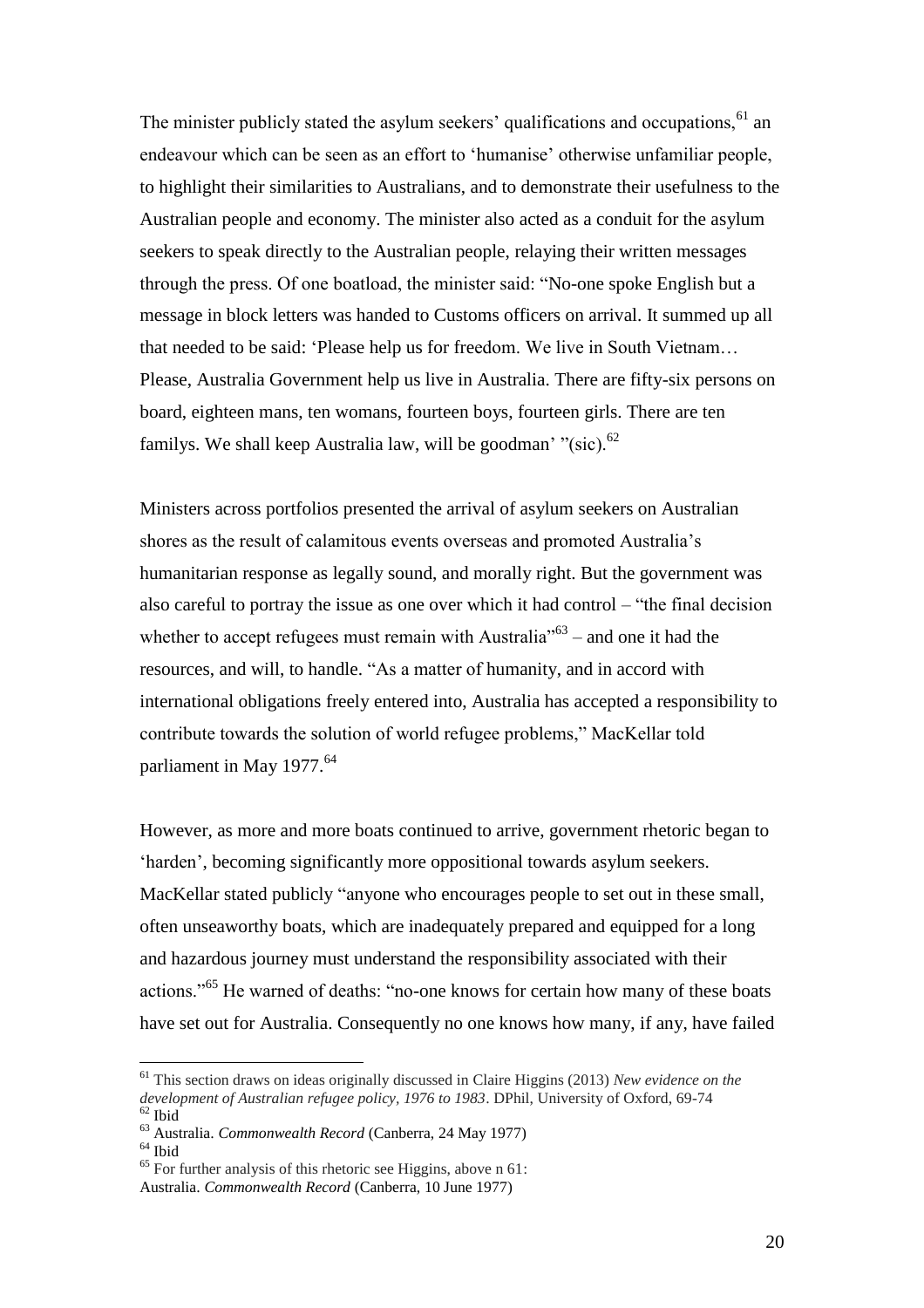to survive the long voyage."<sup>66</sup> In September, the Minister was widely reported in the national press when he said Australia's intake of refugees needed to "balance the claims of compassion and humanity with the needs of the workplace"<sup>67</sup> and the next month he said refugee status determinations would be tightened after "misrepresentations" by asylum seekers as to their situations.<sup>68</sup>

The government, having dominated the flow of information around boat arrivals, and the narrative around the nature of the issue, now found itself losing its control of the story, and forced to respond to the media obtaining information from new sources. It sought to counter an emerging narrative, sourced overseas, that even more boats were already on their way to Australia, and that it was powerless to control the flow of unauthorised people to its shores. In November 1977, the government was forced to deny reports an "armada" of asylum seeker boats would imminently arrive in Australia,<sup>69</sup> as well as stories of "rich businessmen arriving posing as refugees" and of organised "rackets to bring people to Australia in boats".<sup>70</sup>

The government recognised the political potency of the asylum seeker issue, particularly the consequence of a perception of government inability to control its borders. In November 1977, foreign minister Andrew Peacock<sup>71</sup> and MacKellar issued a joint media statement counseling: "the issue of the acceptance of Vietnamese refugees by Australia… might become an election issue. It must not be allowed to do so:

…because the basic question of human suffering involved transcends partisan advantage in an election context;

…because… Australia has particular responsibility to these people;

…because Australia's status within the region would be seriously – and justifiably – damaged if it were.

<sup>&</sup>lt;sup>66</sup> Ibid. Two Australian immigration officials were posted to Thailand in an attempt to stop boats continuing south. Australia intended to process and resettle people from there.

<sup>67</sup> Australia. *Commonwealth Record* (Canberra, 19 September 1977)

<sup>68</sup> Australia. *Commonwealth Record* (Canberra, 11 October 1977)

<sup>69</sup> 'ANOTHER BOAT ARRIVES MacKellar denies refugee 'armada' ' *The Canberra Times* (Canberra) 28 Nov 1977, 1<br>70 Ibid

<sup>&#</sup>x27;Ibid

<sup>71</sup> Andrew Peacock, Australian foreign minister 1975-1980 (Liberal Party/Coalition government)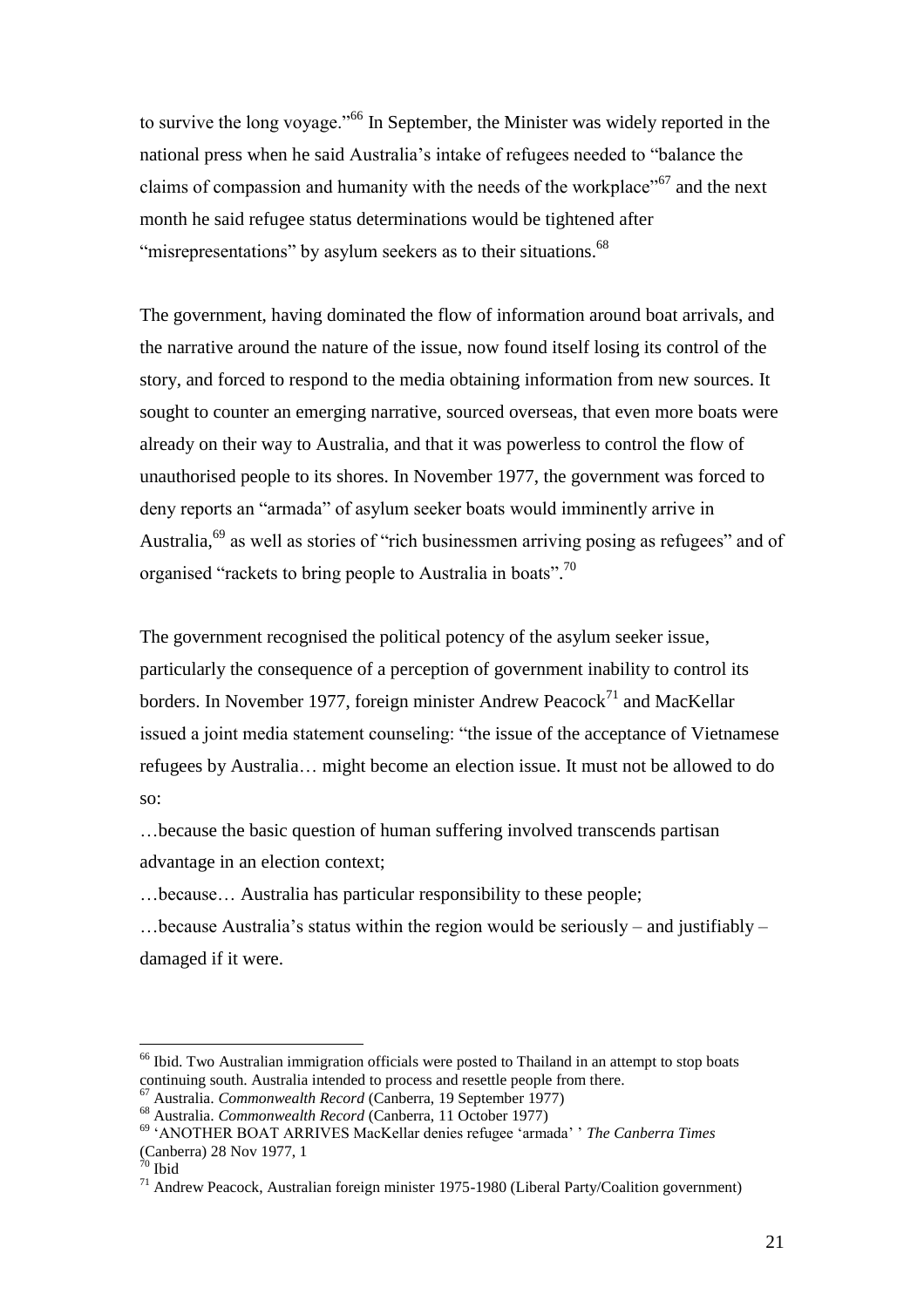"This government will not indiscriminately 'make examples' of boat refugees by turning some of them back. Our controls are designed to prevent the entry of people falsely posing as refugees, but we will not risk taking action against genuine refugees just to get a message across. That would be an utterly inhuman course of action."<sup>72</sup>

Guy Goodwin-Gill, then the United Nations High Commissioner for Refugees' representative in Australia, wrote to Geneva in his 1977 Report that Australia had undergone "extensive national soul-searching" on the issue of asylum seekers and refugees, but that the government fundamentally took "a benign interest" towards them.<sup>73</sup> However, Goodwin-Gill noted a public disquiet, and a disconnect between the government and popular positions. The government's policies, he wrote, were "all the more admirable in view of loud opposition to refugee acceptance voiced in the media by some conservative as well as liberal sections of public opinion... particularly apparent in August/September/October when a large number of refugee boats landed on the shores of Australia thus raising questions of inadequate defences, fears of epidemic and of invasion by cheap labour, as well as a panic reaction to what some rumour-mongers term 'the peaceful invasion'."<sup>74</sup>

Almost every cabinet meeting, ministerial statement and letters to the editor page carried some mention of the asylum seeker issue in 1978.<sup>75</sup> The government attempted to shift the debate onto its preferred themes of humanitarian intervention and international legal obligation. "Press, radio and television were fed numerous press releases, editorial materials, interviews, films and other visual aids to dramatise the refugee situation in South East Asia and the Pacific and create a groundswell of public opinion favourable to the Australian initiative [of accepting refugees]."<sup>76</sup> But the media largely ignored this, choosing instead to reflect the more sensationalist public sentiment, Goodwin-Gill reported. Despite government efforts to quell disquiet and opposition to the policy, he observed "most media representatives in Australia…

<sup>72</sup> Australia. *Commonwealth Record* (Canberra, 29 November 1977)

<sup>&</sup>lt;sup>73</sup> Guy Goodwin-Gill, University of Oxford, Bodleian Social Science Library, Refugee Studies Centre Collection, Guy Goodwin-Gill Collection, 'Report for 1977', *End of year report from UNHCR Sydney Branch to United Nations High Commissioner for Refugees*  $\overline{7}$ <sup>4</sup> Ibid

<sup>&</sup>lt;sup>75</sup> Guy Goodwin-Gill University of Oxford, Bodleian Social Science Library, Refugee Studies Centre Collection, Guy Goodwin-Gill Collection, 'Report for 1978', *End of year report from UNHCR Sydney Branch to United Nations High Commissioner for Refugees*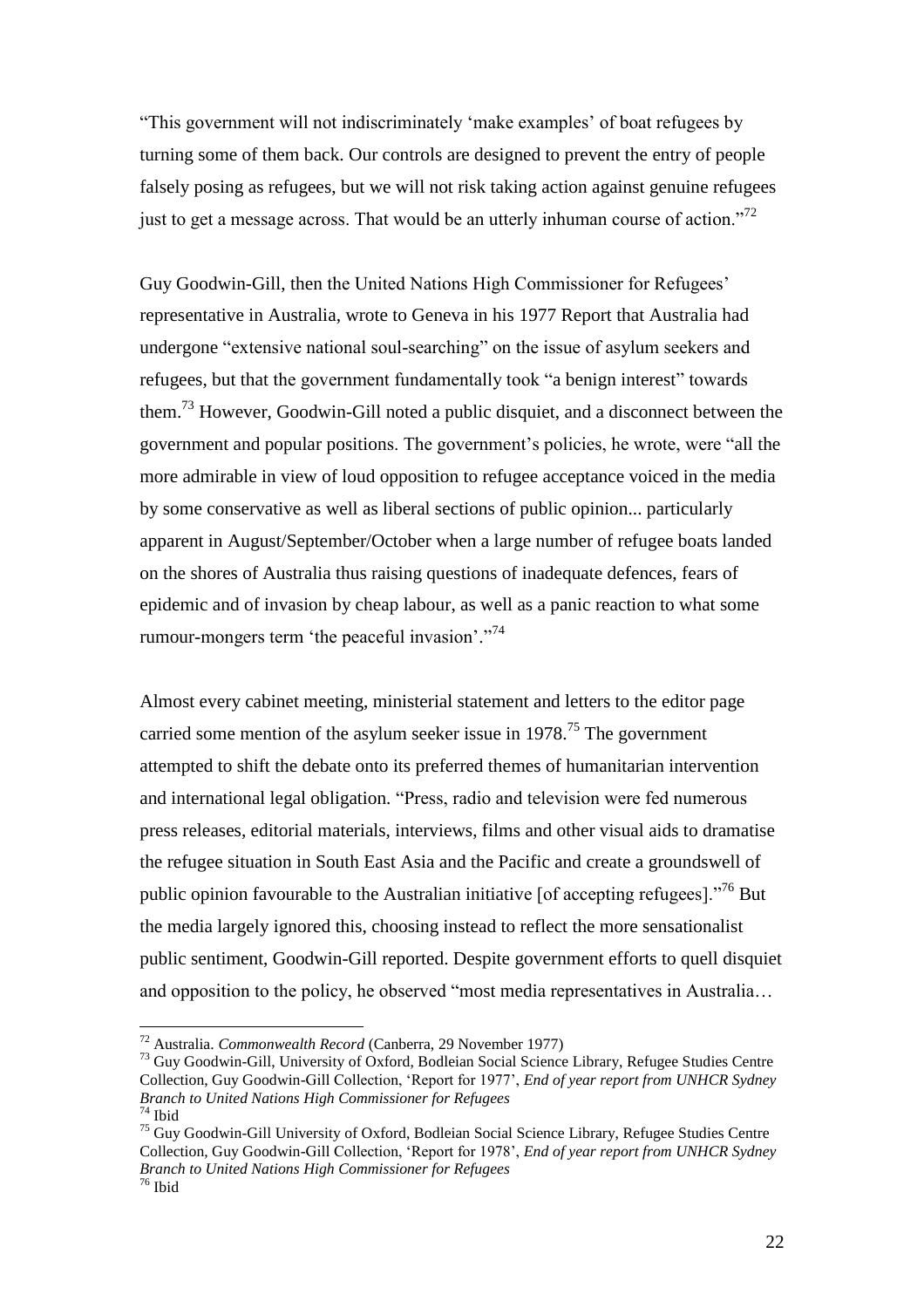tried subtly, or not so subtly, to emphasise the 'non-refugee' character of the latest wave of Vietnamese escapees."<sup>77</sup> Here can be seen the power of the 'narrative not chosen': that those rhetorical constructions not accepted by the media (in this case one emphasising the humanitarian nature of the asylum issue) also have an influence on shaping the nature of public discourse, as much as those constructions widely accepted and reported (e.g. new arrivals as 'non-refugees').

As Goodwin-Gill's observations attest, the latter half of the 1970s was a seminal period in the evolution of the asylum narrative in Australia, and, it can be argued, the beginning of the change from a rhetorical construction grounded in response to a humanitarian crisis and international legal obligation, to one of deterrence, threat, and illegality. Critically, it must be seen that the media, not the government, was the dominant agent in creating and establishing this narrative in public discourse. As will be discussed in greater detail later, this narrative appeared to reflect, and even amplify, an existing community concern over boat arrivals.

The media became the platform through which the disconnect between the government and its electorate was made most apparent. Ministerial insistence that the government's policies were humane and moral – and, in addition, required under international law – competed with the popular narrative of Australia being threatened by boat arrivals. An illustrative, albeit singular, example was in August 1979, when immigration minister MacKellar was a guest on Sydney talkback radio station 2UE following a one-hour investigative report on the situation of Indo-Chinese refugees. Of the 16 callers to the program – eight men and eight women – only four favored Australia accepting any refugees at all. One exchange, in particular, made starkly apparent MacKellar's frustration with the audience (his voting public):

Caller: "What has happened to the White Australian Policy?"

MacKellar: "We haven't got one."

Caller: "We have not got one unfortunately. It is a communist plot to have these people infiltrate us."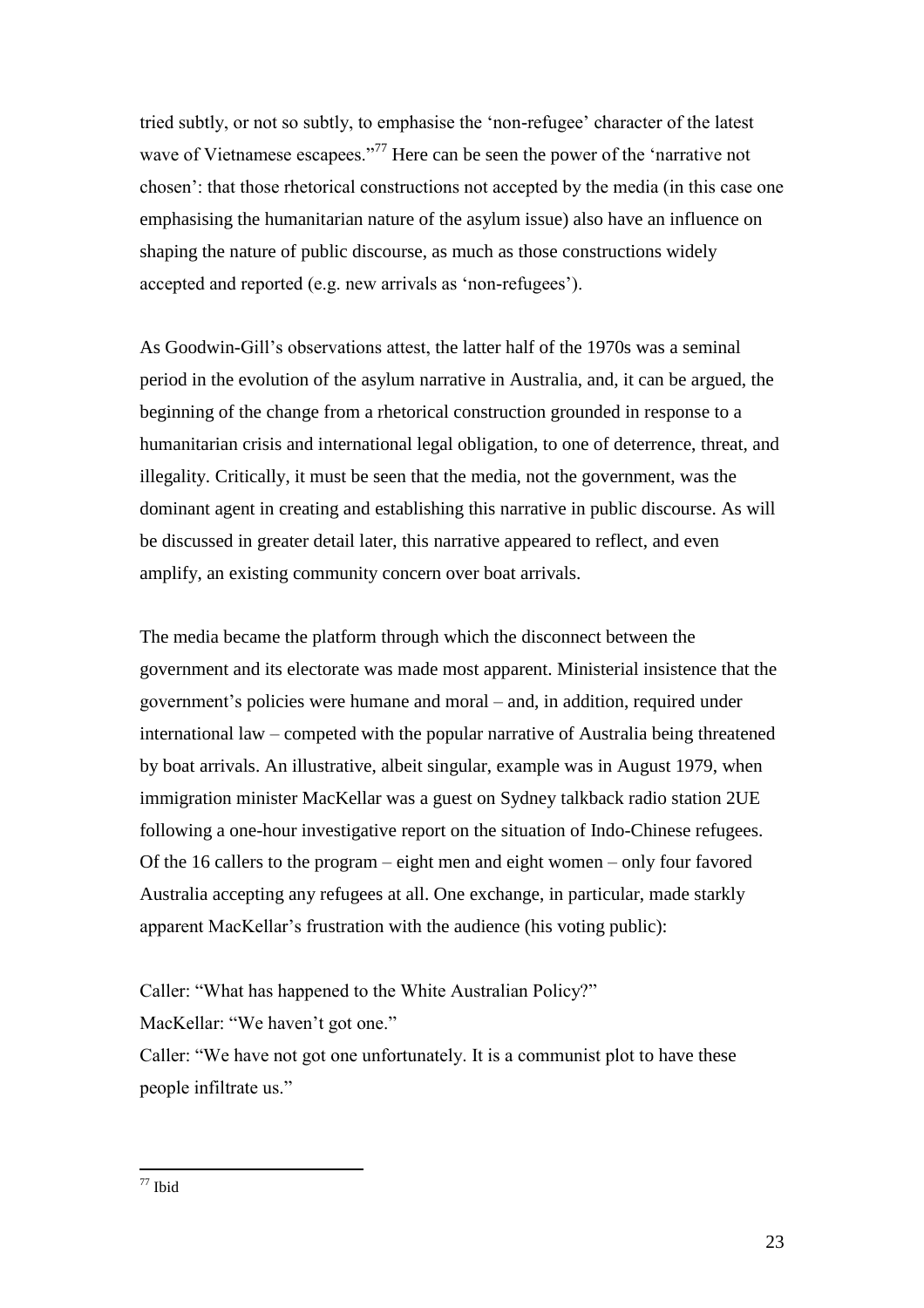MacKellar: "Have you been listening for the past hour? There are hundreds of thousands of people leaving, risking their lives to get out of countries which are administered by communist governments."<sup>78</sup>

Other callers accused refugees of "being threats to the Australian economy, stealing jobs from Australian workers" and of "multiplying".

"I am one of the vast majority of Australians who disagree with the immigration program that you have with the refugees. The Australian taxpayer should not have to pay for the resettlement of these people."<sup>79</sup>

MacKellar, perhaps undiplomatically, said the radio station's audience had "failed to grasp the real problem of the refugee crisis". The minister's comments were prominently reported in other media.<sup>80</sup>

But divergence from popular opinion by democratically-elected governments is an unsustainable political position. Popular concern over an "invasion", over the introduction of disease, $81$  of economic imposition and a sense of unfairness were not assuaged by the government's assurances. With each arriving boat  $-59$  vessels carrying 2029 people had reached Australian territory by the end of  $1979^{82}$  – community concern grew louder, and the government responded by taking a 'harder' line in oppositional rhetoric towards asylum seekers. $83$  "The new situation has all the ingredients for one of the most controversial and divisive issues in Australia's history," a confidential submission to cabinet said. "A hostile public reaction, stimulated by traditional fears of the 'yellow peril' and by concern about present high levels of unemployment, could not only jeopardise Government attempts to resolve the refugee problem but could also cause a head-on collision between domestic public opinion and Australia's foreign policy interests... the most effective way that Australia can protect and serve its national interest is to shift the emphasis of its policy from resettlement to staunching the flow."<sup>84</sup>

<sup>78</sup> 'MacKellar defends refugee policies', *The Canberra Times* (Canberra) 24 September 1979 1 <sup>79</sup> Ibid

 $^{\,80}$  Ibid

<sup>81</sup> Robert Manne, *Left, Right, Left: Political Essays 1977-2005* (Black Ink, 2004) 383

<sup>82</sup> Phillips and Spinks Above n 45

<sup>83</sup> Commonwealth of Australia, *The 1979 Cabinet Records* (National Archives of Australia, 1979) available from http://www.naa.gov.au/collection/explore/cabinet/byyear/cabinet-records-1979.aspx  $84$  Ibid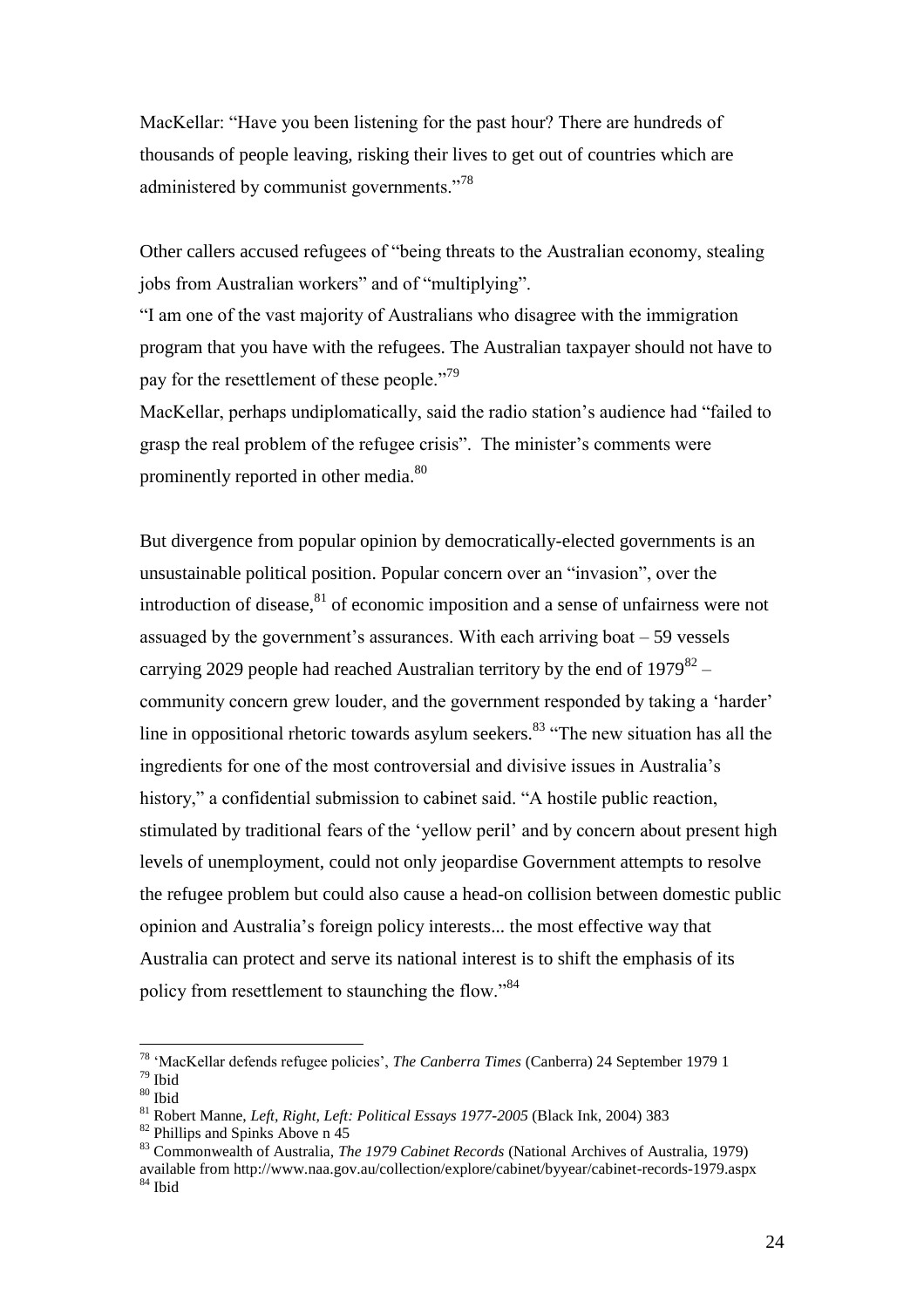Driven by this populist policy demand, it is here that the first indications of a change in rhetoric around asylum seekers and refugees are apparent in Australian government discourse. By the end of 1979, ministerial language had shifted significantly. When another boatload of 50 Vietnamese arrived in Broome in November of that year, MacKellar condemned the arrival: "it is unfair to those in refugee camps who are prepared to wait for orderly processing."<sup>85</sup> <sup>86</sup> The change in rhetoric to a more hardline response was the obvious and safe political option, but also, it can be argued, the craven one. Neumann describes it as a "capitulation to vox populi".<sup>87</sup> Here lie the origins of the adverse rhetoric used against asylum seekers in contemporary Australia: not in a narrative driven by government for its own policy purposes, but in a rhetoric of defence, created by a government in response to a rising public opposition.

The Coalition government, under Malcolm Fraser,<sup>88</sup> was, ultimately, a significant participant in the Orderly Departure Program  $(1979-1997)$ ,  $89$  and later the Comprehensive Plan of Action (1989-1997), which, together, resettled more than 2.5 million Indochinese refugees across the world over a quarter of a century.<sup>90</sup> The fundamental premise of the programs was to reach asylum seekers in their home countries or countries of first refuge (usually close by in Southeast Asia) and, after identity and medical checks, arrange ordered resettlement by plane to a third country, such as Australia, Canada, the UK and the US (which resettled, by far, the most refugees). Australia resettled 185,700 Indochinese refugees between 1975 and 1997, the fifth largest resettlement country. $91$ 

 $\overline{a}$ 

88 Malcolm Fraser, Australian Prime Minister 1975-1983 (Liberal Party/Coalition government)

<sup>85</sup> '50 Vietnamese boat people arrive in WA' *The Canberra Times* (Canberra), 11 November 1979, 3 <sup>86</sup> It is perhaps noteworthy the almost identical headlines in the November 1979 story and the April 1976 article about the first boat arrival. The differing only by place of arrival, and the word used to describe those on board: 1976: 'S. Vietnamese refugees arrive in Darwin', 1979: '50 Vietnamese boat people arrive in WA'. The asylum seekers are no longer refugees, they are boat people.

<sup>87</sup> Neumann, Klaus, '"Queue Jumpers" and the perils of crossing Sydney Harbour on a Manly ferry', *Inside Story* (online) 2 October 2014 [http://insidestory.org.au/queue-jumpers-and-the-perils-of](http://insidestory.org.au/queue-jumpers-and-the-perils-of-crossing-sydney-harbour-on-a-manly-ferry)[crossing-sydney-harbour-on-a-manly-ferry](http://insidestory.org.au/queue-jumpers-and-the-perils-of-crossing-sydney-harbour-on-a-manly-ferry)

<sup>&</sup>lt;sup>89</sup> Australia, which accepted 60,285 refugees, was the third largest resettler under the ODP, behind Canada (46,711) and the US (458,367) Source: W. Courtland Robinson, *Terms of Refuge*, (London: Zed Books, 1998) Appendix 2

<sup>90</sup> W. Courtland Robinson, *Terms of Refuge*, (London: Zed Books, 1998) 270-276, Appendix 2  $91$  Ibid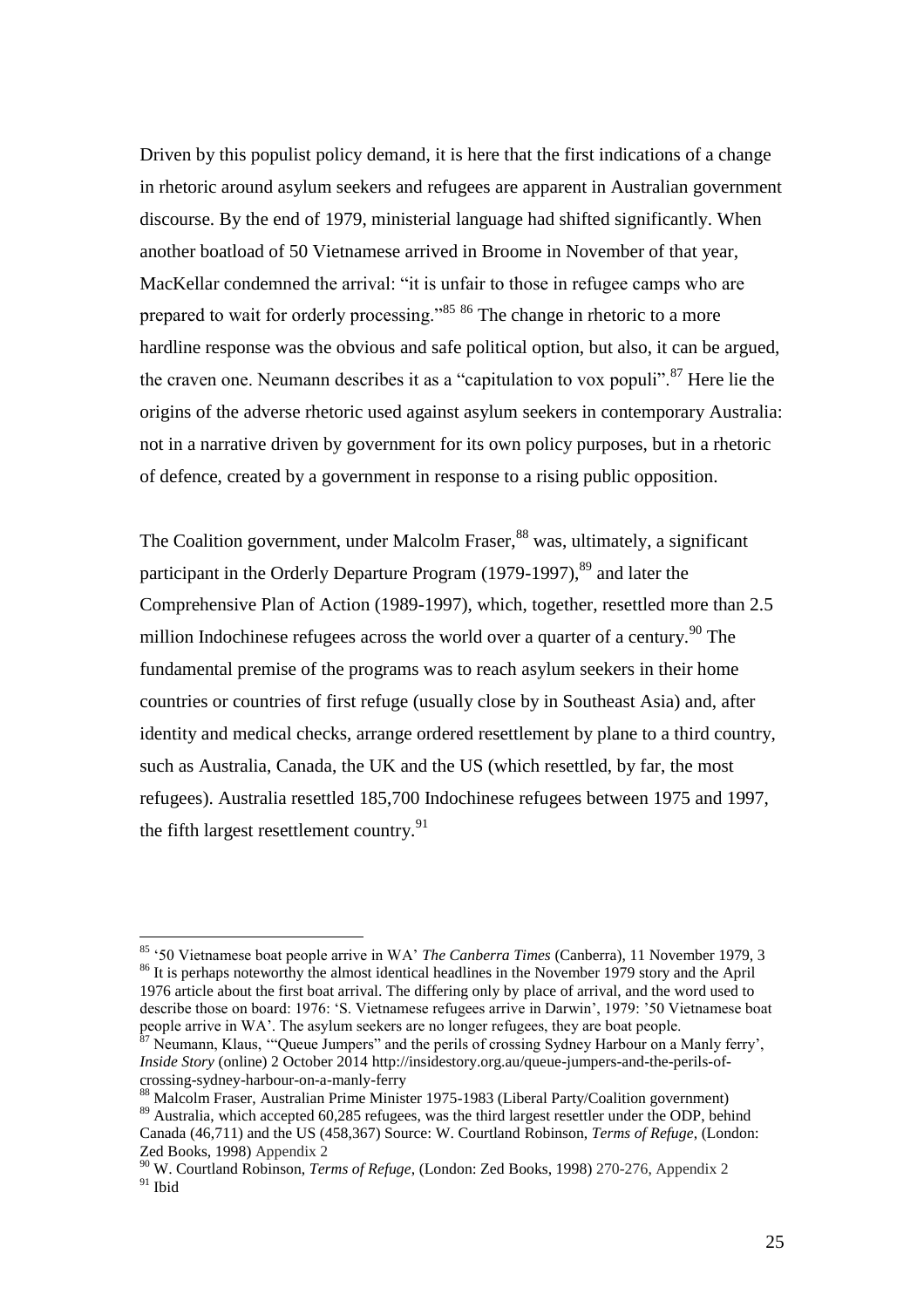Within Australia, the programs were well-supported<sup>92</sup> and viewed as an expression of Australia's humanitarian credentials and adherence to its international legal obligations.<sup>93</sup> Perhaps as importantly, they were also seen as restoring order to a disordered situation that had previously appeared beyond the government's control. The Australian voting public was more comfortable with the migration of Indochinese refugees, because it was occurring with the government's imprimatur and oversight: nobody was simply turning up unannounced on a boat.

Ian Macphee,<sup>94</sup> who succeeded MacKellar as the Coalition's immigration minister in December 1979, <sup>95</sup> argues that the creation of an orderly resettlement scheme – a migration path that the government was seen to be in control of  $-$  as well as bipartisan political support, meant the refugees' arrival was broadly accepted by the Australian polity and public. "I addressed the opposition backbench committee as well as our party room and Mick Young [the Labor Party's immigration spokesman] and I travelled with John Menadue [Secretary of the Department of Immigration and Ethnic Affairs] to all major cities and towns and explained the policy. It was all humane and in accordance with Aussie values such as a 'fair go'. Bipartisanship was crucial to public acceptance of our policy."<sup>96</sup> Macphee says the language around resettled refugees was carefully constructed to be neutral. "Our work with our neighbours and the UNHCR was so easy and co-operative about the time I was minister that language was not an issue diplomatically. Because it was bipartisan, we only referred to 'asylum seekers' and 'refugees'. I do not recall any problems with the media, although occasionally a prominent person might criticise us."<sup>97</sup>

With the creation of regional agreements to resettle refugees from southeast Asia, the flow of boats to Australia ceased in the early 1980s, the rhetoric became more neutral,  $98$  and the political sensitivity subsided.  $99$  But Marr argues the semantic tone had been set: when boats re-emerged on the horizon at the end of the decade, so to

 $92$  Interview with Ian Macphee, former minister for immigration (1979-1982) (By email, April 8, 2015) <sup>93</sup> Jeff Crisp, 'Australia and Europe, Failing the world's refugees' *Asylum Insight* (online) 5 June 2015 <http://www.asyluminsight.com/jeff-crisp#.VXFm32Sqqkp>

 $^{94}$  Ian Macphee, Australian immigration minister 1979-1982 (Liberal Party/Coalition government)

<sup>&</sup>lt;sup>95</sup> The Coalition government led by Malcolm Fraser remained in power until 1983

<sup>&</sup>lt;sup>96</sup> Interview with Ian Macphee, former minister for immigration (1979-1982) (By email, April 8, 2015)  $^{\mathrm{97}}$  Ibid

 $^{98}$  Ibid

<sup>&</sup>lt;sup>99</sup> Philips Above n 49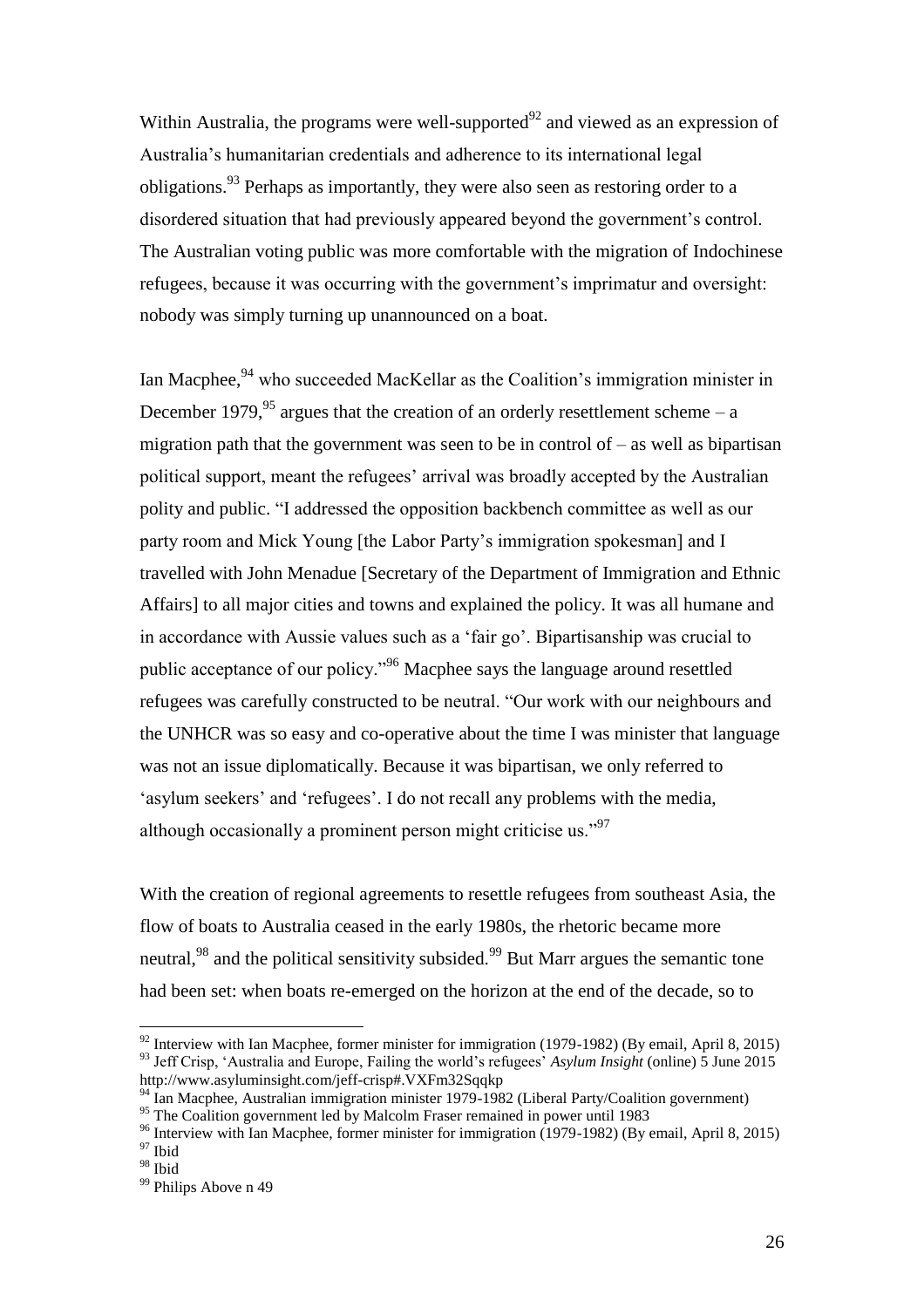would the hostile rhetoric of the decade before. "The language of 'queue jumpers' and 'illegals'… 'coming in by the backdoor' was fashioned in the late 1970s," Marr writes. "Instead of attempting to reconcile Australia to this novel but hardly unusual development, both sides of politics reinforced the vague but profound sense that for refugees to turn up in this way was a violation of the true order of things. It was by far the easier political path to take… so these first boat people were abused as interlopers."<sup>100</sup>

#### 3.3: The early 90s - Illegals

In 1980, changing geopolitical factors and the success of the Organised Departure Program saw the boats stop appearing on Australia's horizon, and public concern faded with them. But at the end of that decade, with Cambodia's peace plan faltering, and civil unrest in China, new boats, carrying new people, suddenly appeared, and the deep-seated fears of the Australian public and polity returned. In early 1990, Labor  $MP$  Gerry Hand<sup>101</sup> stood in the betting ring at Melbourne's Moonee Valley racecourse. Only a handful of boats had reached Australian shores by that time, and Hand had been immigration minister less than a week. "Between the second and third race some bloke got into me, physically, about the boat people," Hand recalled later. The man suggested sending the boats back to sea, and bombing them.<sup>102</sup> "I get tackled in supermarkets and on the beach. But a lot of the reaction is kneejerk… after talking it through, I even put doubts in the mind of a bloke who wanted to zap them half way to Indonesia."<sup>103</sup>

The return of the boats, and its accompanying public concern, was met with sterner government action, enabled by aggressive rhetoric. When 220 Cambodians arrived by boat in July 1990, Prime Minister Bob Hawke<sup>104</sup> told the asylum seekers – and the Australian voting public – that they were not welcome. Those arriving by boat now

<sup>&</sup>lt;sup>100</sup> David Marr, *Panic* (Black Inc, 2<sup>nd</sup> ed, 2013) 228

<sup>&</sup>lt;sup>101</sup> Gerry Hand, Australian immigration minister 1990-1993 (Labor Party)

<sup>102</sup> Margo Kingston, 'Politics and Public Opinion' in Mary Crock (ed), *Protection or Punishment: The detention of asylum seekers in Australia* (Federation Press: Sydney, 1993) 8  $\frac{103}{103}$  Ibid 11

<sup>104</sup> Bob Hawke, Australian Prime Minister 1983-1992 (Labor Party)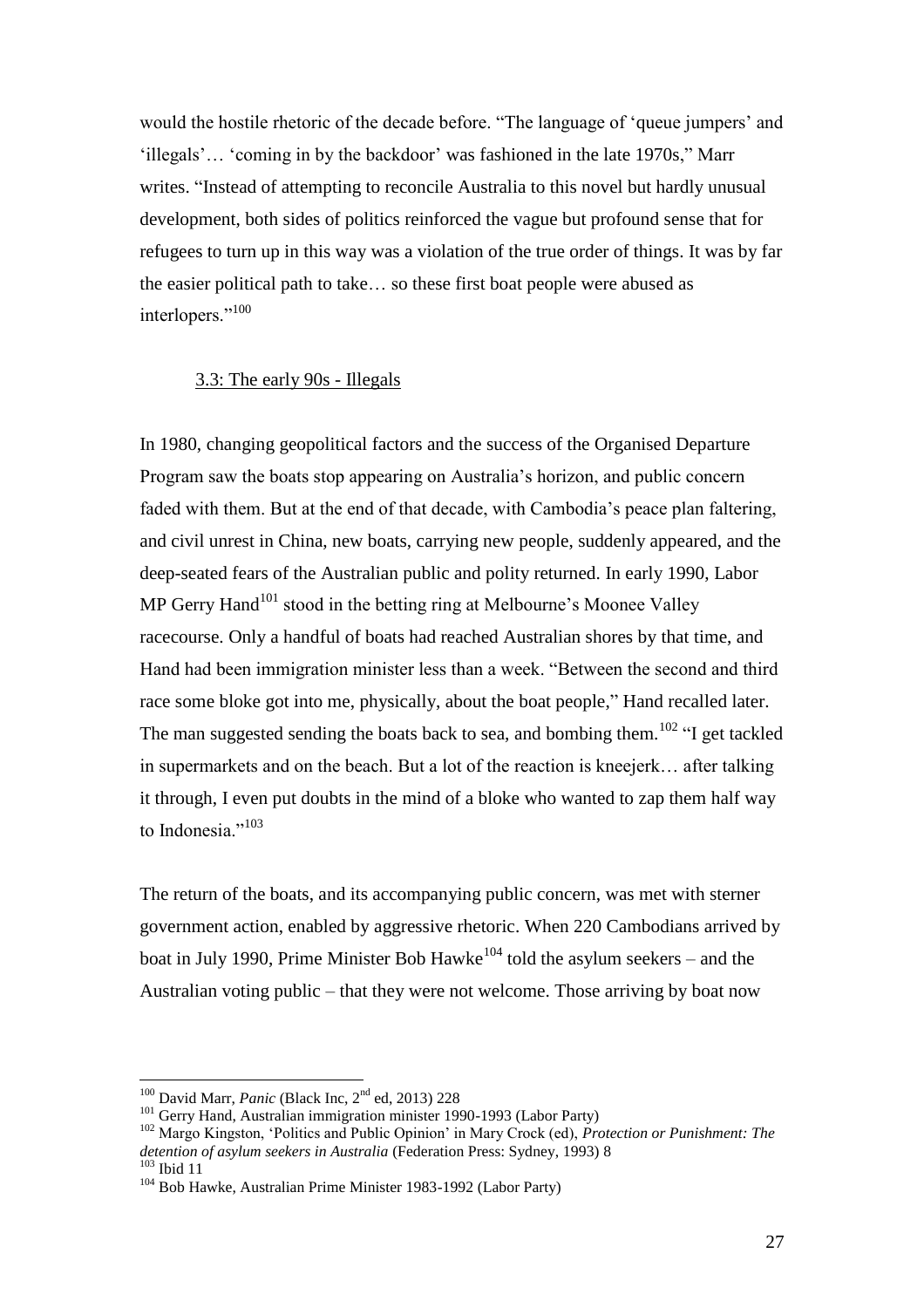were "economic migrants", the government said, $105$  not genuine refugees, and they were subverting Australia's inherent authority, as a sovereign nation, to control who came to its borders. "Do not let any people… think that all they've got to do is break the rules, jump the queue, lob here, and Bob's your uncle. Bob is not your uncle on this issue. We're not going to allow people just to jump the queue."<sup>106</sup>

The language is typically Hawke-ian: colloquial, but carefully constructed, and layered with meanings. By casting the latest boat arrivals as "economic migrants" even before their claims to refugee status had been assessed, the Prime Minister had condemned them all as illegitimate and undeserving, seeking to exploit Australia's generosity and its legal system. Matthew describes this government language as "blurring legal boundaries for political gain".<sup>107</sup> Hawke also insisted the boat arrivals had sought to "break the rules", implying, at best, a blatant disregard for correct customary behaviour and for the Australian sense of 'a fair go', at worst, a criminality to their actions. It was, and is, not illegal to enter Australia without a visa in order to seek asylum.<sup>108 109</sup> Even Hawke's phrase "any people", seeks to cast the asylum seekers as "other", as a "deviant population" and a "problem".<sup>110</sup> Whereas the very first Australian government response to boat arrivals sought to highlight the similarities, and the common ground, between the asylum seekers and the Australian people, the government rhetoric of the early '90s emphasised the differences. Through focusing on divergence – from accepted 'rules' about coming to Australia, and from the Australian mainstream (for whom, presumably, Bob *is* an uncle) – government rhetoric sought to drive the two communities apart.

It is at this time that the dichotomous narrative of the 'good' refugee and the 'bad' first emerges strongly in Australian government rhetoric. In June 1989, Hawke was

<sup>105</sup> Mary Crock, Ben Saul and Azadeh Dastyari, *Future Seekers II: Refugees and Irregular Migration in Australia* (Federation Press, 2006) 36

<sup>106</sup> Paul Kelly, *The March of Patriots: The Struggle for Modern Australia* (Melbourne University Publishing, 2011) 187

<sup>&</sup>lt;sup>107</sup> Penelope Matthew, *Reworking the relationship between asylum and employment* (Routledge, 2012) 10

<sup>108</sup> Andreas Schloenhardt, quoted in *Factcheck* (online), ABC News, 24 January 2014 [http://www.abc.net.au/news/2014-01-24/tony-abbott-incorrect-on-asylum-seekers-breaking-australian](http://www.abc.net.au/news/2014-01-24/tony-abbott-incorrect-on-asylum-seekers-breaking-australian-law/5214802)[law/5214802](http://www.abc.net.au/news/2014-01-24/tony-abbott-incorrect-on-asylum-seekers-breaking-australian-law/5214802)

<sup>109</sup> Phillips Above n 33

<sup>&</sup>lt;sup>110</sup> For further exploration of this construction of asylum seekers, see: Sharon Pickering 'Common Sense and Original Deviancy: News Discourses and Asylum Seekers in Australia' (2001) 14(2) *Journal of Refugee Studies* 169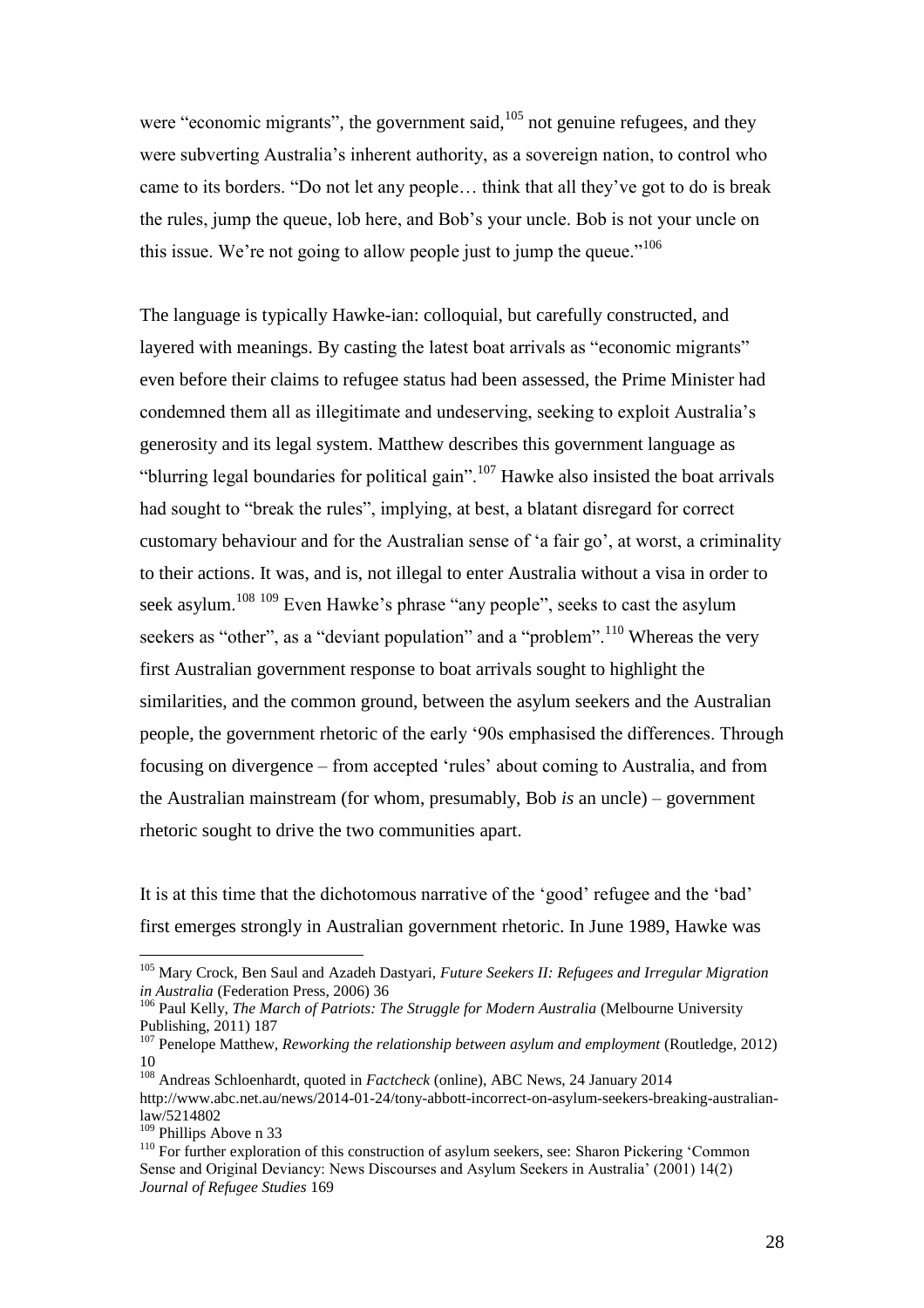moved to tears in saying he would accept as refugees any Chinese students already in Australia who feared returning home after the Tiananmen Square massacre.<sup>111</sup> But he rejected a Cambodian cohort who had arrived by boat a few months later as undeserving of assistance, even before their claims had been assessed  $112$  (his position was not based on the numbers of either group, there were more than 20,000 Chinese students in Australia at the time, and fewer than 400 Cambodians had arrived by boat). $^{113}$ 

The public labeling of boat-borne asylum seekers by the government as "illegals" also emerged during the early 90s. Previously, "illegal immigrant" had been used to describe people who had legitimately come to Australia but then overstayed their visa (still a by-factors larger group numerically).<sup>114</sup> But it came to be applied, including by the minister, to those who had arrived in Australia by boat without documents. Gerry Hand told ABC television he had been "a bit soft" and "made a mistake" in believing asylum seekers arriving by boat were genuine. "There is no more of that. Those who arrive in this illegal way will be brought up [assessed]." He said applicants would either be accepted as refugees "or we deport them". The government promoted the narrative that the boat arrivals had no claim to refugee status and were exploiting Australia and Australians. "I hate rorts<sup>115</sup> and if someone is rorting the system we have got to stop it,"<sup>116</sup> Hand said. Instant deportations were threatened, and carried out. "If you rort the system, you get the flick… If you enter illegally, you go straight away: I mean, there is no mucking around."<sup>117</sup>

This rhetorical shift proved crucial to government policy plans. The alleged illegality of boat arrivals gave the Australian government the impetus, indeed the imperative, to

<sup>111</sup> Ali Al'Amin Mazrui, *Cultural Forces in World Politics* (James Currey, 1990) 175

<sup>112</sup> Robert Manne, 'Australia's Shipwrecked Refugee Policy: tragedy of errors' *The Monthly* (online) March 2013 https://www.themonthly.com.au/australia-s-shipwrecked-refugee-policy-tragedy-errorsguest-7637

<sup>113</sup> Crock, Mary, quoted in 'Humane or Tough: a response to asylum seeker arrivals in Australia' *Rear Vision*, ABC Radio National, 20 October 2010

[http://www.abc.net.au/radionational/programs/rearvision/humane-or-tough-a-response-to-asylum](http://www.abc.net.au/radionational/programs/rearvision/humane-or-tough-a-response-to-asylum-seeker/2960064)[seeker/2960064](http://www.abc.net.au/radionational/programs/rearvision/humane-or-tough-a-response-to-asylum-seeker/2960064)

<sup>114</sup> 'Hand warns "illegals" to go home' *The Canberra Times* (Canberra) 26 February 1991 14

<sup>&</sup>lt;sup>115</sup> Previously unbeknownst to the author, 'rort' is a peculiarly antipodean nomenclature. To 'rort' is to 'engage in a fraudulent or dishonest act'.

<sup>116</sup> Gerry Hand, quoted in ABC TV *7:30 Report* 12 February 1992

<sup>117</sup> Gerry Hand, quoted in Mike Taylor, 'Boat people not refugees: Hand' *The Canberra Times* 11 November 1992 5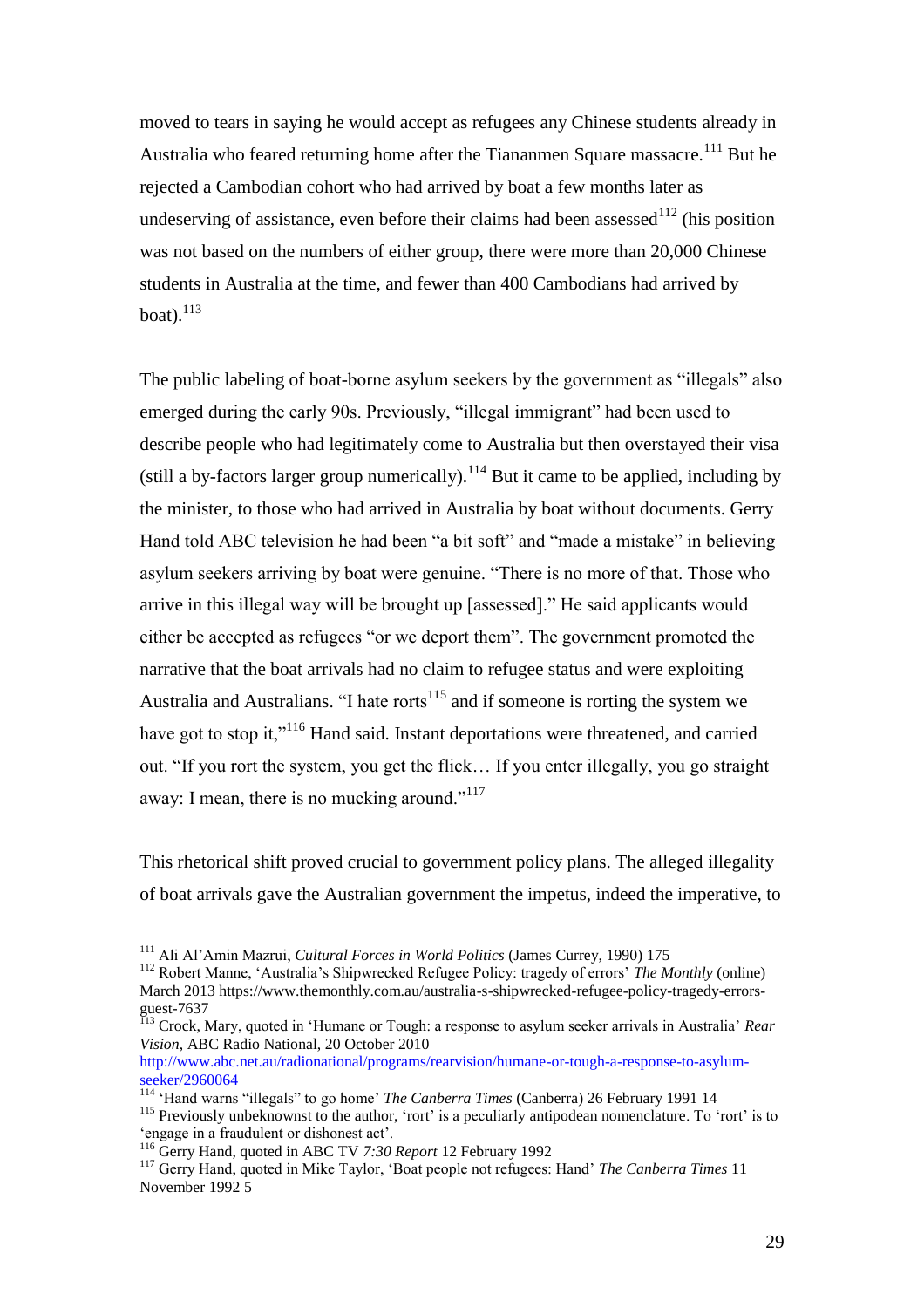act to deter others from coming the same way. The government chose to enforce mandatory detention on all boat-borne asylum seekers. Legislation was passed, with bipartisan support, in May 1992 mandating that all boat-borne asylum seekers, without exception, were to be held in detention until their claims were determined.<sup>118</sup> The policy was controversial, particularly with human rights lawyers, who argued the policy was illegal, because it breached Australia's international legal obligations, and a "draconian measure" enforced by the government "hurriedly to get itself out of trouble without thinking the consequences through".<sup>119 120</sup> The policy was intermittently problematic for the government – particularly when it emerged some people were held for nearly a year before they could speak with a lawyer $121$  while others were incarcerated for four years before they were determined to be refugees and released $122$  – but fundamentally mandatory detention enjoyed broad popular support. The policy was only ever intended to be temporary, "designed to address only the pressing requirements of the current situation",  $123$  but once in place, governments were reluctant to eschew a useful prerogative, and, rather than being wound back, the mandatory detention regime was expanded. The initial 273-day timelimit on detention was abandoned in 1994, $124$  and the regime is now regarded as an integral element of Australia's immigration system.

<sup>&</sup>lt;sup>118</sup> Janet Phillips and Harriet Spinks 'Immigration detention in Australia' (Research Paper, Parliament of Australia, Department of Parliamentary Services, Parliamentary Library, 20 March 2013) 1 http://parlinfo.aph.gov.au/parlInfo/download/library/prspub/1311498/upload\_binary/1311498.pdf;fileT ype=application%2Fpdf#search=%22library/prspub/1311498%22

<sup>&</sup>lt;sup>119</sup> 'Refugees detention illegal: lawyers' *The Canberra Times* (Canberra) 15 April 1992 5 <sup>120</sup> Margaret Piper, 'Lack of charity in our treatment of refugees' *The Canberra Times* (Canberra) 11 November 1992 13

<sup>&</sup>lt;sup>121</sup> Nick Poynder, 'A (Name Deleted) v Australia: A Milestone For Asylum Seekers' [1997] AUJlHRights 21, (1997) 4(1) *Australian Journal of Human Rights* 155

http://www.austlii.edu.au/au/journals/AJHR/1997/21.html

<sup>&</sup>lt;sup>122</sup> Margo Kingston, 'Immigration switch on boat people' *The Canberra Times* (Canberra) 22 January 1994 2

<sup>123</sup> Commonwealth, *Parliamentary Debates*, House of Representatives, 5 May 1992, 2370 (Gerry Hand)

[http://parlinfo.aph.gov.au/parlInfo/search/display/display.w3p;adv=yes;orderBy=customrank;page=0;q](http://parlinfo.aph.gov.au/parlInfo/search/display/display.w3p;adv=yes;orderBy=customrank;page=0;query=designed%20to%20address%20only%20the%20pressing%20requirements%20of%20the%20current%20situation%20Date%3A01%2F01%2F1992%20%3E%3E%2005%2F05%2F1993%20Datas) [uery=designed%20to%20address%20only%20the%20pressing%20requirements%20of%20the%20curr](http://parlinfo.aph.gov.au/parlInfo/search/display/display.w3p;adv=yes;orderBy=customrank;page=0;query=designed%20to%20address%20only%20the%20pressing%20requirements%20of%20the%20current%20situation%20Date%3A01%2F01%2F1992%20%3E%3E%2005%2F05%2F1993%20Datas) [ent%20situation%20Date%3A01%2F01%2F1992%20%3E%3E%2005%2F05%2F1993%20Dataset%](http://parlinfo.aph.gov.au/parlInfo/search/display/display.w3p;adv=yes;orderBy=customrank;page=0;query=designed%20to%20address%20only%20the%20pressing%20requirements%20of%20the%20current%20situation%20Date%3A01%2F01%2F1992%20%3E%3E%2005%2F05%2F1993%20Datas) [3Ahansardr,hansardr80;rec=1;resCount=Default](http://parlinfo.aph.gov.au/parlInfo/search/display/display.w3p;adv=yes;orderBy=customrank;page=0;query=designed%20to%20address%20only%20the%20pressing%20requirements%20of%20the%20current%20situation%20Date%3A01%2F01%2F1992%20%3E%3E%2005%2F05%2F1993%20Datas)

<sup>&</sup>lt;sup>124</sup> Adele Garnier and Adrian Cox, 'Twenty years of mandatory detention: the anatomy of a failed policy' (Paper presented at Australian Political Studies Australian Conference, Hobart, September 2012)

http://www.auspsa.org.au/sites/default/files/twenty\_vears\_of\_mandatory\_detention\_adele\_garnier\_and \_lloyd\_cox.pdf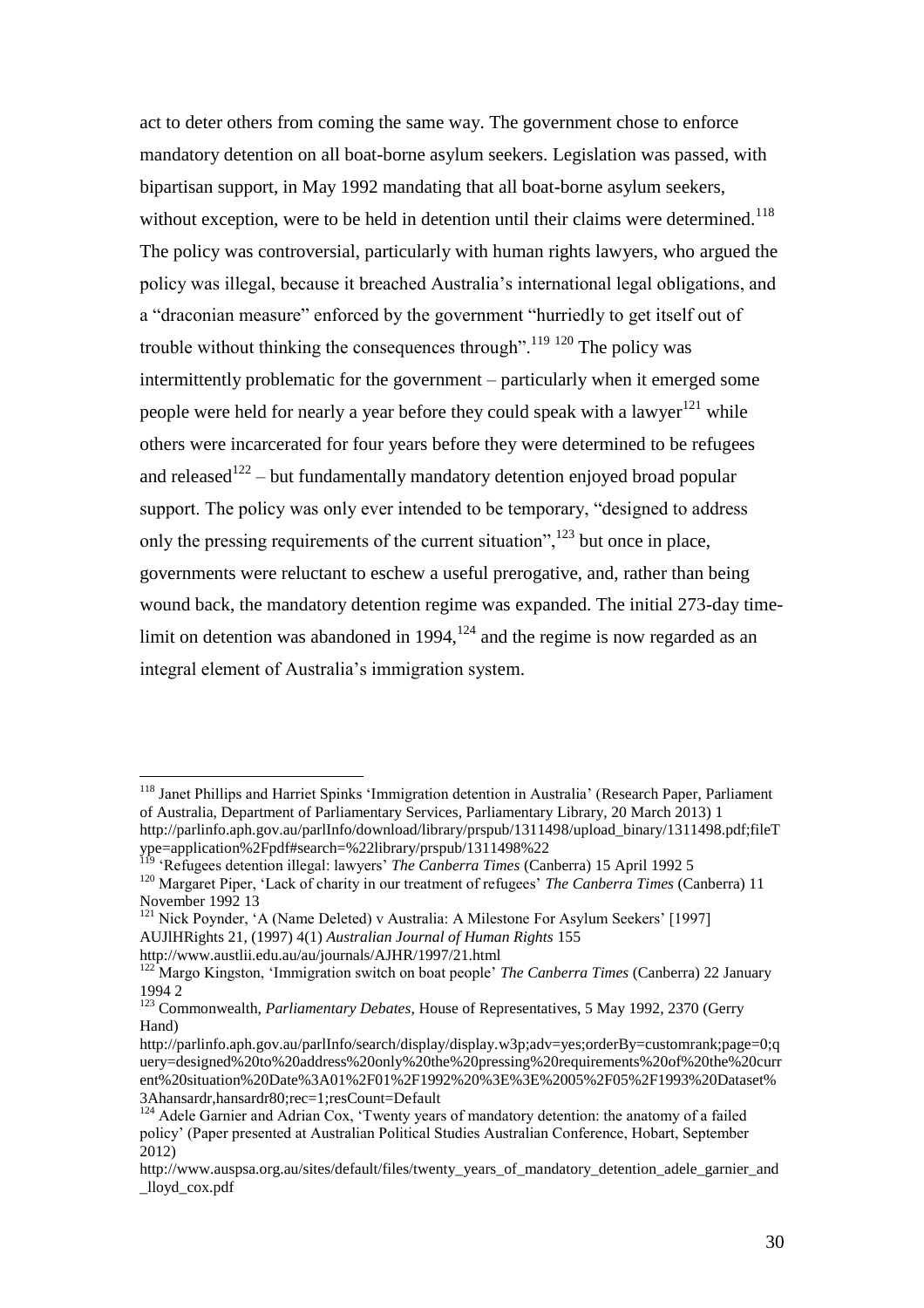Publicly, minister Hand framed the issue as one of a sovereign government defending its fundamental rights: "the issue of detaining people who arrive on our shores without entry rights is an important element of the Government's capacity to control our borders."<sup>125</sup> Privately, the debate was more vituperative. Labor minister Neal Blewett recorded in his diaries that while the proposed legislation – opposed by some in government as essentially indefinite detention without charge – was controversial within cabinet, the minister was able to garner sufficient support. "Hand supported his proposals with his usual blend of vivid anecdotes about the wickedness of the boat people, their sinister manipulators (Chinese tongs this time) and attacks on the selfrighteous attitudes of churches and the do-gooders."<sup>126</sup>

Chris Evans, $127$  elected into parliament in 1993, and who would become immigration minister a decade-and-a-half later in 2007, saw the trend towards a more oppositional language from the early 90s. "There's no doubt it [language around asylum seekers] has gotten harder and more pejorative over time, and there were elements of that in the Hawke-Keating<sup>128</sup> years. Putting the Chinese Tiananmen Square issue to one side, they took a fairly hard line on that issue… and certainly, the language became quite critical, and it was very pejorative."<sup>129</sup>

Arja Keski-Nummi, an officer in the immigration department for 32 years from 1979 and First Assistant Secretary of the Refugee, Humanitarian and International Division between 2007 and 2010, argues the construction of the 'illegal' asylum seeker arriving by boat became an established narrative in the early 90s. "The whole rhetoric around asylum seekers, going back to Gerry Hand, is that there is a right way and a wrong way, and somehow getting on a boat is the wrong way."<sup>130</sup> Keski-Nummi argues government rhetoric has been hugely influential in establishing a justification, and winning public support, for policies: "Most people have absolutely no idea about the actual situation, and most people want to believe and trust their governments, so if governments say that these people are doing the wrong thing, then they must be. This

<sup>125</sup> *Canberra Times* Above n 114

<sup>126</sup> Marr Above n 100 229

<sup>&</sup>lt;sup>127</sup> Chris Evans, Australian immigration minister 2007-2010

<sup>&</sup>lt;sup>128</sup> Paul Keating, Prime Minister of Australia 1992-1996 (Labor Party)

<sup>129</sup> Interview with Chris Evans (By Skype 16 June 2015)

<sup>&</sup>lt;sup>130</sup> Interview with Arja Keski-Nummi (By Skype, 25 May 2015)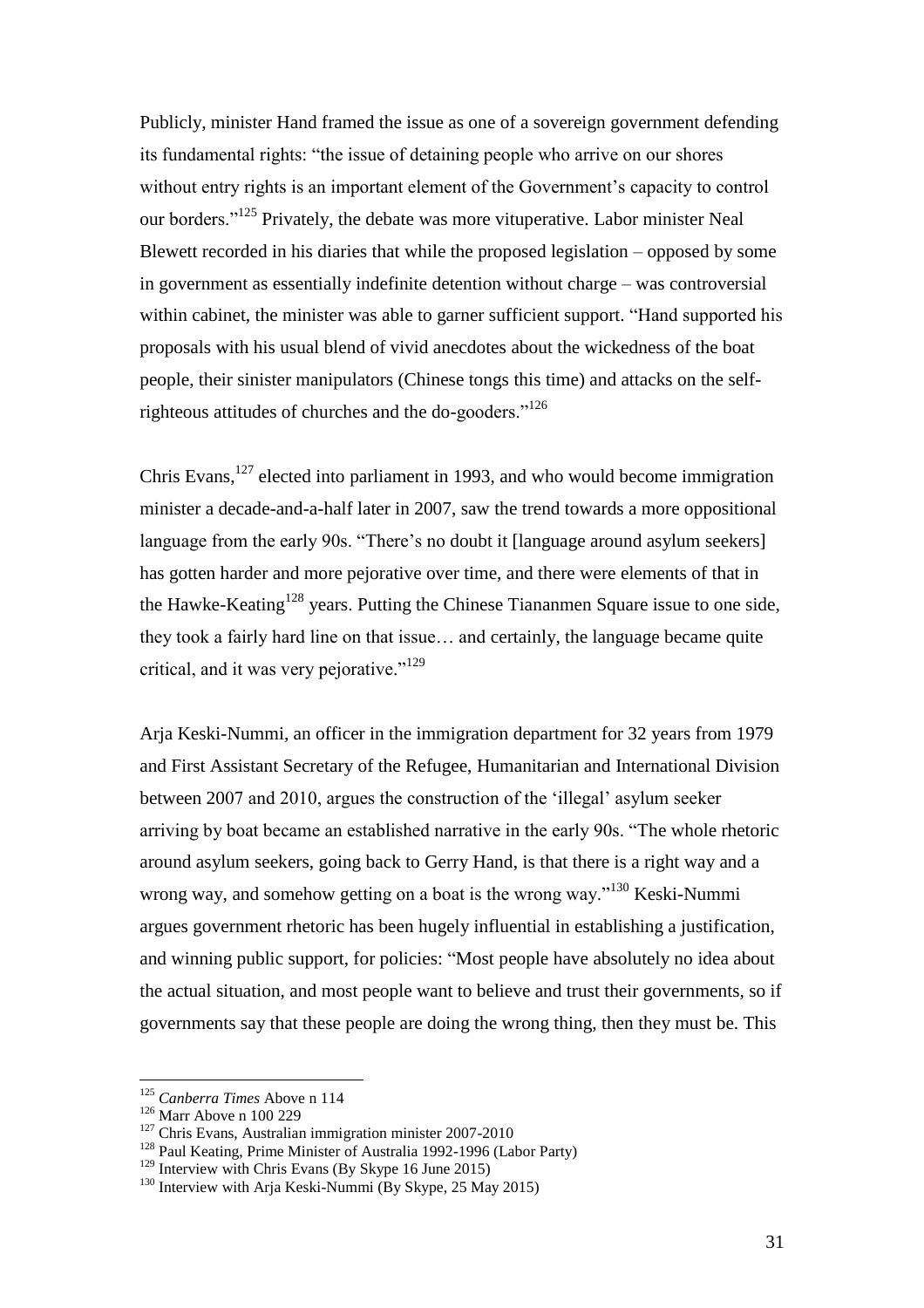is the whole foundation of the public accepting mandatory detention: that these people must be doing something wrong if the government feels they have to detain them."<sup>131</sup>

As Keski-Nummi argues, the semantic construction of the argument was crucial to the government achieving its policy outcome. The government's rhetorical insistence that asylum seekers who arrived by boat were acting illegally – at the very least, behaving wrongly – enabled it to justify policies condemned by human rights lawyers and refugee advocates as illegal and draconian.<sup>132</sup> Implied by, and in alliance to, this argument was the government's converse position: that the government was acting to uphold the law and due process, to protect its sovereign mandate, and to defend the nation from possibly malign external influence. Australia remains the only country that mandatorily detains all boat arrivals, including children.<sup>133</sup>

The government's rhetoric on asylum seekers was widely reported, and the terms of the government's language reproduced, in the media. The government's actions were largely framed in positive terms, with headlines such as "Minister gets tough on boat people"<sup>134</sup>, "Crackdown on boat people, illegal entry"<sup>135</sup> and "Illegals start Port Headland hunger strike"<sup>136</sup>. While the government's narrative was the dominant construction, the media did not act as a singular, monolithic entity, and there were explicit efforts to counter the government position. "Terms like 'rorters' and queuejumpers' are used frequently in ministerial and departmental communiqués on asylum seekers," Margaret Piper from the Refugee Council of Australia wrote in *The Canberra Times*. 137

> The use of such emotive language does not foster community understanding of the issues or engender sympathy for people who have been traumatised and tortured at home; it fuels community

 $131$  Ibid

<sup>132</sup> *Canberra Times* Above n 114

<sup>&</sup>lt;sup>133</sup> J. Menadue, A. Keski-Nummi and K. Gauthier 'A new approach–breaking the stalemate on asylum seekers and refugees' (2011) Occasional paper 13 *Centre for Policy Development* 31 [http://cpd.org.au/wp-content/uploads/2011/08/cpd\\_refugee\\_report\\_2nd-run-WEB-VERSION3.pdf](http://cpd.org.au/wp-content/uploads/2011/08/cpd_refugee_report_2nd-run-WEB-VERSION3.pdf)

<sup>&</sup>lt;sup>134</sup> 'Minister gets tough on boat people' *The Age* (Melbourne), 21 January 1992 1

<sup>135</sup> 'Crackdown on boat people, illegal entry', *The Canberra Times* (Canberra), 13 February 1992 2

<sup>136</sup> 'Illegals start Port Headland hunger strike', *The Canberra Times* (Canberra), 10 March 1992 2

<sup>137</sup> Margaret Piper, 'Lack of charity in our treatment of refugees' *The Canberra Times* (Canberra) 11 November 1992 13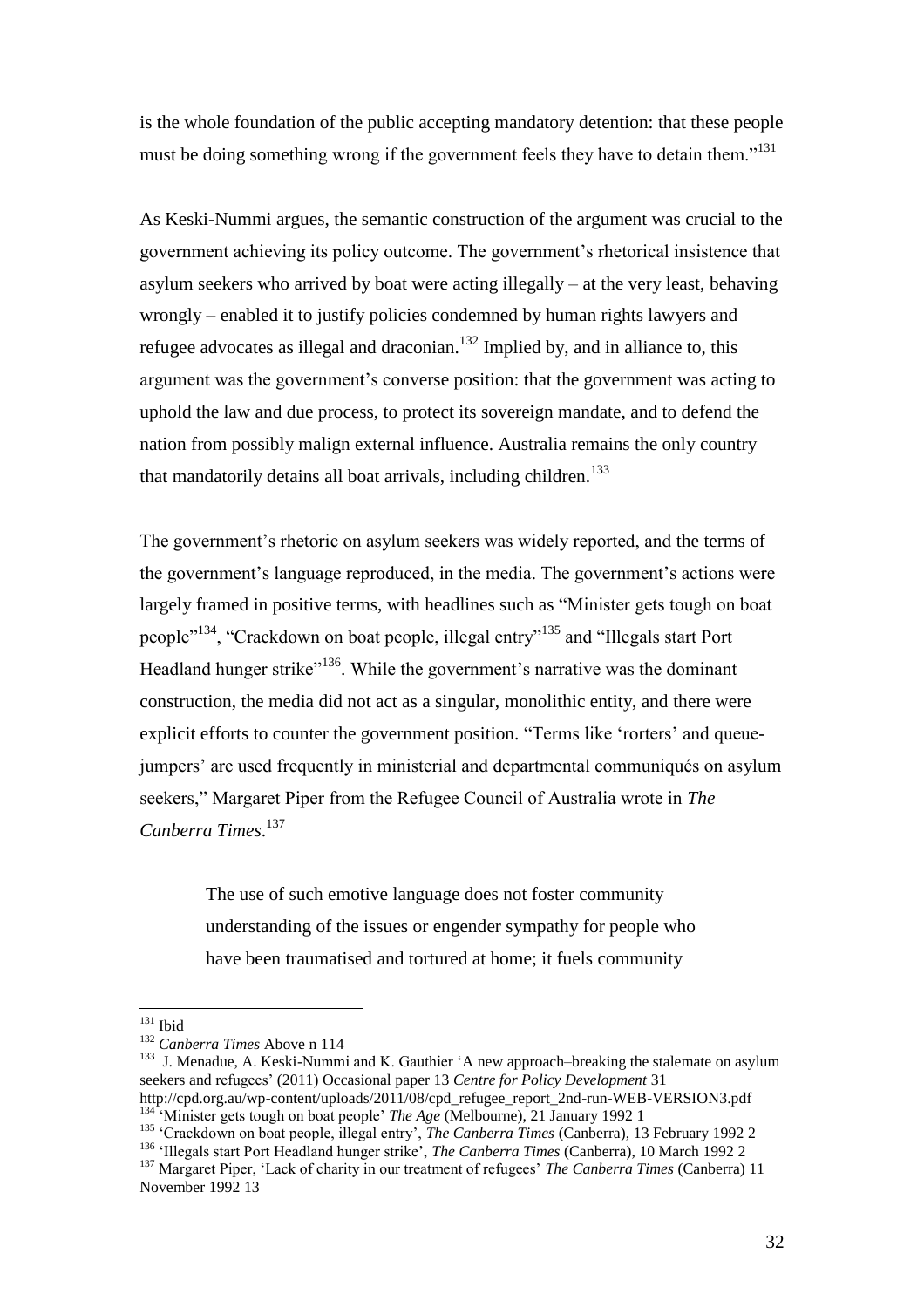prejudice and xenophobia and legitimises the racist attitudes of some talk-back radio hosts and others. There is mistrust already of the motives of refugees: this doesn't help. Despite frequent use of the word 'rort' in ministerial pronouncements, the Government has never given information on the proportion of abusive claims.

Increasingly, a whole range of clichés is emerging in official Australian immigration rhetoric, which on closer examination is found to be based on spurious logic. The worry is that these myths have been repeated so often that not only do they appear to be believed but they also are being used as the foundation for the formulation of policy.<sup>138</sup>

Mary Crock argues the language used around asylum seekers arriving by boat in the early 1990s was crucial in framing Australia's public debate on the issue, and enabled the introduction of new, punitive policies. "It was the beginning of the politicisation of boat people and refugees. It was hugely damaging."<sup>139</sup> "The Labor government's response to the Cambodian and Chinese boat people of the early 1990s set the course for the policies and institutional hostilities that continue to this day."<sup>140</sup>

It must be seen here that the campaign over the language of and labels for asylum seekers was not a secondary consideration to the policies themselves. The government's rhetorical insistence that boat-borne asylum seekers had arrived improperly and were "illegal" was not an additional element to smooth the passage of potentially controversial policy. Rather, the rhetorical campaign was a fundamental keystone to the policy outcomes being achieved. Asylum seekers were no longer "refugees", but "illegals" and "rorters". This construction did not simply allow the government to act against those people, it compelled it to do so.

 $138$  Ibid

<sup>139</sup> Mary Crock, quoted in 'Humane or Tough: a response to asylum seeker arrivals in Australia' *Rear Vision*, ABC Radio National, 20 October 2010

[http://www.abc.net.au/radionational/programs/rearvision/humane-or-tough-a-response-to-asylum](http://www.abc.net.au/radionational/programs/rearvision/humane-or-tough-a-response-to-asylum-seeker/2960064)[seeker/2960064](http://www.abc.net.au/radionational/programs/rearvision/humane-or-tough-a-response-to-asylum-seeker/2960064)

<sup>&</sup>lt;sup>140</sup> Mary Crock, 'Judging refugees: the clash of power and institutions in the development of Australian refugee law' (2004) 26(1) *Sydney Law Review* 58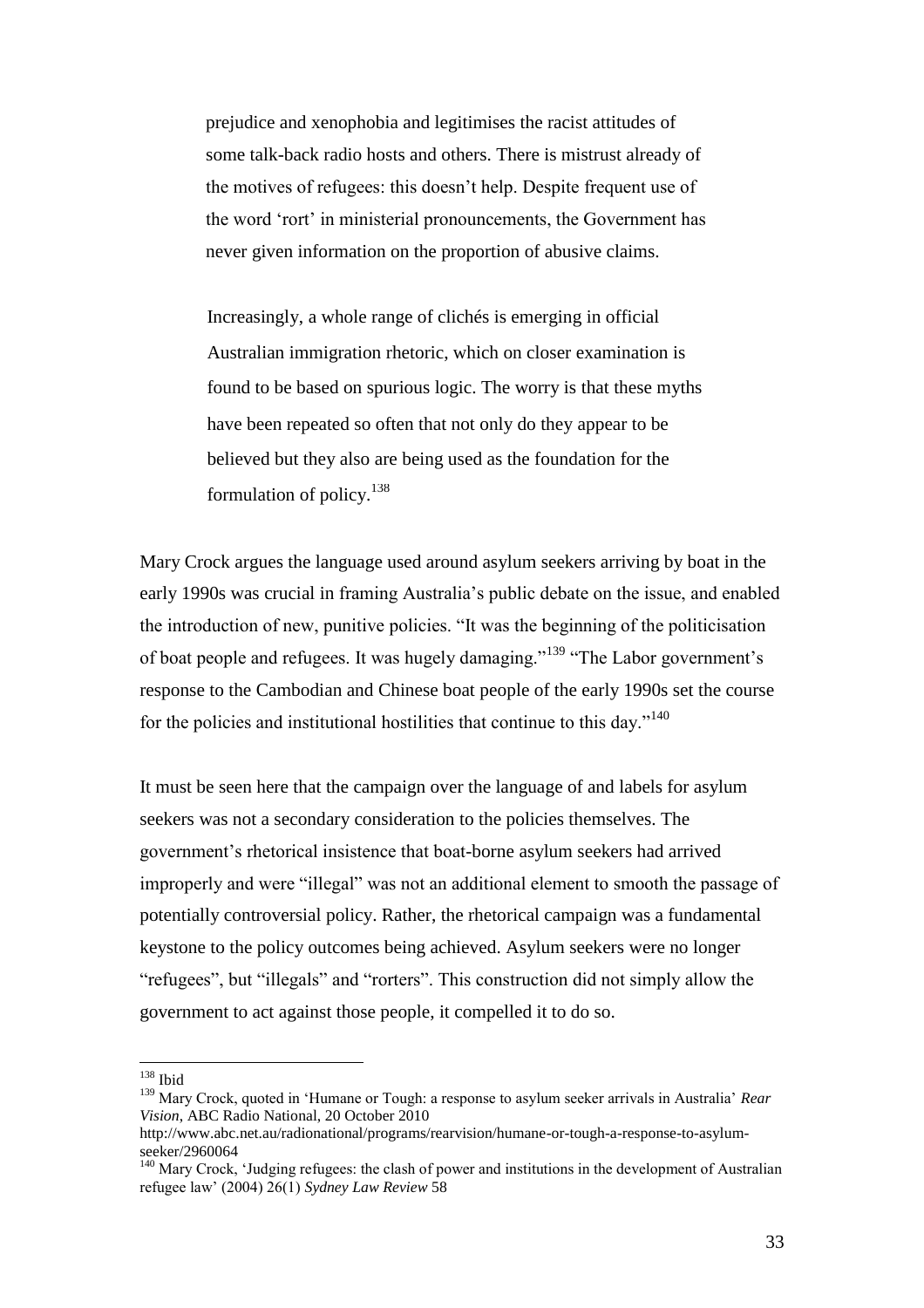#### 3.4: 2001 - Asylum as Terror

The black letters of Prime Minister John Howard's<sup>141</sup> words at the Liberal Party campaign launch for the 2001 election campaign were unremarkable: "we will decide who comes to this country and the circumstances in which they come".<sup>142</sup> The message those words carried however, resonated far beyond any strict interpretation. Taken literally, Howard's comments were no deviation from generations of government policy, and a reflection of a fundamental tenet of the Westphalian concept of state sovereignty. $143$  But the words were as much a piece of political rhetoric as they were a statement of policy. Supporters saw the statement as a firm defence of Australia's right as a sovereign nation to control its borders: critics accused the Prime Minister of "dog-whistling" on immigration, appealing to base, xenophobic fears of unauthorised arrivals.<sup>144</sup> The sentence became the defining statement of the election campaign of 2001, when Mares argues, "the demonisation of refugees and asylum seekers for political gain may have reached its apotheosis".<sup>145</sup>

The number of boat arrivals to Australia had been building since 1999, when people (mainly young men) fleeing oppressive regimes in Afghanistan, Iraq and Iran began arriving off Australia's western coast.<sup>146</sup> Boat arrival numbers had been consistent at a few hundred a year for a decade until 1999, when a sudden surge which saw more than 12,000 (at a rate of more than 4000 a year) arrive between 1999 and 2001.<sup>147</sup> The government responded, again with more stringent, and then radical, such as temporary protection, legislation, but crucially, it reacted first with greater rhetorical escalation. As Marr argues:

<sup>142</sup> John Howard, Prime Minister of Australia, 'Address at the Federal Liberal Party campaign launch', (Speech delivered at Liberal Party campaign launch, Sydney, 29 October 2001)

<sup>&</sup>lt;sup>141</sup> John Howard, Prime Minister of Australia 1996-2007 (Liberal Party/Coalition Government)

http://parlinfo.aph.gov.au/parlInfo/search/display/display.w3p;query%3DId%3A%22library%2Fpartyp ol%2F1178395%22

<sup>&</sup>lt;sup>143</sup> Janine Leatherman, *Discipline and Punishment in Global Politics* (Palgrave Macmillan, London, 2008) 115

<sup>&</sup>lt;sup>144</sup> Diana Bosso, 'The whistle we all heard: conceptualization of the 'dog-whistle' in politics and journalism', (Research Paper for the Annual Conference of the Cultural Studies Association of Australia, 8 December 2007) 1

<sup>145</sup> Mares, Peter 'Reporting Australia's asylum seeker 'crisis' (Paper presented at Media, Terrorism, and a Culture of Peace, 5 July 2002) http://apo.org.au/commentary/reporting-australias-asylum-seekercrisis

<sup>&</sup>lt;sup>146</sup> Phillips and Spinks Above n 45

 $147$  Ibid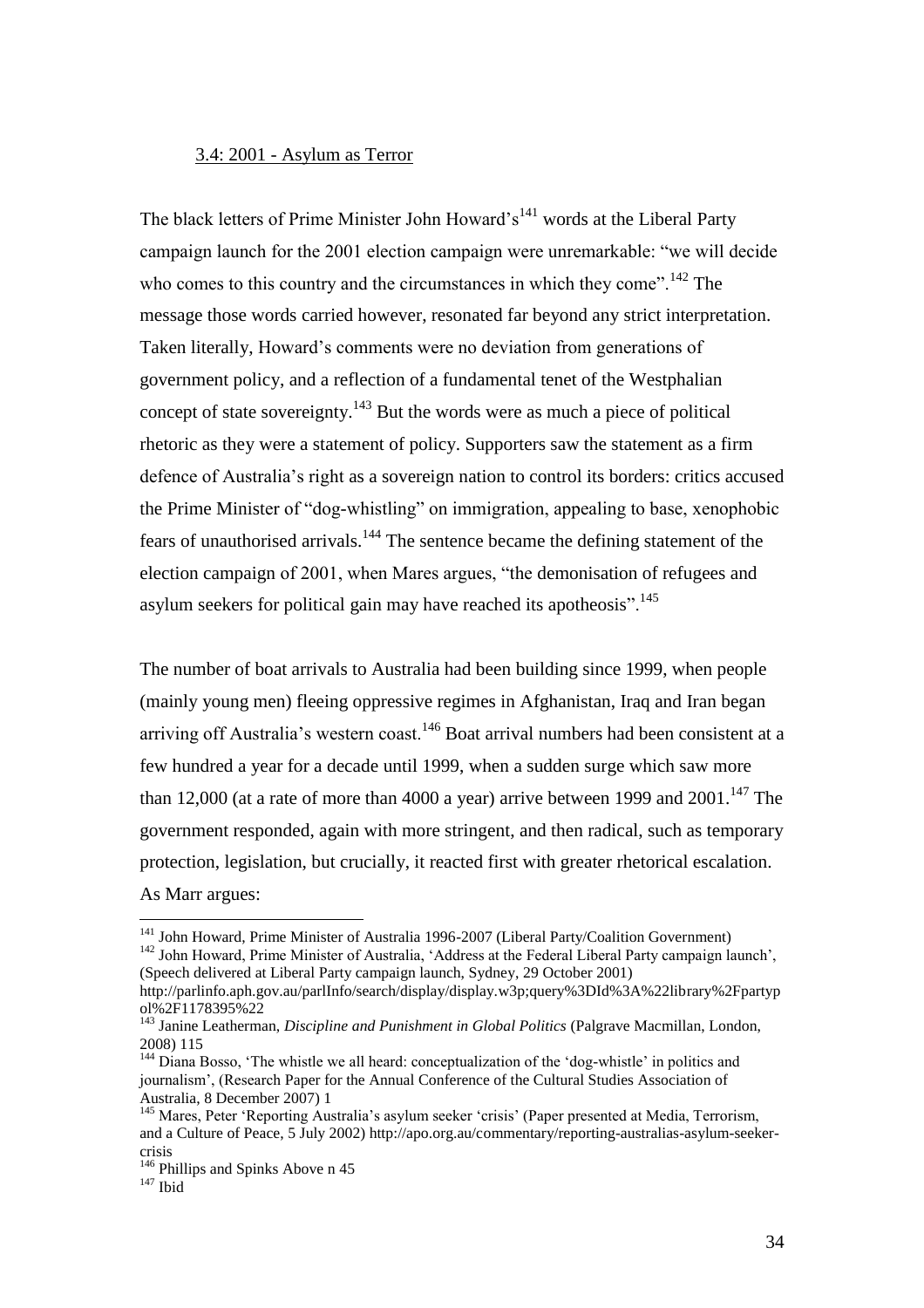First [Howard] ramped up the language. To the old vocabulary he added a term plucked from the world of tariff reform. 'Border protection' powerfully fused race fear with anxiety about the nation's security. Howard didn't invent the link between race and invasion: this is what focus groups, particularly on the fringes of big cities, were telling his people. Howard's genius was to find the language to accuse disorganised, exhausted people arriving in dribs and drabs at islands far out in the Indian Ocean of being a threat to the security of a heavily defended modern nation.<sup>148</sup>

Legislation to give the navy more powers to stop and search asylum seeker boats was called the Border Protection Legislation Amendment Bill 1999.<sup>149 150</sup> The language – and with it the concept – of asylum seeker boats as an issue of 'border protection' remains fixed in Australian law and discourse. Several more 'border protection' bills and amendments followed, and in 2013, the name of the government department responsible for processing asylum claims was changed from the Department of Immigration and Citizenship to the Department of Immigration and Border Protection.<sup>151</sup>

Four events helped catalyse asylum seekers as a crucial issue of government and media discourse in the second half of 2001: the *Tampa* affair, the September 11 terror attacks in the US, the Children Overboard incident, and Australia's general election in November.

On 24 August 2001, a Norwegian freight ship, the *MV Tampa*, rescued 438 asylum seekers, predominantly ethnic Hazara from Afghanistan, from their stricken fishing vessel, the *Palapa 1*, which was in distress in international waters north of Christmas Island.<sup>152</sup> The Howard government refused the *Tampa* permission to enter Australian

<sup>&</sup>lt;sup>148</sup> Marr, Above n 100

<sup>&</sup>lt;sup>149</sup> Border Protection Legislation Amendment Bill 1999 (Commonwealth of Australia) <http://www.comlaw.gov.au/Details/C2004B00546>

<sup>&</sup>lt;sup>150</sup> The government also passed the Temporary Protection Visa Bill in 1999.

<sup>151</sup> Australian Government, 'What's in a name?', *Department of Immigration and Border Protection* (online) 13 February 2015<https://www.immi.gov.au/about/anniversary/whats-in-a-name.htm>

<sup>&</sup>lt;sup>152</sup> David Marr and Marian Wilkinson, *Dark Victory* (Allen and Unwin, 2003) 12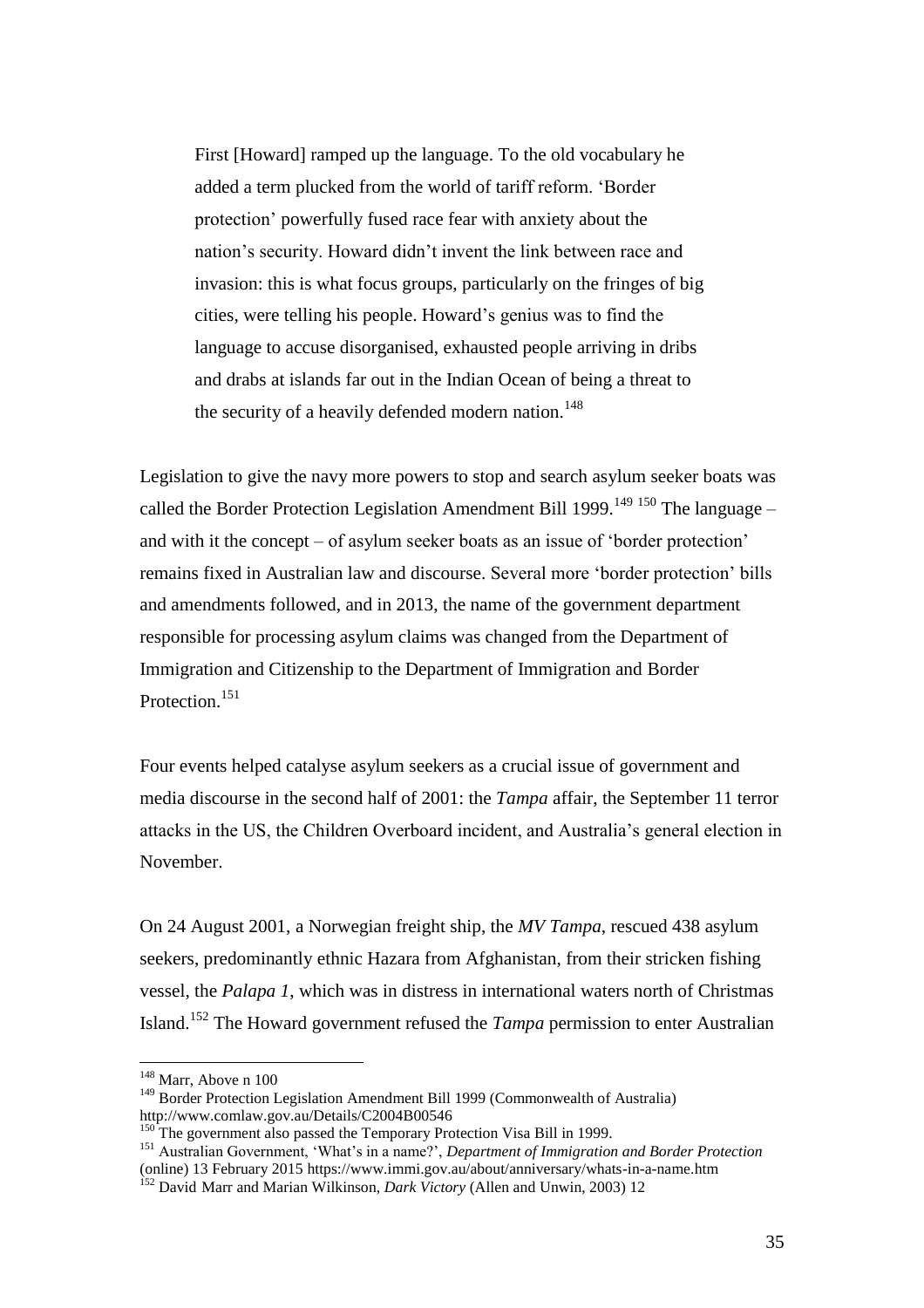territory, sparking a diplomatic dispute with Norway and a political controversy at home. After protracted debate, the asylum seekers were taken by the Australian Navy to Nauru, where their claims for protection were assessed. Some were ultimately resettled in Australia and New Zealand, others returned to Afghanistan. The detention of the *Tampa* asylum seekers on Nauru became known as the 'Pacific Solution', and emerged as the genesis of successive governments' policies of offshore processing and resettlement in third countries. 153

The terror attacks on the United States of September 11, 2001 altered political discourses across the world,  $154$  and Australia's debate over asylum seekers was almost immediately transformed. Within 48 hours of the 9/11 attacks, and in an environment of suddenly- and dramatically-heightened concern over international terrorism, defence minister Peter Reith<sup>155</sup> drew an explicit link between asylum seekers and terrorism. He warned the unauthorised arrival of boats "can be a pipeline for terrorists to come in and use your country as a staging post for terrorist activities".<sup>156</sup> Parliamentary secretary Peter Slipper<sup>157</sup> similarly claimed, "there is an undeniable linkage between illegals and terrorists".<sup>158</sup> And the Prime Minister, John Howard, three days before a general election, cautioned: "Australia had no way to be certain terrorists, or people with terrorist links, were not among the asylum seekers trying to enter the country by boat from Indonesia."<sup>159</sup> The Prime Minister's language was more precise than his colleagues – in particular the use of qualifying clauses "no way to be certain…", "…or people with terrorist links" – but its effect was identical to that of Reith and Slipper: the conflation of asylum seekers with the newly-emergent terrorist threat.<sup>160</sup>

<sup>153</sup> Ibid 15

<sup>154</sup> Paul J.J. Payack, 'How 9/11 changed the way we talk' *Global Language Monitor* (online) 2014 <http://www.languagemonitor.com/911/how-911-changed-the-way-we-talk/>

<sup>&</sup>lt;sup>155</sup> Peter Reith, Australian defence minister 2001 (Liberal Party, Coalition government)

<sup>&</sup>lt;sup>156</sup> Editorial, 'Pain of one world' *The Sydney Morning Herald* (Sydney) 14 September 2001 10

<sup>&</sup>lt;sup>157</sup> Peter Slipper, Parliamentary Secretary to Minister for Finance and Administration 1998-2004 (Liberal Party/Coalition Government)

<sup>158</sup> Gerard Henderson, 'Terrorists don't come via detention centres' *The Age* (online) 19 November 2002 http://www.theage.com.au/articles/2002/11/18/1037599359073.html

<sup>159</sup> Dennis Atkins, 'PM links terror to asylum seekers', *The Courier Mail* (Brisbane), 7 November 2001 1

<sup>&</sup>lt;sup>160</sup> Mares, Above n 145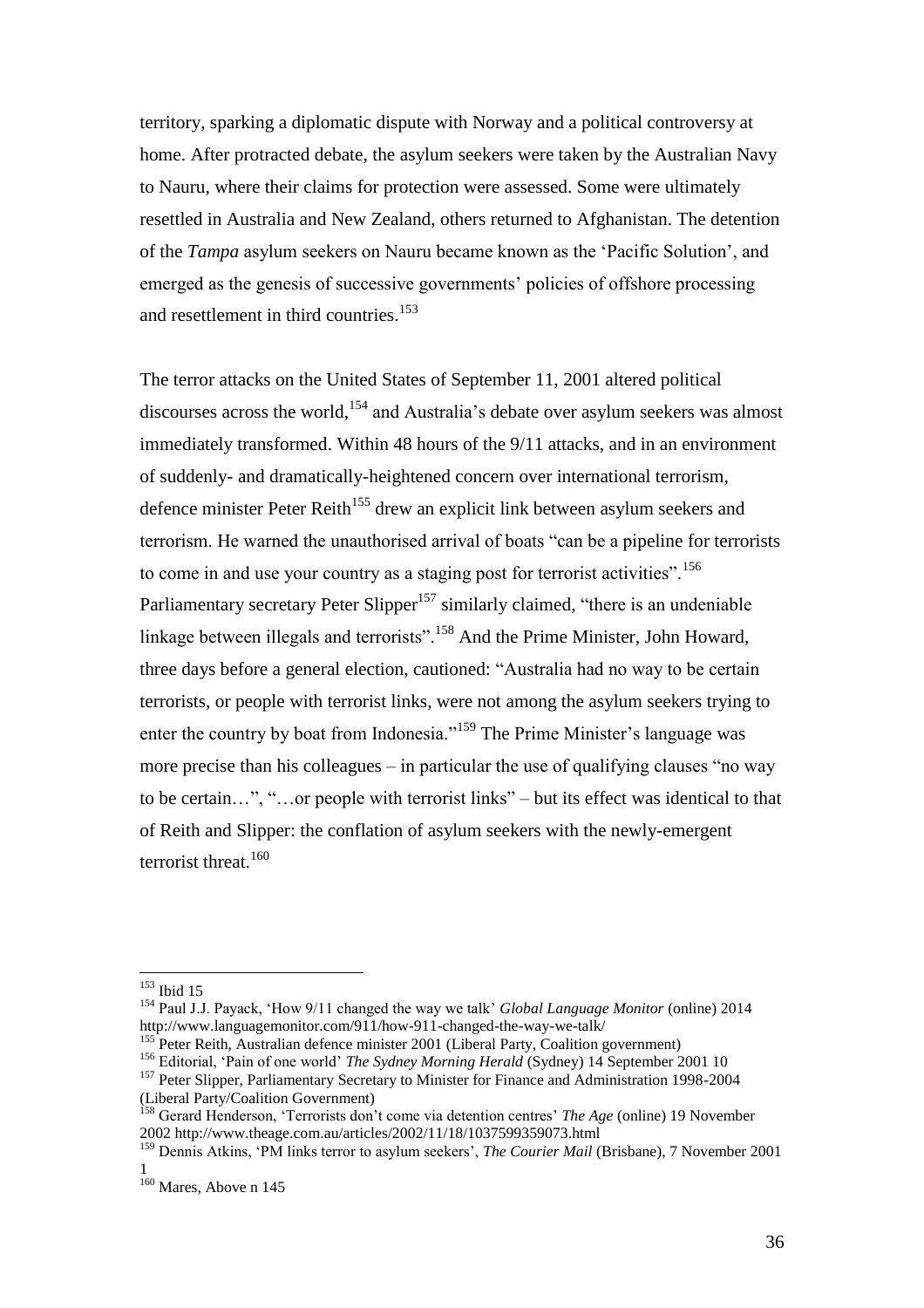The head of the Australian Security Intelligence Organisation, and the Prime Minister's most senior security adviser, Dennis Richardson, later described the risk of terrorists coming to Australia by sea as "extremely remote".<sup>161</sup> He said he had "not seen evidence" terrorists were trying to enter Australia by boat and asked: "Why would people use the asylum seeker stream when they know they will be subject to mandatory detention? They don't know if they will be allowed entry and may be thrown out."<sup>162</sup> Regardless, the construction of asylum seekers being a potential terrorist threat was widely reported across Australian media.<sup>163</sup>

The third event to dramatically shape discourse around asylum seekers occurred on October 7, when immigration minister Phillip Ruddock<sup>164</sup> announced that a group of asylum seekers, whose boat had been intercepted by a Navy vessel,  $165$  had thrown their children overboard from their boat into the sea in a "planned and premeditated" attempt to force the Navy to take them to Australia.<sup>166</sup> Defence minister Peter Reith released photographs of children in the sea wearing life-jackets, asserting the pictures were evidence the government's stated version of events was "absolute fact".<sup>167</sup> Prime Minister Howard argued on radio (and his quotes widely reported in major newspapers): "I express my anger at the behaviour of those people and I repeat it: I can't comprehend how genuine refugees would throw their children overboard…. I certainly don't want people of that type in Australia, I really don't".<sup>168</sup>

It was found by a subsequent parliamentary inquiry that the version of events presented by the government was untrue: that no children were thrown into the water in the incident; that the pictures presented were taken a day after the alleged incident

<sup>161</sup> David Marr, 'ASIO's indefinite detention beyond reason or doubt', *The Saturday Paper* (online), 23 August 2014 [http://www.thesaturdaypaper.com.au/opinion/topic/2014/08/23/asios-indefinite-detention](http://www.thesaturdaypaper.com.au/opinion/topic/2014/08/23/asios-indefinite-detention-beyond-reason-or-doubt/1408716000#.VVS1HNqqqko)[beyond-reason-or-doubt/1408716000#.VVS1HNqqqko](http://www.thesaturdaypaper.com.au/opinion/topic/2014/08/23/asios-indefinite-detention-beyond-reason-or-doubt/1408716000#.VVS1HNqqqko)

<sup>&</sup>lt;sup>162</sup> Henderson Above n 158

<sup>&</sup>lt;sup>163</sup> Tom Allard, 'Cooking up Howard's knockout punch' *The Sydney Morning Herald* (Sydney) 16 November 2001 9

<sup>&</sup>lt;sup>164</sup> Phillip Ruddock, Australian immigration minister 1996-2003 (Liberal Party/Coalition government) Neither Mr Ruddock, nor his office, responded to requests for interview for this paper.

<sup>165</sup> Senate Select Committee on a Certain Maritime Incident, Parliament of Australia, *Report of the Senate Select Committee on a Certain Maritime Incident* (2002)

https://www.aph.gov.au/binaries/senate/committee/maritime\_incident\_ctte/report/report.pdf <sup>166</sup> Natalie O'Brien, 'Overboard incident 'never happened', *The Australian* (Australia) 7 November 2001 1

<sup>167</sup> Ibid

<sup>168</sup> David Marr and Marian Wilkinson, 'Going Overboard', *The Sydney Morning Herald* (Sydney) 10 November 2001 27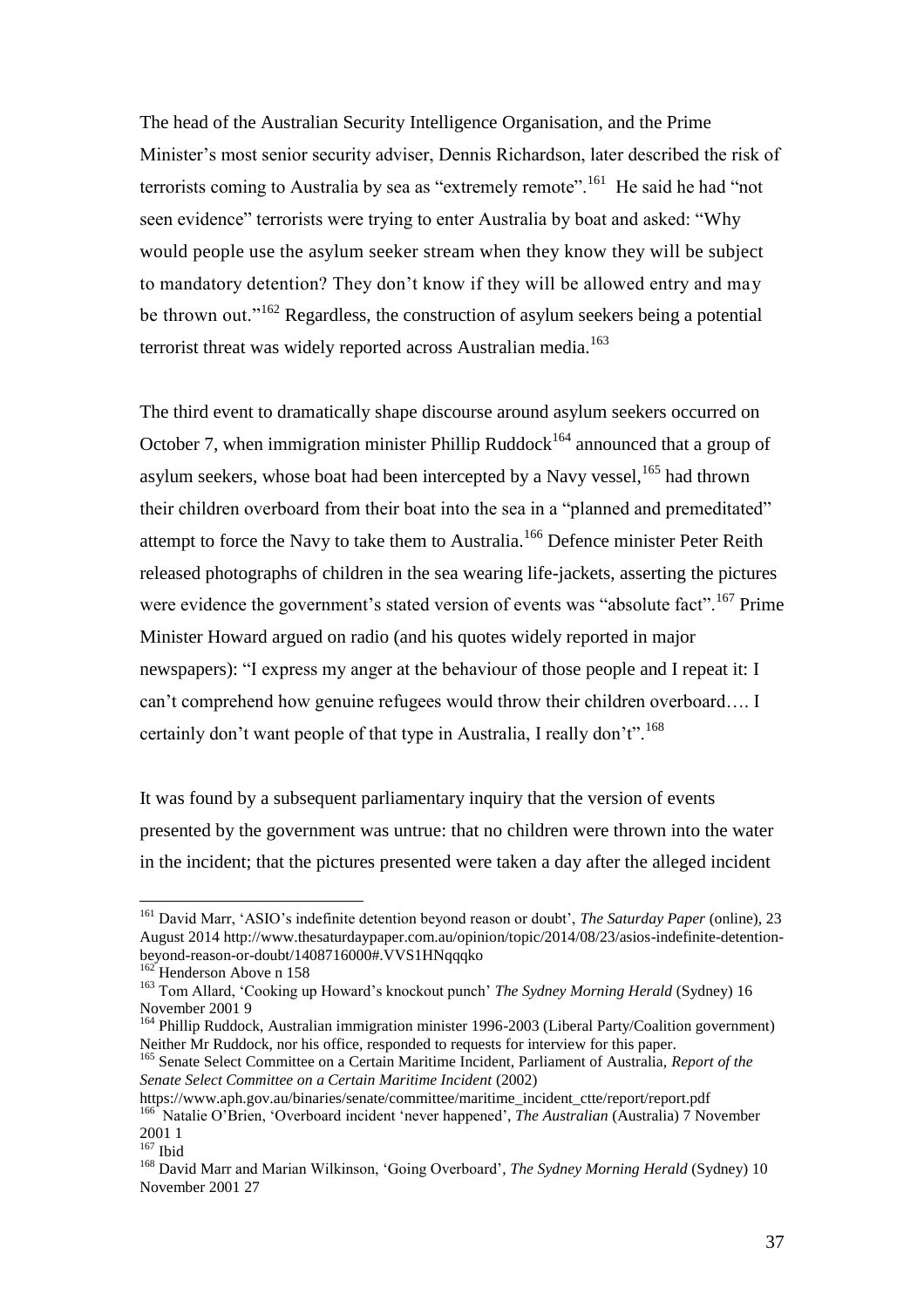was said to have taken place (when the asylum seeker boat broke up and sank under tow from the navy and almost all passengers ended up in the water);  $169$  and that military chiefs had explicitly told government officials no children were thrown overboard in the incident.<sup>170</sup> However, this information was not revealed until after the 2001 election.

The children overboard affair took place in the first week of campaigning for the general federal election held on 10 November, 2001. Ongoing concerns over terrorism immediately post 9/11 (including the subsequent US-led military intervention in Afghanistan, to which Australia contributed troops), the continued arrival of unauthorised boats, and the controversy of the *Tampa* and Children Overboard incidents, meant that the issue of asylum seekers was the "main preoccupation"<sup>171</sup> of the campaign, and represented "one of the government's chief claims to national leadership".<sup>172</sup>

The Howard government campaigned effectively that it, through the new policy of the 'Pacific Solution', was dealing with the "crisis" of asylum seeker arrivals, and was protecting Australia from the threat of terrorism by keeping these people from ever reaching Australian shores. In this context, Howard's otherwise unremarkable words "we will decide who comes to this country and the circumstances in which they come", took on new potency. Having trailed in public opinion polls all year, the Howard government was resurgent after *Tampa*. A newspaper poll, published a week after the incident under the headline 'Tampa Gives PM refuge from sinking poll hopes', found 77 per cent of voters supported the government's decision to refuse the ship entry to Australian waters, and 74 per cent approved of the government's overall handling of the issue.<sup>173</sup> Two months later, the Howard government was returned with an increased majority.<sup>174</sup>

<sup>&</sup>lt;sup>169</sup> Senate Select Committee on a Certain Maritime Incident, Above n 165

 $170$  Ibid

<sup>&</sup>lt;sup>171</sup> Mares Above n 145

<sup>172</sup> Ian Henderson et al 'Boat Children overboard – Howard hard line becomes poll focus' *The Australian* (Australia) 8 October 2001 1

<sup>&</sup>lt;sup>173</sup> Michael Gordon 'Tampa Gives PM refuge from sinking poll hopes' *The Age* (Melbourne) 4 September 2001 4

<sup>174</sup> Australian Electoral Commission, *2001 Federal Election* (15 January 2013) AEC http://results.aec.gov.au/10822/Website/index.html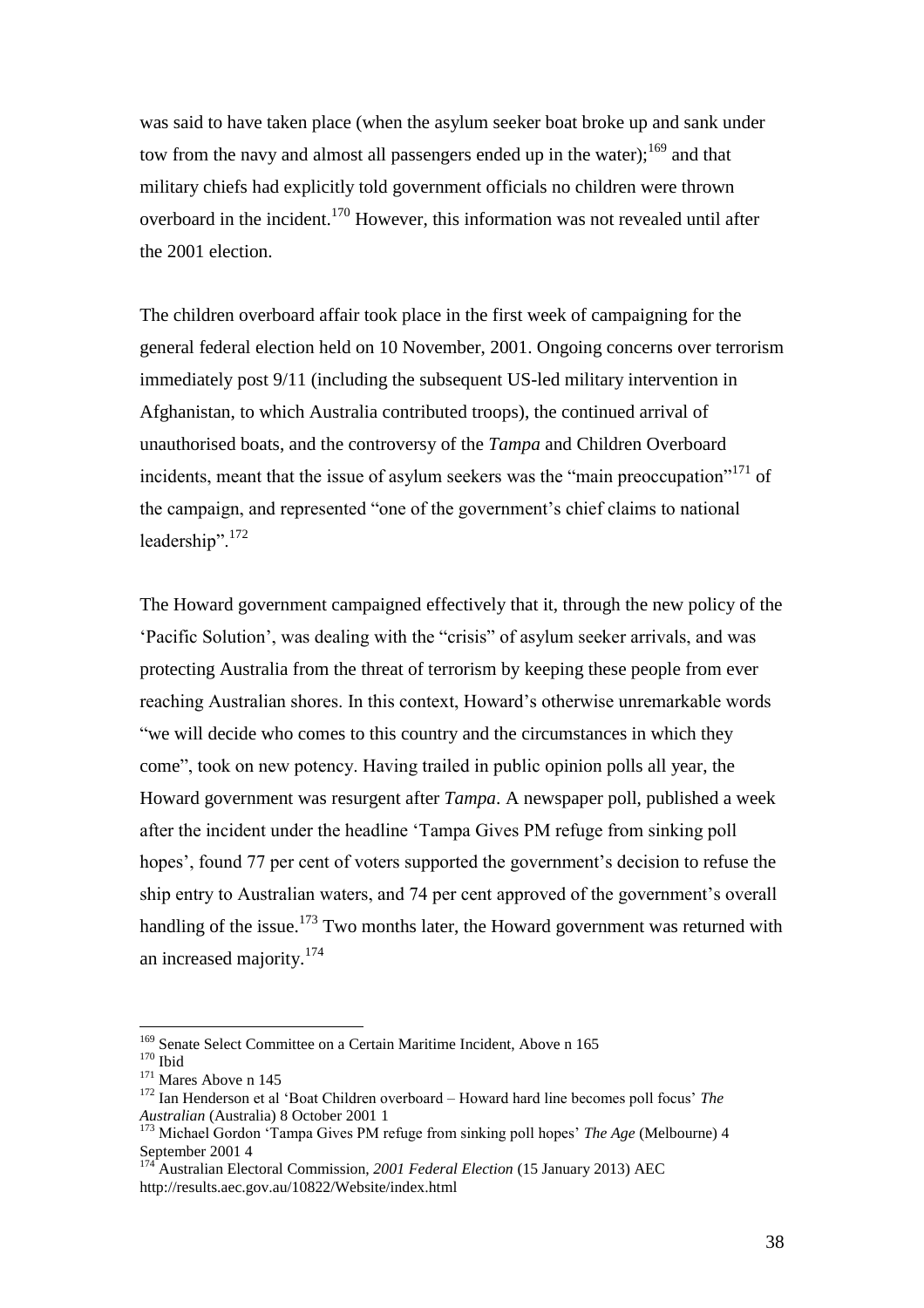Julian Burnside QC acted for Liberty Victoria against the federal government in the *Tampa* case, arguing the asylum seekers' detention at sea was unlawful. Burnside contends that the construction of asylum seekers reaching Australia by boat as "illegal", while it had existed previously, gained new prominence in 2001, and has remained a feature of Australian political discourse since. "I think that the word illegal, came into play in a major way after *Tampa* in 2001. The *Tampa* episode coincided with 9/11. *Tampa* really made a big difference because after *Tampa* and 9/11 you didn't have 'boat people', you had 'Muslim boat people', you didn't have terrorists, you had 'Muslim terrorists'. To my recollection that's when the Howard government started calling them illegals, which links quite neatly with the proposition, stated or unstated, that boat people are terrorists, or potential terrorists."<sup>175</sup> Burnside argues the deliberate use of the word 'illegal' has been a crucial strategy in maintaining the position and the policies of successive governments. 176

John Menadue, secretary of the Department of Prime Minister and Cabinet between 1974 and 1976, and secretary of the Department of Immigration and Ethnic Affairs from 1980 to 1983, argues similarly that the language to describe asylum seekers was consciously altered during the immigration debates of 2001.

> When I was in PM&C, and in immigration, 'illegal' was not a language used by the government or by senior public servants. They were basically people in need and while managing boat arrivals was an important issue, it was seen as a customs and immigration issue, not a military or defence force issue. But that changed in 2001… there has been, since *Tampa*, a consistent attempt to demean asylum seekers, to make them seem less than human, to change the language, so that the goodwill that everyone has towards people in need, will be anaesthetised, so that we will only see them as a threat, and not as human beings in need of assistance. And that's been the persistent pattern now since 2001.

<sup>&</sup>lt;sup>175</sup> Interview with Julian Burnside, (Melbourne, Australia, 5 March 2015)

<sup>176</sup> Ibid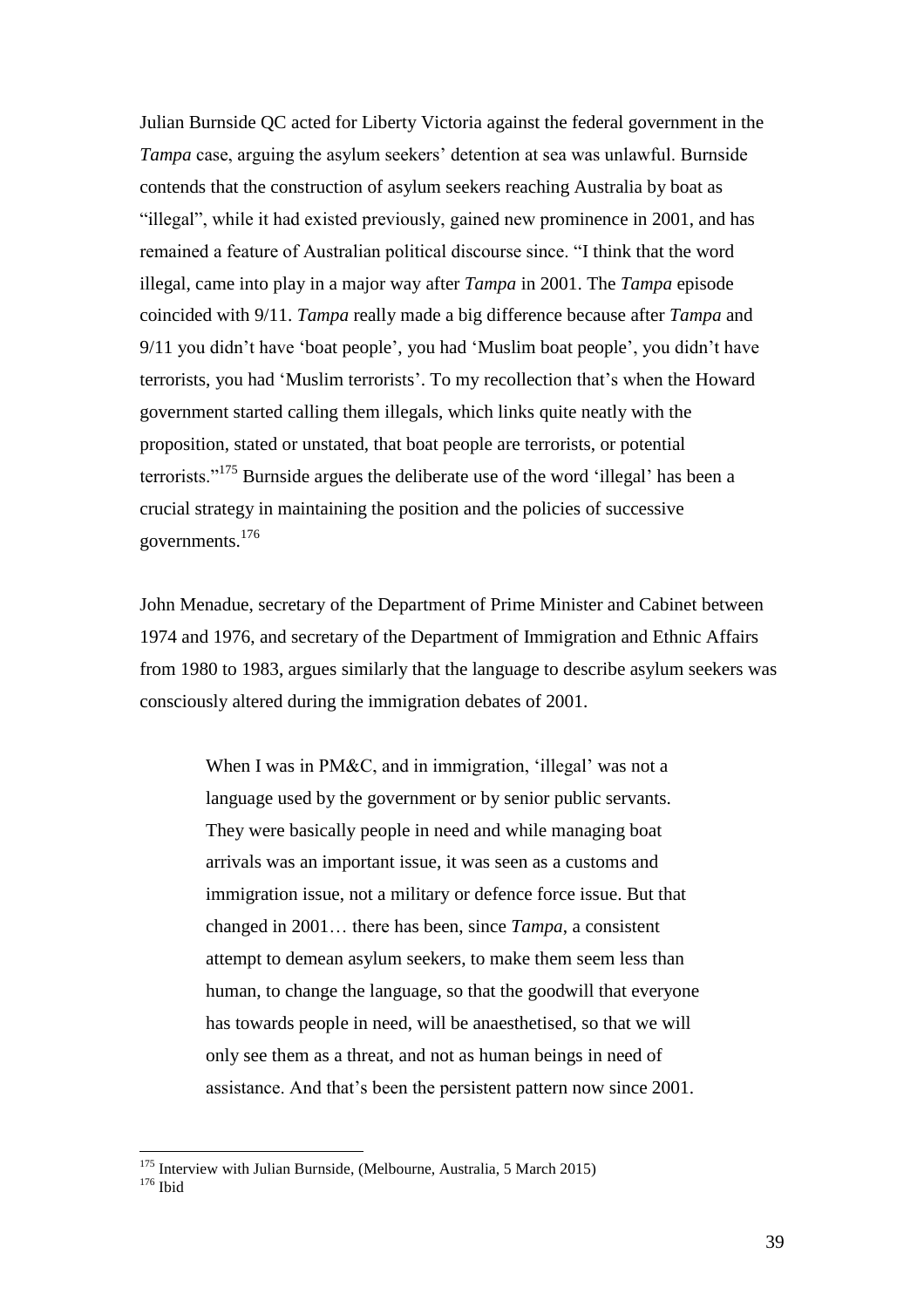In particular, in the Children Overboard incident, the government line by ministers, including the Prime Minister, was that 'these people are so unworthy, they'd even throw their children overboard to save themselves'. They were less than human, they were poor parents, and so on. That was the beginning of that process of demeaning of asylum seekers. And it's continued in all sorts of ways, that they're illegals, that they are not unauthorised or irregulars as previous governments have described them, they are now illegals akin to criminals, that's the inference governments want people to understand.<sup>177</sup>

The 2001 election was ultimately dominated by the issue of asylum seekers arriving in Australia by boat,  $178$  and the parameters of that discourse were fundamentally framed by the government's narrative. That narrative was overwhelmingly negative towards asylum seekers.<sup>179</sup> It was government rhetoric that conflated asylum seekers with terrorism, and government ministers who questioned the legitimacy of asylum seekers' claims to refugee status because of alleged actions (later shown to be untrue) at sea.

In an analysis of government media releases in 2001 and 2002, Klocker and Dunn found the federal government described asylum seekers in an "unrelentingly negative way".<sup>180</sup> The most frequent terms of reference used by the federal government to portray asylum seekers were 'illegitimate' (36 per cent of statements), 'threatening' (16 per cent), and 'illegal' (11 per cent). Asylum seekers were constructed as illegitimate by references to their "bypassing/transiting through safe countries", and "seeking a migration outcome" as opposed to refuge, and also the "taking of places from genuine refugees".<sup>181</sup> "While the government's negative tenor was constant during the study period, the specific terms of reference altered, from 'threat' through 'other' to 'illegality' and to 'burden' ". Significantly, Klocker and Dunn found too, that Australia's media was largely captive to the negative narrative promulgated by

 $177$  Interview with John Menadue, former secretary of department of immigration and ethnic affairs (By Skype, 4 May 2015)

 $8$  Henderson Above n 172

<sup>&</sup>lt;sup>179</sup> Klocker and Dunn Above n 26 71

 $180$  Ibid

<sup>181</sup> Ibid 77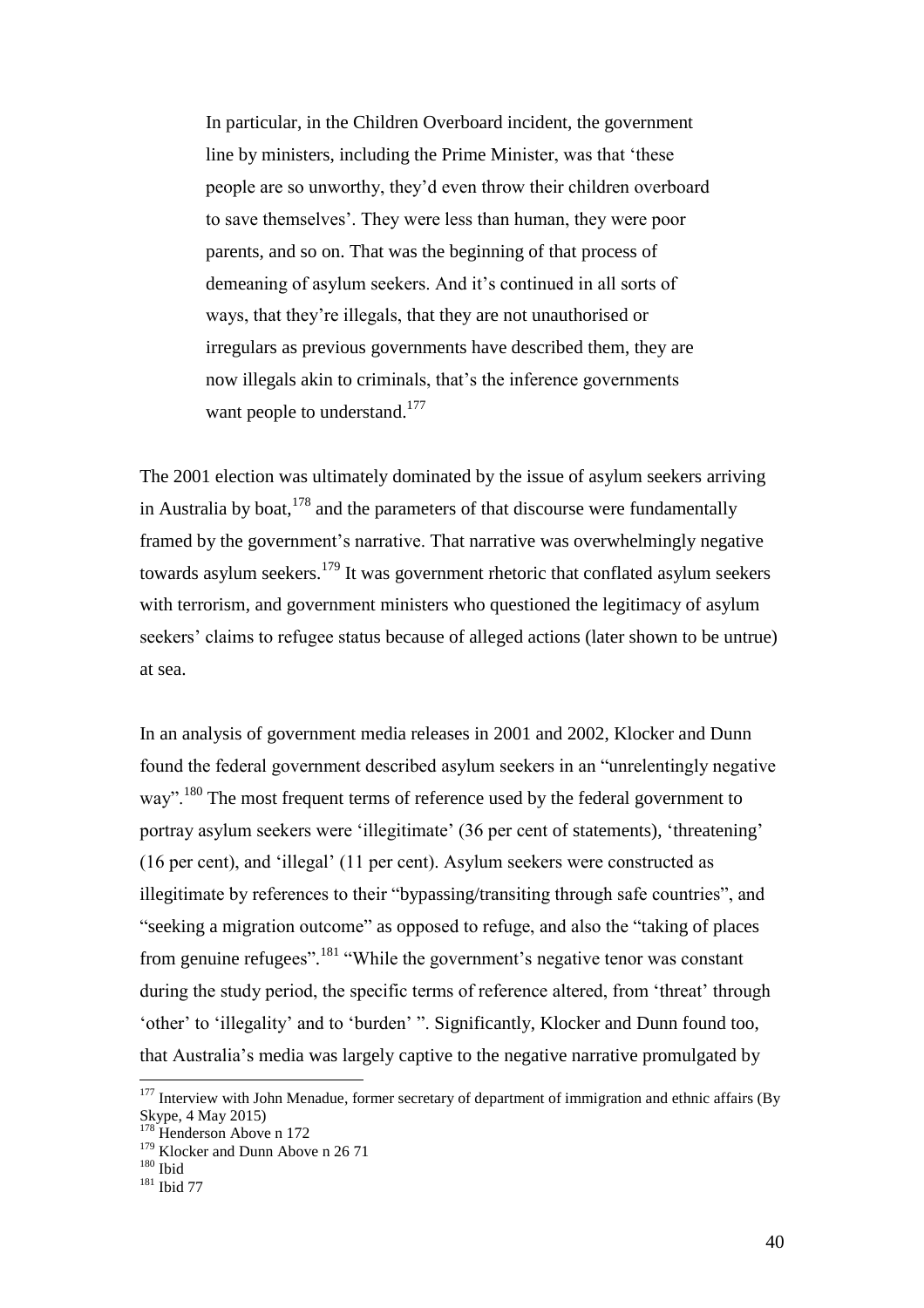government. "Analysis of newspaper reporting during the same period indicates that the media largely adopted the negativity and specific references of the government. The media dependence upon government statements and spokespersons in part explains this."<sup>182</sup>

Gale argues similarly that the media assisted the government in promoting its rhetoric and establishing the narrative that the asylum seekers reaching Australia by boat represented a "crisis" that required a decisive and forceful reaction. "The arrival of refugees by boat in 2001 was constructed as a crisis through the use of headlines such as 'Island awaits human flood' and '5000 new illegals heading this way'. Other front page headlines such as 'People-smugglers push Howard's limits' and 'Boatpeople turn hostile in ocean standoff' reflect the negative stereotypes that are commonly used to represent refugees and the means by which they arrive in Australia."<sup>183</sup>

Again, it must be stressed that the media did not react as a monolithic entity in its coverage of the asylum debate. There were notable and noisy exceptions to the government-dominated narrative. *The Australian* newspaper, nominally right-leaning and a supporter of the Howard government, fiercely questioned the government's actions over *Tampa* and Children Overboard. Within one fortnight in August 2001, the national daily carried headlines which read: 'A leaky boat to heartbreak', <sup>184</sup> 'REFUGEE CRISIS', <sup>185</sup> 'Cargo of human misery', <sup>186</sup> 'PM's refugee bungling defies reason and decency',<sup>187</sup> 'A leaking boat's cargo of humanity',<sup>188</sup> and 'The human face of our rising tide of our refugees'.<sup>189</sup> Most of these were page 1 stories, focusing not on the government's construction of the asylum seekers' unauthorised arrival in Australia, but on the fraught nature of the asylum seekers' situation at sea, and the circumstances from which they were fleeing. These stories overtly sought to

 $182$  Ibid

<sup>&</sup>lt;sup>183</sup> Peter Gale. *The Politics Of Fear: Lighting The Wik* (Pearson Education Australia, Sydney, 2005) 145

<sup>184</sup> Keith Saunders, 'A leaky boat to heartbreak', *The Australian* (Australia), 28 August 2001 14

<sup>&</sup>lt;sup>185</sup> Paul Kelly, 'REFUGEE CRISIS', *The Australian* (Australia), 30 August 2001 1

<sup>186</sup> Robert Garran, Vanda Carson and Tracy Sutherland, 'Cargo of human misery', *The Australian*  (Australia), 29 August 2001 1

<sup>187</sup> Editorial, 'PM's refugee bungling defies reason and decency', *The Australian* (Australia), 30 August 2001 10

<sup>188</sup> Belinda Hickman, 'A leaking boat's cargo of humanity', *The Australian* (Australia), 17 August 2001 1

<sup>&</sup>lt;sup>189</sup> Vanda Carson, Natalie O'Brien & Megan Saunders, 'The human face of our rising tide of refugees', *The Australian* (Australia), 24 August 2001 1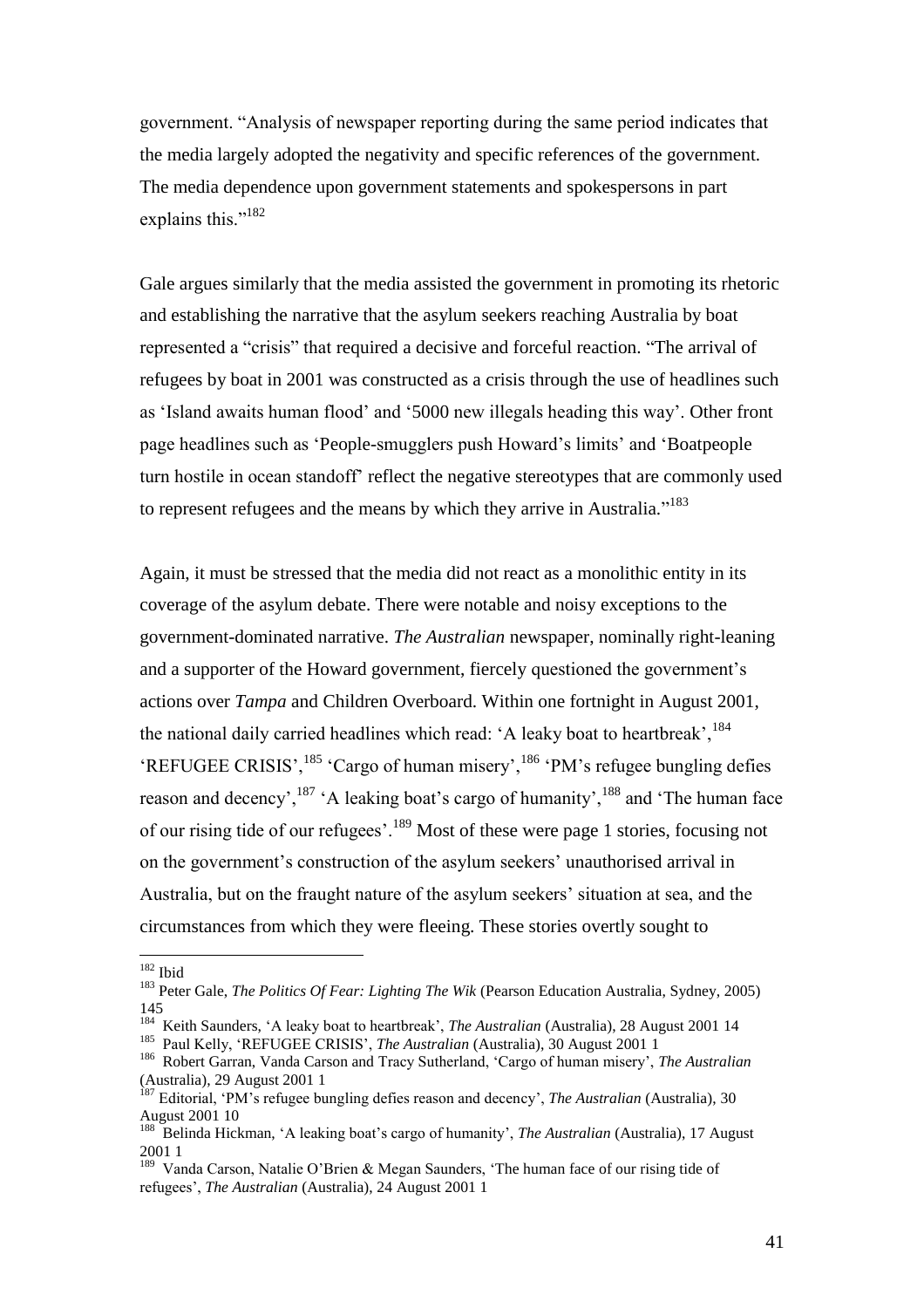'humanise' the asylum seekers coming to Australia ('the human face…' '…cargo of humanity'), in what can be seen as a direct challenge to the government's asylum rhetoric. The government responded by attempting to tighten its control of the flow of information about asylum seekers. In the aftermath of the Children Overboard incident, the defence department ordered that "no personalising or humanising images" of asylum seekers could be taken by department staff, so that these could not find their way into the public domain.<sup>190</sup>

The foreign editor of *The Australian*, Greg Sheridan, was perhaps the most explicit in criticising the government's rhetoric, and of its efforts to control the asylum narrative. He argued the government's deliberate portrayal of asylum seekers as dangerous, threatening, and illegitimate was a fundamental component of its policy objective, not simply an addendum to it. And he stated that government control of access to information (in this case, restriction of the media's access to the refugees themselves, to hear their stories first-hand) was a key element in dominating the public narrative formed around and about them.

> The government has consistently tried to dehumanise the refugees. This follows a familiar historical pattern. If you dehumanise a group of people in the public mind, it is much easier to deny them their human rights without generating a vast outcry. Thus, in typically undemocratic fashion, the media has been consistently denied access to the refugee centres lest it actually report on the harrowing stories of these people and, by humanising them, generate some sympathy for them.<sup>191</sup>

## 3.5: 2013 - Asylum and the language of war

In 2013 the language of asylum was made synonymous with the language of war. 2013 was again an election year, coming, as in 2001, at the peak of a surge of boat-

<sup>&</sup>lt;sup>190</sup> Senate Select Committee on a certain maritime incident Above n 165

<sup>191</sup> Greg Sheridan, 'Inflammatory denial of human dignity', *The Australian*, (Australia), 6 September 2001 11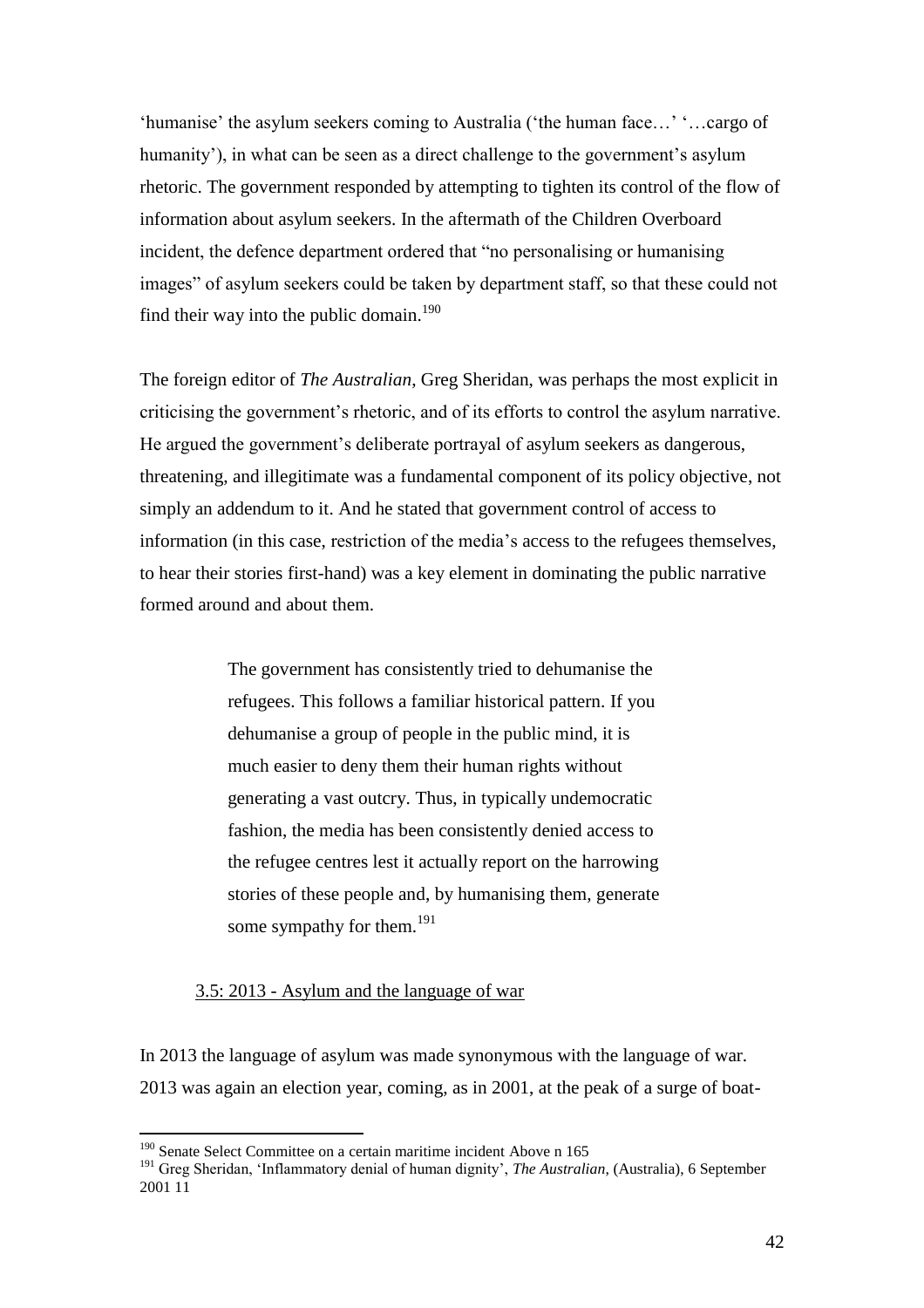borne asylum seekers arriving in Australia, and amplifying community concerns about uncontrollable, unauthorised migration to Australia. 51,637 asylum seekers arrived by boat in Australian territory between 2009 and 2013, a wave larger than any previous cohort.<sup>192</sup> The asylum seekers came from across the world, including southeast and south Asia (including significant numbers of Tamils from Sri Lanka), Africa, central Asia, and the Middle East.<sup>193</sup>

References to war or armed conflict in Australian discussion of asylum seekers was not original in 2013. Immigration minister MacKellar was forced to reject rumours of an 'armada' of Vietnamese boats in 1977, and, in 2001, Pickering, noted that the discourse around asylum seekers "often elides the vocabulary of war with that of crime". But comparisons between asylum seeker boats and military conflict developed a new currency in 2013. Both major political parties – Labor was in power until the election in September, with the Liberal-National coalition in office following its election victory – used metaphors, and even literal descriptions, of war to describe Australia's position in relation to boat arrivals.

Both Labor Prime Ministers in 2013, Kevin Rudd and Julia Gillard,<sup>194</sup> were anxious to draw a distinction between the asylum seekers who arrived by boat and the people smugglers who had engineered their journey. "It is very important… to separate in the community's mind… the problem of seeing more boats from the people who are on those boats. It is not, in my mind, a question of blaming the people who are on those boats."<sup>195</sup> However, the government said, aiding asylum seekers to reach Australia was "people-smuggling", and, beyond being a criminal act, was an "evil" business that "preyed on human misery".<sup>196</sup> "People smugglers are the vilest form of human life," Rudd said. "They trade on the tragedy of others and that's why they should rot

<sup>&</sup>lt;sup>192</sup> Phillips and Spinks, Above n 45

<sup>&</sup>lt;sup>193</sup> Australian Department of Immigration and Border Protection, 'Indonesia as a transit country in irregular migration to Australia, September 2014*, Irregular Migration Research Programme* (Occasional Paper Series) [http://www.immi.gov.au/pub-res/Documents/research/indonesia-transit](http://www.immi.gov.au/pub-res/Documents/research/indonesia-transit-country.pdf)[country.pdf](http://www.immi.gov.au/pub-res/Documents/research/indonesia-transit-country.pdf)

<sup>&</sup>lt;sup>194</sup> Julia Gillard, Prime Minister of Australia 2010-2013 (Labor Party)

<sup>&</sup>lt;sup>195</sup> Press conference with Julia Gillard, Prime Minister, and Chris Bowen, immigration minister, 'Asylum seekers; Malaysia agreement; Commonwealth Ombudsman (Press conference transcript, Canberra, 13 October 2011)

<sup>&</sup>lt;sup>196</sup> Jaffa McKenzie and Reza Hasmath, 'Deterring the "boat people": Explaining the Australian government's People Swap response to asylum seekers' (2013) 48(4) *Australian Journal of Political Science* 420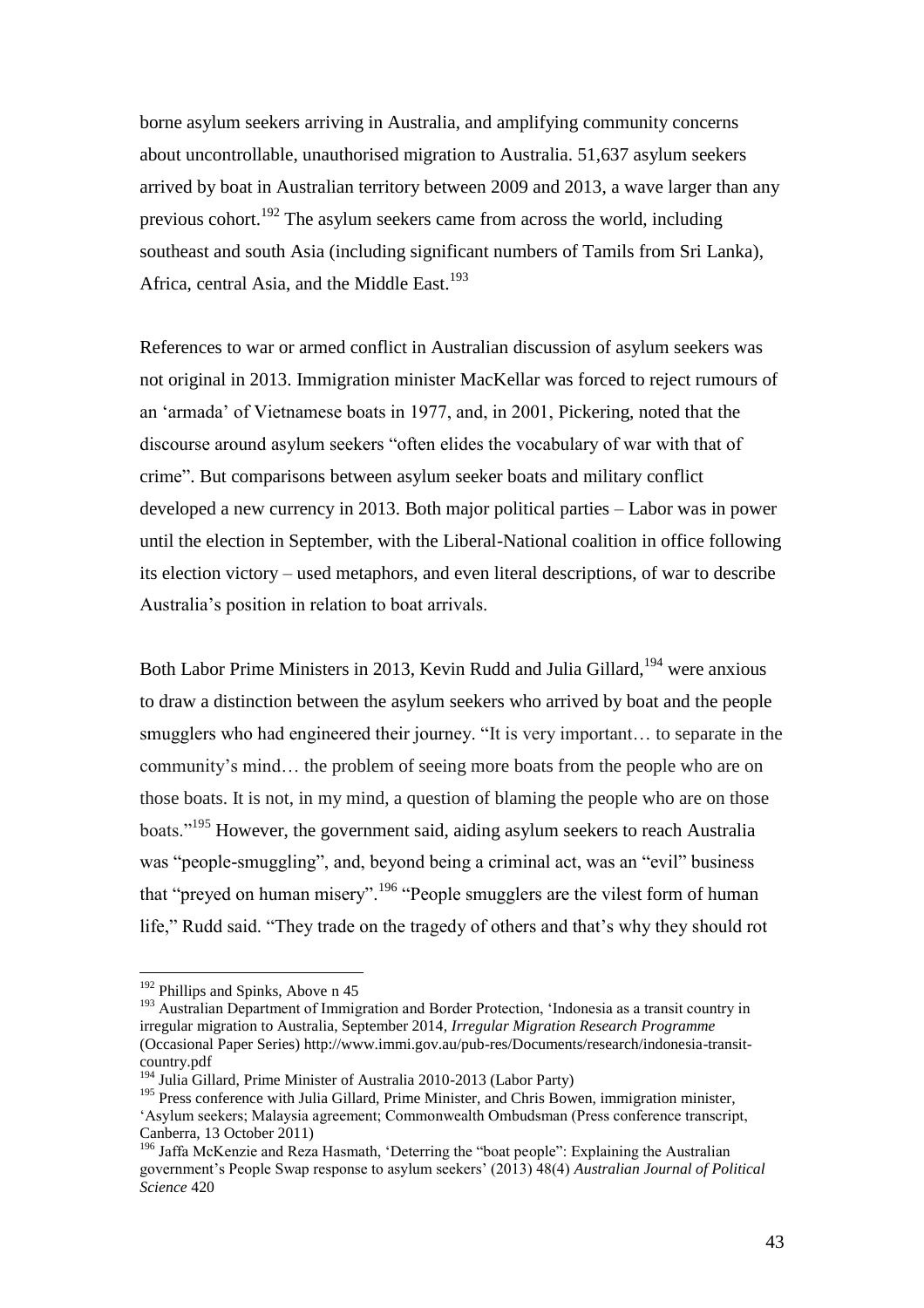in jail and, in my own view, rot in hell."<sup>197</sup> The language used to oppose the peoplesmugglers' industry was bellicose. Ministers regularly referred to their willingness to "fight the fight against people smugglers",  $198$  whom they described as "the common" enemy".<sup>199</sup> The government's policies were promoted as "smashing the people smugglers' business model".<sup>200</sup> But the language was carefully chosen, and directed. As McKenzie and Hasmath argue: "The government used this terminology in media releases and press conferences… but such language was absent from parliamentary debates. This indicates the public was the potential audience to which the demonisation of people smugglers was directed."<sup>201</sup>

Scott Morrison, $202$  the Coalition's immigration spokesman (who became immigration minister after the election) directly compared the arrival of asylum seeker boats with a military conflict: "This is a war against people smuggling and you've got to approach it on that basis,"<sup>203</sup> he said in a television interview. The inflammatory nature of the language was noted by his interlocutor, Morrison was asked: "Isn't this debate now utterly hysterical? Is it right to start describing this as a war with people smugglers?" "This is a war against people smugglers," he replied.<sup>204</sup>

The 'humanitarian' rationale for Australia's actions, first posited in the 1970s, returned to the forefront of public discourse, but in inverse form. In the 1970s it was argued by government that Australia had a humanitarian obligation to assist and accept boats trying to reach Australia. In 2013, it was posited that it was humanitarian to forcibly push boats back. "The most humanitarian, the most decent, the most

 $197$  Kevin Rudd, Prime Minister of Australia, quoted in Emma Rodgers, 'Rudd wants people smugglers to "rot in hell"' *ABC News* (online) 17 April 2009

http://www.abc.net.au/news/stories/2009/04/17/2545748.htm

<sup>198</sup> Rudd, Kevin, Prime Minister of Australia, quoted in 'PM', *ABC Radio*, 17 April 2013 http://www.abc.net.au/pm/content/2008/s2546098.htm

<sup>199</sup> Lauren Wilson, 'Rudd, PNG agree to fight against "common enemy" of people smugglers', *The Australian* (online) 15 July 15 201[3 http://www.theaustralian.com.au/national-affairs/foreign](http://www.theaustralian.com.au/national-affairs/foreign-affairs/rudd-png-agree-to-fight-against-common-enemy-of-people-smugglers/story-fn59nm2j-1226679665489)[affairs/rudd-png-agree-to-fight-against-common-enemy-of-people-smugglers/story-fn59nm2j-](http://www.theaustralian.com.au/national-affairs/foreign-affairs/rudd-png-agree-to-fight-against-common-enemy-of-people-smugglers/story-fn59nm2j-1226679665489)[1226679665489](http://www.theaustralian.com.au/national-affairs/foreign-affairs/rudd-png-agree-to-fight-against-common-enemy-of-people-smugglers/story-fn59nm2j-1226679665489)

<sup>200</sup> Khalid Khoser, 'Smash all you want; it won't stop the people smugglers', *The Drum*, ABC online, 3 November 2011 [http://www.abc.net.au/news/2011-11-04/koser-smash-all-you-want-it-wont-deter-the](http://www.abc.net.au/news/2011-11-04/koser-smash-all-you-want-it-wont-deter-the-people-smugglers/3625768)[people-smugglers/3625768](http://www.abc.net.au/news/2011-11-04/koser-smash-all-you-want-it-wont-deter-the-people-smugglers/3625768)

<sup>&</sup>lt;sup>201</sup> McKenzie and Hasmath, Above n 196

<sup>&</sup>lt;sup>202</sup> Scott Morrison, Australian immigration minister 2013-2014 (Liberal Party/Coalition government) Mr Morrison, and his office, did not respond to requests to be interviewed for this paper

<sup>203</sup> Chris Uhlmann, Interview with Scott Morrison, Minister for Immigration, *7:30 Report* (ABC Television) 18 July 2013<http://www.abc.net.au/7.30/content/2013/s3806305.htm>

 $204$  Ibid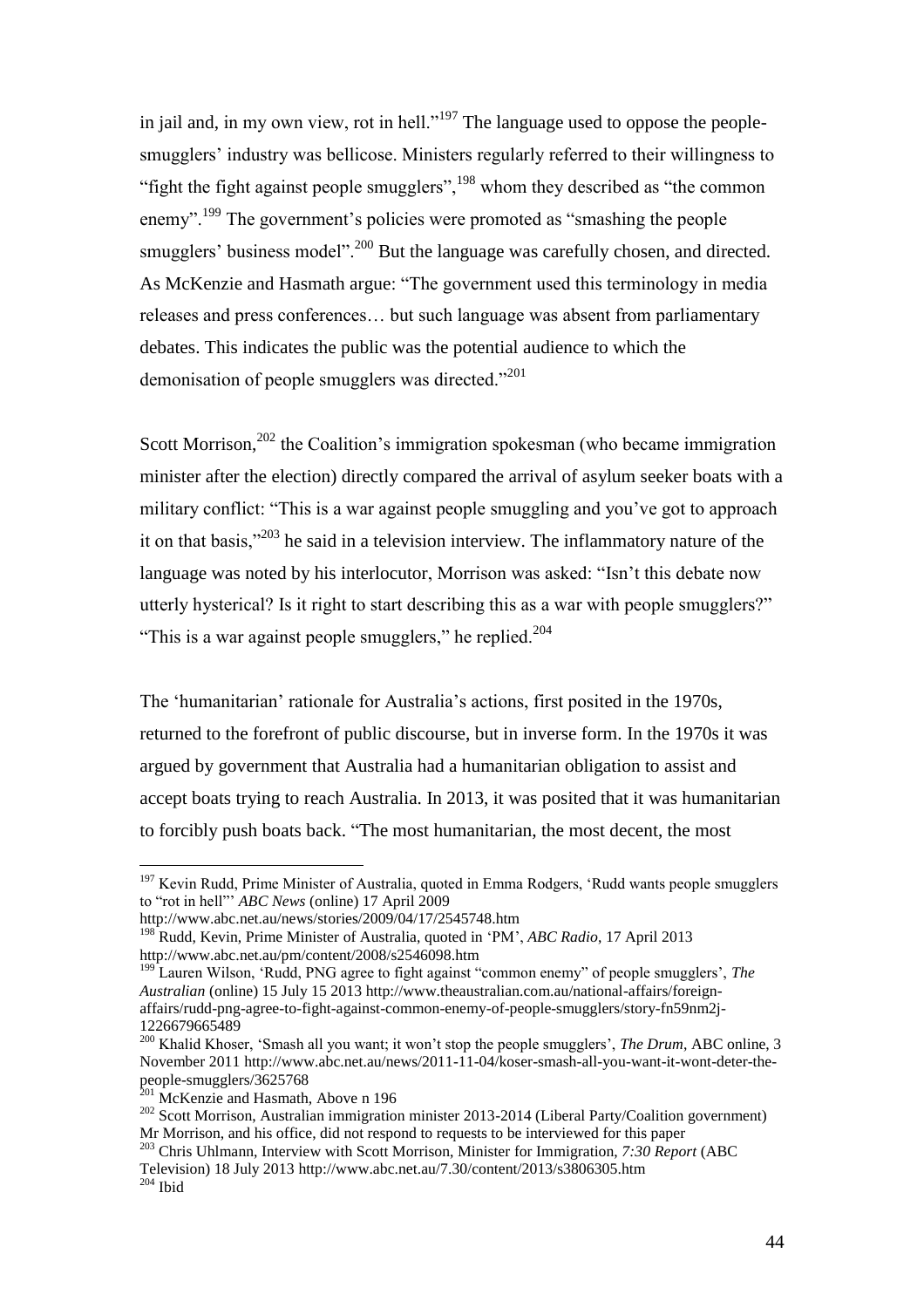compassionate thing you can do is stop these boats," Coalition opposition leader (who became Prime Minister) Tony Abbott<sup>205</sup> argued, "because hundreds... drowned at sea during the flourishing of the people smuggling trade."<sup>206</sup>

Abbott campaigned for the election using a series of three-word slogans, the most memorable of which – and, electorally at least, perhaps the most effective – was his party's asylum seeker policy encapsulated: "stop the boats".<sup>207</sup> Prime Minister after 7 September, he used the comparison of armed conflict to justify withholding information about government actions to achieve this aim. "We are in a fierce contest with these people smugglers and if we were at war we wouldn't be giving out information that is of use to the enemy… I'll be accountable to the Australian public at the next election – they expect us to stop the boats and that's what we are doing."<sup>208</sup>

Abbott's immigration minister Scott Morrison instituted the government's asylum seeker policy under a new name: Operation Sovereign Borders. The "operation" was headed by a Lieutenant General in the Australian Army, who appeared for media briefings in full military dress uniform.<sup>209</sup> This nomenclature and appearance further emphasised the impression that Australia was engaged in a military conflict against the passage of boats arriving in Australian territory. The press briefings were reduced to "farce"<sup>210</sup> – in the words of at least one journalist in attendance – by the refusal of either the Lt-General or the Minister to reveal any information about boats that had been interdicted at sea, boarded, or turned back, repeatedly using the military-style justification of secrecy for "operational matters". "This is a border security

http://pandora.nla.gov.au/pan/143035/20140402-

 $205$  Tony Abbott, Prime Minister of Australia 2013-present (at time of publication) (Liberal Party/Coalition government)

<sup>206</sup> Lisa Cox 'Tony Abbott: Australians sick of being lied to by United Nations' *The Sydney Morning Herald* (online) 10 March 2015 [http://www.smh.com.au/federal-politics/political-news/tony-abbott](http://www.smh.com.au/federal-politics/political-news/tony-abbott-australians-sick-of-being-lectured-to-by-united-nations-after-report-finds-antitorture-breach-20150309-13z3j0.html)[australians-sick-of-being-lectured-to-by-united-nations-after-report-finds-antitorture-breach-20150309-](http://www.smh.com.au/federal-politics/political-news/tony-abbott-australians-sick-of-being-lectured-to-by-united-nations-after-report-finds-antitorture-breach-20150309-13z3j0.html) [13z3j0.html](http://www.smh.com.au/federal-politics/political-news/tony-abbott-australians-sick-of-being-lectured-to-by-united-nations-after-report-finds-antitorture-breach-20150309-13z3j0.html)

<sup>207</sup> Heather Ewart, 'How do asylum seekers feel about prospect of TPV return' *7:30 Report* (online) 4 September 2013 www.abc.net.au/7.30/content/2013/s3841335.htm

<sup>&</sup>lt;sup>208</sup> Tony Abbott compares stopping asylum-seeker boats to war' *News.com.au*, 10 January 2014 [http://www.news.com.au/national/tony-abbott-compares-stopping-asylumseeker-boats-to-war/story](http://www.news.com.au/national/tony-abbott-compares-stopping-asylumseeker-boats-to-war/story-fncynjr2-1226798726896)[fncynjr2-1226798726896](http://www.news.com.au/national/tony-abbott-compares-stopping-asylumseeker-boats-to-war/story-fncynjr2-1226798726896)

<sup>&</sup>lt;sup>209</sup> Press conference with Scott Morrison, minister for immigration, and Lieutenant General Angus Campbell, Australian Army (Sydney, 23 September 2013)

<sup>1303/</sup>www.minister.immi.gov.au/media/sm/2013/sm208387.htm

<sup>&</sup>lt;sup>210</sup> in the words of an interrogating journalist: press conference with Tony Abbott, Prime Minister (Melbourne, 8 November 2013) https://www.pm.gov.au/media/2013-11-08/press-conferencemelbourne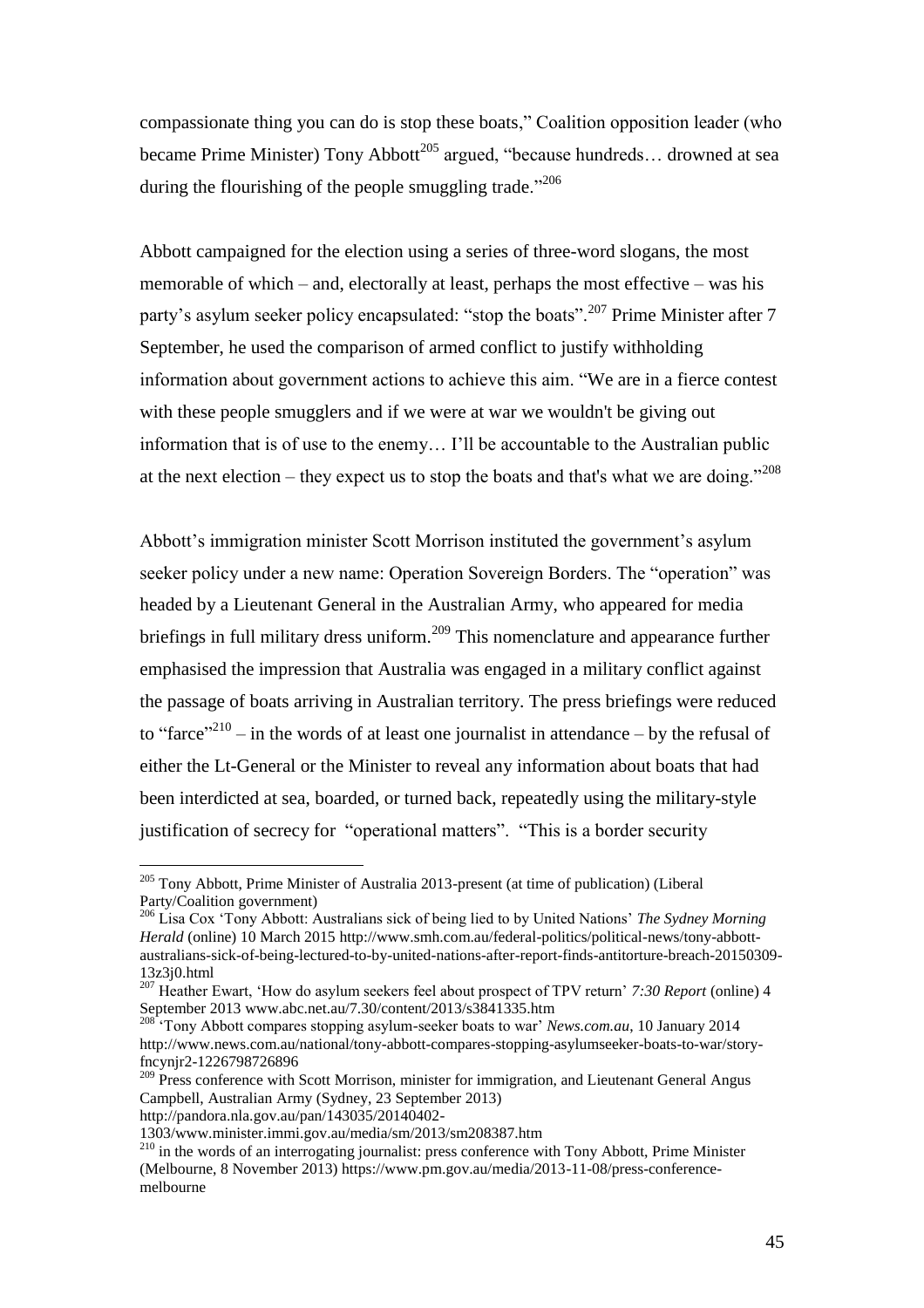operation. Briefings will not be provided on tactical and operational matters that may compromise current or future operational matters."<sup>211</sup>

The government further emphasised its conflict aspect when it passed legislation in 2015 to change the title of the 'operational arm' of the (only recently-renamed) Department of Immigration and Border Protection to the 'Australian Border Force'. "The ABF will be the nation's first line of defence against individuals and networks seeking to undermine our border controls or threaten our community," new Coalition immigration minister Peter Dutton<sup>212</sup> said, announcing the semantic alteration.<sup>213</sup> Commentators have seized upon the political utility of the nomenclature of war. MacCallum argues, "the cloak of a military campaign against the hapless asylum seekers has been adopted as a political camouflage, partly to inflate the importance of what is, by any normal measure, no more than an irritant, and partly to justify the cult of secrecy". 214

Greg Lake, the immigration department's former director of offshore processing and transfers (of asylum seekers) argues that the language used to describe asylum seekers changed within the department also, driven by different parts of the department which variously viewed the asylum issue as one of compliance with international legal obligations, or of detention, or of case management.<sup>215</sup> But he says the significant semantic shift in public discourse began ahead of the election year in 2013, as the Labor government wrestled with the politically-damaging issue of boats arriving almost every week. The government, Lake argues, was "searching for a new vocabulary" to explain and justify a "toughening" of asylum policy.<sup>216</sup> "By the time Manus and Nauru were being contemplated in 2012, even when they were talking about the Malaysia Swap,  $2^{17}$  I think the language had shifted, so that it was much

<sup>&</sup>lt;sup>211</sup> Morrison and Campbell Above n 209

<sup>&</sup>lt;sup>212</sup> Peter Dutton, immigration minister 2014-present (at time of publication) Liberal Party/Coalition Government)

<sup>&</sup>lt;sup>213</sup> Peter Dutton, 'Australian Border Force one step closer' (Ministerial media release, 14 May 2015) http://www.minister.immi.gov.au/peterdutton/2015/Pages/Australian-Border-Force-one-stepcloser.aspx

<sup>214</sup> MacCallum, Mungo, 'Asylum seekers and the language of war', *The Drum* (online) 14 January 2014 http://www.abc.net.au/news/2014-01-13/maccallum-operation-sovereign-borders/5196708 <sup>215</sup> Interview with Greg Lake (By Skype, 7 May 2015)

 $^{216}$  Ibid

<sup>&</sup>lt;sup>217</sup> an attempted negotiation with Malaysia to swap asylum seekers in Australia with recognised refugees in Malaysia. Ruled unlawful by the High Court. For details, see: Anthea Mulakala,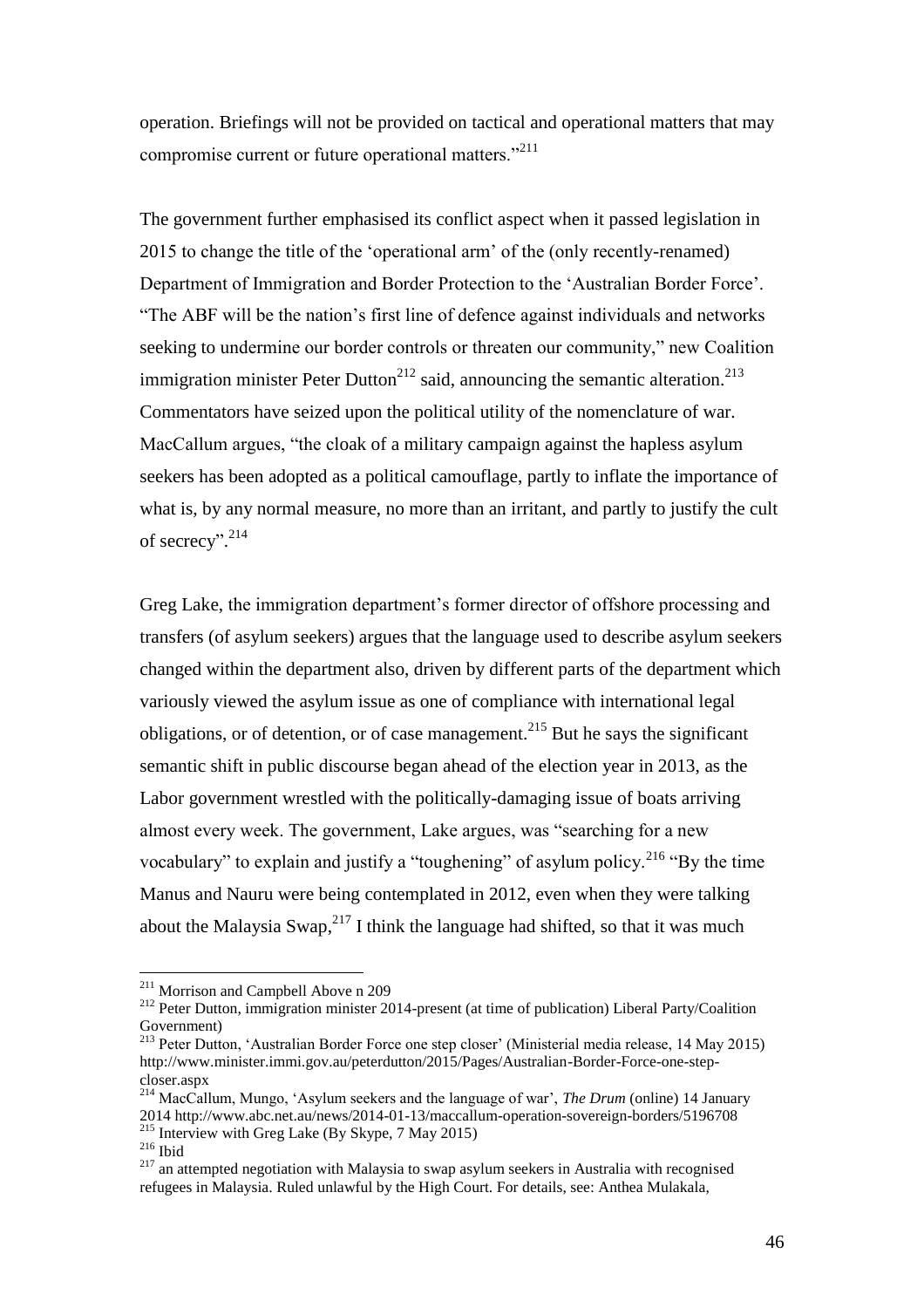more deliberately and intentionally framed around phrases such as 'economic migrants', or 'detainees' who are 'transferred'. And that was driven by a political imperative. What that meant was, ministerial staffers would require briefs or letters, either for a public or a private purpose, to be changed to use that kind of language. They would specifically ask for that kind of language to be used."<sup>218</sup>

A communications officer within the immigration department – who was interviewed on condition of anonymity, because of the sensitivities of the subject – says a peak in boat arrivals in mid-2013 coincided with political 'boiling point' and a 'media frenzy' over the issue of asylum.<sup>219</sup> But, the officer argues, many journalists writing about the issue of asylum were unfamiliar with the specific meanings of terms such as 'asylum seeker' or 'refugee', or with Australia's migration classifications, and as such were vulnerable to subtle manipulation by changes in rhetoric. Foreign minister Bob  $Carr's^{220}$  stated in June 2013 that most boat-borne asylum seekers arriving in Australia were "economic migrants" and not genuine refugees,  $221$  a statement that fundamentally changed media, and consequently public, perceptions. "The term 'economic migrant' became synonymous in the media with a large proportion of those seeking asylum," the officer says. "It became the norm to question the motives of those getting on a boat to Australia, there were distinct connotations that we were being taken advantage of as a country."<sup>222</sup>

Post-election, the new government carefully constructed the language it intended to use in discussion of asylum seekers, the officer says. "A document was circulated within the department from the Minister which outlined expected terminology. 'Irregular maritime arrival' becoming 'illegal maritime arrival' was the most significant instruction because of its sheer use. But this also carried through to other

<sup>&#</sup>x27;Understanding the Australia-Malaysia Refugee Swap', *In Asia* (online) 24 August 2011,

http://asiafoundation.org/in-asia/2011/08/24/understanding-the-australia-malaysia-refugee-swap/  $218$  Ibid

<sup>&</sup>lt;sup>219</sup> Interview with Department of Immigration and Border Protection Communications Officer (anonymous) (Interview by email, 8 June 2015)

<sup>&</sup>lt;sup>220</sup> Bob Carr, Australian foreign minister 2012-2013

<sup>221</sup> Lenore Taylor, 'Bob Carr's comments foreshadow Labor asylum seeker clampdown', *The Guardian* (online), 28 June 2013 http://www.theguardian.com/world/2013/jun/28/rudd-government-asylumseeker-policy

<sup>&</sup>lt;sup>222</sup> Interview with Department of Immigration and Border Protection Communications Officer (anonymous) (Interview by email, 8 June 2015)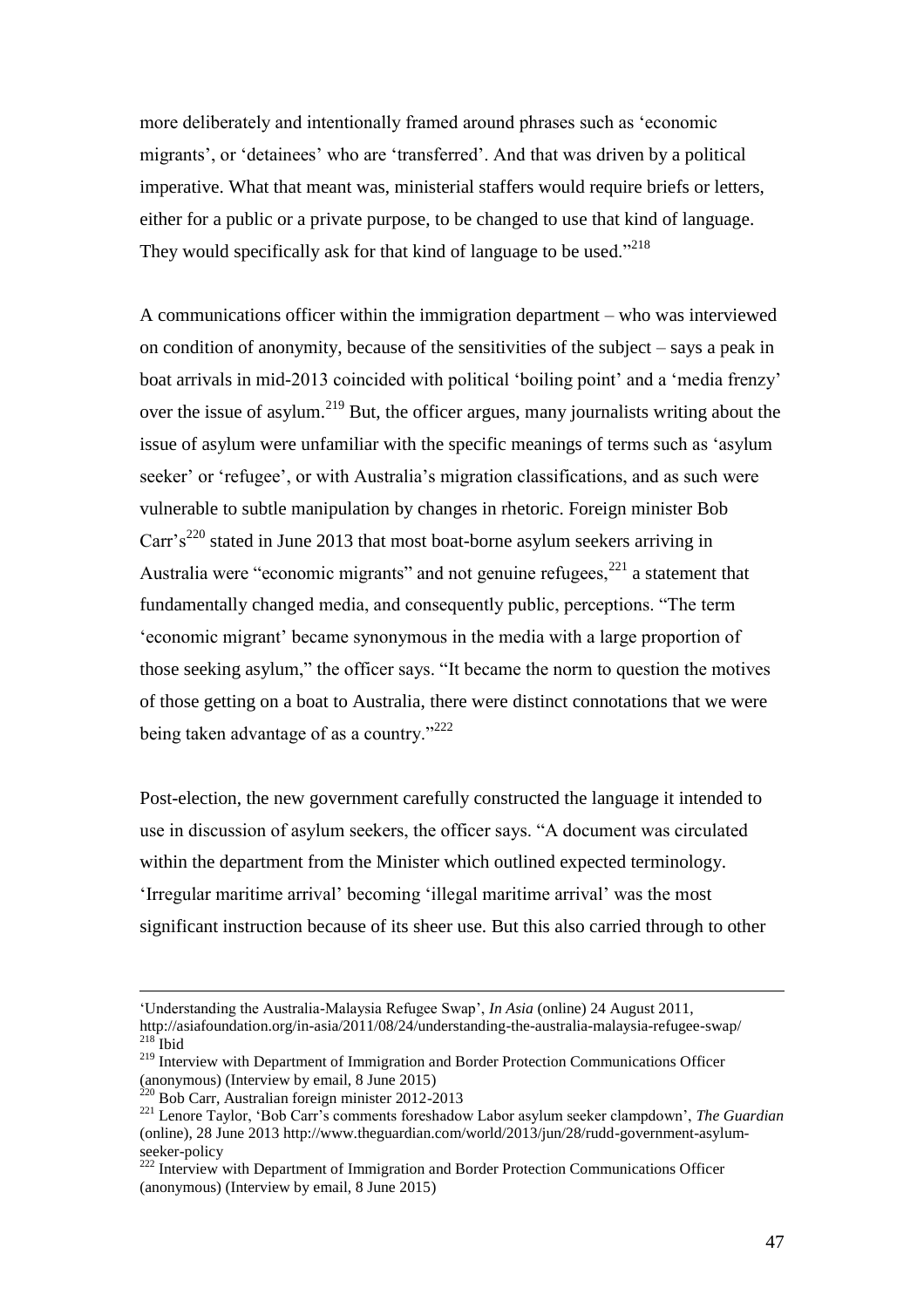terms – such as the directive not to use 'clients' but 'detainees'."<sup>223</sup> The control of this public language was crucial in establishing the parameters within which the asylum policy debate could take place, and in which public opinions were formed. "The overall effect of this is one of framing: framing the department's approach, framing the media's attitudes, framing the public's understanding," the officer says. "Asylum seekers became an amorphous group and I think this language merely reinforced the 'otherness'".<sup>224</sup>

Former immigration minister Evans argues that the language of government, in framing the issue of asylum as one of border protection, was profoundly influential on media reportage and consequently on public understanding of the issue. "The media tend to use that language, journalists will use the lines out of a press release, young journos in particular are just trying to file their story, and if the government pushes the border security context, if the issue is presented in that way, you report it in that context. It's not just the particular words, it's the whole structure and context. The government can announce: *'as part of Operation Sovereign Borders, the minister for Border Protection announced the border force had caught 40 more illegals,'* or it can say, *'today, the minister for immigration and citizenship reported customs had rescued 40 asylum seekers'*. It's a different story."<sup>225</sup>

As Evans, the department's communications officer, and Lake demonstrate, and as Pickering, MacCallum, and others have independently argued, the confrontational language towards asylum seekers is not an adjunct to "hardline"<sup>226</sup> policies to repel and deter boats, or a semantic device to smooth the passage of potentially controversial legislation. Rather, it is a fundamental part of the policies themselves. The aggressive and oppositional nomenclature of conflict does not simply permit governments to enact forceful policies to counter a real or perceived threat: that language compels governments to act in that way. In times of war or national crises, other competing interests, such as concern for individual human rights, can be

 $223$  Ibid

 $224$  Ibid

<sup>225</sup> Interview with Chris Evans (By Skype, 16 June 2015)

<sup>&</sup>lt;sup>226</sup> Government of the Republic of Nauru, Press Release, 'Australian immigration minister delivers hardline message on illegal boat arrivals' 9 October 2014 http://www.naurugov.nr/governmentinformation-office/media-release/australian-immigration-minister-delivers-hardline-message-onillegal-boat-arrivals.aspx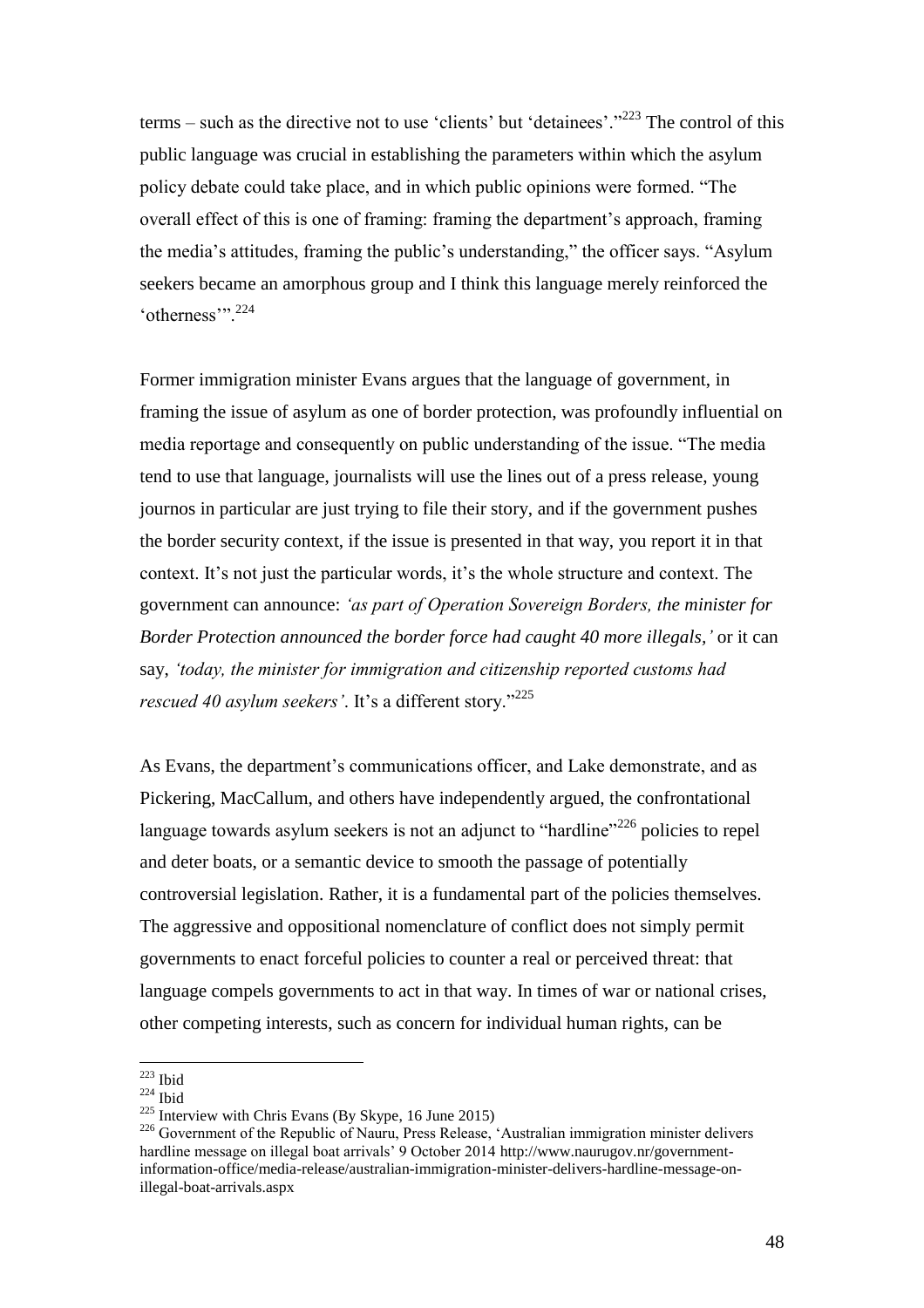overridden by the need for decisive government action.<sup>227</sup> The language of war gives governments the imprimatur, indeed the obligation, to respond to the threats enlivened by its rhetoric. Failure to respond to those threats with significant force would be derelict. "Metaphors of war justify the need to repel whatever is hostile and threatening," Pickering writes. " 'Immigration controls' become matters of 'national security'; a 'national emergency' requires 'full deployment' of the armed forces on a 'prime defence mission' to 'detect incursions'."<sup>228</sup>

<sup>227</sup> Sharon Pickering, 'The Hard Press of Asylum', 2000 1(8) *Forced Migration Review* 32  $228$  Ibid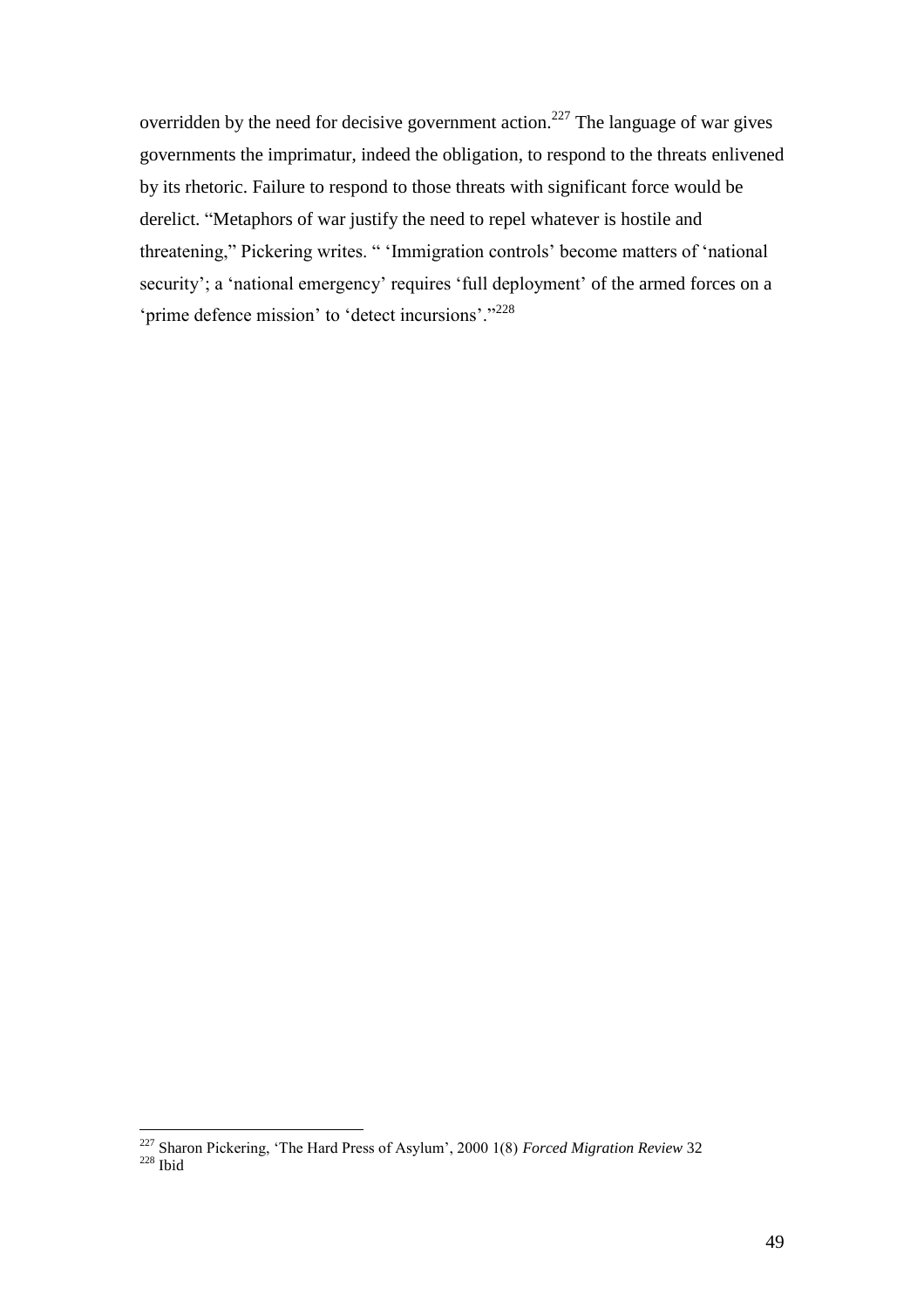# 4. Australian attitudes towards asylum seekers

## 4.1: Opposition to asylum seekers

Australian public attitudes towards asylum seekers arriving by boat have consistently hardened over the four decades since the first cohort of Vietnamese arrived in the north of the country. "Since then," McHugh-Dillon argues, "opinion polls have indicated overwhelmingly negative public attitudes towards unauthorised arrivals and high levels of support for punitive policies towards them."<sup>229</sup> A skepticism about the legality or properness of arriving by sea, or about the legitimacy of boat-borne asylum seekers' claims for protection, have combined with broader, historical migration concerns around the 'yellow peril', impact on jobs, or on social cohesion.<sup>230</sup> Comparisons between polls of different eras are imperfect – because of changes to polling data collection, questions, and sampling – but serve as broadly analogous and as reflection of the trend of progression of Australian community attitudes.

## 4.1.1: The 1970s

 $\overline{a}$ 

Between 1976 and 1979, as the first 'wave' of Indo-Chinese asylum seekers arrived in Australia in steadily increasing numbers, Australian attitudes towards the new arrivals turned significantly more oppositional. A Morgan Gallup poll in December 1977 found 13 per cent of Australians at that time wanted to allow "any number" of boat arrivals to stay, while 60 per cent wanted to "limit" the number of boats, and 20 per cent wanted to "stop all boat arrivals". When the same questions were asked 15 months later, in March 1979, the number of people who wanted to allow all boat arrivals to land had fallen to eight per cent, while the number who wanted all boats stopped had jumped to 32 per cent (the number who wanted a 'limited' number of boat arrivals had fallen only marginally to 57 per cent).<sup>231</sup> Initial government efforts

 $229$  Harriet McHugh-Dillon, 'If they are genuine refugees, why? Public attitudes to unauthorized arrivals in Australia', *Victorian Foundation for Survivors of Torture* (Occasional papers) April 2015  $230$  Above Phillips and Spinks n 45 1

<sup>&</sup>lt;sup>231</sup> Morgan Gallup Poll, cited in Betts, Katharine, 'Boatpeople and Public Opinion in Australia' (2001) 9(4) *People and Place* 34-48 Poll 191A, 3-4 December 1977. Question: 'Have you read or heard of the hundreds of refugees from Vietnam who have landed in Darwin from small boats (98.4 per cent 'yes'). 'Would you allow any number of them to live permanently here – or limit their number – or stop them from staying here?' Poll 254 Feb/Mar 1979 Question: 'About refugees from Vietnam – would you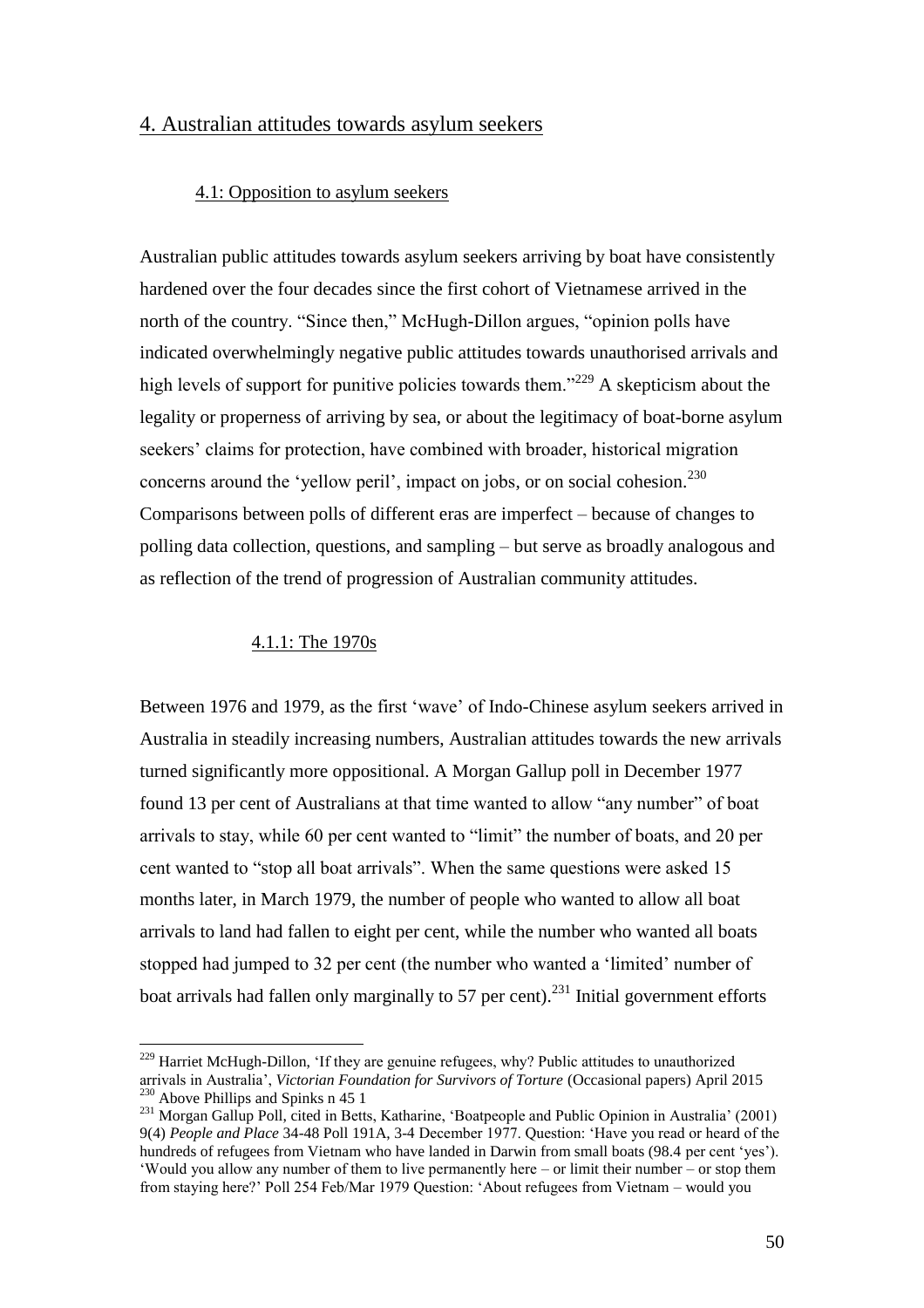to portray the arrival of boats as an extraordinary and limited circumstance, and to frame Australia's response as one grounded in a humanitarian rationale and international legal obligation, appear not to have been accepted by the Australian public, as latent concerns about an irresistible wave of 'unknowns' arriving found reinforcement through continued arrivals.

|          | Any<br>number of<br>boats $(\%)$ | Limited<br>number of<br>boats | Stop all<br>boats | Can't say | Total |
|----------|----------------------------------|-------------------------------|-------------------|-----------|-------|
| Dec 1977 | 13                               | 60                            |                   |           | 100   |
| Mar 1979 |                                  | 57                            |                   |           | .00   |
| 232      |                                  |                               |                   |           |       |

**Attitudes towards boat arrivals 1977, 1979:** *Australia should allow:*

#### 4.1.2: The early 90s

In 1993, nearly one year after the introduction of mandatory detention, an Age-Saulwick poll appeared to show community attitudes significantly opposed towards asylum seekers arriving by boat. The poll (which asked different questions to those in the 1970s) found 44 per cent of respondents wanted asylum seekers sent back to the countries they had left, "regardless of what they say might happen to them" if returned.<sup>233</sup> Forty-six per cent of people said boat arrivals should be detained while their claims were assessed. Seven per cent said all should be allowed to stay in Australia.<sup>234</sup> Men were more likely than women, and those born in Australia more likely than overseas-born, to want asylum seekers forcibly sent back to their country of origin.<sup>235</sup>

allow any number of them to live here permanently – or limit their number – or stop them from staying here?'

 $232$  Ibid

<sup>233</sup> Shaun Carney 'Asia-Australia Divide is still wide' *The Age* (Melbourne), 11 October 1993 1 <sup>234</sup> Age-Saulwick Poll, 28 September, 1993. Question: 'You may know that some people have travelled to Australia from Asia in small boats and have applied to stay as migrants. Do you think people who attempt to become migrants in this way should be: sent straight back to where they come from despite what they say may happen to them: assessed with all other migrant applicants, and held in custody in the meantime: or allowed to stay as migrants in Australia?' Data from national random telephone sample, 1000 registered voters. cited in Betts Above n 48  $\frac{235}{235}$  Ibid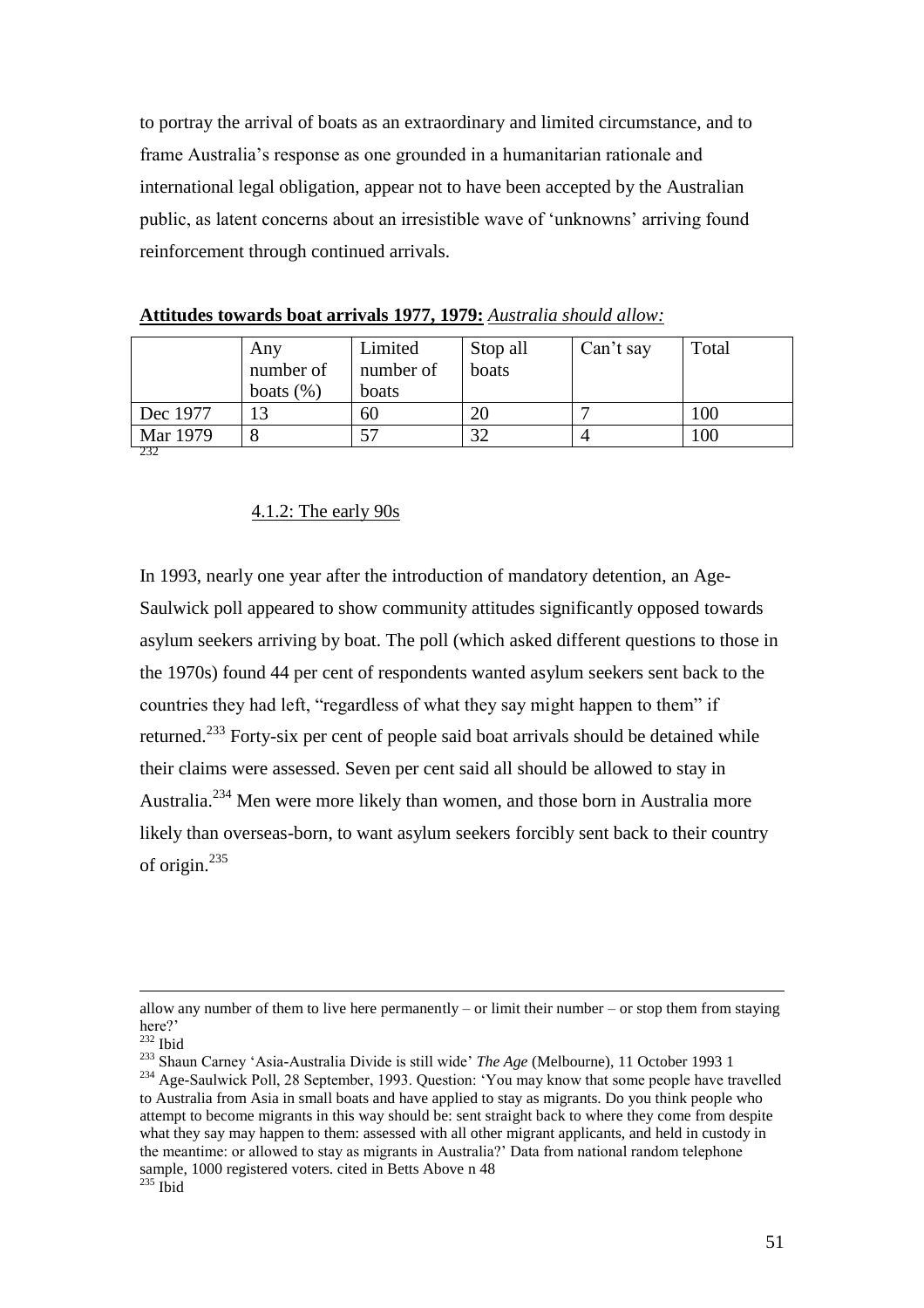|                      | Total | Men | Women | Born in<br>Australia | Not born in<br>Australia |
|----------------------|-------|-----|-------|----------------------|--------------------------|
| Send back            | 44    | 51  | 37    | 45                   | 40                       |
| Detain and<br>assess | 46    | 40  | 52    | 46                   | 46                       |
| Allow to<br>stay     |       | 5   | 8     | 6                    | 8                        |
| Don't know           | 3     | 4   | 3     | 3                    | 6                        |
| Total<br>236         | 100   | 100 | 100   | 100                  | 100                      |

**Attitudes towards boat arrivals, 1993:** *People on boats, Australia should:*

4.1.3: 2001

Australian attitudes to boat-borne asylum seekers appeared to be negatively influenced by the *Tampa* crisis, September 11 terrorist attacks, and Children Overboard affair, in 2001. The government's handling of the *Tampa* crisis was largely supported by the Australian people: 77 per cent supported the government's decision to refuse the ship entry to Australian waters, and 74 per cent approved of the government's overall handling of the issue.<sup>237</sup> The terrorist attacks on the US on September 11, which government ministers directly linked to the arrival of asylum boats in the immediate aftermath, also appeared to turn Australian attitudes towards asylum seekers more oppositional. Just prior to September 11, 50 per cent of Australians wanted all asylum seeker boats forcibly turned away. In the immediate aftermath, that figure had risen to 56 per cent. $^{238}$ 

 $^{236}$  Ibid

<sup>237</sup> Gordon Above n 173

<sup>238</sup> Dennis Shanahan and Megan Saunders, 'Poll backs PM's stand – The Tampa crisis – transfer to navy troop-carrier begins' *The Australian* (Australia) 4 September 2001 1 Dennis Shanahan and Megan Saunders 'Attitudes to boat people hardening' *The Australian* (Australia) 31 October 2001 11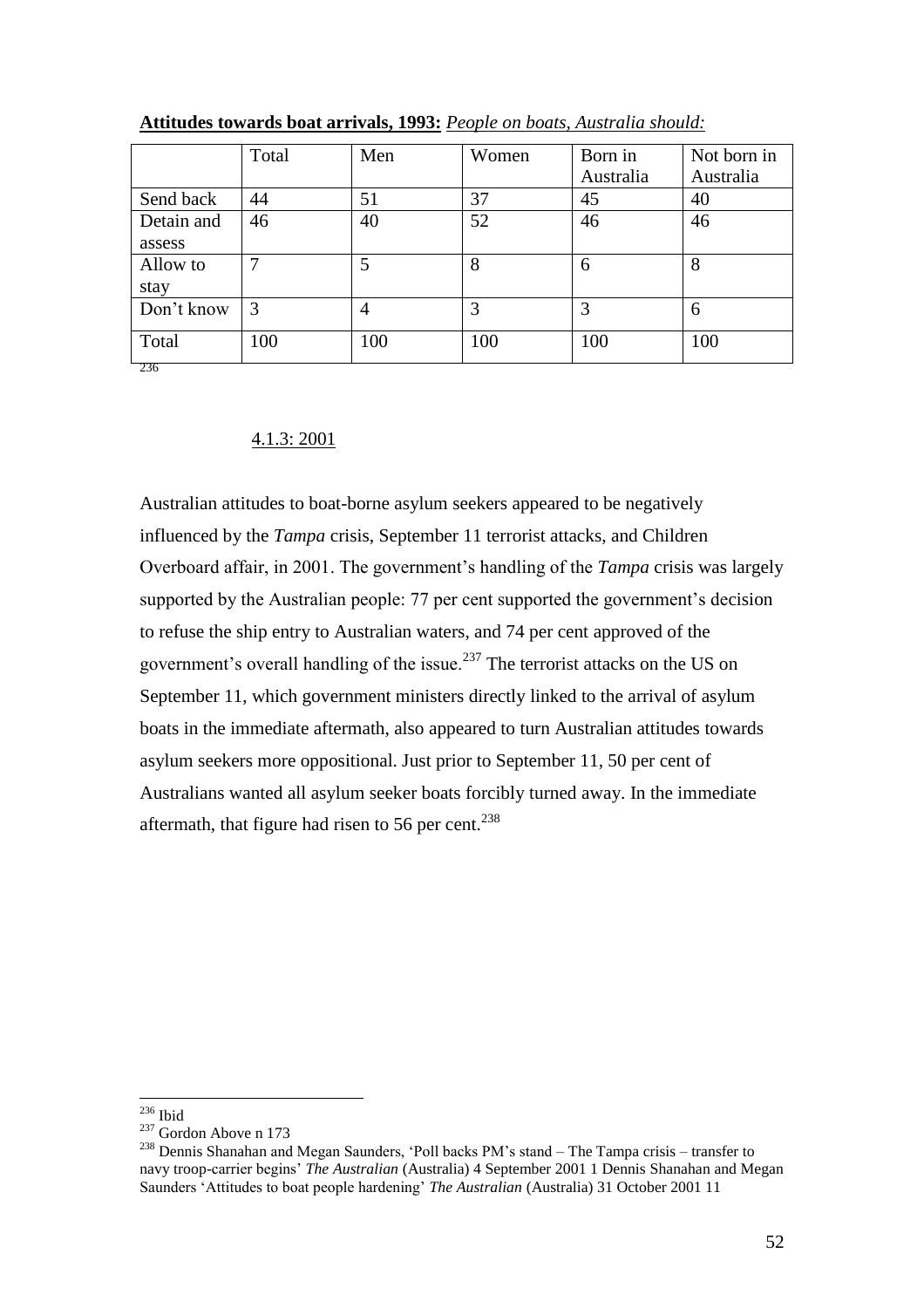# **Attitudes towards boat arrivals before and after September 11, 2001:**

*Australia should:*

|                           | Before September 11   | After September 11 |
|---------------------------|-----------------------|--------------------|
|                           | $(4$ September, 2001) | (31 October, 2001) |
| Turn back all boats       | 50                    | 56                 |
| Allow some boats to enter | 38                    | 33                 |
| Allow all boats to enter  |                       |                    |
| Uncommitted               |                       |                    |
| Total                     | 100                   | 100                |
| -239                      |                       |                    |

In the aftermath of the *Tampa* crisis, the Children Overboard affair, and the September 11 terrorist attacks, Australian attitudes towards asylum seekers appeared the most oppositional of an international survey of similar countries. (It should be noted, for the international comparison, the question asked was in relation to asylum seekers arriving *in Australia*, not the countries of the respondents).

|  | Attitudes towards boat arrivals arriving in Australia, domestic and international |  |  |  |  |
|--|-----------------------------------------------------------------------------------|--|--|--|--|
|--|-----------------------------------------------------------------------------------|--|--|--|--|

|                    | Australia | New Zealand | <b>USA</b> | <b>UK</b> |
|--------------------|-----------|-------------|------------|-----------|
| Accept<br>refugees | 20        | 38          | 34         | 42        |
| Send them          | 68        | 43          | 25         | 45        |
| back to sea        |           |             |            |           |
| Undecided          | 12        | 19          | 41         | 13        |
| Total              | 100       | 100         | 100        | 100       |
| (No. of)           | 853       | 526         | 567        | 510       |
| responses)<br>240  |           |             |            |           |

**response:** Australia should:

<sup>&</sup>lt;sup>239</sup> Newspoll telephone surveys, 31/08/01-02/09/01 and 26/10/01-28/01/10. Question: 'Thinking now about asylum seekers or refugees trying to enter Australia illegally, which one of the following are you personally most in favour of with regards to boats carrying asylum seekers entering Australia? Do you think Australia should: turn back all boats carrying asylum seekers; allow some boats to enter Australia depending on the circumstances; allow all boats carrying asylum seekers to enter Australia?' Cited in Betts Above n 48

<sup>&</sup>lt;sup>240</sup> Morgan Poll 3446: Question: 'Recently there has been a lot of discussion about the refugees arriving in Australia by boat. Do you feel the Australian Government should accept those refugees arriving in Australia by boat, or put those boats back to sea? Poll taken 12-16 September 2001 cited in Betts Above n 48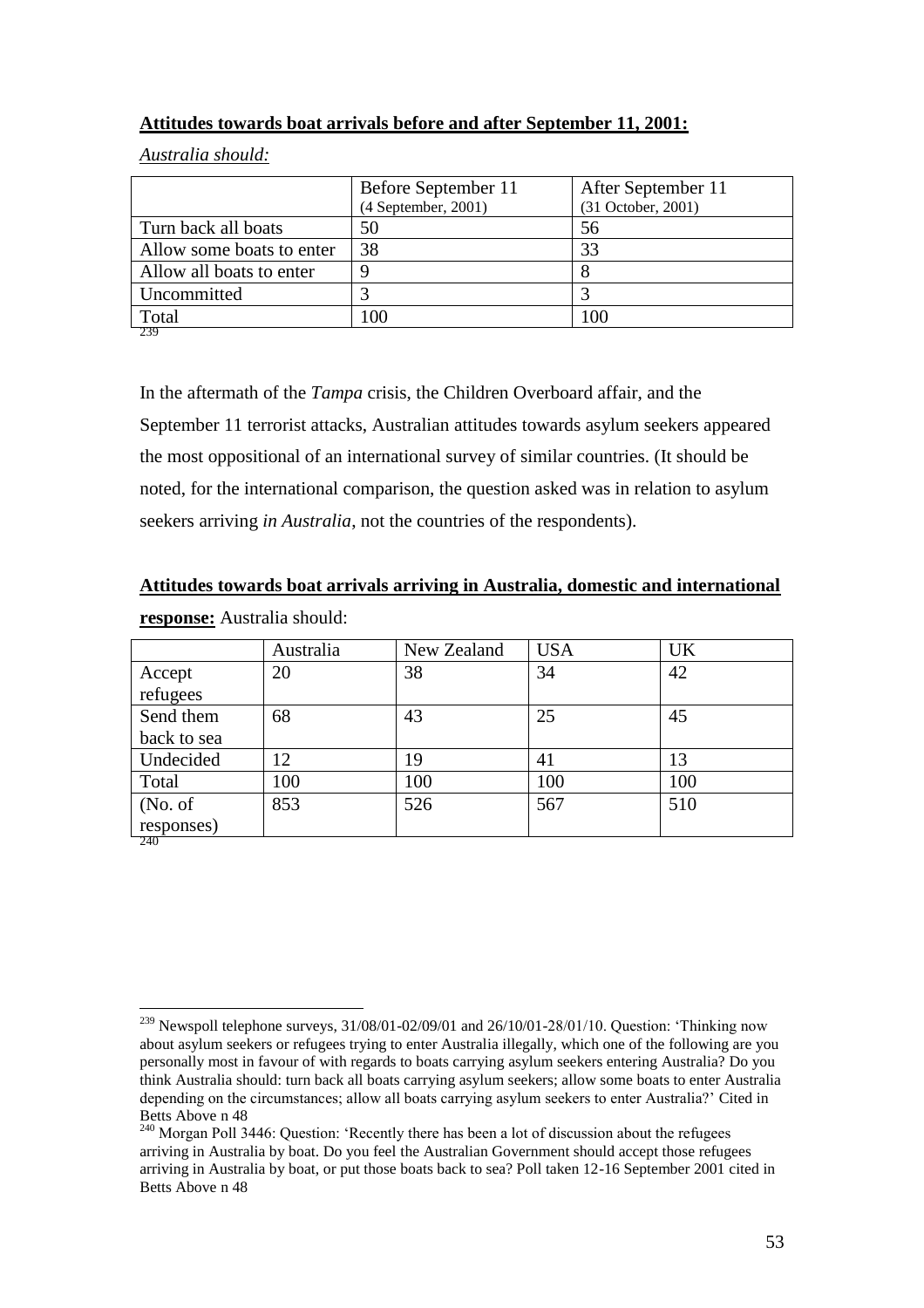### 4.1.4: 2013

Direct comparisons with the earlier polls are difficult, but the 2013 Lowy Report found that in 2013, 74 per cent of Australians were either 'very concerned' or 'somewhat concerned' about 'unauthorised asylum seekers coming to Australia by boat'.<sup>241</sup> 58 per cent of Australians supported 'offshore processing' and 'regional resettlement',<sup>242</sup> the policies subsequent to the Pacific Solution, under which asylum seekers are sent to Nauru or the PNG for refugee status determination and resettlement in a third country. In Lowy's 2011 poll, 72 per cent of respondents were 'somewhat concerned' or 'very concerned' about boat-borne asylum arrivals. Of that 72 per cent: 88 per cent believed those who arrived by boat were 'jumping the queue', 86 per cent believed boat-borne asylum seekers 'posed a potential security risk to Australia', while 66 per cent disagreed that 'international treaty obligations mean Australia has to accept refugees regardless of how they arrive here'.<sup>243</sup>

## 4.1.5: Good refugees and bad

It is important to note a distinction apparent in Australian attitudes towards asylum seekers who arrive by boat, and those who arrive by other methods (through the offshore humanitarian program or by plane). "The public makes a distinction between refugees selected under the off-shore program and self-selected asylum seekers," Betts says in her analysis of opinion poll data. "Hostility to boatpeople does not mean hostility to refugees."<sup>244</sup> Australians are broadly supportive – 75 per cent in favour.<sup>245</sup> – of refugees who have first been assessed overseas, then being resettled in the country. McKay et al argue that government and media narratives contrasting boatborne asylum seekers with resettled refugees are crucial to public perceptions.

<sup>241</sup> 'Lowy Institute 2013 Poll' *The Lowy Institute* (2013)

http://www.lowyinstitute.org/publications/lowy-institute-poll-2013  $242$  Ibid

<sup>243</sup> 'Lowy Institute 2011 Poll' *The Lowy Institute* (2011)

[http://www.lowyinstitute.org/files/pubfiles/Lowy\\_Poll\\_2011\\_WEB.pdf](http://www.lowyinstitute.org/files/pubfiles/Lowy_Poll_2011_WEB.pdf) 14-15  $244$ Betts Above n 48

<sup>245</sup> Markus, A., 'Fact Sheet 4: Asylum seekers' *Scanlon Foundation Social Cohesion* (Research Program, Monash University) http://monash.edu/mapping-population/public-opinion/factsheets/asylum-seekers-fact-sheet.pdf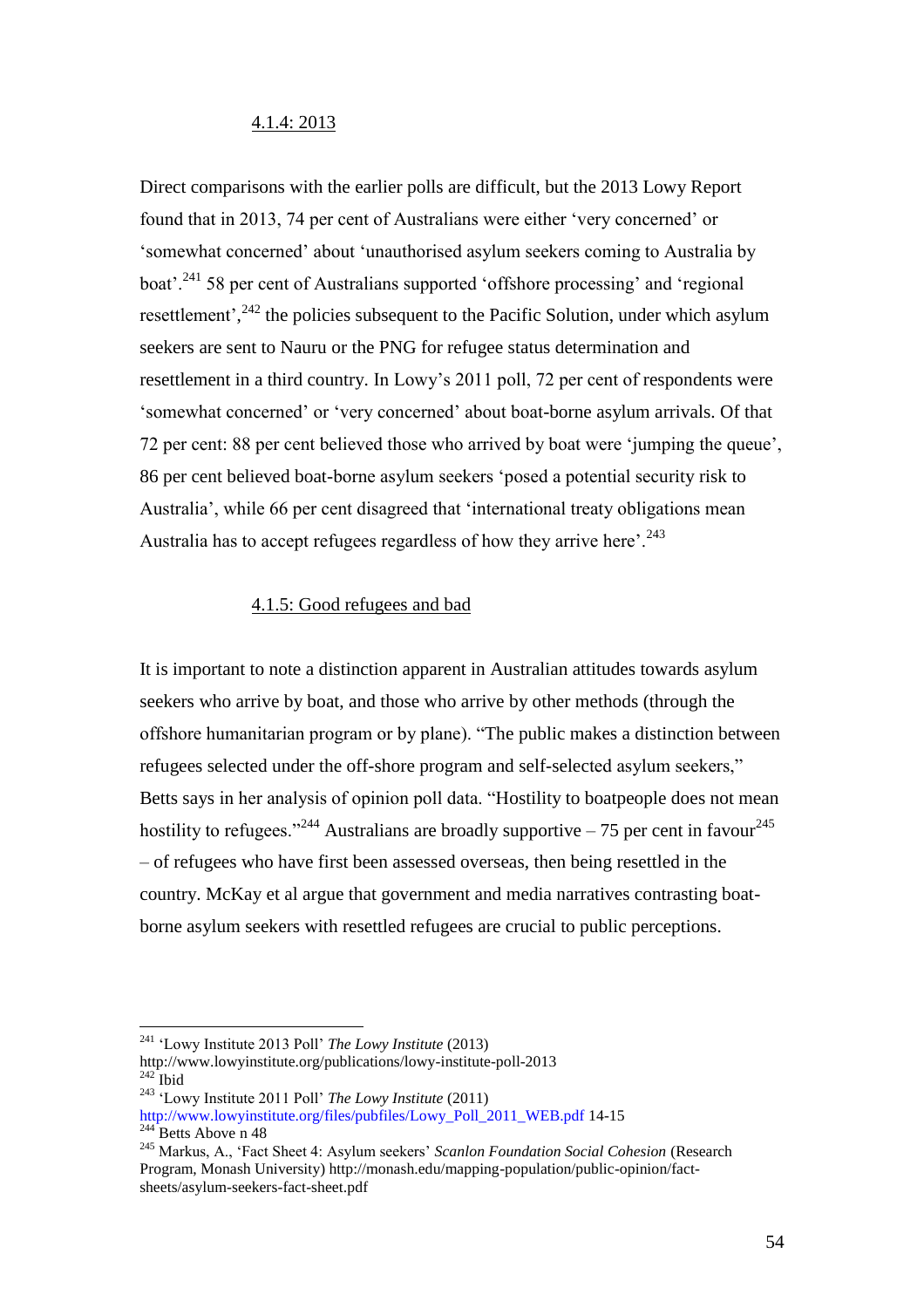Refugees accepted under the Humanitarian Programme are commonly perceived to be deserving of resettlement, partly because they are seen to be following the 'correct' procedure for entry into Australia. By contrast, negative media reporting and political discourse, and the public rhetoric surrounding asylum seekers, imply that their claims are not legitimate, that they pose a threat to Australian identity and security, and are in some way engaging in illegal behaviour by not following formal refugee processes. This perception of illegality is reinforced by the use of mandatory detention of asylum seekers who arrive without a valid visa.<sup>246</sup>

 $246$  McKay et al Above n 23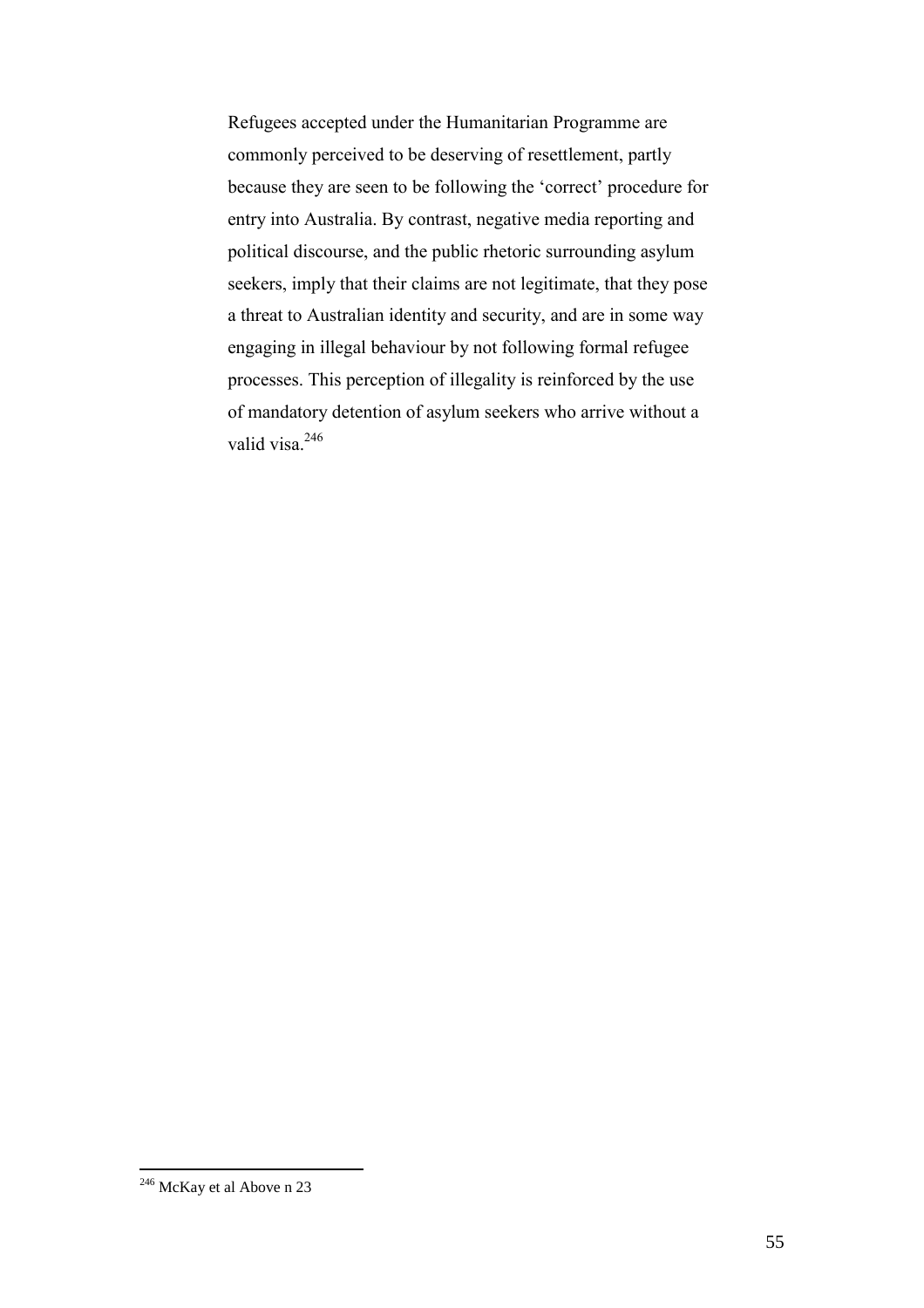# 5. The impact of government and media discourse on public attitudes towards asylum seekers

Quantifying the extent to which government rhetoric – and media reportage of that rhetoric – influences public opinion of asylum seekers is inherently problematic. Why people feel the way they feel about a particular issue is often unknown to them, and the factors that shape those opinions, and by how much, are often complex, contrary, and changeable. It is certainly the case that several factors – personal experience, socio-economic background, education level, geographic location (rural/urban), sex, and own migration history – are all important influences on attitudes towards asylum seekers.<sup>247</sup> As McKay et al found: "attitudes towards asylum seekers were influenced by a complex interplay between political rhetoric, media reporting, personal experiences, socio-demographic factors and the way that respondents conceptualised traditional Australian values."<sup>248</sup> Correlation does not equal causation, and any assertion of the influence of government and media rhetoric on shaping public opinion must come with the significant caveat that the level of influence is difficult to establish empirically.

However, there is strong evidence that, for most people, the mainstream media is the primary, if not the only, source of information about asylum seekers, and that "media reporting has an important role in influencing public opinion".<sup>249</sup> Hay argues that: "media influence does not reside in the power of direct ideological indoctrination, but in the ability to frame the discursive context within which political subjectivities are constituted, reinforced and reconstituted".<sup>250</sup> Essentially, the media does not dictate *what* its audience should think on particular issues, but it is influential in promoting about *which* issues its audience should think, and *how* it should think about them. The

 $^{247}$  Wilson, S., Meagher, G., Gibson, R., Denemark, K. D. and Western, M. (2005) Australian Social Attitudes: the First Report. Sydney: UNSW Press.

Hoskin, M. and Mishler, W. (1983) 'Public Opinion toward New Migrants: A Comparative'. International Migration 21(4): 440–462

Pedersen, A., Attwell, J. and Heveli, D. (2005) 'Prediction of Negative Attitudes

toward Australian Asylum Seekers: False Beliefs, Nationalism, and Self-esteem'. Australian Journal of Psychology 57(3): 148–160

<sup>248</sup> McKay et al Above n 23

 $249$  Ibid

<sup>250</sup> Hay, C., (1996) 'Narrating Crisis: The Discursive Construction of the Winter of Discontent', Sociology 30 (2): 253–77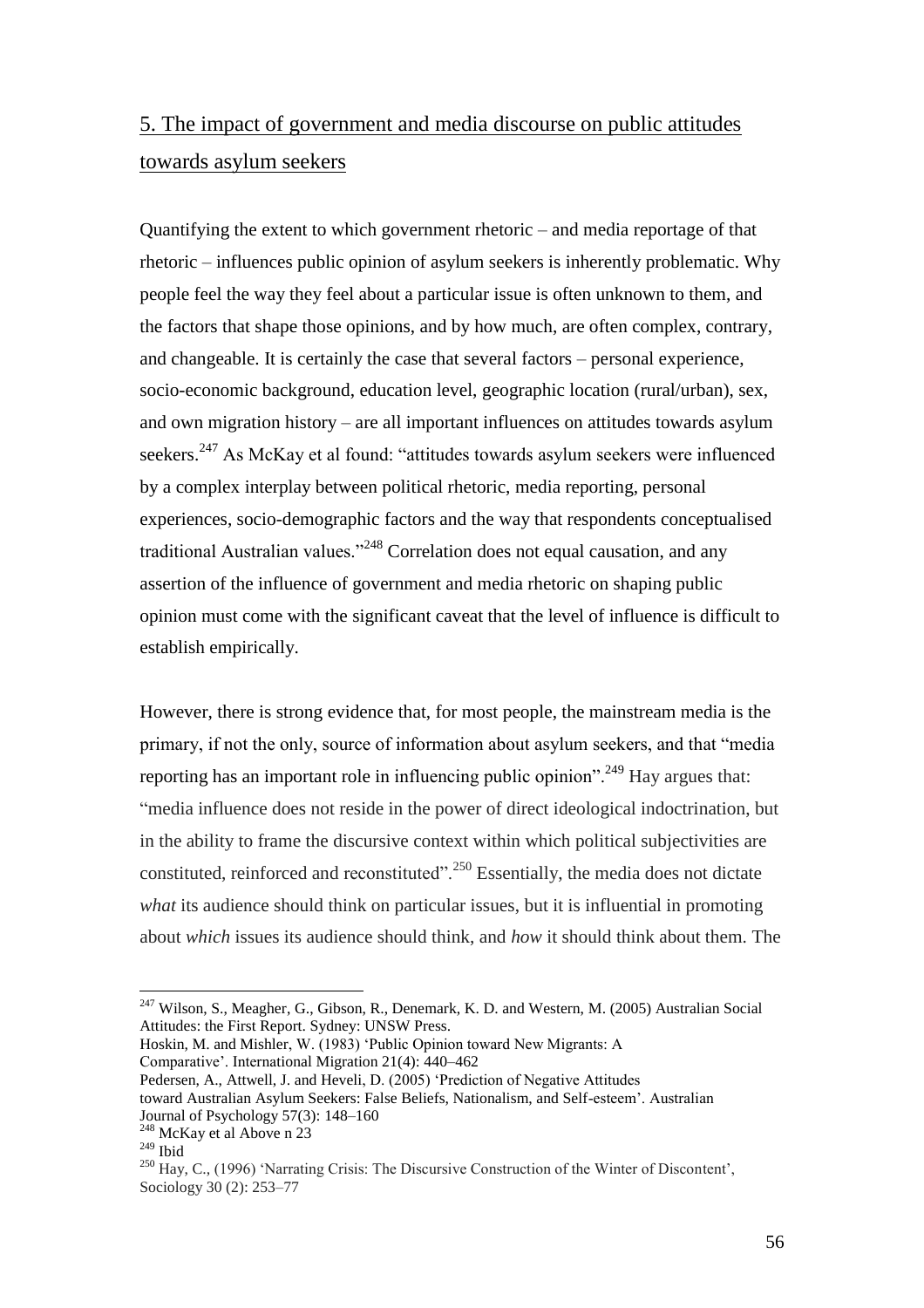language used by media has been crucial in defining the terms of the asylum debate in Australia and the framework in which that debate exists.

The nature of the discourse around asylum seekers, and the limitations on it, also gives disproportionate weight to the influence of government rhetoric and its reportage by the media, in shaping public opinion. As discussed earlier, the government is very often the 'owner' of information about asylum seekers who attempt to reach Australia by boat, and can choose to release, or not release, information, and in a way that suits its narrative and political aims. Similarly, the media is often significantly reliant on the government for information to report about asylum seekers, because of the lack of access to asylum seekers themselves, and a paucity of other independent, verifiable, and knowledgeable sources.<sup>251</sup> Physical distance (people are on boats at sea) and policies of removal (offshore processing, regional resettlement) further severely limit access the media's access to first-hand information independent of government influence or control. A minority of Australians has first-hand knowledge of boat-borne asylum seekers, <sup>252</sup> and government influence in shaping public opinion can be seen to be amplified on issues about which people have little or no personal experience.<sup>253</sup> In addition, the very act of seeking asylum – and the consequences of that action, particularly mandatory detention – results in a loss of agency by asylum seekers.<sup>254</sup> Asylum seekers are not free to speak to the media, to explain their situations, points of view, or motivations. In the absence of any power to create their own narrative, asylum seekers are beholden to the narrative created around them by others.

A number of studies, including McKay et al<sup>255</sup> and Pederson et al,<sup>256</sup> found that survey participants spontaneously reproduced political rhetoric that had been reported

<sup>&</sup>lt;sup>251</sup> Klocker and Dunn Above n 26

 $252$  K. Turoy-Smith, R. Kane, and A. Pederson, 'The willingness of a society to act on behalf of Indigenous Australians and refugees: the role of contact, intergroup anxiety, prejudice, and support for legislative change' (2013) 43(2) *Journal of Applied Psychology*

A. Simon and J. Jerit, 'Toward a theory relation political discourse, media and public opinion' Journal of Communication 57 (2007) 254-271 p254

<sup>&</sup>lt;sup>254</sup> Ruth L Healey, 'Asylum Seekers and Refugees: A structuration theory analysis of their experiences', (2006) 12 *Population Space and Place* 257

 $\overline{5}$  McKay et al Above n 23

<sup>256</sup> Pedersen et al Above n 27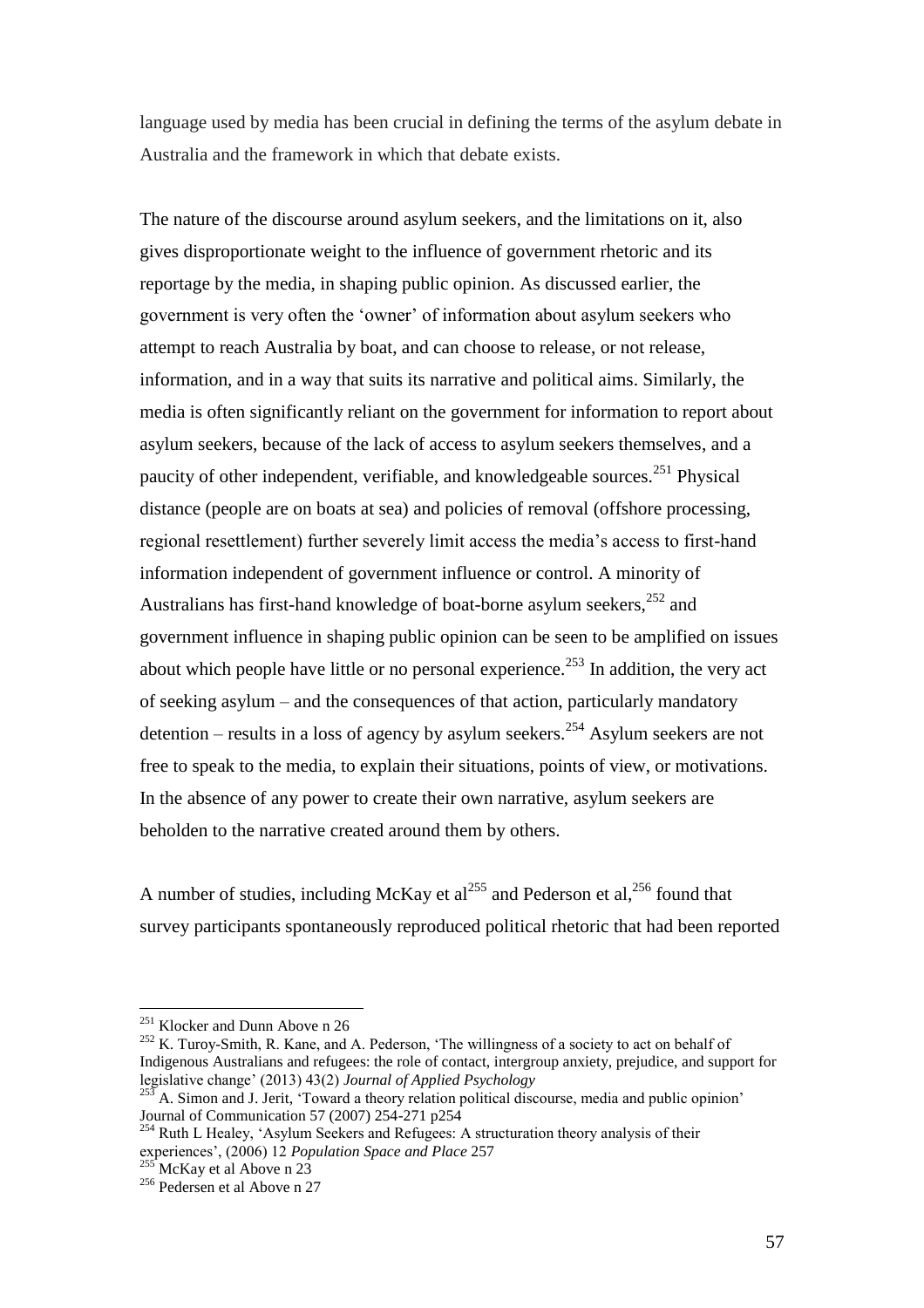in the media when commenting on asylum seekers.<sup>257</sup> In particular, 'catch-phrases' such as "queue-jumper", "illegal" and "terrorist" are reported regularly in focus groups.<sup>258</sup> Former immigration minister Evans says he believes government language and media constructions of the asylum issue, shape public understanding. "This language does have an influence on the public, it does lead people to conclusions, there's no question about that… I think the language, and the way the issue is presented, does have an influence in how people see things and on how they determine their view. These things are designed to add to people's insecurities, I do think it has an influence on the public, and to be frank, sometimes the terms have been used to prick their fears or prejudices."<sup>259</sup>

However, the relationship between government, media, and public is more complex than a simple transmission of ideas, concepts and language from government, through media, to populace. In public discourse, each of those three 'actors' has its own agency and its own ability to influence the shape, direction and nature of debate.

The media are not simply passive acceptors and reproducers of government rhetoric. Journalists, their editors, and their media organisations, bring their own beliefs, understandings and subjectivities to asylum reportage. Media can, and do, choose to accept or reject government narratives, and that decision can influence government presentation of issues (for example, in the 1970s, the Australian media rejection of government construction of asylum as a humanitarian issue).<sup>260</sup> Media are also influenced by broad public opinion on matters, and by their particular audiences, which provide feedback through circulation figures or viewer numbers, letters to the editors, phone calls, or online comments.

In addition, the public plays a role not only as the intended audience for government rhetoric, but as an influence on it. Democratic governance is fundamentally designed to reflect the will of the people, $^{261}$  but in modern liberal democracies, administrations

<sup>&</sup>lt;sup>257</sup> McHugh-Dillon Above n 229

<sup>&</sup>lt;sup>258</sup> McKay et al Above n 23

<sup>259</sup> Interview with Chris Evans (By Skype, 16 June 2015))

<sup>&</sup>lt;sup>260</sup> see p16 of this paper

<sup>&</sup>lt;sup>261</sup> Cheema, G. Shabbir, and Linda Maguire, 'Democracy, Governance and Development: A

Conceptual Framework' (Background Paper for the 4<sup>th</sup> Global Forum on Reinventing Government,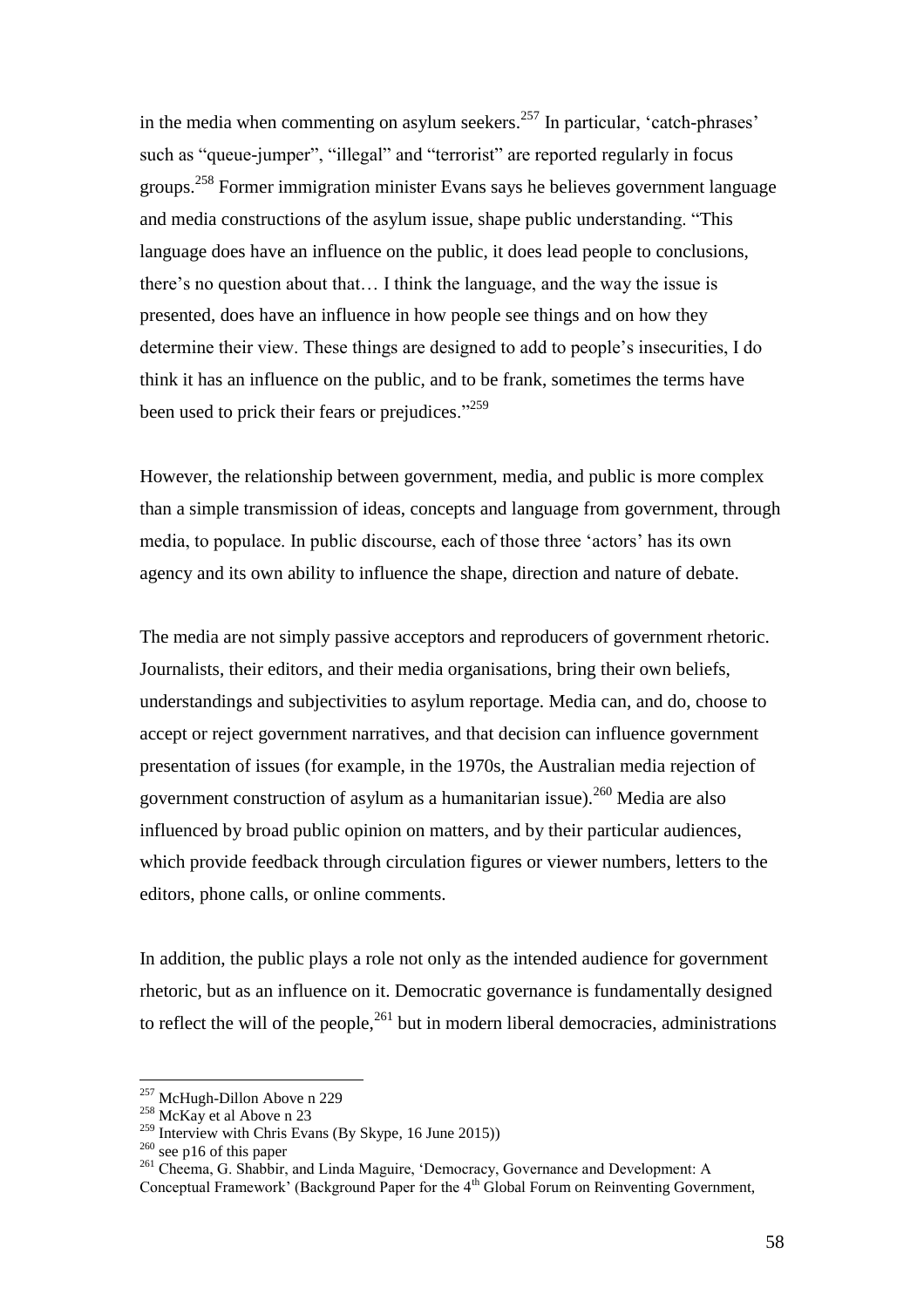are attuned with increasing sensitivity to the concerns of their constituencies through regular opinion polling, market research, and focus groups, as well as more traditional democratic feedback mechanisms, such as elections. 262

Certainly, the progression of asylum discourse in Australia, and the relationship between government, media, and popular discourse, must be seen as multi-directional, with each actor in the discourse influencing the others. The actors can be argued to have a reinforcing influence on each other, with something akin to a racheting effect on public discourse, as each actor drives the narrative further in a particular direction – in this case, negative, oppositional attitudes towards asylum seekers – which is reflected, and then amplified further, by the other actors. In some instances public opinion can be seen to drive political rhetoric: witness the growing public unease in the late 1970s over continued boat arrivals – exemplified (and the role of the media also highlighted) in minister MacKellar's fraught radio interview – which appeared to precede a change in government language. In other examples – such as the conflation between asylum seekers and terrorism propounded by minister Reith in 2001 – government rhetoric appeared to promote a concept previously unconsidered by many members of the public. At the very least, the 2001 government narrative entwining asylum with a possible terrorist threat – presented as a factual account issued by an authority (and reported by the media) – offered a legitimation of existing beliefs or concerns. Government reinforcement of those beliefs, may, in turn encourage people to hold those views more strongly, and express them more regularly or forcefully.<sup>263</sup> Again, the media's role is crucial as the conduit by which these narratives are propounded and disseminated. As a fundamental (though not sole) line of communication between government and population, and as a platform on and through which debate occurs, the media's participation in asylum discourse is significant and consequential.

To claim that government rhetoric as reported in the media is the sole determinant of public opinion on asylum seekers would be to overstate the influence of both of those

Morocco, 10 December 2002)

<http://unpan1.un.org/intradoc/groups/public/documents/un/unpan005781.pdf>

<sup>262</sup> Rushefsky, Mark E., and Kant Patel, *Politics, Power and Policy Making: The case of health care reform in the 1990s* (M.E. Sharpe, 1998) 252

 $26\frac{3}{3}$  McHugh-Dillon Above n 229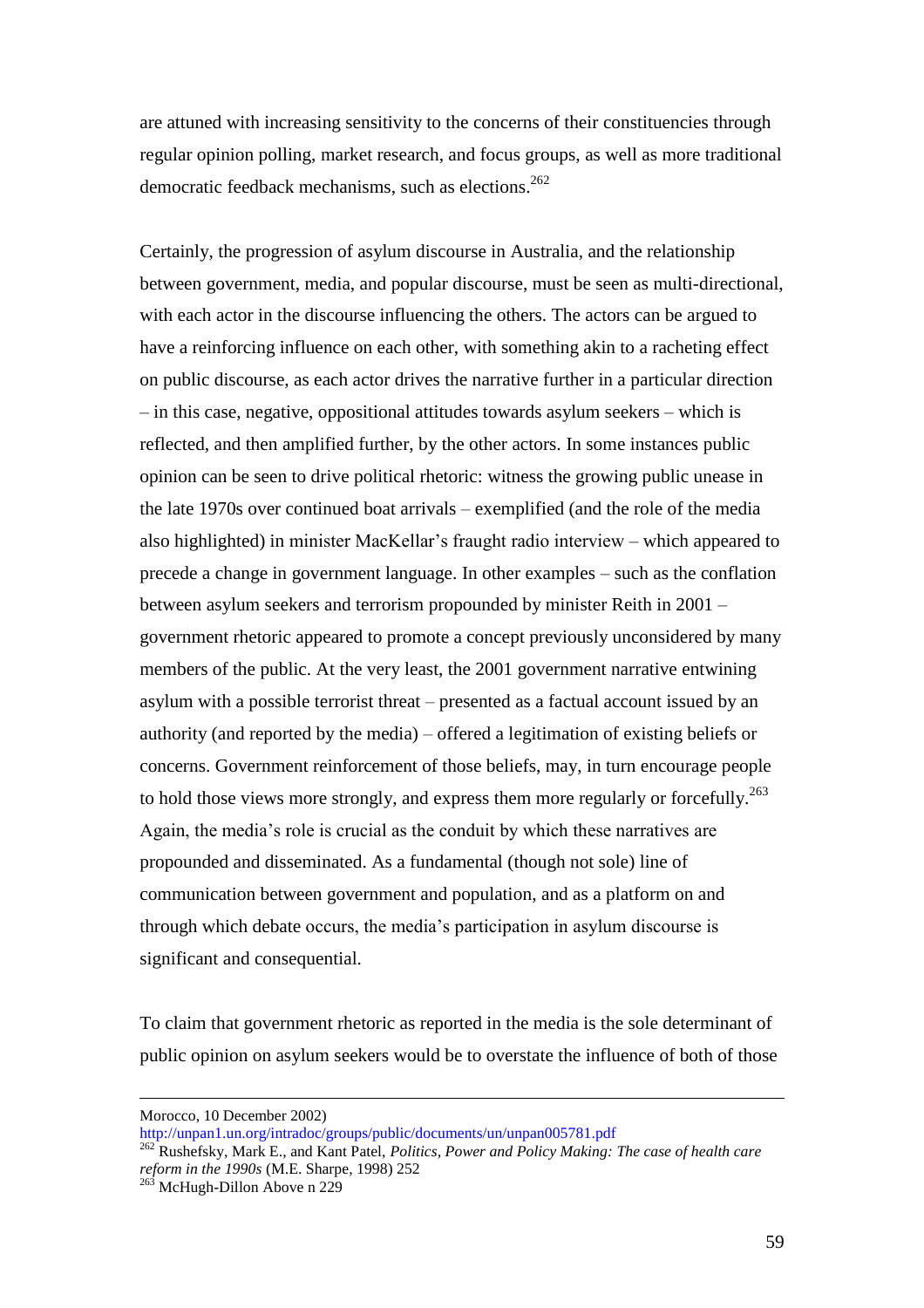institutions, and to underestimate the complexity of modern political and public discourses. However, both government rhetoric and media reportage must be seen to have a significant influence on public opinion. Too, the government's rhetorical influence is amplified by the arcane nature of the debate.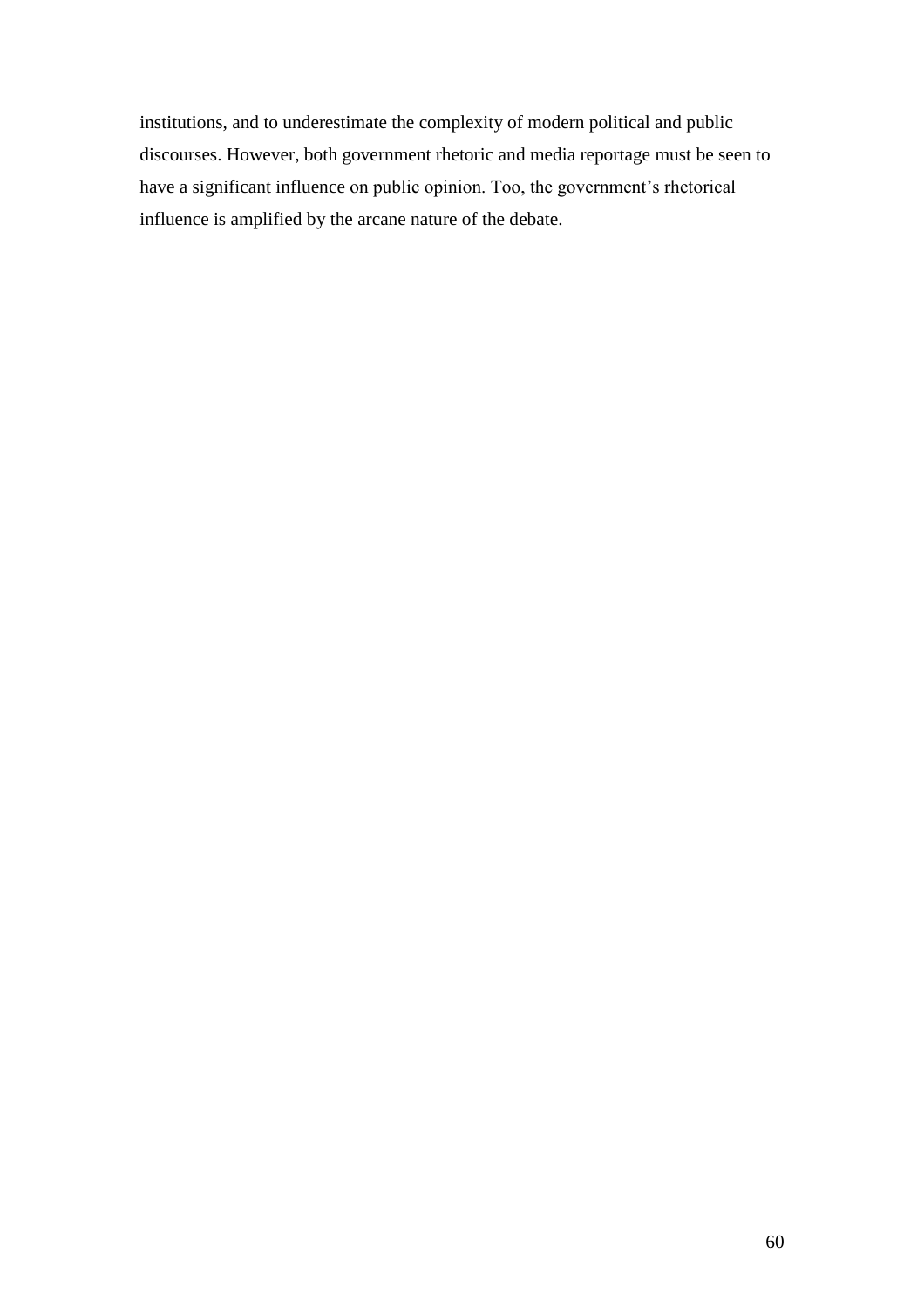# 6. The political construction of asylum narratives

The previous chapters have demonstrated that the narratives currently dominant in Australian public discourse around asylum seekers – that asylum seekers on boats are 'queue jumpers' acting illegally, that they are potential terrorists or threats to national security, that they are a risk to the Australian way of life - are political constructions, used deliberately to engineer a desired political outcome, that is: support for Australia's current regime of asylum policies. The changes in language used to describe asylum seekers have not been the result of any casual evolution or responses to changing circumstance, but rather a series of considered and deliberate manipulations: in the late 1970s, the language of the improper, undeserving 'queue jumper' emerged; in the early 1990s, asylum seekers were described as 'illegals' as justification for the policy of mandatory detention; in 2001, asylum seekers were conflated with terrorists and cast as undesirable people; and in 2013, the Australian polity fused discourse on asylum with the language of war.

Burnside argues the semantic changes have been carefully considered, and "manipulated, in the nature of propaganda".<sup>264</sup> "I don't think it's accidental that [immigration minister] Morrison issued a directive shortly after he became the minister saying that the group previously called 'irregular maritime arrivals', must hereafter be called 'illegal maritime arrivals'. And that has become policy in the department, in internal communications, and external communications. Now, you don't do that, unless you've got a very clear objective, and I think the clear objective is to make the public think these people are criminals."<sup>265</sup> Without the rhetorical foundation, Burnside says, the broad policy suite – mandatory detention, offshore processing, boat turn-backs – is unsustainable. "In my view the word 'illegal' has been probably the most powerful element in maintaining the position of successive governments. Because that, coupled with the recent developments of calling it 'border protection', or 'Operation Sovereign Borders', persuades a lot of members of the public that the government is protecting us from dangerous criminals. It is untrue."<sup>266</sup>

<sup>&</sup>lt;sup>264</sup> Interview with Julian Burnside, (Melbourne, Australia, 5 March 2015)

 $265$  Ibid

 $266$  Ibid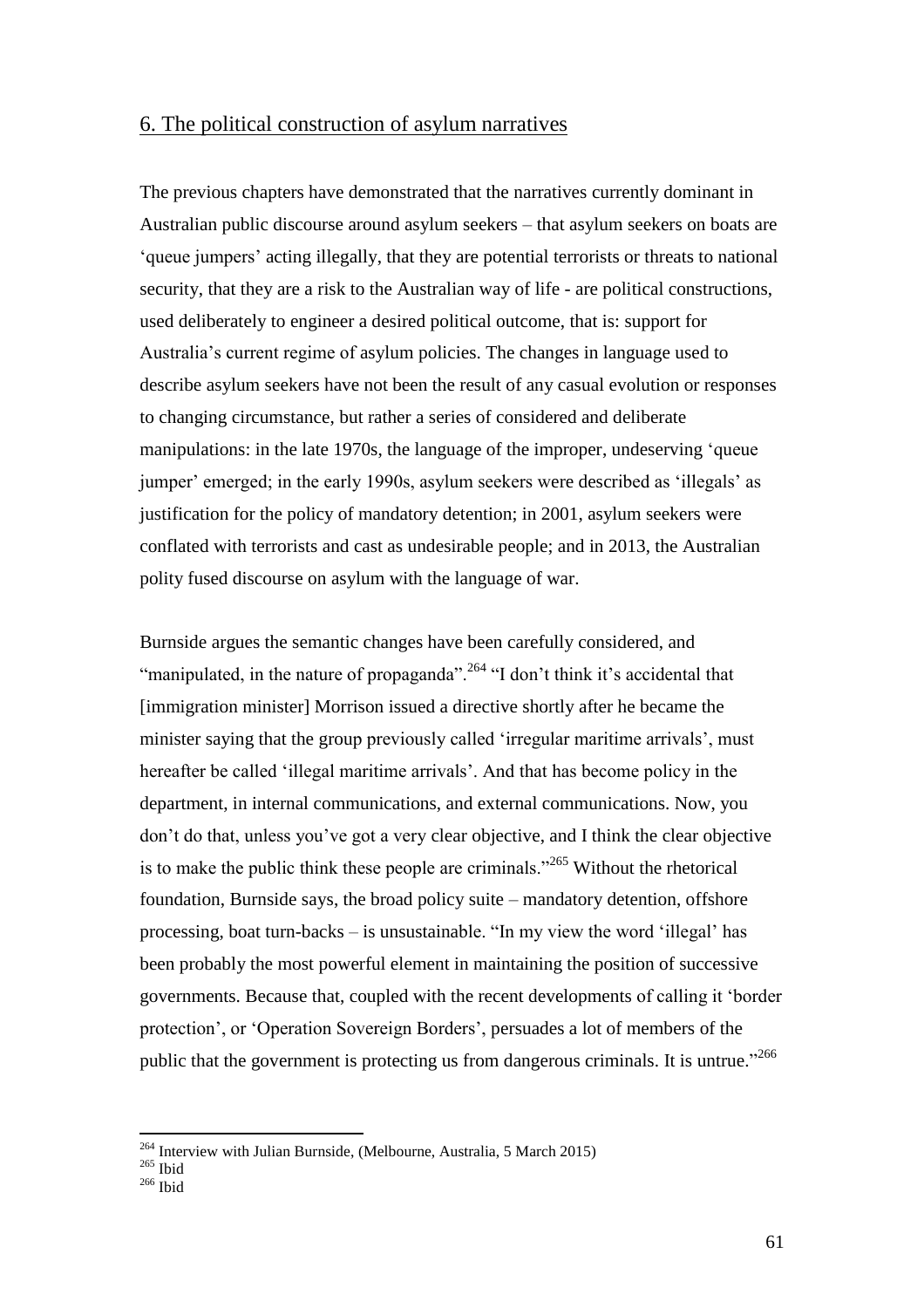Edward Bernays, in his seminal work on the manipulation of public opinion, 'The Engineering of Consent' argues democratic governance depends "ultimately on public approval, and is therefore faced with the problem of engineering the public's *consent<sup>267</sup>* to a program or goal." But rather than resist this engineering, which critics might condemn as an attempt to manipulate, Bernays argues publics understand "the right to persuade" is a critical mechanism of democracy, and part of the social compact. "We expect our elected government officials to try to engineer our consent – through the network of communications open to them – for the measures they propose."<sup>268</sup> But, Bernays cautions, rhetorical constructions to engineer consent will not be effective unless they resonate with already-held beliefs or concerns. Bernays argues consent can only be achieved by appealing to existing "impulses" or "motives", instincts and understandings already consciously or unconsciously held by the public being convinced.<sup>269</sup> Governments seeking to harness popular support for a policy must know of their publics what their current attitudes are, and what underlying impulses govern those attitudes. $270$ 

This is a crucial point: the ability of successive governments to harness community fears about unknown boat arrivals has only been possible because those fears existed already. As seen above, in the late 1970s the Coalition government made inchoate though genuine efforts to counter these public concerns. These efforts, however, were not sufficiently effective, and the response of a 'tougher' response (coupled with the constituent and necessary element of 'harder' rhetoric) proved a more electorally appeasing path. Later governments, particularly amid the heightened terror sensitivity of the 2001 world immediately post-9/11, and the electoral imperative of the federal polls of 2013, chose not to make any attempt to counter or assuage those public fears, but rather to enliven and exploit them. Having been shown previously to be an effective political mechanism, these fears were harnessed for electoral gain.

So how much is government rhetoric simply reflective of community views – the rationale for a well-supported policy – and how much is the language of the executive

<sup>&</sup>lt;sup>267</sup> Bernays's italics

<sup>268</sup> Edward Bernays, 'The Engineering of Consent', (1947) 250 *Annals of the American Academy of Political and Social Science* Vol. 250 Mar 1947 114  $269$  Ibid

 $270$  Ibid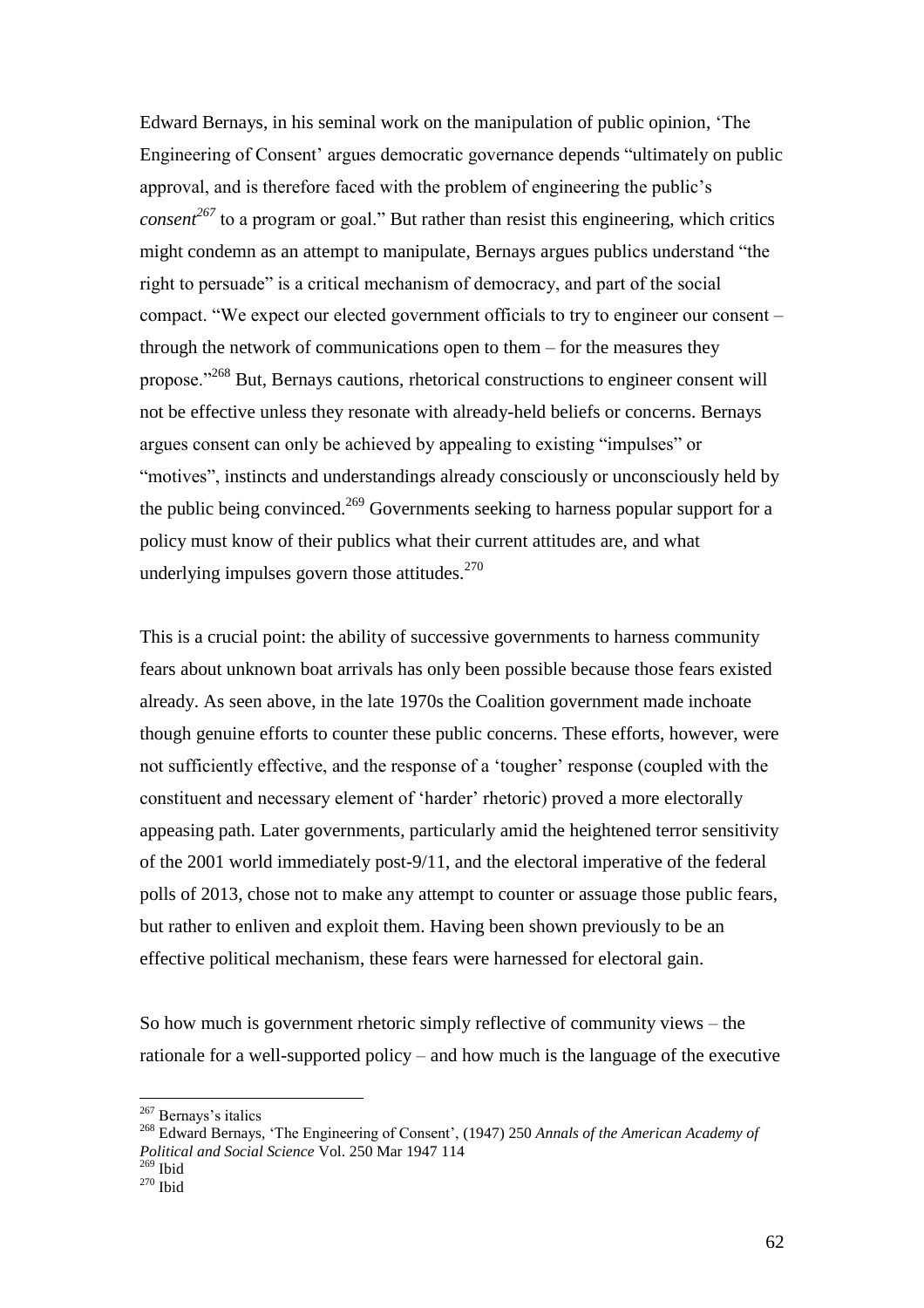moulding public opinion, or moving it in a certain direction? Empirically quantifying this interdependent relationship is almost impossible, but certainly, the evidence of people closely and critically involved in the creation and prosecution of government asylum policy has argued that the construction of language has been deliberate, made with political outcomes in mind. Bernays describes this process as the "engineering"<sup>271</sup> of consent, Chomsky the "manufacturing".<sup>272</sup>

The danger inherent in certain rhetorical constructs is that they can close off the possibility of other understandings of an issue – they make the narrative put forward the only one able to be debated. The rhetorical constructions employed create a discursive environment where any alternative understanding of the issue cannot be realised or articulated, and genuine debate around the issue is not possible. Chomsky writes that control of an issue is achieved when those in power "strictly limit the spectrum of acceptable opinion, but allow very lively debate within that spectrum… [giving] people the sense that there is free thinking going on, while all the time the presuppositions of the system are being reinforced by the limits put on the range of the debate".<sup>273</sup> Asylum policy in Australia is a case in point: by constructing the debate as one of 'national security', or of 'illegal' activity, any alternative framework – asylum viewed through the prism of humanitarian obligation or of international legal commitment – is removed from public discourse. Are Australia's asylum seeker policies supported by the electorate because they reflect the electorate's views, or are they popular because they are the only viable policies given the fundamental paradigms which are constructed to support them? Asylum as an issue of national security and criminality is a legitimate, and obviously electorally-successful, political construct. But it must be recognised as that: a political construct, engineered for a political end.

The argument allied to this, that the established policy suite is electorally supported, is popular with the Australian people, and therefore the correct policy for the country – *argumentum ad populum* – is flawed. It is especially so in an area of debate so arcane, and where information is overwhelmingly controlled by the source creating the

 $271$  Ibid

<sup>272</sup> Edward S. Herman and Noam Chomsky, *Manufacturing Consent: the political economy of the mass media* (Bodley Head, first published 1988, 2008 edition)

<sup>273</sup> Noam Chomsky, *The Way the World Works* (Soft Skull Press, 2013) 234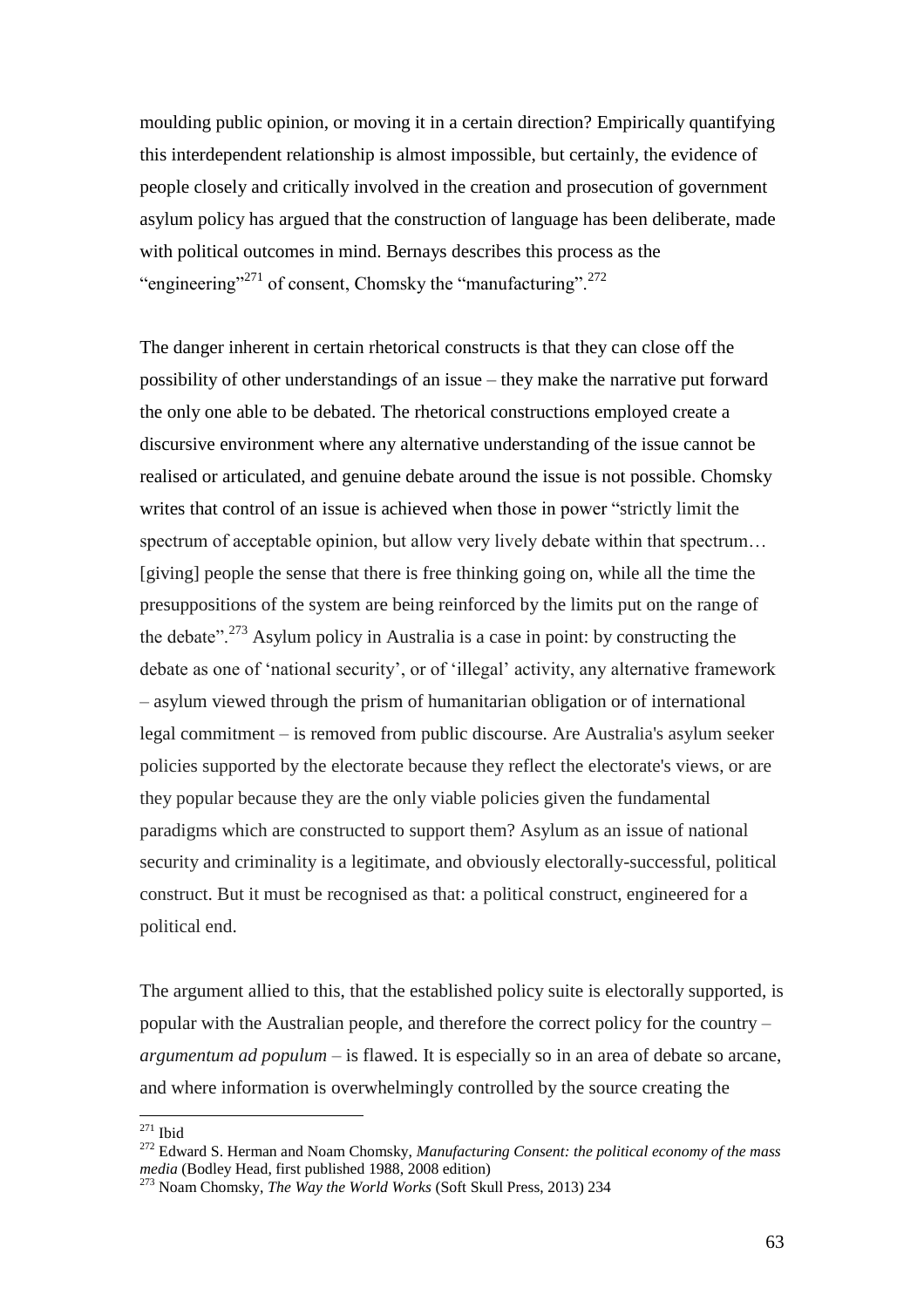policy. Just because a policy course is popular, does not mean it should be the only one able to be debated. Majoritarianism is not a replacement for genuine democratic discourse.

Former immigration department secretary John Menadue sees, in the rhetoric of successive Australian governments, an attempt to appeal to an underlying xenophobia in Australia, a concern, justified or not, about 'outsiders' disrupting Australian society, economy or way of life. "Historically, I think it's true, you can make political gains by appealing to our base instincts, because people are fearful. That's been politically successful in Australia, and that's why it continues to be done: there's a political bonus."<sup>274</sup>

That underlying concern is not unique to Australia. Almost all cultures, Menadue says, hold some level of fear of outsiders, but in Australia it has been successfully exploited for electoral advantage.<sup>275</sup> The 2001 election, he says, was the archetypal example of community concerns being amplified for political gain. An existing concern about disordered boat arrivals of foreign people (most of them Muslim) was deliberately conflated with terrorism – in an environment of heightened fear of Islamist terrorism in the immediate post-9/11 environment – to create a platform of political support for a seismic policy shift to offshore processing.<sup>276</sup> And the rhetorical constructions used by Australian governments to make this connection – disseminated through the media – were key elements in convincing their publics of the need for, if not the desirability of, punitive asylum seeker policies, Menadue argues. "Those language shifts play a huge part in governments leading the public opinion on the matter. It would be naïve to think that that language doesn't send clear messages on the government's position on something. I think it has a massive impact on their support or otherwise."<sup>277</sup>

The communications officer within the immigration department argues that semantic changes are used in internal communications also to shift understanding and policy

 $^{274}$  Interview with John Menadue, former secretary of department of immigration and ethnic affairs (By Skype, 4 May 2015)

 $275$  Ibid

 $276$  Ibid

 $277$  Ibid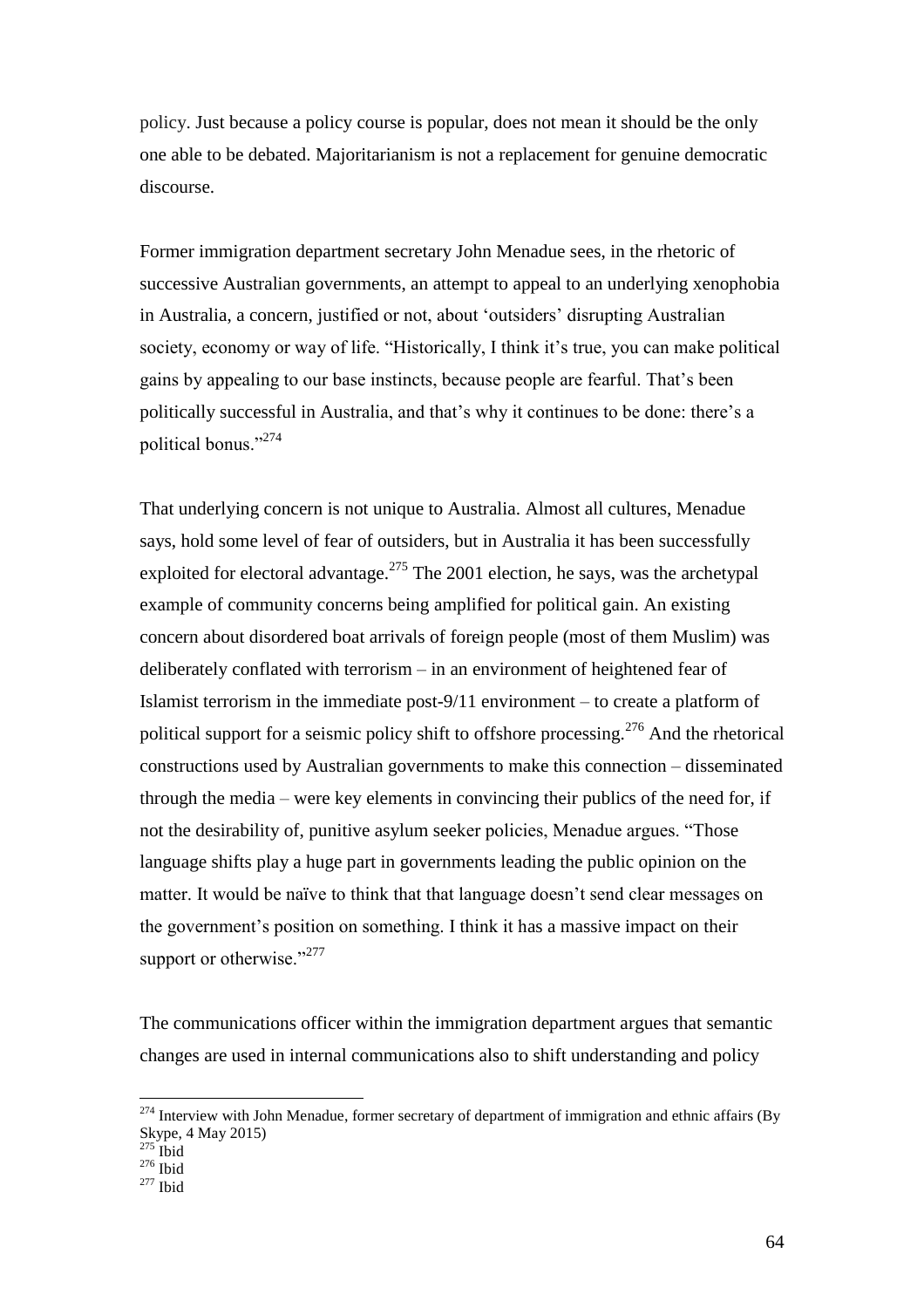frameworks. "Language at [the] immigration [department] was both descriptive and prescriptive – while language of course reflected the policy of the Government of the day, it was also a clear indicator of what the outcome was expected to be. While I believe staff would do their best to make decisions on the facts at hand guided by policy directives, the language served to set their understanding of the Minister's expectations of an outcome."<sup>278</sup> Former minister Evans makes a similar point that departmental staff look to reflect the attitudes and politics of their ministers and governments. "Public servants pick up the language of the politicians and they then start to demonstrate the attitudes that that language reflects. If ministers are using harsh language and... pejorative terms about people, then that flows through to how those people will be treated. The language creates an expectation within government that this is how people like this should be treated." $279$ 

Promotion of potentially-controversial policies such as offshore processing, boat turnbacks, or regional resettlement, has been made possible by their rhetorical constructs, the departmental communications officer says. But the officer also argues the language used by the department has become "detached" from the asylum seekers as people.<sup>280</sup> The political debate on asylum seekers exists all around them, but they are absent from it, depersonalised by the language used to describe them. "The language has essentially become more militarised – terms like 'Operation Sovereign Borders', 'on-water matters', 'breaking the people smuggler's trade', all of these put emphasis on the process and not the person, and in turn the characterisation of asylum seekers changes as well. It's a numbers game – no boat arrivals in x days, x number of turnbacks. The individual is absent in this discourse," $^{281}$  the communications officer says.

Evans sees the language used now to describe asylum seekers in Australia as a result of the trend begun in the early years of modern Australia's asylum experience.

> Overall, there has been an attempt to dehumanise refugees, that's where we've got to in the end, that's where we are now.

<sup>&</sup>lt;sup>278</sup> Interview with Department of Immigration and Border Protection Communications Officer (anonymous) (Interview by email, 8 June 2015)

 $279$  Interview with Chris Evans, former minister for immigration (By Skype, 16 June 2015) <sup>280</sup> Interview with Department of Immigration and Border Protection Communications Officer (anonymous) (Interview by email, 8 June 2015)

 $281$  Ibid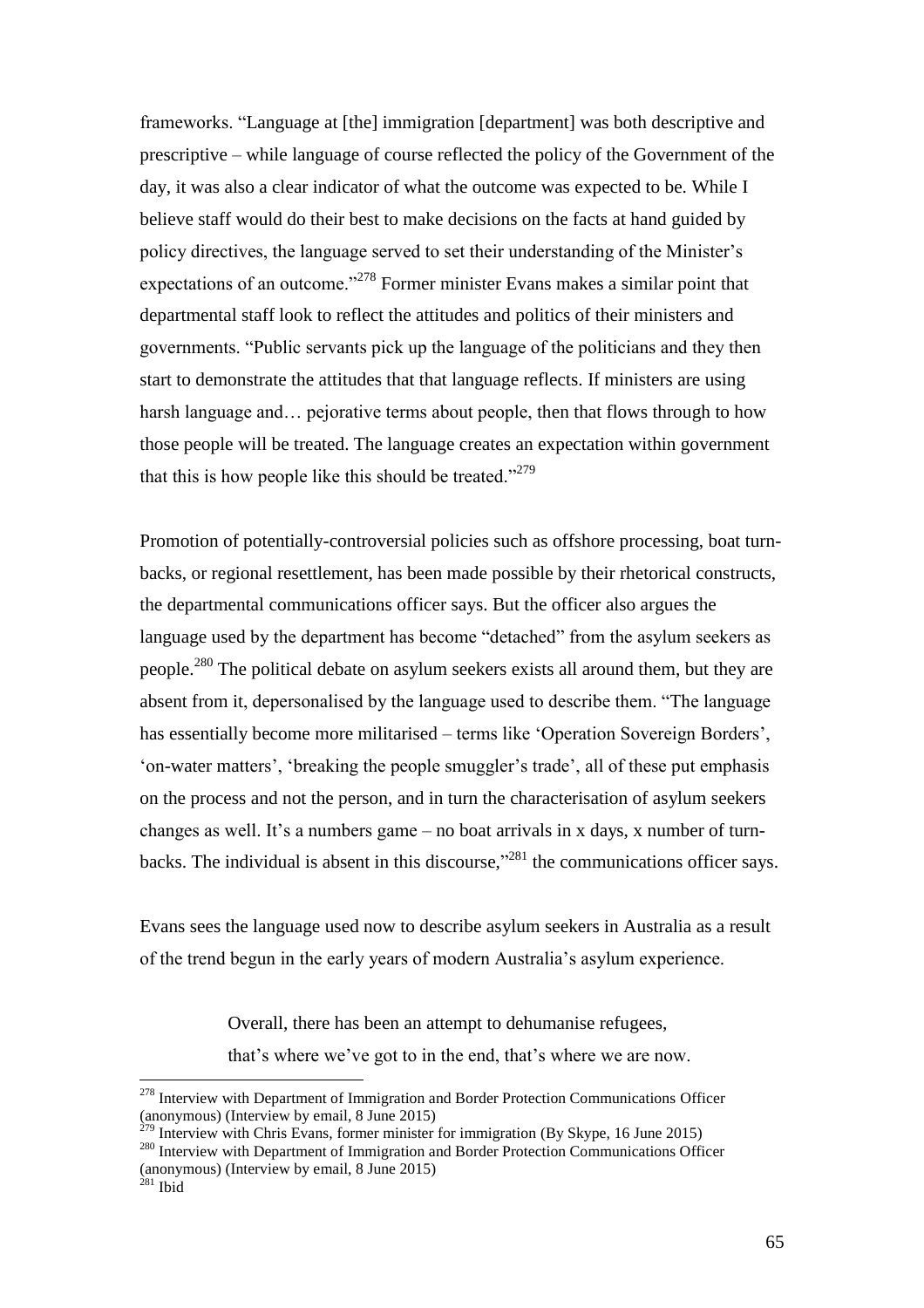So people refer to them as 'illegals', we use all sorts of military terms and operational titles and talk about border security. The whole prism the issue is viewed through is illegal entry to the country, posing a security threat. That's become the dominant language. Whether it drives public opinion or whether public opinion drove politicians to that point, no doubt it's been exploited politically. And it's been hard on those in politics who have a slightly different view of the world to push back against that language when it became so common.<sup>282</sup>

 $282$  Interview with Chris Evans (By Skype, 16 June 2015)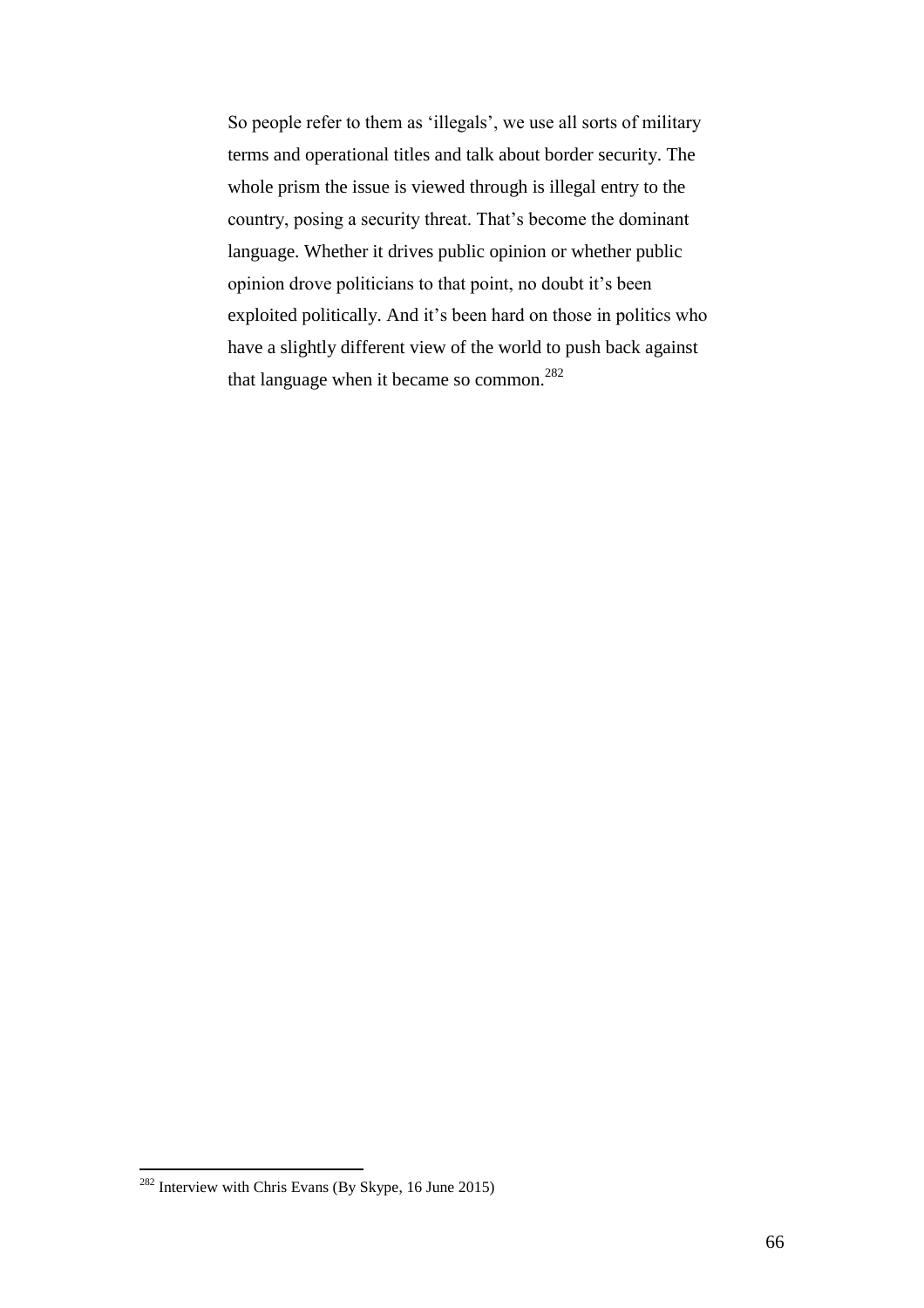# 7. International Observations

*This paper was written at the Reuters Institute for the Study of Journalism at the University of Oxford, during Trinity Term of 2015, which allowed the author to observe, first-hand, the political and public debates over asylum seekers in the UK and Europe. Some observational notes follow:*

The European spring of 2015 began badly. On April 19, a fishing boat overcrowded with asylum seekers capsized and sank 60 miles off the coast of Libya, drowning at least 700 of the passengers onboard.<sup>283</sup> But this loss of life at sea was not an isolated incident, the deaths brought to 1500 the number of people who had drowned trying to cross the Mediterranean in  $2015$ <sup>284</sup> and on almost any week that the weather allowed over the summer that followed, ill-equipped fishing boats filled with asylum seekers – mainly fleeing strife-torn African nations – were piloted across the water seeking landfall in Europe. The most common route was from Tripoli in Libya to Italy's Lampedusa, but numerous boats also travelled from Turkish ports to the Greek islands of Kos and Lesbos.<sup>285</sup>

The early-season disaster on the Mediterranean was closely followed by an asylum vessel stand-off in the Andaman Sea, where boats carrying mainly Rohingyan asylum seekers fleeing Myanmar were refused permission to land in Malaysia, Thailand, and Indonesia. In some cases, boats were pushed back to sea, others replenished with fuel and told to keep moving.<sup>286</sup> The United Nations warned the boats would become "floating coffins" – witnesses reported asylum seekers were killing each other in fights over dwindling food and water supplies – if the estimated 4000 on board the boats weren't allowed to land.<sup>287</sup> Southeast Asian countries – led by the Philippines, which broke the impasse – eventually agreed to allow the boats to land, but most countries imposed the condition that those asylum seekers found to be refugees would

 $^{283}$  The exact number of deaths is almost certain never to be known: Patrick Kingsley et al., '700 migrants feared dead in Mediterranean shipwreck', *The Guardian* (online) 19 April 2015 [http://www.theguardian.com/world/2015/apr/19/700-migrants-feared-dead-mediterranean-shipwreck](http://www.theguardian.com/world/2015/apr/19/700-migrants-feared-dead-mediterranean-shipwreck-worst-yet)[worst-yet](http://www.theguardian.com/world/2015/apr/19/700-migrants-feared-dead-mediterranean-shipwreck-worst-yet)

 $284$  Ibid

<sup>285</sup> EU Business 'The Mediterranean: key route for EU-bound migrants' *EU Business.com* (online) 28 April 2015<http://www.eubusiness.com/news-eu/europe-migrants.10vk/>

Lucy Alexander, "Floating Coffins" boat people battle to the death for food and water' *The Times* (online), 17 May 2015 http://www.thetimes.co.uk/tto/news/world/asia/article4442916.ece  $287$  Ibid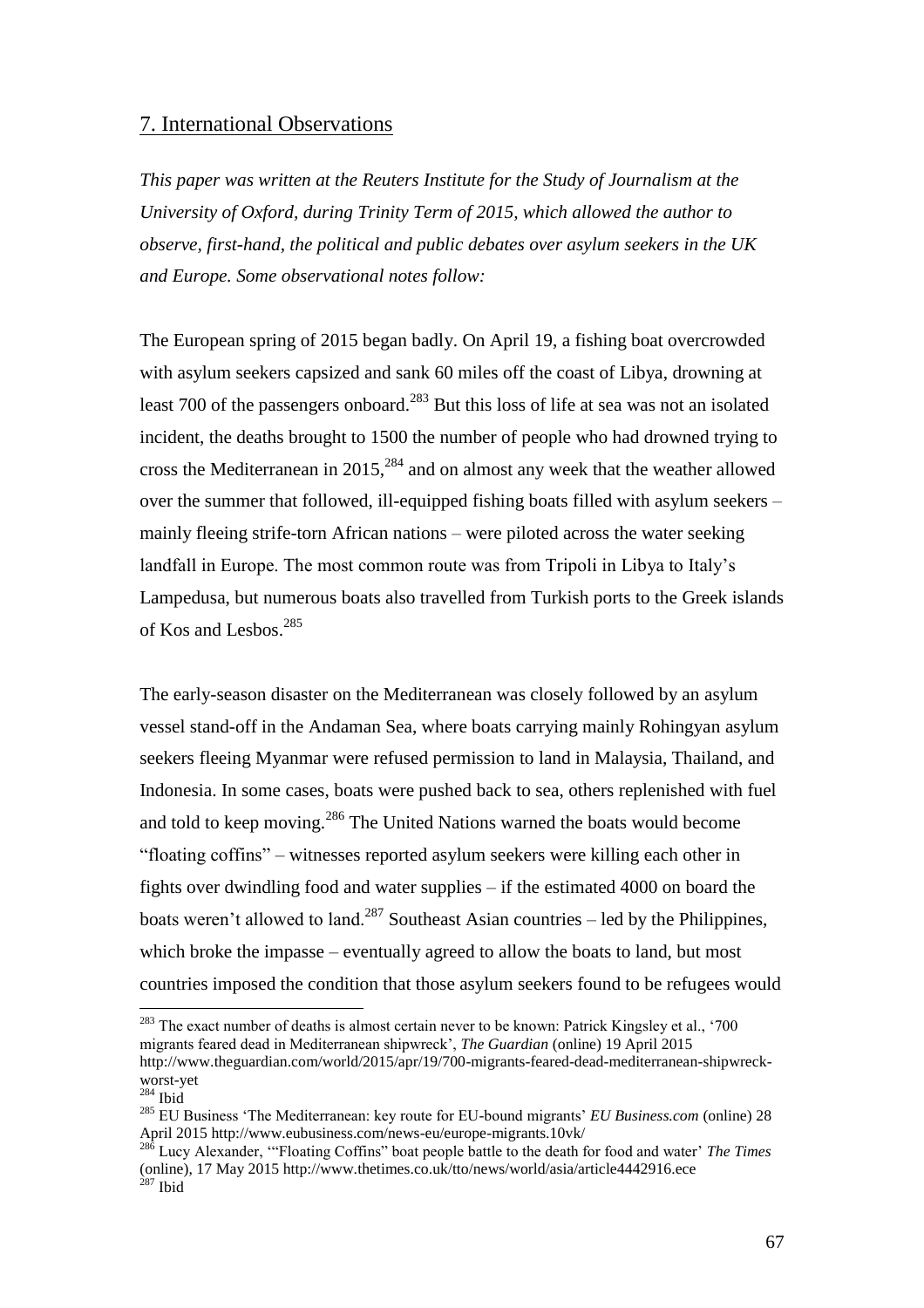be resettled elsewhere within a year.<sup>288</sup> The Andaman crisis was not directly related to Europe, or the UK, but served, in the European discourse, to contextualise the Mediterranean crisis and to illustrate that the issue was not one unique to Europe, or to rich countries. The near-concurrence of the two crises, involving different people, in different oceans, trying to reach different countries, demonstrated that both were examples of migratory forces far beyond any one government's powers to control or to solve.<sup>289</sup>

## 7.1: The United Kingdom

As Prime Minister of the United Kingdom, David Cameron<sup>290</sup> has argued Britain's broader immigration debate – inclusive of but not limited to the issue of asylum seekers – is a "hugely emotive subject"<sup>291</sup>, and one dominated by existing tropes and beliefs, rather than considered policy discussion. "It's a debate too often in the past shaped by assertions rather than by substantive arguments."<sup>292</sup> Kushner assessed the public discourse in Britain as one where existing stereotypes about asylum seekers were consistently reinforced between the state, politicians, the media and the public: "in Britain at the start of the twenty-first century, the government, state, media and public have intertwined in a mutually reinforcing and reassuring process to problematise and often stigmatise asylum-seekers".<sup>293</sup> He cites a "combination of anti-asylum sentiment finding legitimacy from the top down, alongside the sustenance provided by the daily press campaign and the encouragement of ordinary people from the bottom up".<sup>294</sup>

Others, such as Lynn and Lea, also posit the existence of a self-reinforcing 'feedback loop' of discourse around asylum seekers. "Conservative electioneering,

<sup>288</sup> Australian Broadcasting Corporation, 'Southeast Asian migrant crisis: timeline of key events', *ABC News* (online) 29 May 2015 [http://www.abc.net.au/news/2015-05-28/timeline-south-east-asia-migrant](http://www.abc.net.au/news/2015-05-28/timeline-south-east-asia-migrant-crisis/6498794)[crisis/6498794](http://www.abc.net.au/news/2015-05-28/timeline-south-east-asia-migrant-crisis/6498794)

<sup>&</sup>lt;sup>289</sup> Vicki Squire, 'Accounting for the Dominance of Control: Inter-party dynamics and restrictive asylum policy in contemporary Britain' (2008) *British Politics* 241-261

<sup>&</sup>lt;sup>290</sup> David Cameron, Prime Minister of the United Kingdom 2010-present (at time of publishing) (Conservative Party)

<sup>291</sup> David Cameron, Prime Minister of the United Kingdom, speech 14 April 2011 as reported by *BBC News* (online) http://www.bbc.co.uk/news/uk-politics-13083781 <sup>292</sup> Ibid

<sup>&</sup>lt;sup>293</sup> Tony Kushner, 'Meaning Nothing but Good: Ethics, History and Asylum-Seeker Phobia in Britain', *Patterns in Prejudice*, (2003) 37(3) 261

 $^{294}$  Ibid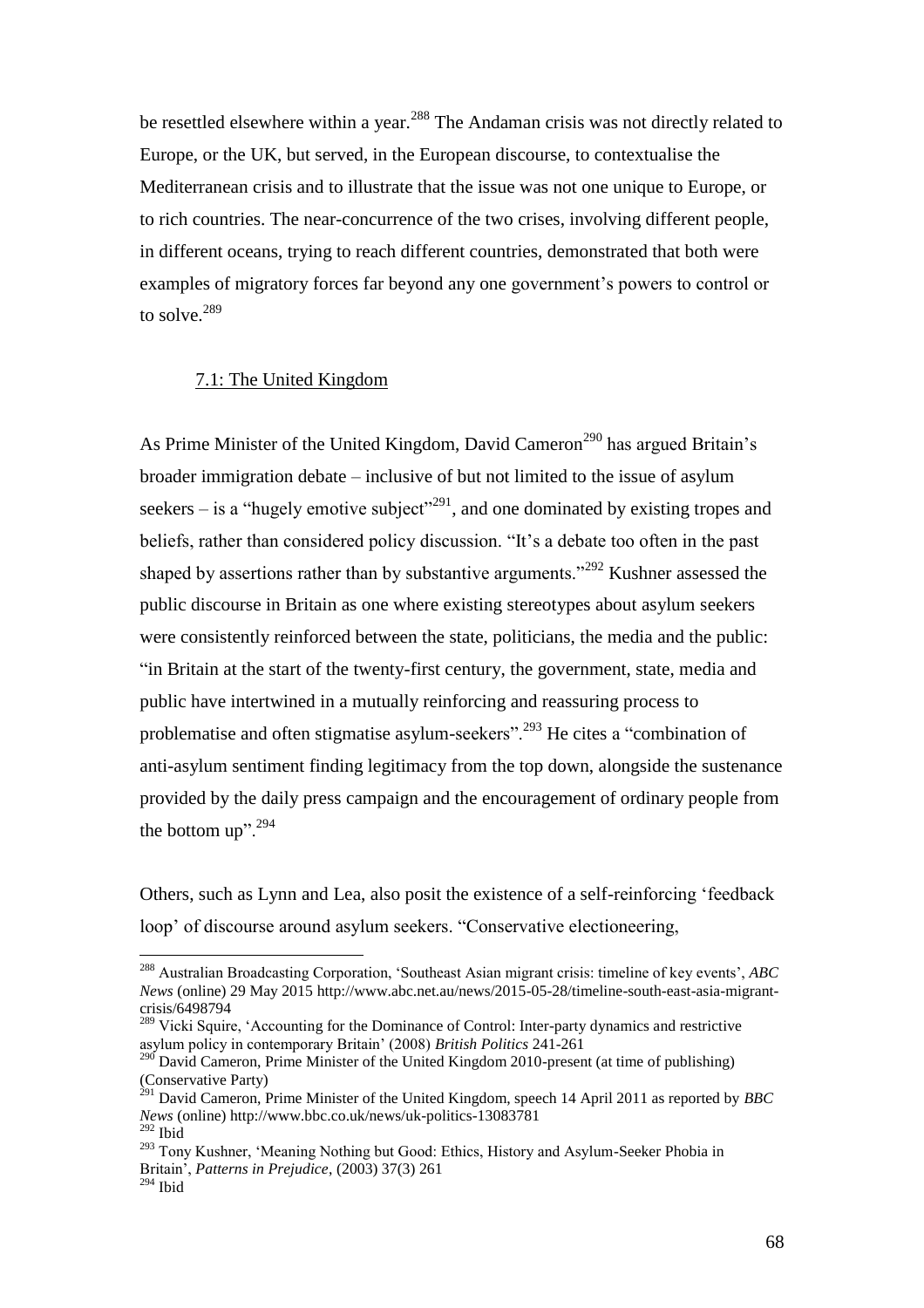sensationalist media reports and several genuinely desperate human tragedies, have all encouraged the view that a host of migrants were – and still are – 'laying siege' to British coastal ports. Predominantly negative portrayals have presented asylumseekers as a threat to the stability of society: a challenge to 'British cultural distinctiveness' and therefore, by implication, a 'serious social problem'."<sup>295</sup>

Similarly to the Australian discourse, the dichotomy between the genuine refugee and the undeserving asylum seeker achieved a sustained prominence throughout the 1990s and 2000s.<sup>296</sup> Winder argues UK governments were pressured by public opinion – fanned by media reportage – to take a 'harder' line against asylum seekers. "Public opinion regarded the migrants as a mere pest. The new term 'asylum seeker' rapidly acquired a sarcastic prefix: 'bogus'. The British public came to believe that all migrants were false: none had a right to be here; all were helping themselves at our expense. There was a sharp political pressure to get tough."<sup>297</sup> Here can be heard echoes of the Australian debate of the late 1970s and early 90s: public concern over uncontrolled, unauthorised arrivals, and voter demands on government to impose its control on the arrivals, to bring control to the disordered chaos.

The other consistent rhetorical construct to emerge in British political and media discourse was of Britain as an "El Dorado" for asylum seekers, who were seeking to exploit benefit schemes more generous than those on the continent. (The exact term was used by the mayor of the French city of Calais (the closest port city to the UK) Natacha Bouchart, who said every migrant who comes to Calais "comes because they believe they will be looked after if they get to Britain".<sup>298</sup>) However, the narrative around Britain being a "soft touch"<sup>299</sup> exploited by asylum seekers had existed for two decades by the time of Bouchart's comments. And it was often linked to not only

<sup>&</sup>lt;sup>295</sup> N. Lynn, and S. Lea, 'A phantom menace and the new Apartheid: the social construction of asylumseekers in the United Kingdom', *Discourse and Society* (2003) 14(4) 426

<sup>296</sup> Evan Smith, 'Defining and demonizing asylum: a brief history of UK refugee discourses', *A Hatful of History* (online), 2 July 2013, [https://hatfulofhistory.wordpress.com/2013/07/02/defining-and](https://hatfulofhistory.wordpress.com/2013/07/02/defining-and-demonising-asylum-a-brief-history-of-uk-refugee-discourses/)[demonising-asylum-a-brief-history-of-uk-refugee-discourses/](https://hatfulofhistory.wordpress.com/2013/07/02/defining-and-demonising-asylum-a-brief-history-of-uk-refugee-discourses/)

<sup>297</sup> Robert Winder, *Bloody Foreigners: The Story of Immigration to Britain* (Abacus, London, 2006) 419

<sup>&</sup>lt;sup>298</sup> Nick Fagge, 'Cameron must come and tell them UK is no El Dorado says Calais mayor as she repeats threat to block port to make Britain change its policy', *Mail Online* (online), 4 September 2014 [http://www.dailymail.co.uk/news/article-2744227/Cameron-come-tell-UK-no-El-Dorado-says-Calais](http://www.dailymail.co.uk/news/article-2744227/Cameron-come-tell-UK-no-El-Dorado-says-Calais-mayor-repeats-threat-block-port-make-Britain-change-policy.html)[mayor-repeats-threat-block-port-make-Britain-change-policy.html](http://www.dailymail.co.uk/news/article-2744227/Cameron-come-tell-UK-no-El-Dorado-says-Calais-mayor-repeats-threat-block-port-make-Britain-change-policy.html)

<sup>&</sup>lt;sup>299</sup> Cameron Above n 291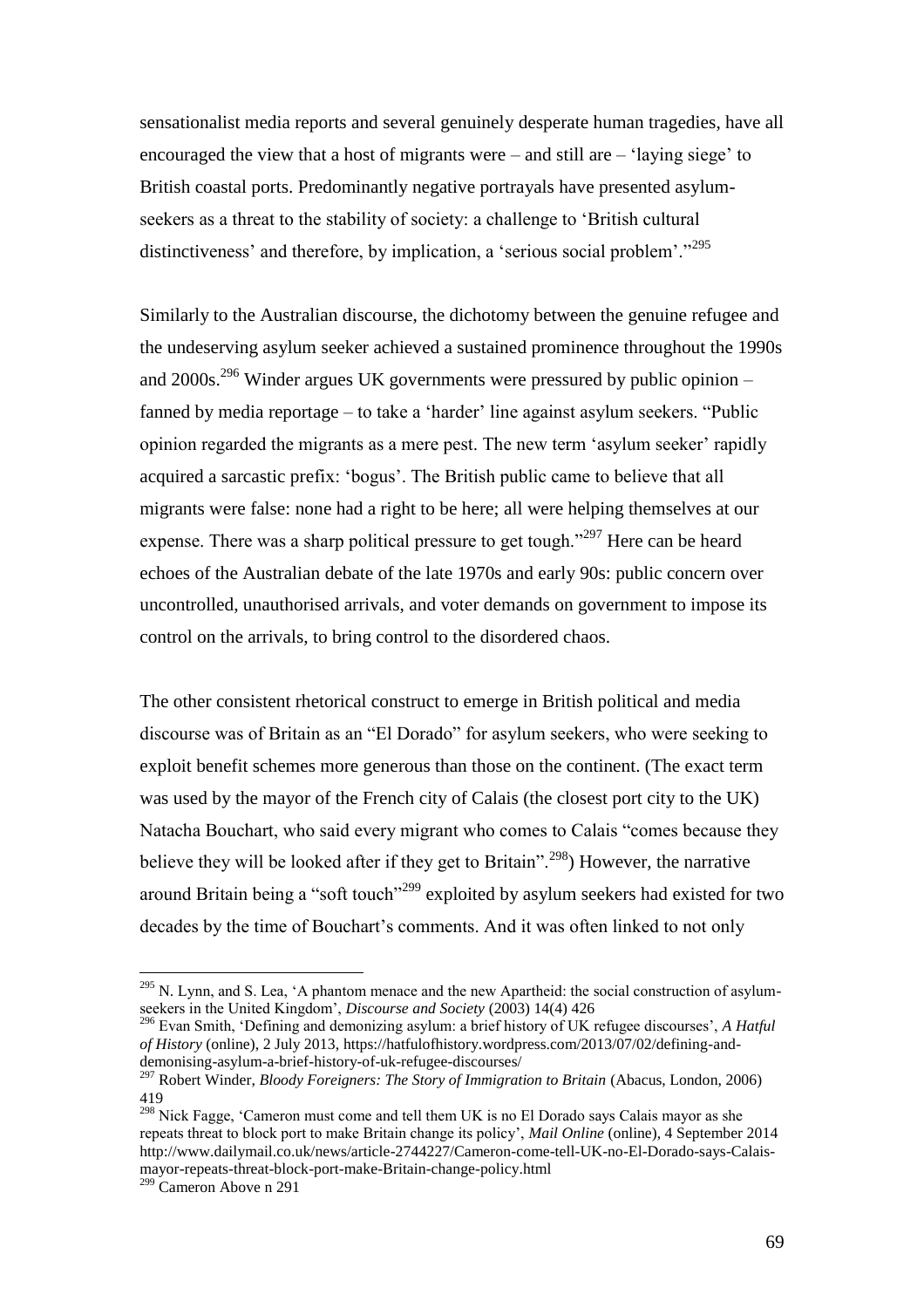economic impact, but a more widespread breakdown of British race relations and communal harmony. Home Secretary Michael Howard<sup>300</sup> said in 1995 that "fair but firm and effective immigration control is a necessary condition" for "preserving good race relations in this country".<sup>301</sup>

> For far too many people across the world, this country is far too attractive a destination for bogus asylum seekers and other illegal immigrants. The reason is simple: it is far easier to obtain access to jobs and benefits here than almost anywhere else.<sup>302</sup>

Three years later, the man who succeeded Howard at the Home Office removed the term "bogus" from the government idiolect. $303$  With that ruling came a recognition of the power of government language to shape public thinking, especially coupled with its reproduction and amplification by the media. Explaining Jack Straw's<sup>304</sup> decree, immigration minister Mike O'Brien explained: "We decided we should stop using the word 'bogus', to take it out of the lexicon. We don't use it… it has become merely a phrase. The word 'asylum seeker' has been linked in the media to 'bogus', and all asylum seekers are not bogus. We recognize that." The government proposed the new modifier "abusive" to be appended to asylum seekers whose claims were found not to be genuine. "The words will change," O'Brien said. "A year from now, perhaps, the word 'abusive' will become a pejorative term. But it is making sure that the words don't distort the agenda."<sup>305</sup>

But narratives, once established, can be much harder to deconstruct and remove from prominent public use. While the phrase "bogus asylum seeker" was not used again by the Labour government in power, it remained a regular favourite in the shorthand of headline writers, and retained a strong presence in political discourse, even formally, as part of the Conservative party election manifesto in 2000, which accused Labour of

<sup>&</sup>lt;sup>300</sup> Michael Howard, Her Majesty's Principal Secretary of State for the Home Department (more colloquially known as the Home Secretary of the United Kingdom) 1993-1997 (Conservative Party) <sup>301</sup> House of Commons Deb (1995-1996) 20 November 1995 vol267 cc335-48 (Michael Howard)

<sup>302</sup> Ibid c338

<sup>&</sup>lt;sup>303</sup> the phrase bogus asylum seeker first appeared in 1985 in response to a growing number of Tamil asylum seekers: Masocha Shepard, *Asylum seekers, social work, and racism* (Palgrave Macmillan, London, 2015) 55

<sup>304</sup> Jack Straw, UK Home Secretary 1997-2001 (Labour Party)

<sup>305</sup> Alan Travis, 'Bogus asylum seekers make way for abuse', *The Guardian* (London) 12 November 1998 4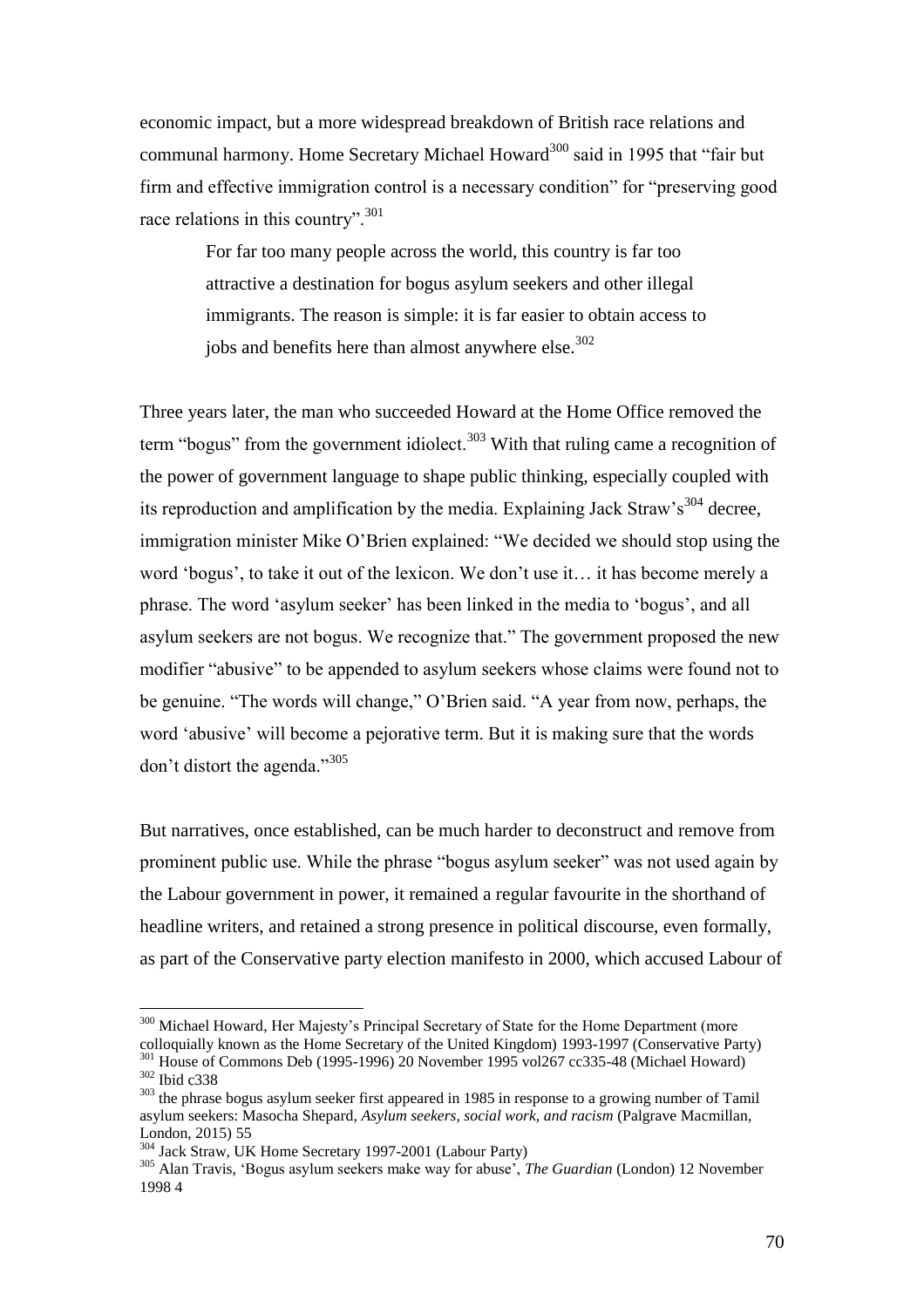"flooding our country with bogus asylum seekers".<sup>306 307</sup> An analysis by Oxford University's Migration Observatory of newspaper coverage of asylum seekers in the British press between 2010 and 2012 found the most common modifier for the word "immigrant" across all newspapers was "illegal", and the most common descriptor for "asylum seeker" was "failed".<sup>308</sup>

In the summer of 2015, British government rhetoric around the issue of asylum seekers crossing the Mediterranean seeking to reach Europe closely was strikingly similar to that of Australian governments since the peak of the fourth wave of Australian arrivals in 2012, particularly in the construction of the narrative that boatborne asylum seekers were largely undeserving of protection and whose passage was part of a criminal operation. Home secretary Theresa  $\text{May}^{309}$  said in May that "the large number of people are coming from countries like Nigeria, Eritrea and Somalia. They're economic migrants who've paid criminal gangs to take them across the Mediterranean".<sup>310</sup> She wrote that the resettlement quotas proposed by the EU would only act as a "pull factor", and assist the "criminal [smuggling] gangs to keep plying their evil trade".<sup>311</sup> The UK "cannot do anything which encourages more people to make these perilous journeys", May argued.<sup>312</sup> May's comments echo those of a succession of Australian government ministers: Prime Minister Rudd – people

the Associated Press in the United States said it would no longer use the phrase "illegal immigrant" to describe a person in that country without documentation. The New York Times, after protests outside its newsroom, adopted a similar approach – while not banning the phrase it encouraged reporters and editors to "consider alternatives". However, the phrase continues to be used by politicians, including President Barack Obama, and retains a prominent place in public discourse: 'The Times shifts on 'illegal immigrant' but doesn't ban the use' *The New York Times* (online), 23 April 2013 [http://www.nytimes.com/2013/04/24/business/media/the-times-shifts-on-illegal-immigrant-but-doesnt](http://www.nytimes.com/2013/04/24/business/media/the-times-shifts-on-illegal-immigrant-but-doesnt-ban-the-use.html?_r=0)ban-the-use.html?  $r=0$ : E. Ostermeir, 'When will Obama stop using the term illegal immigrant', *University of Minnesota, Humphrey School of Public Affairs* (online) 3 April 2013,

<sup>306</sup> Edna Fernandes, 'LibDems accuse Labour, Tories in race row' *Reuters* (online) 10 April 2000 <sup>307</sup> Similar efforts elsewhere to deconstruct established narratives have also proven difficult. In 2013

http://blog.lib.umn.edu/cspg/smartpolitics/2013/04/when\_will\_obama\_stop\_using\_the.php <sup>308</sup> The Migration Observatory at the University of Oxford, *Migration in the News: portrayals of* 

*immigrants, migrants, asylum seekers and refugees in British newspapers, 2010-2012* Migration Observatory Report, 8 August 2013

http://www.migrationobservatory.ox.ac.uk/sites/files/migobs/Report%20- %20migration%20in%20the%20news.pdf

 $309$  Theresa May, UK Home Secretary 2010-present (at time of publishing) (Conservative Party) <sup>310</sup> Dan Bloom, 'Italian minister blasts "short-sighted" Theresa May after she vows to force Mediterranean migrants home', *The Mirror* (online) 13 May 2015 http://www.mirror.co.uk/news/uknews/mediterranean-short-sighted-theresa-may-5689008

<sup>311</sup> Theresa May, Home Secretary of the UK, 'EU is putting migrants at risk', *The Times* (online) 13 May 2015, http://www.thetimes.co.uk/tto/opinion/thunderer/article4438589.ece  $312$  Ibid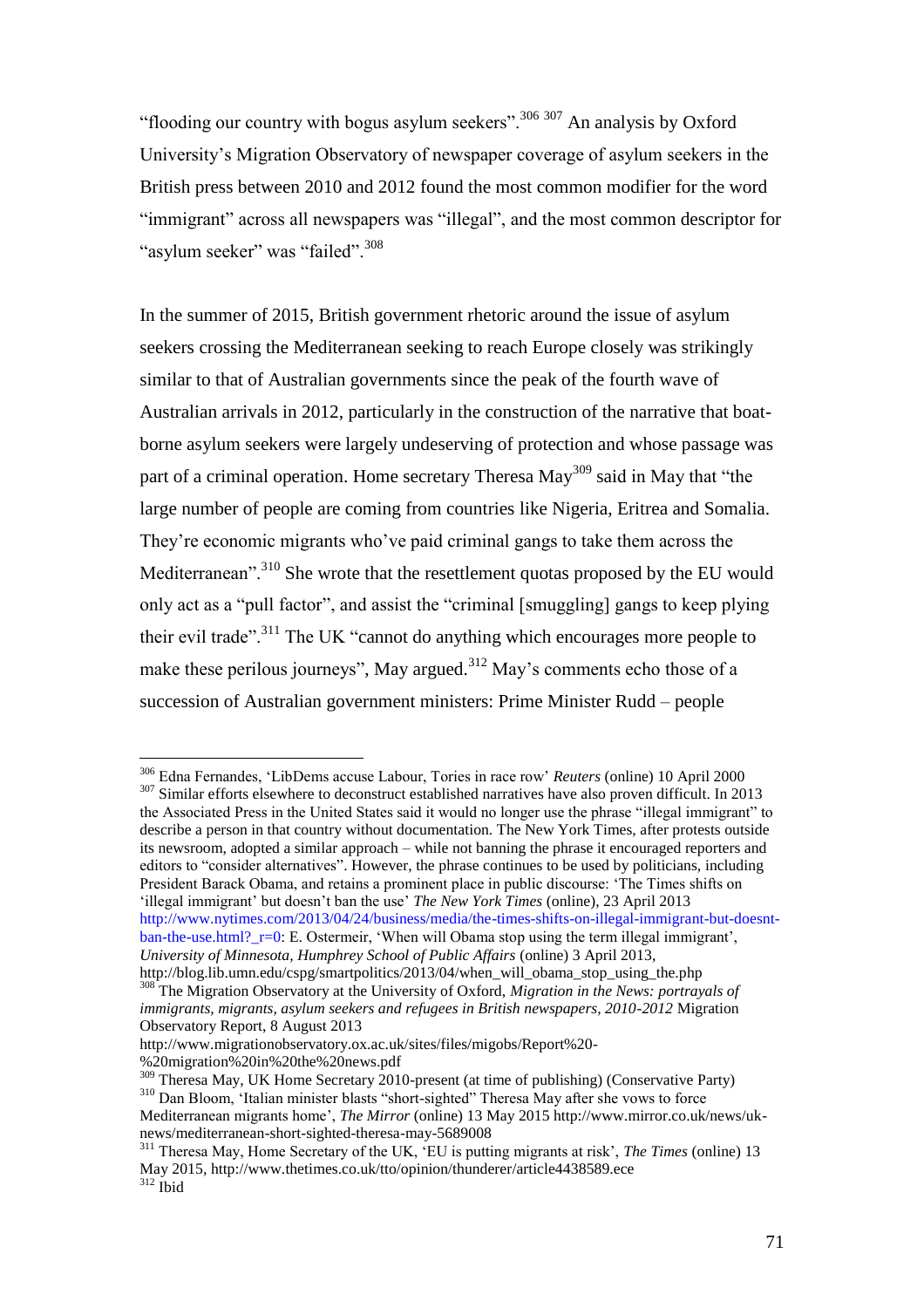smuggling is an "evil business" that "trades on the tragedy of others"<sup>313</sup> – foreign minister Bob Carr "a whole bunch of people who come... are economic migrants",  $314$ and immigration spokesman Morrison – "softer policies will encourage more boats<sup>"315</sup> – in the years before.

## 7.2: Europe

In addition, there are distinct similarities between the semantics of European authorities in the summer of 2015, and the rhetoric used within the Australian polity since the election year of 2013, most notably in the militarisation of asylum language. Leaked documents from the European Union in May 2015 discuss the proposal for a "military operation"<sup>316</sup> in the Mediterranean designed to "disrupt the migrants" smuggling business model".<sup>317</sup> These semantics mirror the language used by the Australian government, which posits a "military-led border security operation"<sup>318</sup> to "disrupt the people smuggling trade".<sup>319</sup>

The Australian-promulgated strategy of restricting the flow of information to the media, and through them to publics domestic and foreign, has been suggested as a key action for the European Union as it plans a response to the movement of asylum seekers across the Mediterranean. The European Union Military Committee (EUMC) has argued an "information strategy from the outset is essential" as part of a "military operation" against refugee boats.<sup>320</sup> The EU document uses almost identical language, and justifications, as Australia in advocating a need for secrecy about 'on-water'

<sup>313</sup> McKenzie and Hasmath Above n 196

<sup>314</sup> Taylor Above n 221

<sup>315</sup> Scott Morrison, 'We must act before more lives are lost', *Sunday Telegraph* (Sydney) 19 December 2010 98

<sup>&</sup>lt;sup>316</sup> European External Action Service 'Military Advice on the 'draft crisis management concept for a possible CSDP operation to disrupt human smuggling networks in the southern and central Mediterranean' *Council of the European Union* (online via Wikileaks) 12 May 2015 https://wikileaks.org/eu-military-refugees/EUMC

 $317$  Ibid

<sup>&</sup>lt;sup>318</sup> Commonwealth of Australia, Operation Sovereign Borders, 'Operation Sovereign Borders Organisational Chart', *Australian Department of Immigration and Border Protection*, June 2014 <http://www.customs.gov.au/webdata/resources/files/OSBOrgChartJune2014.pdf>

<sup>319</sup> Capital Hill Advisory, 'Border Protection Policy Round-up', *Capital Hill Advisory* (online) 27 August 2013<http://capitalhilladvisory.com.au/border-protection/>

<sup>320</sup> European External Action Service Above n 316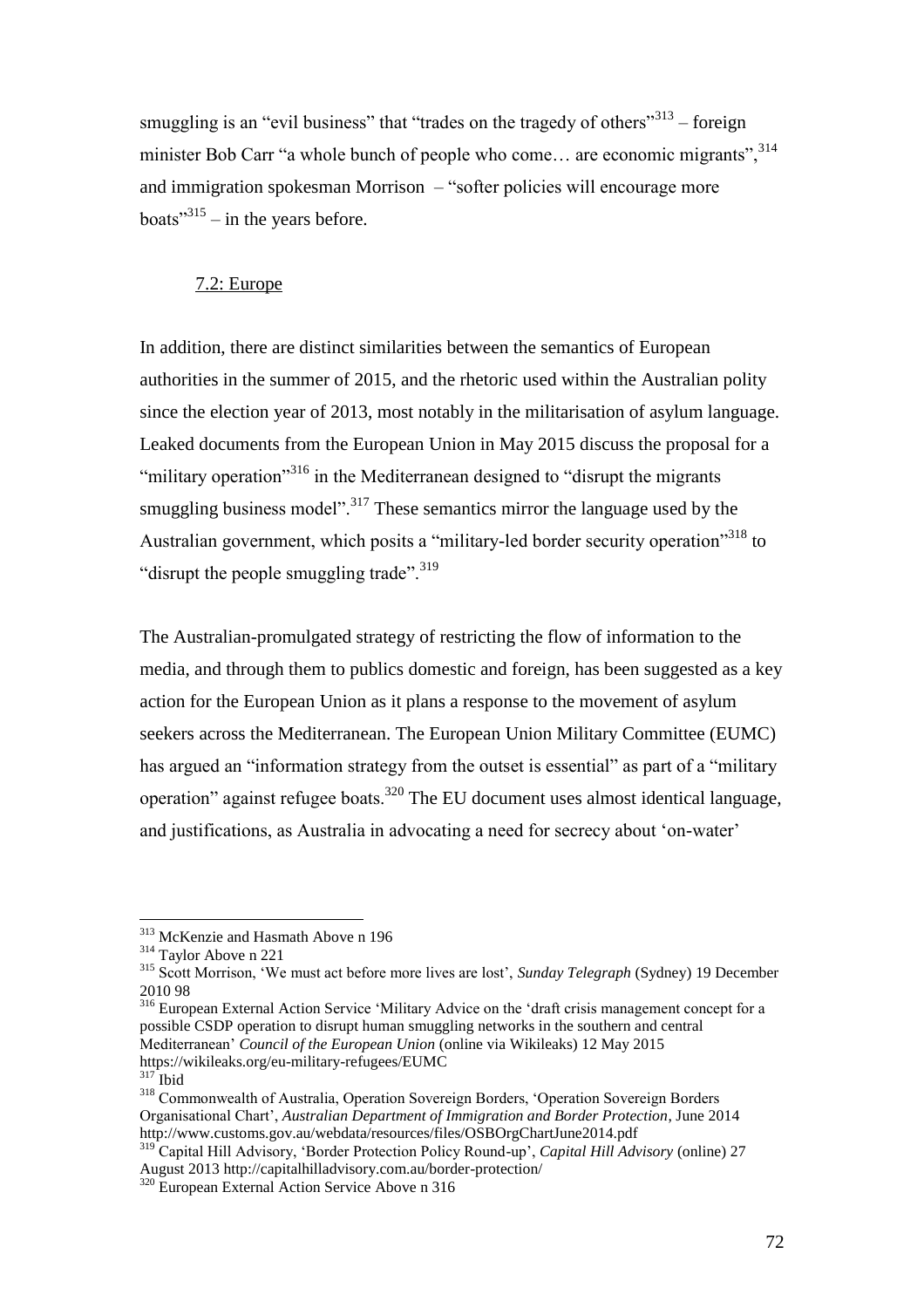operations. The EU argues: "rescue operations led during this operation should not be publicised in order to avoid providing an incentive to migrants".<sup>321</sup>

As in the Australian example, the media management and rhetorical control element of the policy is not an adjunct to the policy itself, but rather a key part of it. The EU sees a considered public relations campaign as crucial to winning, and maintaining, public support through careful "expectation management".<sup>322</sup> "The military" committee identifies a risk to EU reputation linked to any perceived transgressions by the EU force through any public misinterpretation of its task and objectives, or the potential negative impact should loss of life be attributed, correctly or incorrectly, to action or inaction by the EU force."<sup>323</sup> Paszkiewicz argues the narratives constructed by the EU and its constituent governments have been used, as those same narratives have been employed in Australia, to establish a rationale for a militarised policy response. "At its heart, the EU has justified its militarised action plan by conflating 'migrant smuggling' with 'human trafficking' – the two terms have been used interchangeably by senior policy makers on a regular basis in recent months…. Migration is depicted as a crime in order to manage it as a law and order issue, whereby control and policing – and in this case, even military action – replace assistance and provision of access to a fair asylum process." $324$  O'Connell Davidson writes European leaders have even portrayed asylum seeker boats arriving as akin to a "modern slave trade" in order to justify punitive military action.<sup>325</sup>

Whether the Australian experience has served as an exemplar for the creation of the new proposed European model is not known, and not argued here. The European situation has a fundamental difference in that the EU represents not a single, national government, but a supra-national body made up of sovereign states, each with its own policies and political dynamics. However, the EU body does propose and promulgate

 $321$  Ibid

 $322$  Ibid

<sup>323</sup> Ibid

<sup>324</sup> Natalia Paszkiewicz, 'The danger of conflating migrant smuggling with human trafficking', *Middle East Eye* (online) 2 June 2015 http://www.middleeasteye.net/columns/danger-conflating-migrantsmuggling-human-trafficking-1139692383#sthash.gndG6OaH.dpuf

 $325$  Julia O'Connell Davidson, 'Mediterranean migrants are not slaves – do not pervert history to justify military action' *The Guardian* (online) 17 May 2015

http://www.theguardian.com/commentisfree/2015/may/17/mediterranean-migrants-slaves-historymilitary-action-eu-leaders-libya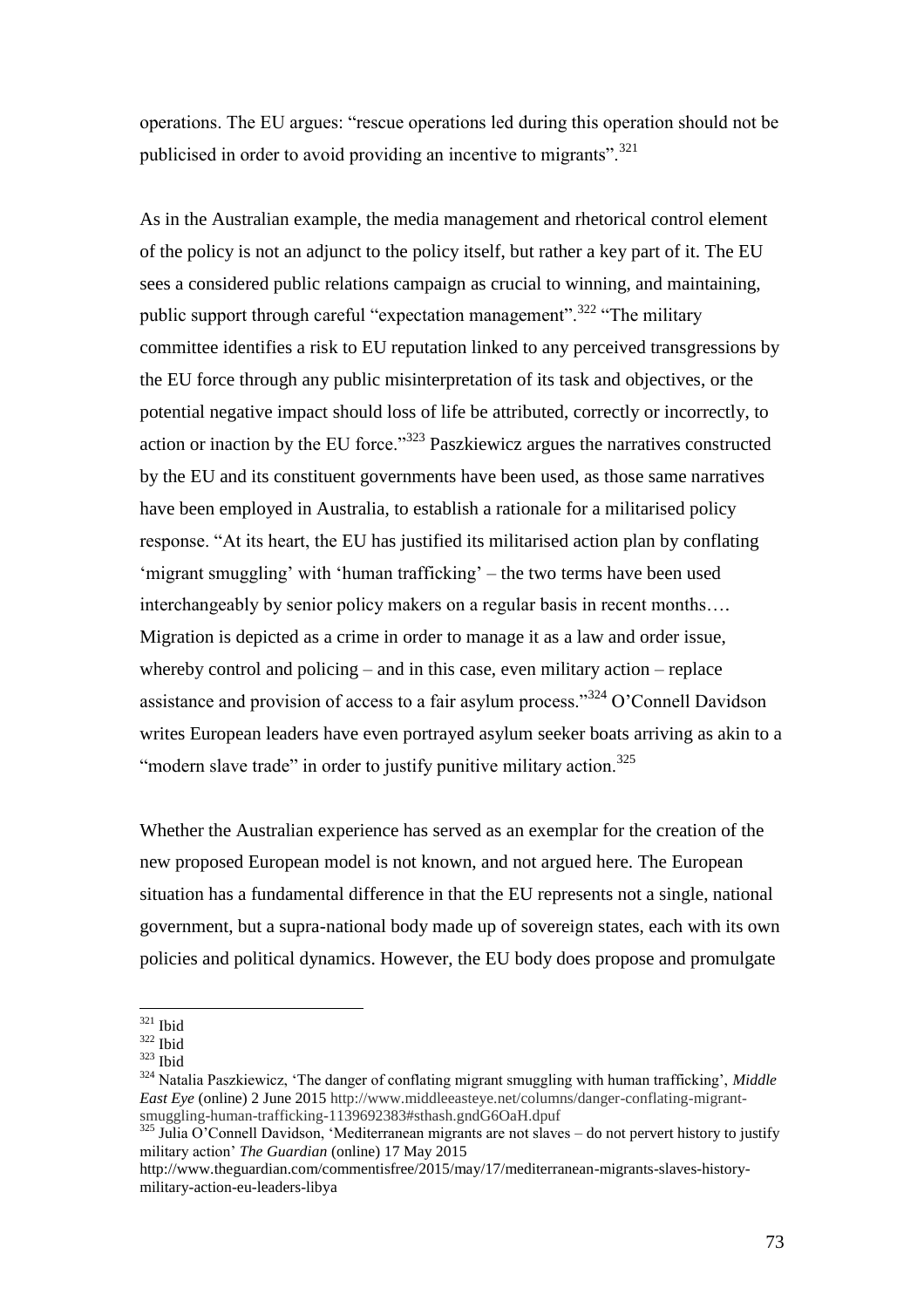policy 'for Europe', and can be seen as acting as representative of its member states. The similarities and divergences are not discussed here, this paper simply notes the significant rhetorical similarities, and the establishment of an identical linguistic framework for discussion of asylum issues that that language provides.

European authorities have recognised the power of government and media narratives in shaping public views about asylum seekers. The European Council Parliamentary Assembly, in its report, *The image of asylum-seekers, migrants and refugees in the media*, argues responsibility for accurate and impartial representation of asylum seekers in public discourse lies with both "media professionals and with governments and politicians who use the media for political purposes".<sup>326</sup>

> The media… play an instrumental role in reporting what politicians or government officials have said, and therefore are encouraged to avoid recourse to sensationalism or distorting inflammatory political discourse... [but] the media do not operate in a political vacuum, and governments and opposition parties have a major role to play in contributing to an accurate and fair reporting on migrants' issues.<sup>327</sup>

The European parliament warned against pejorative language in 2009, calling on "the EU institutions and member states to stop using the term 'illegal immigrants' which has very negative connotations, and instead... refer to 'irregular/undocumented workers/migrants".<sup>328</sup> The European Commissioner for Home Affairs, Cecilia Malmstrom, argued again a year later: "let me be clear about my vocabulary too: illegal migrants do not exist. People may come to the EU and might be required to use irregular ways… but no human being is illegal."<sup>329</sup>

<sup>&</sup>lt;sup>326</sup> Parliamentary Assembly, Council of Europe, 'The image of asylum-seekers, migrants and refugees in the media' *Report by the Committee on Migration, Refugees and Population* Doc 11011 10 July 2006

[http://assembly.coe.int/ASP/Doc/XrefViewHTML.asp?FileID=6751&Language=EN#P309\\_48732](http://assembly.coe.int/ASP/Doc/XrefViewHTML.asp?FileID=6751&Language=EN#P309_48732)  $327$  Ibid

<sup>&</sup>lt;sup>328</sup> European Parliament, General Assembly 'Resolution on the situation of fundamental rights in the European Union 20014-2008', European Parliament, 2007/2145(INI)), 14 January 2009 http://www.europarl.europa.eu/sides/getDoc.do?type=REPORT&reference=A6-2008- 0479&language=HR

<sup>&</sup>lt;sup>329</sup> Cecilia Malmstrom, 'The future of migration: building capacity for change' (Speech delivered at International Organisation for Migration Council, Geneva, 29 November 2010) http://europa.eu/rapid/press-release\_SPEECH-10-699\_en.htm?locale=en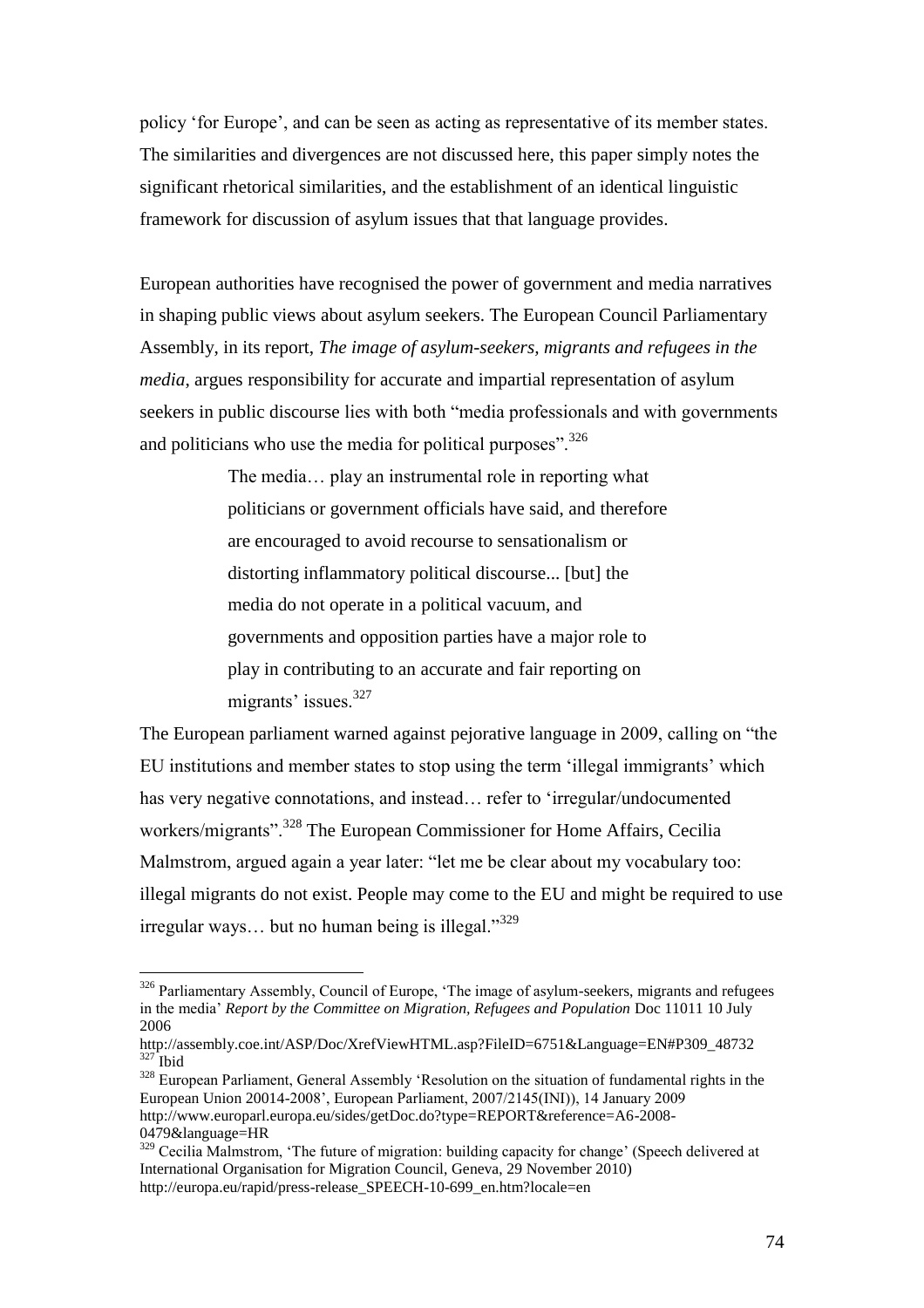Despite this counsel, exclusionary language remains prevalent in political and media discourse in Europe. In Italy, where most boat-borne asylum seekers arrive, those people are regularly referred to as illegal, 'clandestino' (clandestine) or 'extracommunitari' (non-EU).<sup>330</sup> Analysing the coverage of immigration issues by both the quality and tabloid press in three European countries, Jacomella argues "every newspaper seems to fall prey, at various degrees, to the temptation of inflating news and portraying the sensationalistic, simplified version of the story. The readers are therefore presented with a coverage that kicks off with strong negative messages, and an identification of the "migrant issue" with disturbing concepts such as emergency, segregation, and cultural differences".<sup>331</sup>

 $\overline{a}$ <sup>330</sup> Ibid

<sup>&</sup>lt;sup>331</sup> Gabriella Jacomella, 'Media and Migrations: Press narratives and country politics in three European countries', *Reuters Institute for the Study of Journalism*, University of Oxford 2010 https://reutersinstitute.politics.ox.ac.uk/sites/default/files/Media%20and%20migrations%20Press%20n arrative%20and%20country%20politics%20in%20three%20European%20countries.pdf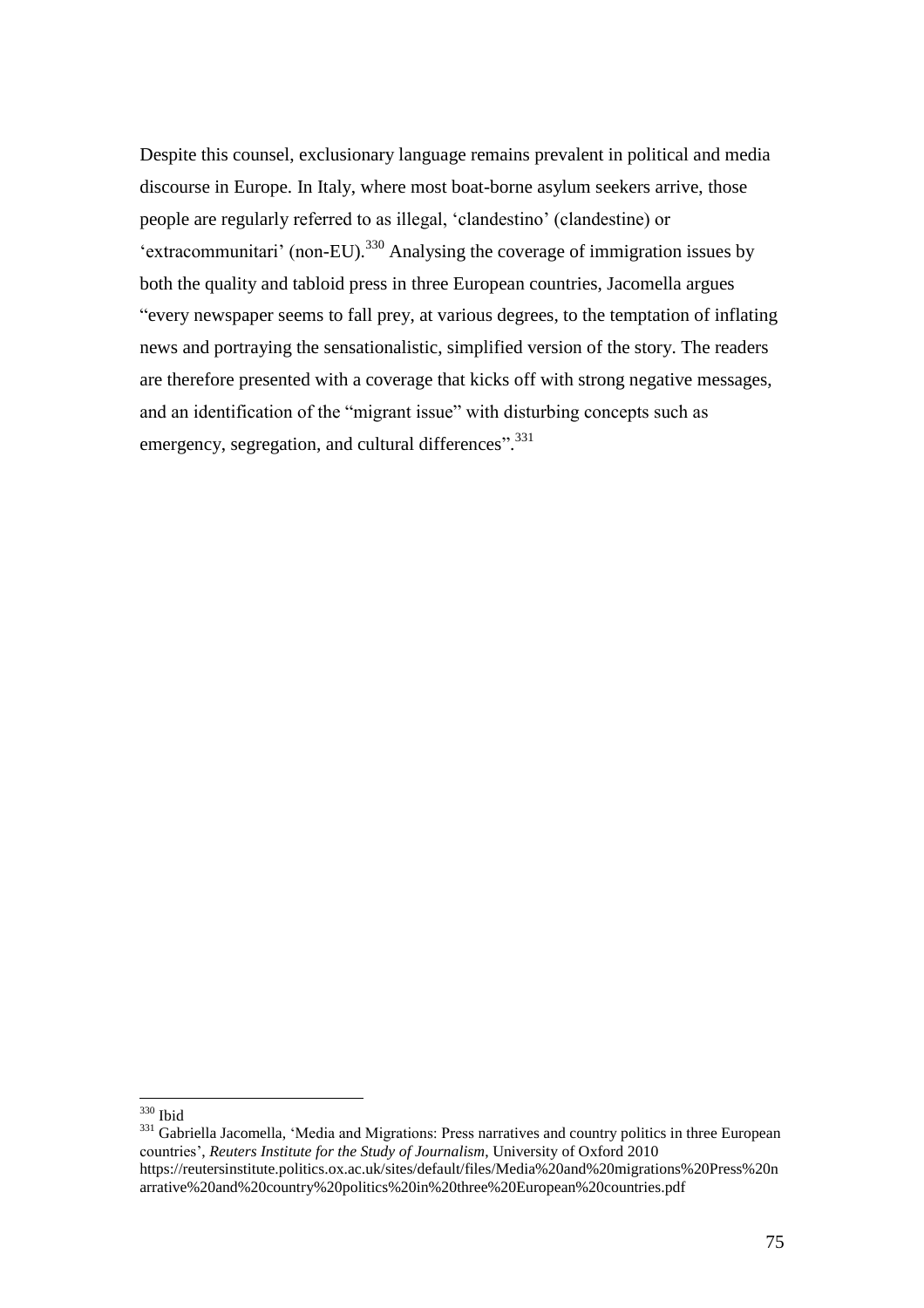## 8. A responsibility to question

Despite seismic upheaval in the media landscape, and the massive diffusion of information sources brought about by the digital age, traditional media still wield significant power in shaping and directing public debate. Sometimes this is overstated: the media do not tell people *what to think*. But media is manifestly influential in telling people *what to think about*, and allied to this, possess a powerful ability to influence the public on *how to think about* an issue. The media play a crucial role in 'framing' public discourse: whether someone is an "asylum seeker" or an illegal "queue jumper",  $332$  a "deserving"<sup>333</sup> refugee who has come through the front door of resettlement or an illegitimate "economic migrant"<sup>334</sup> who came through the back by boarding a boat. These terms, these constructions, establish the parameters of Australia's debate on asylum, they define the fundamental nature of the people within it, and they limit how readers and viewers can conceive of, and understand, the issue.

With great power comes great responsibility. The role and responsibility of the media runs beyond a simple meeting of market demand: journalism plays a critical democratic role, possessed of a responsibility to its audience as citizens, voters, members of a public sphere and participants in social discourse.<sup>335</sup> Journalists reporting on issues of asylum should not report uncritically the assumptions and narratives that are currently popular with publics, or with which they are presented by those in authority. Too often, this is so. Keski-Nummi argues the media's role has been central in establishing the language of government rhetoric within broader public consciousness. "I feel that the media has almost always just adopted the language of the government. It adopted the language of the 'we will break the people-smuggling model' of the Rudd government, it adopted the language of 'stop the boats' and

<sup>332</sup> Nicholson Above n 9

<sup>&</sup>lt;sup>333</sup> Lisa Cox, "Nope, nope, nope": Tony Abbott says Australia will not resettle refugees in migrant crisis' *The Sydney Morning Herald* (online) 21 May 2015 http://www.smh.com.au/federalpolitics/political-news/nope-nope-nope-tony-abbott-says-australia-will-not-resettle-refugees-inmigrant-crisis-20150521-gh6eew.html

<sup>334</sup> David Crowe, 'Most Manus Island detainees are economic migrants: Abbott', *The Australian* (online) 22 March 2014 http://www.theaustralian.com.au/national-affairs/immigration/most-manusisland-detainees-are-economic-migrants-abbott/story-fn9hm1gu-1226862040264

<sup>&</sup>lt;sup>335</sup> Jane Mummery and Debbie Rodan, (2007) 'Discursive Australia: refugees, Australianness, and the Australian public sphere' (2007) 21(3) *Continuum: Journal of Media & Cultural Studies* 347-360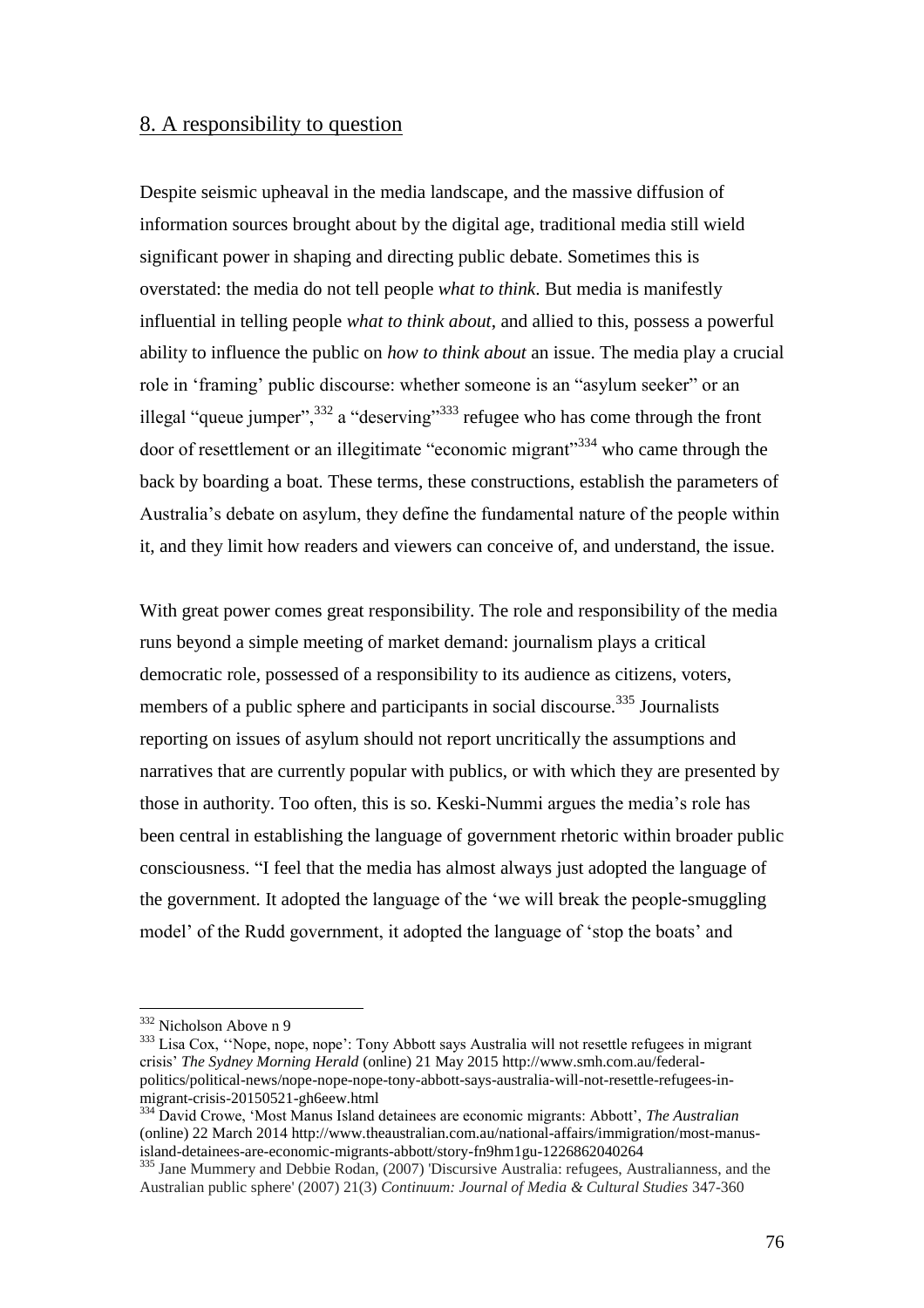'Operation Sovereign Borders', without actually questioning what was meant by that, without actually looking at what ministers are actually saying when they say that."<sup>336</sup>

Journalism certainly has a responsibility to objectivity, to accuracy, and to impartiality.<sup>337</sup> These are shibboleths rightly held sacrosanct by the profession. And in presenting all sides of a story or issue, journalists must, of course, report the perspective of government, and the comments of those making executive decisions. But it cannot report only those views, or report them without interrogation. Journalism has a responsibility, too, to question, to challenge those in authority, and to defy orthodoxy and groupthink. Reporters should resist pressure – subtle or overt – to uncritically accept the established tropes of those in power. Chiefs of staff should consider additional training for reporters so they are familiar with the legal terms used in reporting asylum issues and aware of the broader global context of the Australian debate. Editors should question whether their organisation's portrayal of issues, or of certain groups of people, are accurate representations, or loaded constructions designed to promote a particular understanding or policy.

The Australian media is fiercely free, and proudly so. No news organisation in a liberal democracy such as Australia would accept any level of overt government control over the content of its reportage. Editors and media owners would furiously, and rightly, resist being obliged to unquestioningly promote the ideals and policies of government. But nor should Australian journalism accept more subtle attempts to influence the limits and tone of its work, efforts to co-opt it to government cause by stealth. Australian journalism should hold to account ministers who categorically describe all boat arrivals as "illegals" or "economic migrants" before their claims for asylum have been judged; it should noisily resist government attempts to limit information about what it is doing to people under the secretive shroud of 'on-water operations'; and it should protest against restrictions on reporting on detention centres. Democratic governments act in the name of, and on behalf of, their populations. They are answerable to them.

<sup>&</sup>lt;sup>336</sup> Interview with Arja Keski-Nummi (By Skype, 25 May 2015)

<sup>337</sup> Bill Keller and Glenn Greenwald, 'Is Glenn Greenwald the Future of News?' *The New York Times* (online) 27 October 2013 http://www.nytimes.com/2013/10/28/opinion/a-conversation-in-lieu-of-acolumn.html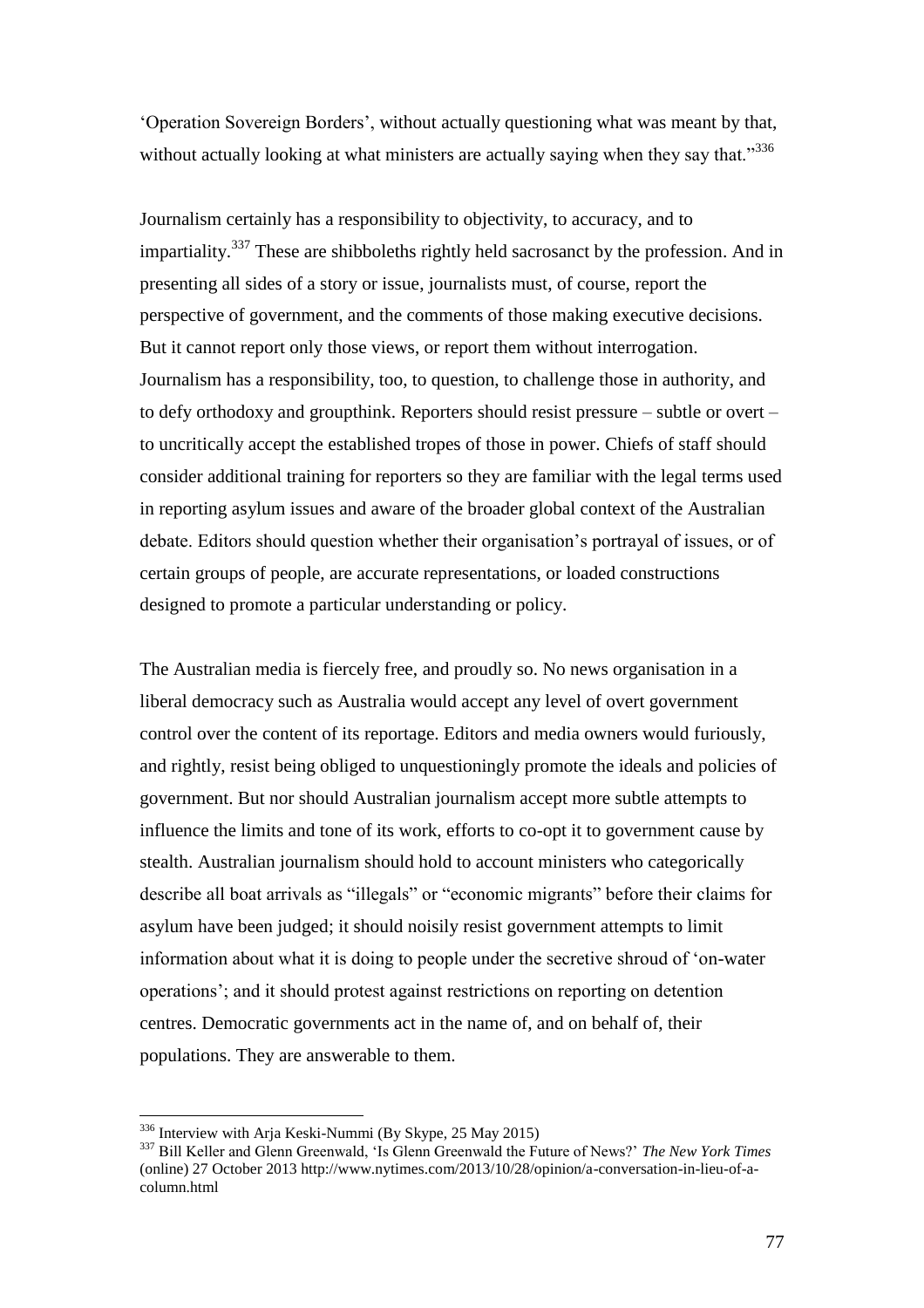There exist already clear and commendable examples of efforts by international media organisations to consider, and to modify, the language used in reporting of asylum issues. In 2013, the *Associated Press* and the *Los Angeles* Times in the United States announced they would no longer use the phrase "illegal immigrant" to describe a migrant in that country without a valid visa.<sup>338</sup> In the same year, *The New York Times*, after protests outside its Manhattan newsroom, adopted a similar approach: while not prohibiting the use of the descriptor "illegal immigrant", it encouraged reporters and editors to "consider alternatives".<sup>339</sup>

But to posit that the flow of narratives runs only one way – from governments to media to publics – is overly simplistic. It, at once, discredits the media and absolves it. The media is not simply some passive acceptor of government rhetoric, an unthinking vehicle for the promulgation of the authority view. Rather, the media is an active participant in the creation of narratives around asylum seekers. It chooses which to accept and which to discard, which to amplify and which to diminish. Too, media have their own editorial – some would argue political<sup>340</sup> – 'positions' on many issues, including, and perhaps particularly, on asylum. Media are also influenced by their audiences, which provide feedback in various ways: through circulation figures or viewer numbers, through letters to the editors, phone calls or online comments.

So, the exchange of language and narratives is not linear, but rather a complex – and often unpredictable – 'feedback loop' between the polity, the media, and the public. Each impacts upon the other: government language influences media reportage which colours public perception. But public opinion can push governments to positions it might otherwise not have considered necessary or appropriate. Conversely, governments might exploit or amplify fears and concerns held by its electorate for political advantage. And while the media has a role as a conduit between the two, it also has its own agency, an independent ability to shape and direct the debate. The media's position as an institution of democracy is significant, and its role in the

<sup>338</sup> Adam Clark Estes, 'L.A. Times ban on 'Illegal Immigrant' Puts Everybody Else on the Spot', *The Wire* (online) 1 May 2013 http://www.thewire.com/politics/2013/05/new-la-times-ban-illegalimmigrant-puts-everybody-else-spot/64795/

<sup>339</sup> 'The Times shifts on 'illegal immigrant' but doesn't ban the use', *The New York Times* (online), 23 April 2013 [http://www.nytimes.com/2013/04/24/business/media/the-times-shifts-on-illegal-immigrant](http://www.nytimes.com/2013/04/24/business/media/the-times-shifts-on-%09illegal-immigrant-but-doesnt-ban-the-use.html?_r=0)but-doesnt-ban-the-use.html? $r=0$  $340$  Ibid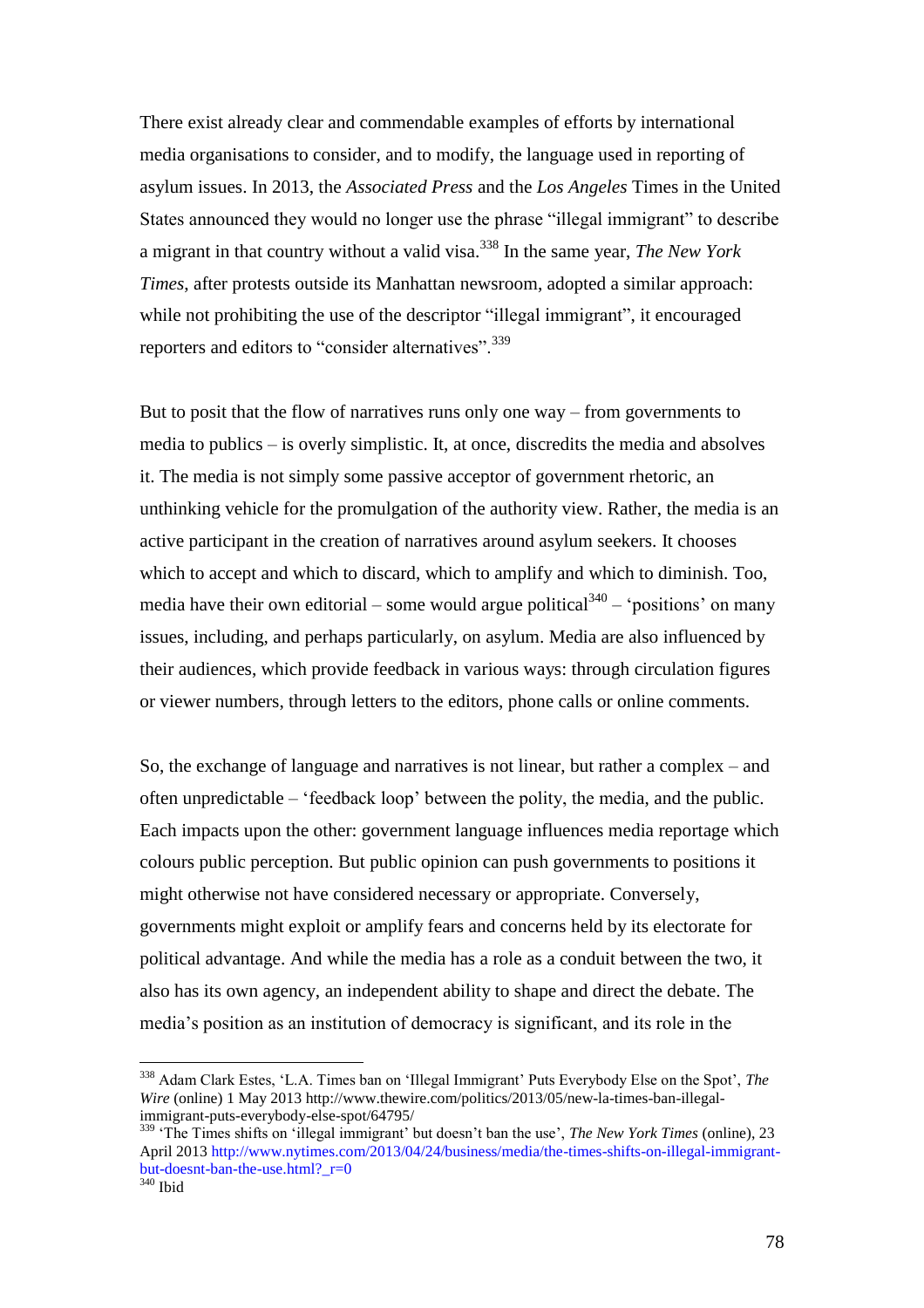formation and promulgation of public discourse is crucial. These are weighty responsibilities.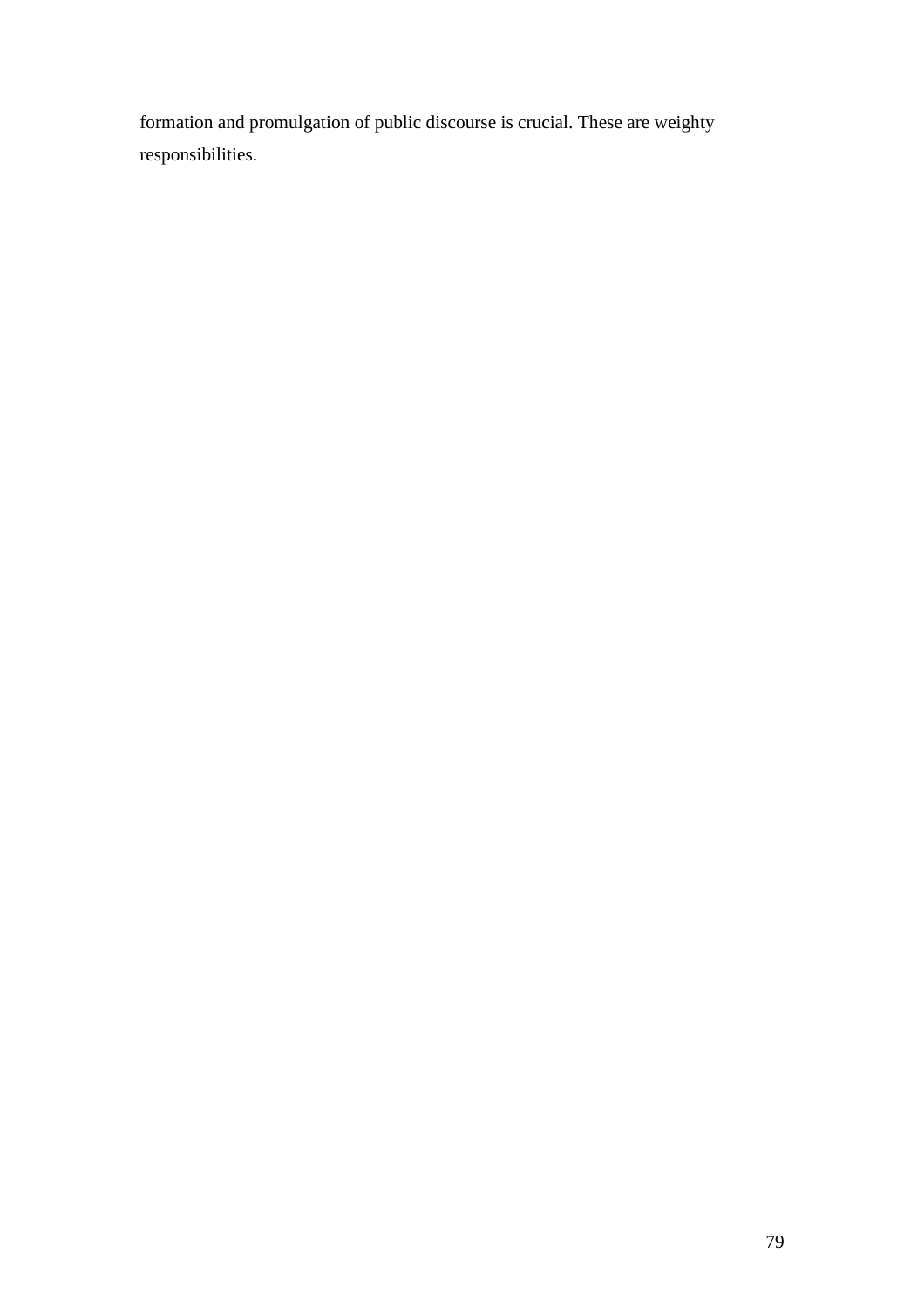## 9. Conclusion

Language is important. Words matter. George Orwell argued the importance of semantics in shaping ideas, in establishing patterns of thought, and in creating orthodoxies. He recognised too, the difficulty in changing established narratives once entrenched. "If thought corrupts language, language can also corrupt thought. A bad usage can spread by tradition and imitation even among people who should and do know better."<sup>341</sup>

The semantics of asylum in government, media and public discourses in Australia have changed dramatically over the four decades since the first post-colonial vessels arrived on the country's shoreline. The language has become intensely oppositional and hostile. Deliberately-constructed narratives have established that asylum seekers arriving by boat are acting illegally, are jumping a queue ahead of more deserving refugees, are linked to terrorism, or are a threat to Australia's national security and social cohesion. That change in language has occurred in concert with a steady, though not linear, hardening of policies, designed to deter arrivals: the introduction of boat turn-backs, mandatory detention, offshore processing, and regional resettlement. And that change in language, led by government but reproduced and amplified by media, has been influential in shaping Australian public opinion on asylum seekers.

The semantic shift has not been accidental. Nor has it been a minor corollary of the changes in government policy. Rather, the language has been a deliberate and integral part of the policies themselves. The alteration of rhetoric around asylum seekers has been designed to change public understanding of the issue of asylum and of the people arriving by boat themselves. The rhetorical constructions have allowed – and, as has been argued in this paper, in some cases compelled – successive governments to enact more and more punitive regimes against boat arrivals. Language is a key element of prosecution and of reinforcement for policy. At a fundamental level, the language is the policy.

<sup>341</sup> George Orwell, *Politics and the English Language* (Penguin, first published 1945, 2013 ed) 16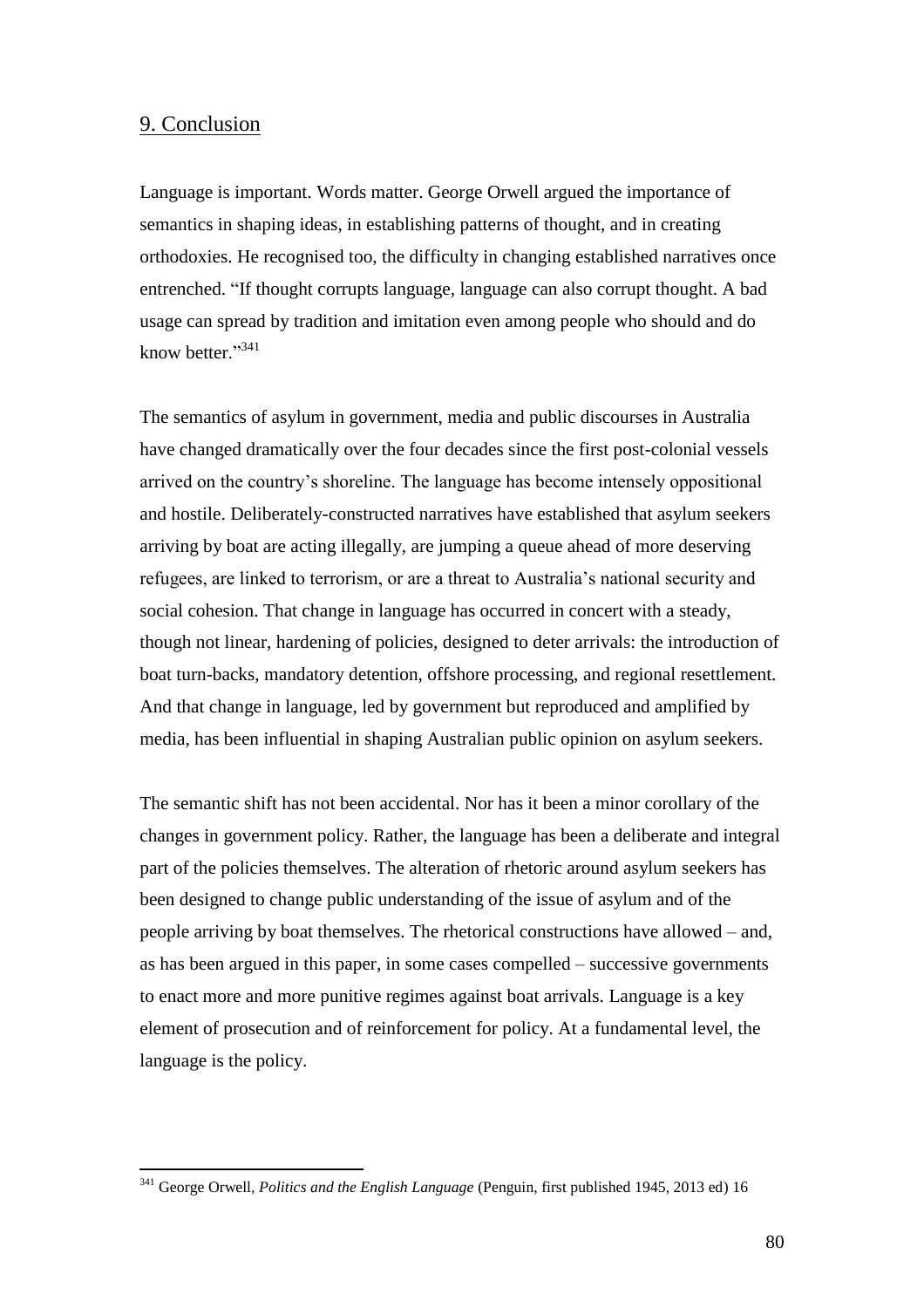To paraphrase Orwell, Australian journalism should and does know better. But too readily, Australian journalism has accepted this change in language unquestioningly or with too little resistance. Journalism's role as a public service is diminished when it is captive to the rhetoric of any side in a debate.

The issue of mass irregular migration – of people seeking sanctuary in a country not their own – will be one of the planet's great challenges of the  $21<sup>st</sup>$  Century. Already, more people are currently displaced from their homes that at almost any time in human history, and continued political instability, widespread poverty, and climate disruption insist the issue will grow rather than diminish.<sup>342</sup> Discussion of asylum seekers is discussion of some of the most vulnerable, disenfranchised, and voiceless communities on earth. Governments should speak dispassionately when they discuss the policies and politics of asylum seekers. The media should report critically, objectively, and factually. Their publics, whom they both exist to serve, will be better served for it.

<sup>&</sup>lt;sup>342</sup> United Nations High Commissioner for Refugees, 'Worldwide displacement hits all-time high as war and persecution increase (Press Release, online, 18 June 2015) http://www.unhcr.org/558193896.html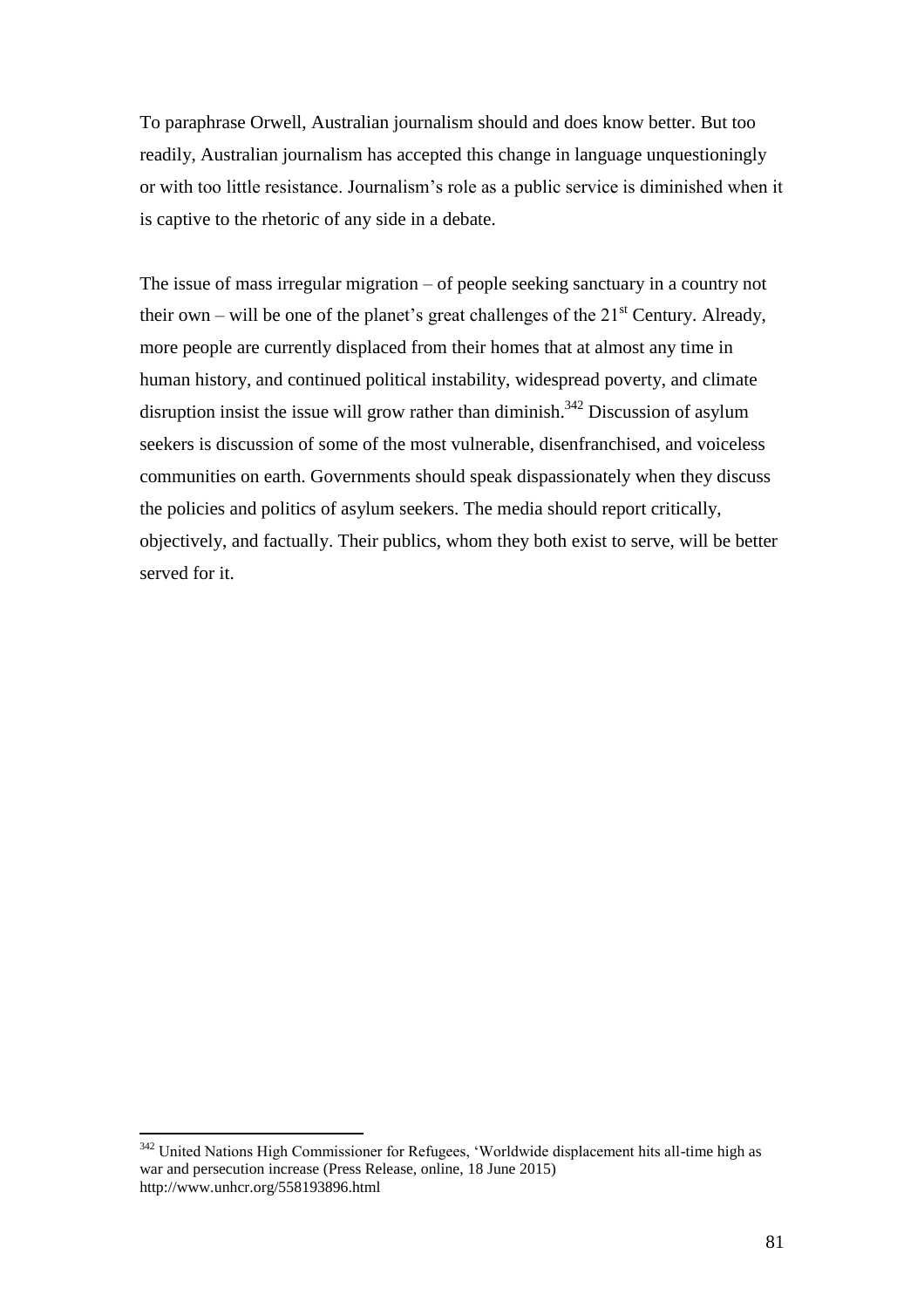# **Bibliography**

Press conference with Tony Abbott, Prime Minister of Australia (Melbourne, 8 November 2013) https://www.pm.gov.au/media/2013-11-08/press-conferencemelbourne

*Age (The)*

'Minister gets tough on boat people' *The Age* (Melbourne), 21 January 1992 1

Agence France Presse 'Operation to stop boats like a war: Tony Abbott' *The Australian* (online) 10 January 2014 http://www.theaustralian.com.au/nationalaffairs/immigration/operation-to-stop-boats-like-a-war-tony-abbott/story-fn9hm1gu-1226798801617

Alexander, Lucy, '"Floating Coffins" boat people battle to the death for food and water' *The Times* (online), 17 May 2015 http://www.thetimes.co.uk/tto/news/world/asia/article4442916.ece

Allard, Tom, 'Cooking up Howard's knockout punch' *The Sydney Morning Herald* (Sydney) 16 November 2001 9

Associated Press, 'Australia captures another boatload of illegal arrivals', 18 November 1999

Atkins, Dennis, 'PM links terror to asylum seekers', *The Courier Mail* (Brisbane), 7 November 2001

Australia. *Commonwealth Record* (Canberra, 1976)

Australia. *Commonwealth Record* (Canberra, 1977)

*Australian, (The)*

Editorial, 'PM's refugee bungling defies reason and decency', *The Australian*  (Australia), 30 August 2001 10

Australian Broadcasting Corporation News, '157 Tamil asylum seekers sent from Curtin detention centre to Nauru' *ABC News* (online) 2 August 2014 <http://www.abc.net.au/news/2014-08-02/tamil-asylum-seekers-sent-to-nauru/5642972>

Australian Broadcasting Corporation, 'Southeast Asian migrant crisis: timeline of key events', *ABC News* (online) 29 May 2015 [http://www.abc.net.au/news/2015-05-](http://www.abc.net.au/news/2015-05-28/timeline-south-east-asia-migrant-crisis/6498794) [28/timeline-south-east-asia-migrant-crisis/6498794](http://www.abc.net.au/news/2015-05-28/timeline-south-east-asia-migrant-crisis/6498794)

Australian Electoral Commission, *2001 Federal Election* (15 January 2013) AEC <http://results.aec.gov.au/10822/Website/index.html>

Betts, Katharine, 'Boatpeople and public opinion in Australia', (2001) 9(4) *People and Place* 34-48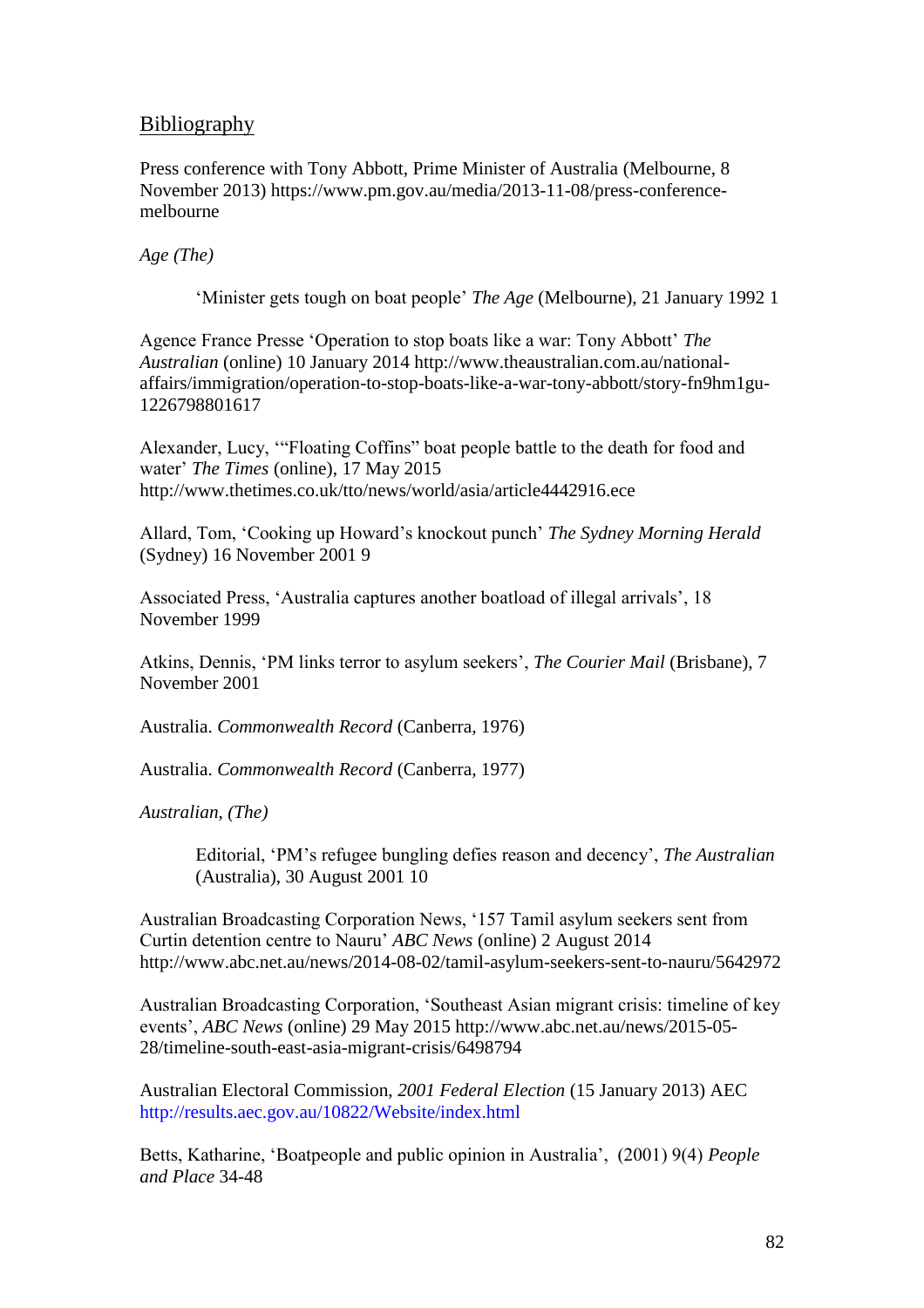Morgan Gallup Poll, cited in Betts, Katharine, 'Boatpeople and Public Opinion in Australia' (2001) 9(4) *People and Place* 34-48

Betts, Katharine, 'Immigration and public opinion: understanding the shift', (2002) 10(4) *People and Place* 24–37

Bernays, Edward, 'The Engineering of Consent', (1947) 250 *Annals of the American Academy of Political and Social Science* Vol. 250 Mar 1947 113-120

Bloom, Dan, 'Italian minister blasts "short-sighted" Theresa May after she vows to force Mediterranean migrants home', *The Mirror* (online) 13 May 2015 [http://www.mirror.co.uk/news/uk-news/mediterranean-short-sighted-theresa-may-](http://www.mirror.co.uk/news/uk-news/mediterranean-short-sighted-theresa-may-5689008)[5689008](http://www.mirror.co.uk/news/uk-news/mediterranean-short-sighted-theresa-may-5689008)

Border Protection Legislation Amendment Bill 1999 (Commonwealth of Australia) <http://www.comlaw.gov.au/Details/C2004B00546>

Bosso, Diana 'The whistle we all heard: conceptualization of the 'dog-whistle' in politics and journalism', (Research Paper for the Annual Conference of the Cultural Studies Association of Australia, 8 December 2007)

Browning, Christopher R., and Jurgen Matthaus, *The Origins of the Final Solution: The evolution of Nazi Jewish Policy, September 1939-March 1942* Random House: Germany, 2006)

Interview with Julian Burnside, (Melbourne, Australia, 5 March 2015)

Cameron, David, Prime Minister of the United Kingdom, speech 14 April 2011 as reported by *BBC News* (online)<http://www.bbc.co.uk/news/uk-politics-13083781>

*Canberra Times (The)*

'50 Vietnamese boat people arrive in WA' *The Canberra Times* (Canberra), 11 November 1979

'ANOTHER BOAT ARRIVES MacKellar denies refugee 'armada' *The Canberra Times* (Canberra) 28 Nov 1977 1

'Crackdown on boat people, illegal entry', *The Canberra Times* (Canberra), 13 February 1992

'Hand warns "illegals" to go home' *The Canberra Times* (Canberra) 26 February 1991

'Illegals start Port Headland hunger strike', *The Canberra Times* (Canberra), 10 March 1992

'MacKellar defends refugee policies', *The Canberra Times* (Canberra) 24 September 1979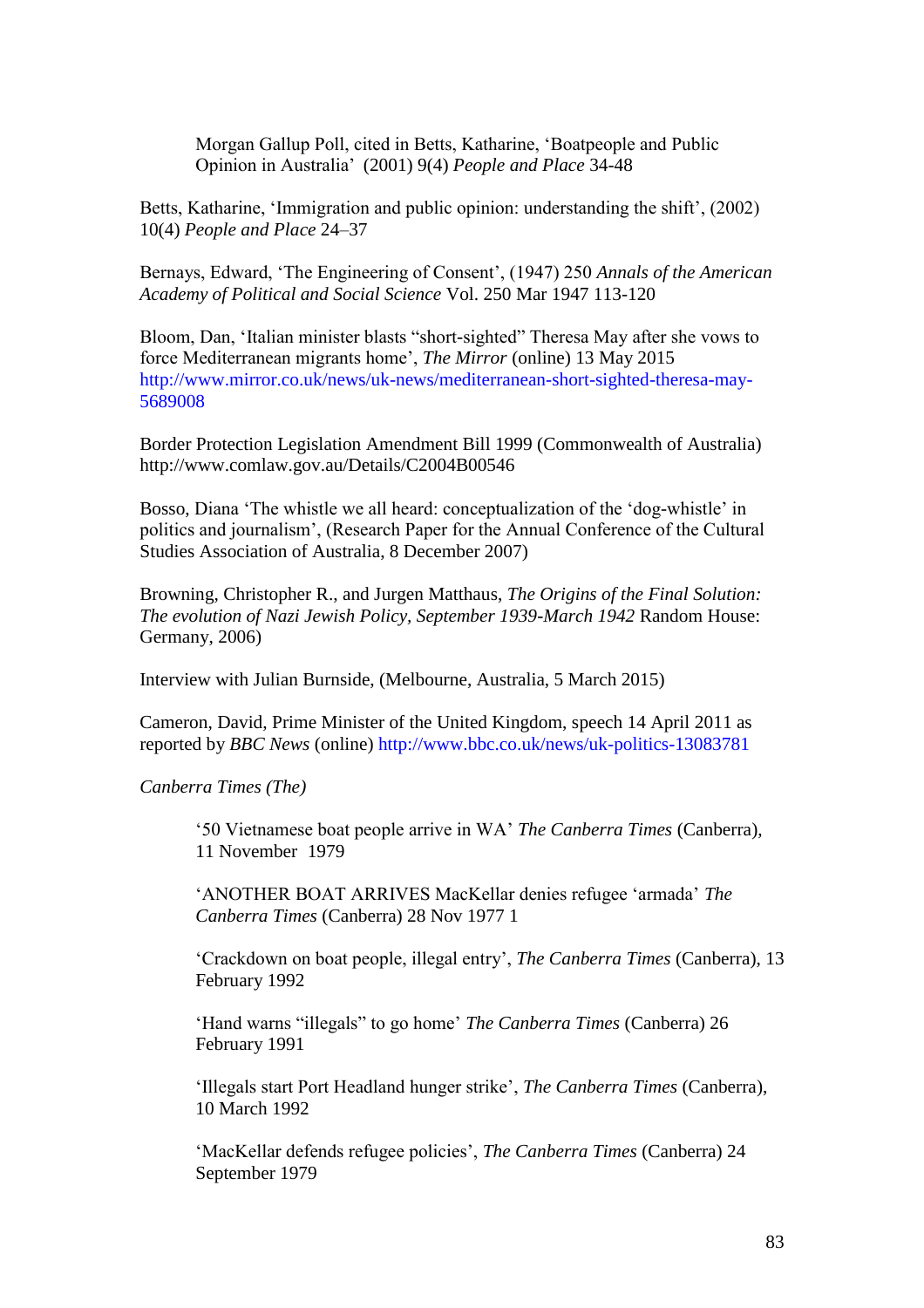'Refugees detention illegal: lawyers' *The Canberra Times* (Canberra) 15 April 1992 5

'S. Vietnamese refugees arrive in Darwin', *The Canberra Times* (Canberra) 29 April 1976

'Vietnamese refugees arrive in Darwin', *The Canberra Times* (Canberra) 29 April 1976 10

Capital Hill Advisory, 'Border Protection Policy Round-up', *Capital Hill Advisory* (online) 27 August 2013<http://capitalhilladvisory.com.au/border-protection/>

Carson, Vanda, Natalie O'Brien & Megan Saunders, 'The human face of our rising tide of refugees', *The Australian* (Australia), 24 August 2001 1

Carney, Shaun, 'Asia-Australia Divide is still wide' *The Age* (Melbourne), 11 October 1993 1

Cheema, G. Shabbir, and Linda Maguire, 'Democracy, Governance and Development: A Conceptual Framework' (Background Paper for the 4<sup>th</sup> Global Forum on Reinventing Government, Morocco, 10 December 2002) <http://unpan1.un.org/intradoc/groups/public/documents/un/unpan005781.pdf>

Chomsky, Noam, *The Way the World Works* (Soft Skull Press, 2013)

Clark, C.M.H., *A History of Australia* (Cambridge University Press: London, 1962)

Commonwealth, *Parliamentary Debates*, House of Representatives, 5 May 1992, 2370 (Gerry Hand)

[http://parlinfo.aph.gov.au/parlInfo/search/display/display.w3p;adv=yes;orderBy=cust](http://parlinfo.aph.gov.au/parlInfo/search/display/display.w3p;adv=yes;orderBy=customrank;page=0;query=designed%20to%20address%20only%20the%20pressing%20requirements%20of%20the%20current%20situation%20Date%3A01%2F01%2F1992%20%3E%3E%2005%2F05%2F1993%20Datas) [omrank;page=0;query=designed%20to%20address%20only%20the%20pressing%20r](http://parlinfo.aph.gov.au/parlInfo/search/display/display.w3p;adv=yes;orderBy=customrank;page=0;query=designed%20to%20address%20only%20the%20pressing%20requirements%20of%20the%20current%20situation%20Date%3A01%2F01%2F1992%20%3E%3E%2005%2F05%2F1993%20Datas) [equirements%20of%20the%20current%20situation%20Date%3A01%2F01%2F1992](http://parlinfo.aph.gov.au/parlInfo/search/display/display.w3p;adv=yes;orderBy=customrank;page=0;query=designed%20to%20address%20only%20the%20pressing%20requirements%20of%20the%20current%20situation%20Date%3A01%2F01%2F1992%20%3E%3E%2005%2F05%2F1993%20Datas) [%20%3E%3E%2005%2F05%2F1993%20Dataset%3Ahansardr,hansardr80;rec=1;res](http://parlinfo.aph.gov.au/parlInfo/search/display/display.w3p;adv=yes;orderBy=customrank;page=0;query=designed%20to%20address%20only%20the%20pressing%20requirements%20of%20the%20current%20situation%20Date%3A01%2F01%2F1992%20%3E%3E%2005%2F05%2F1993%20Datas) [Count=Default](http://parlinfo.aph.gov.au/parlInfo/search/display/display.w3p;adv=yes;orderBy=customrank;page=0;query=designed%20to%20address%20only%20the%20pressing%20requirements%20of%20the%20current%20situation%20Date%3A01%2F01%2F1992%20%3E%3E%2005%2F05%2F1993%20Datas)

Commonwealth of Australia, Department of Immigration and Border Protection, 'Indonesia as a transit country in irregular migration to Australia, September 2014*, Irregular Migration Research Programme* (Occasional Paper Series) <http://www.immi.gov.au/pub-res/Documents/research/indonesia-transit-country.pdf>

Commonwealth of Australia, 'European discovery and the colonisation of Australia' *Australia.gov.au* (online) 31 March 2015 [http://www.australia.gov.au/about](http://www.australia.gov.au/about-australia/australian-story/european-discovery-and-colonisation)[australia/australian-story/european-discovery-and-colonisation](http://www.australia.gov.au/about-australia/australian-story/european-discovery-and-colonisation)

Commonwealth of Australia, Operation Sovereign Borders, 'Operation Sovereign Borders Organisational Chart', *Australian Department of Immigration and Border Protection*, June 2014

<http://www.customs.gov.au/webdata/resources/files/OSBOrgChartJune2014.pdf>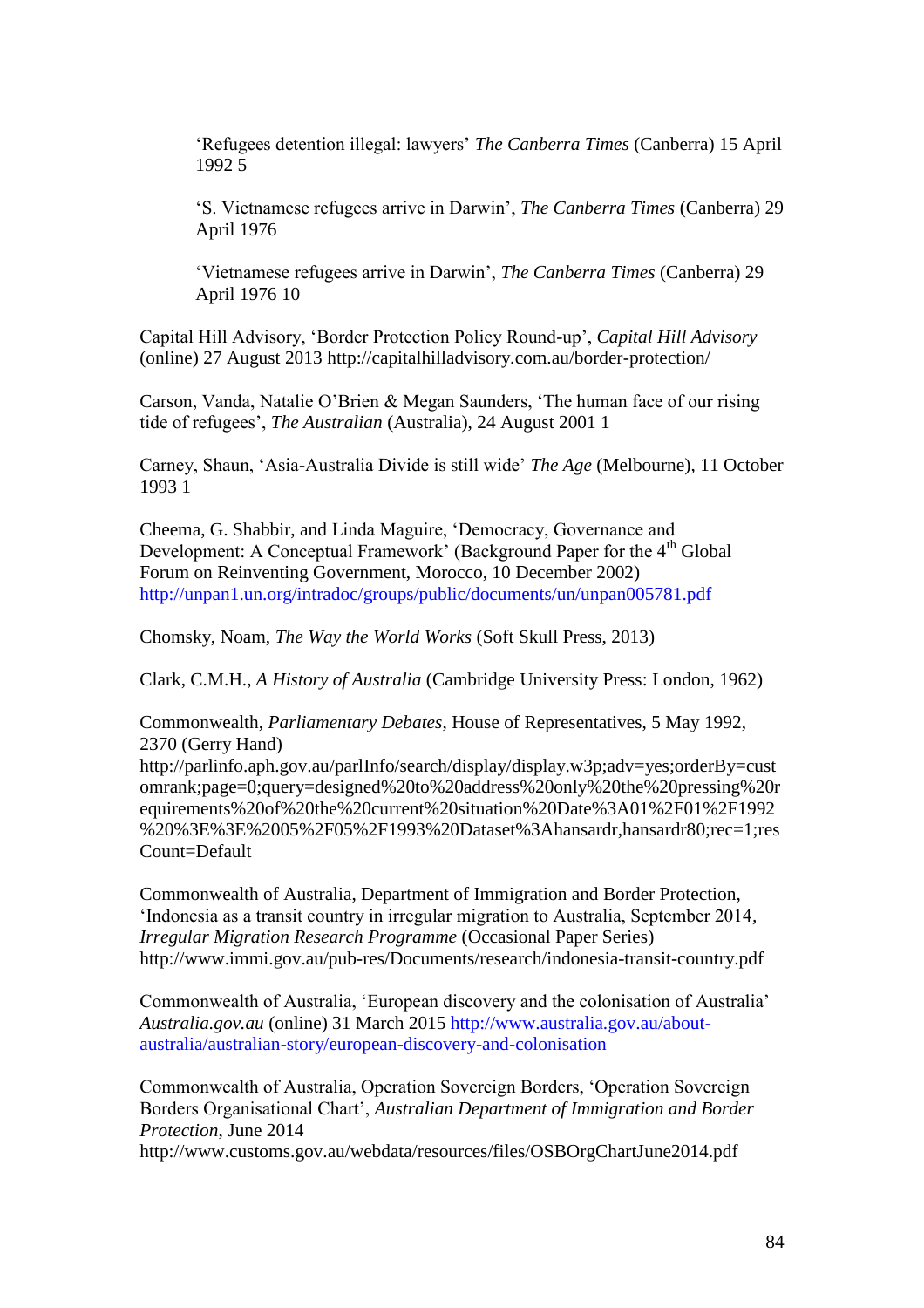Commonwealth of Australia, *The 1979 Cabinet Records* (National Archives of Australia, 1979) available from <http://www.naa.gov.au/collection/explore/cabinet/byyear/cabinet-records-1979.aspx>

Commonwealth of Australia, 'What's in a name?', *Department of Immigration and Border Protection* (online) 13 February 2015 <https://www.immi.gov.au/about/anniversary/whats-in-a-name.htm>

*Convention Relating to the Status of Refugees*, opened for signature 28 July 1951, 189 UNTS 150, (entered into force 22 April 1954)

Cox, Lisa, ''Nope, nope, nope': Tony Abbott says Australia will not resettle refugees in migrant crisis' *The Sydney Morning Herald* (online) 21 May 2015 http://www.smh.com.au/federal-politics/political-news/nope-nope-nope-tony-abbottsays-australia-will-not-resettle-refugees-in-migrant-crisis-20150521-gh6eew.html

Cox, Lisa, 'Tony Abbott: Australians sick of being lied to by United Nations' *The Sydney Morning Herald* (online) 10 March 2015 [http://www.smh.com.au/federal](http://www.smh.com.au/federal-politics/political-news/tony-abbott-australians-sick-of-being-lectured-to-by-united-nations-after-report-finds-antitorture-breach-20150309-13z3j0.html)[politics/political-news/tony-abbott-australians-sick-of-being-lectured-to-by-united](http://www.smh.com.au/federal-politics/political-news/tony-abbott-australians-sick-of-being-lectured-to-by-united-nations-after-report-finds-antitorture-breach-20150309-13z3j0.html)[nations-after-report-finds-antitorture-breach-20150309-13z3j0.html](http://www.smh.com.au/federal-politics/political-news/tony-abbott-australians-sick-of-being-lectured-to-by-united-nations-after-report-finds-antitorture-breach-20150309-13z3j0.html)

Crisp, Jeff, 'Australia and Europe, Failing the world's refugees' *Asylum Insight* (online) 5 June 2015<http://www.asyluminsight.com/jeff-crisp#.VXFm32Sqqkp>

Mary Crock, Ben Saul and Azadeh Dastyari, *Future Seekers II: Refugees and Irregular Migration in Australia* (Federation Press, 2006)

Crock, Mary, quoted in 'Humane or Tough: a response to asylum seeker arrivals in Australia' *Rear Vision*, ABC Radio National, 20 October 2010 [http://www.abc.net.au/radionational/programs/rearvision/humane-or-tough-a](http://www.abc.net.au/radionational/programs/rearvision/humane-or-tough-a-response-to-asylum-seeker/2960064)[response-to-asylum-seeker/2960064](http://www.abc.net.au/radionational/programs/rearvision/humane-or-tough-a-response-to-asylum-seeker/2960064)

Crock, Mary, 'Judging refugees: the clash of power and institutions in the development of Australian refugee law' (2004) 26(1) *Sydney Law Review*

Crowe, David, 'Most Manus Island detainees are economic migrants: Abbott', *The Australian* (online) 22 March 2014 http://www.theaustralian.com.au/nationalaffairs/immigration/most-manus-island-detainees-are-economic-migrantsabbott/story-fn9hm1gu-1226862040264

Interview with Department of Immigration and Border Protection Communications Officers (anonymous) (Interview by email, 8 June 2015)

Doherty, Ben, 'Manus Island: video footage emerges of guards rushing protest compound' *The Guardian* (online) 20 January 2015 http://www.theguardian.com/australia-news/2015/jan/20/manus-island-video-footageemerges-of-riot-police-rushing-protest-compound

Dorey, Fran, 'The spread of people to Australia' *Australian Museum* (online) 26 May 2011<http://australianmuseum.net.au/the-spread-of-people-to-australia>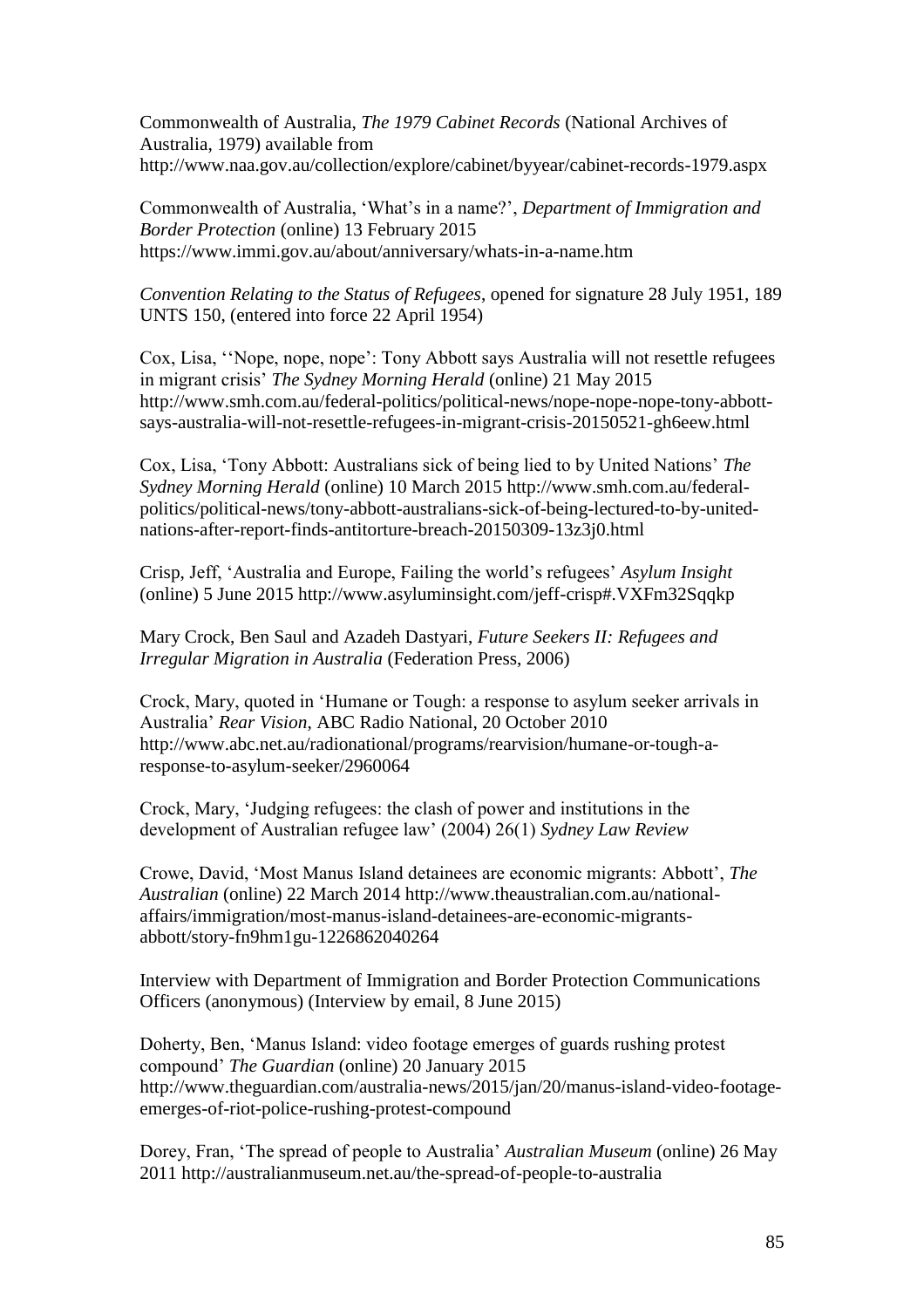Dupont, Alan, *East Asia Imperilled, Transnational Challenges to Security*  (Cambridge University Press, 2001)

Dutton, Peter, 'Australian Border Force one step closer' (Ministerial media release, 14 May 2015) http://www.minister.immi.gov.au/peterdutton/2015/Pages/Australian-Border-Force-one-step-closer.aspx

*Economist, (The)*

'Italy's illegal immigrations tidal wave' *The Economist* (online) 5 July 2014 [http://www.economist.com/news/europe/21606301-more-horrific-deaths](http://www.economist.com/news/europe/21606301-more-horrific-deaths-mediterranean-tidal-)[mediterranean-tidal-w](http://www.economist.com/news/europe/21606301-more-horrific-deaths-mediterranean-tidal-)ave

Espenshade, Thomas, and Maryanne Belanger, 'Immigration and Public Opinion' in Marcelo Suarez-Orozco (ed), *Crossings: Mexican Immigration in Interdisciplinary Perspectives* (Cambridge, Mass.: David Rockefeller Center for Latin American Studies and Harvard University Press, 1998)

EU Business 'The Mediterranean: key route for EU-bound migrants' *EU Business.com* (online) 28 April 2015 [http://www.eubusiness.com/news-eu/europe](http://www.eubusiness.com/news-eu/europe-migrants.10vk/)[migrants.10vk/](http://www.eubusiness.com/news-eu/europe-migrants.10vk/)

#### *Council of Europe*.

Parliamentary Assembly, Council of Europe, 'The image of asylum-seekers, migrants and refugees in the media' *Report by the Committee on Migration, Refugees and Population* Doc 11011 10 July 2006 [http://assembly.coe.int/ASP/Doc/XrefViewHTML.asp?FileID=6751&Langua](http://assembly.coe.int/ASP/Doc/XrefViewHTML.asp?FileID=6751&Language=EN#P309_48732) [ge=EN#P309\\_48732](http://assembly.coe.int/ASP/Doc/XrefViewHTML.asp?FileID=6751&Language=EN#P309_48732)

#### *Council of the European Union*

European External Action Service 'Military Advice on the 'draft crisis management concept for a possible CSDP operation to disrupt human smuggling networks in the southern and central Mediterranean' *Council of the European Union* (online via Wikileaks) 12 May 2015 [https://wikileaks.org/eu](https://wikileaks.org/eu-military-)[military-r](https://wikileaks.org/eu-military-)efugees/EUMC

## *European Parliament*

European Parliament, General Assembly 'Resolution on the situation of fundamental rights in the European Union 20014-2008', European Parliament, 2007/2145(INI)), 14 January 2009 <http://www.europarl.europa.eu/sides/getDoc.do?type=REPORT&reference=A> 6-2008-0479&language=HR

Estes, Adam Clark, 'L.A. Times ban on 'Illegal Immigrant' Puts Everybody Else on the Spot', *The Wire* (online) 1 May 2013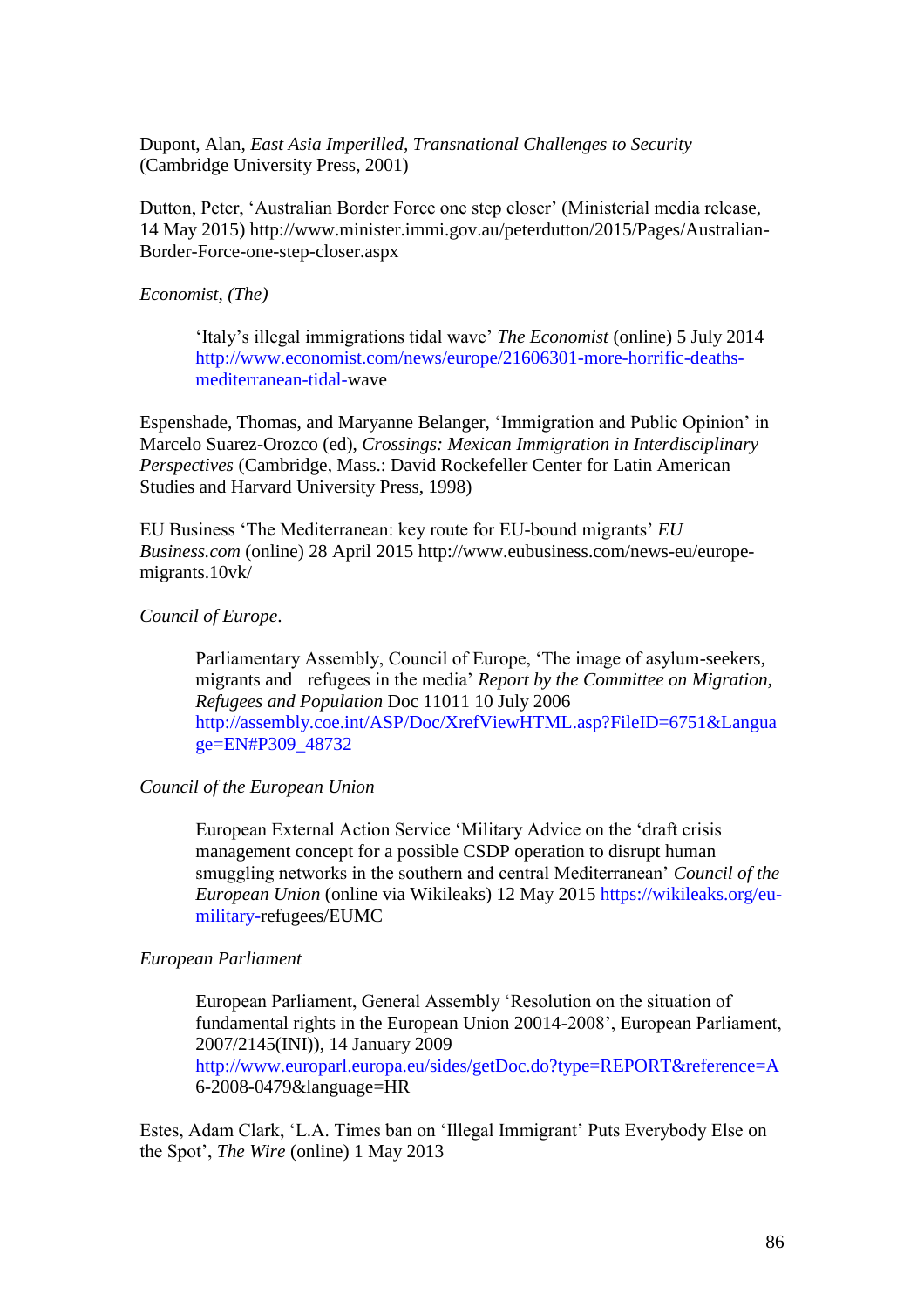http://www.thewire.com/politics/2013/05/new-la-times-ban-illegal-immigrant-putseverybody-else-spot/64795/

Interview with Chris Evans, former minister for immigration (By Skype 16 June 2015)

Ewart, Heather, 'How do asylum seekers feel about prospect of TPV return' *7:30 Report* (online) 4 September 2013 www.abc.net.au/7.30/content/2013/s3841335.htm

*Express Tribune (The)*

Editorial 'Expelling Afghan refugees', *The Express Tribune* (online) 23 December 2014 [http://tribune.com.pk/story/810763/expelling-afghan](http://tribune.com.pk/story/810763/expelling-afghan-refugees/)[refugees/](http://tribune.com.pk/story/810763/expelling-afghan-refugees/)

Fagge, Nick, 'Cameron must come and tell them UK is no El Dorado says Calais mayor as she repeats threat to block port to make Britain change its policy', *Mail Online* (online), 4 September 2014 [http://www.dailymail.co.uk/news/article-](http://www.dailymail.co.uk/news/article-2744227/Cameron-come-tell-UK-no-El-Dorado-says-Calais-mayor-repeats-threat-block-port-make-Britain-change-policy.html)[2744227/Cameron-come-tell-UK-no-El-Dorado-says-Calais-mayor-repeats-threat](http://www.dailymail.co.uk/news/article-2744227/Cameron-come-tell-UK-no-El-Dorado-says-Calais-mayor-repeats-threat-block-port-make-Britain-change-policy.html)[block-port-make-Britain-change-policy.html](http://www.dailymail.co.uk/news/article-2744227/Cameron-come-tell-UK-no-El-Dorado-says-Calais-mayor-repeats-threat-block-port-make-Britain-change-policy.html)

Faulkner, Neil, 'The Official Truth: Propaganda in the Roman Empire', *BBC History* (online) 17 February 2012 [http://www.bbc.co.uk/history/ancient/romans/romanpropaganda\\_article\\_01.shtml](http://www.bbc.co.uk/history/ancient/romans/romanpropaganda_article_01.shtml)

Farrell, Paul, 'Asylum seekers registered with UNHCR in Indonesia blocked from resettlement', *The Guardian* (online), 18 November 2014 [http://www.theguardian.com/australia-news/2014/nov/18/asylum-seekers-registered](http://www.theguardian.com/australia-news/2014/nov/18/asylum-seekers-registered-with-unhcr-in-indonesia-blocked-from-resettlement)[with-unhcr-in-indonesia-blocked-from-resettlement](http://www.theguardian.com/australia-news/2014/nov/18/asylum-seekers-registered-with-unhcr-in-indonesia-blocked-from-resettlement)

Fernandes, Edna, 'LibDems accuse Labour, Tories in race row' *Reuters* (online) 10 April 2000

Foucault, Michel, 'The Order of Discourse' in P. Rice & P. Waugh (eds.), *Modern Literary Theory: A Reader* (Arnold, London, 4<sup>th</sup> ed, 2001)

Gale, Peter, *The Politics Of Fear: Lighting The Wik* (Pearson Education Australia, Sydney, 2005)

Garnier, Adele and Adrian Cox, 'Twenty years of mandatory detention: the anatomy of a failed policy' (Paper presented at Australian Political Studies Australian Conference, Hobart, September 2012)

[http://www.auspsa.org.au/sites/default/files/twenty\\_years\\_of\\_mandatory\\_detention\\_a](http://www.auspsa.org.au/sites/default/files/twenty_years_of_mandatory_detention_adele_garnier_and_lloyd_cox.pdf) [dele\\_garnier\\_and\\_lloyd\\_cox.pdf](http://www.auspsa.org.au/sites/default/files/twenty_years_of_mandatory_detention_adele_garnier_and_lloyd_cox.pdf)

Garran, Robert, Vanda Carson & Tracy Sutherland, 'Cargo of human misery', *The Australian* (Australia), 29 August 2001 1

Press conference with Julia Gillard, Prime Minister, and Chris Bowen, immigration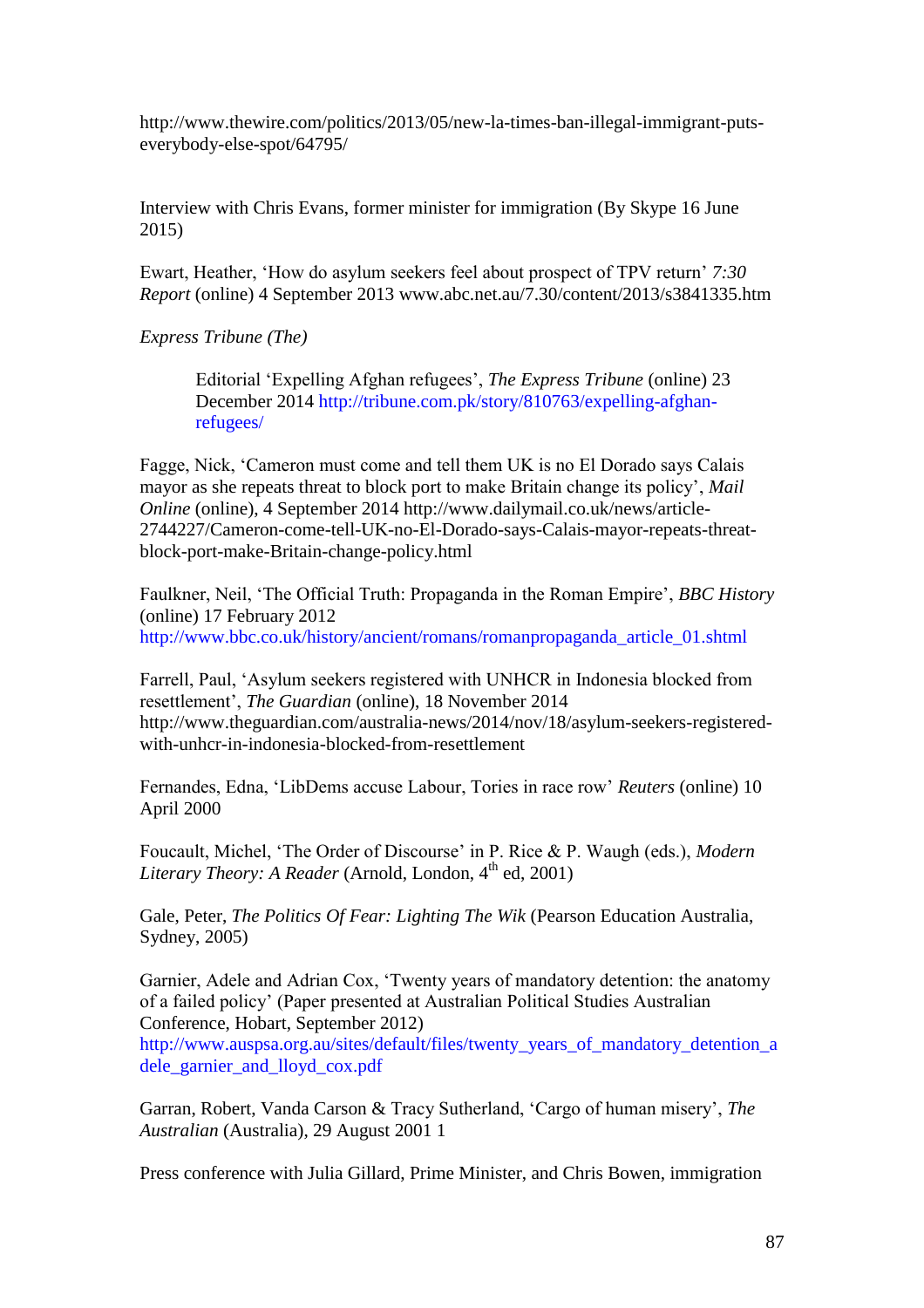minister, 'Asylum seekers; Malaysia agreement; Commonwealth Ombudsman (Press conference transcript, Canberra, 13 October 2011)

Goodwin-Gill, Guy, University of Oxford, Bodleian Social Science Library, Refugee Studies Centre Collection, *Goodwin-Gill Collection*, AUL: Reports - monthly reports for the UNHCR Sydney Branch Office from November 1978 to April 1983 - end of year reports from the UNCHR Sydney Branch Office to the United Nations High Commissioner for Refugees, from 1978 to 1982

Goodwin-Gill, Guy, University of Oxford, Bodleian Social Science Library, Refugee Studies Centre Collection, Guy Goodwin-Gill Collection, 'Report for 1977', *End of year report from UNHCR Sydney Branch to United Nations High Commissioner for Refugees*

Goodwin-Gill, Guy, University of Oxford, Bodleian Social Science Library, Refugee Studies Centre Collection, Guy Goodwin-Gill Collection, 'Report for 1978', *End of year report from UNHCR Sydney Branch to United Nations High Commissioner for Refugees*

Gordon, Michael, 'Tampa Gives PM refuge from sinking poll hopes' *The Age* (Melbourne) 4 September 2001 4

Grant, Bruce, *The Boatpeople: 'An Age' Investigation* (Ringwood, 1979)

Gray, Darren, 'WA illegals in copycat breakouts' *The Age* (Melbourne), 10 June 2000

Haigh, Bruce, 'Australia's asylum seeker obsessions puts democracy at risk' *The Guardian* (online) 9 May 2014 [http://www.theguardian.com/commentisfree/2014/may/09/australias-asylum-seeker](http://www.theguardian.com/commentisfree/2014/may/09/australias-asylum-seeker-obsession-puts-democracy-at-risk)[obsession-puts-democracy-at-risk](http://www.theguardian.com/commentisfree/2014/may/09/australias-asylum-seeker-obsession-puts-democracy-at-risk)

Hall, Bianca, 'Minister wants boat people called illegals' *The Sydney Morning Herald* (online), 19 October 2013 http://www.smh.com.au/federal-politics/politicalnews/minister-wants-boat-people-called-illegals-20131019-2vtl0.html

Hand, Gerry, quoted in ABC TV *7:30 Report* 12 February 1992

Hand, Gerry, quoted in Mike Taylor, 'Boat people not refugees: Hand' *The Canberra Times* 11 November 1992

Hay, C., 'Narrating Crisis: The Discursive Construction of the Winter of Discontent', *Sociology* (1996) 30(2) 253–277

Healey, Ruth L., 'Asylum Seekers and Refugees: A structuration theory analysis of their experiences', (2006) 12 *Population Space and Place* 257-271

Henderson, Gerard, 'Terrorists don't come via detention centres' *The Age* (online) 19 November 2002 http://www.theage.com.au/articles/2002/11/18/1037599359073.html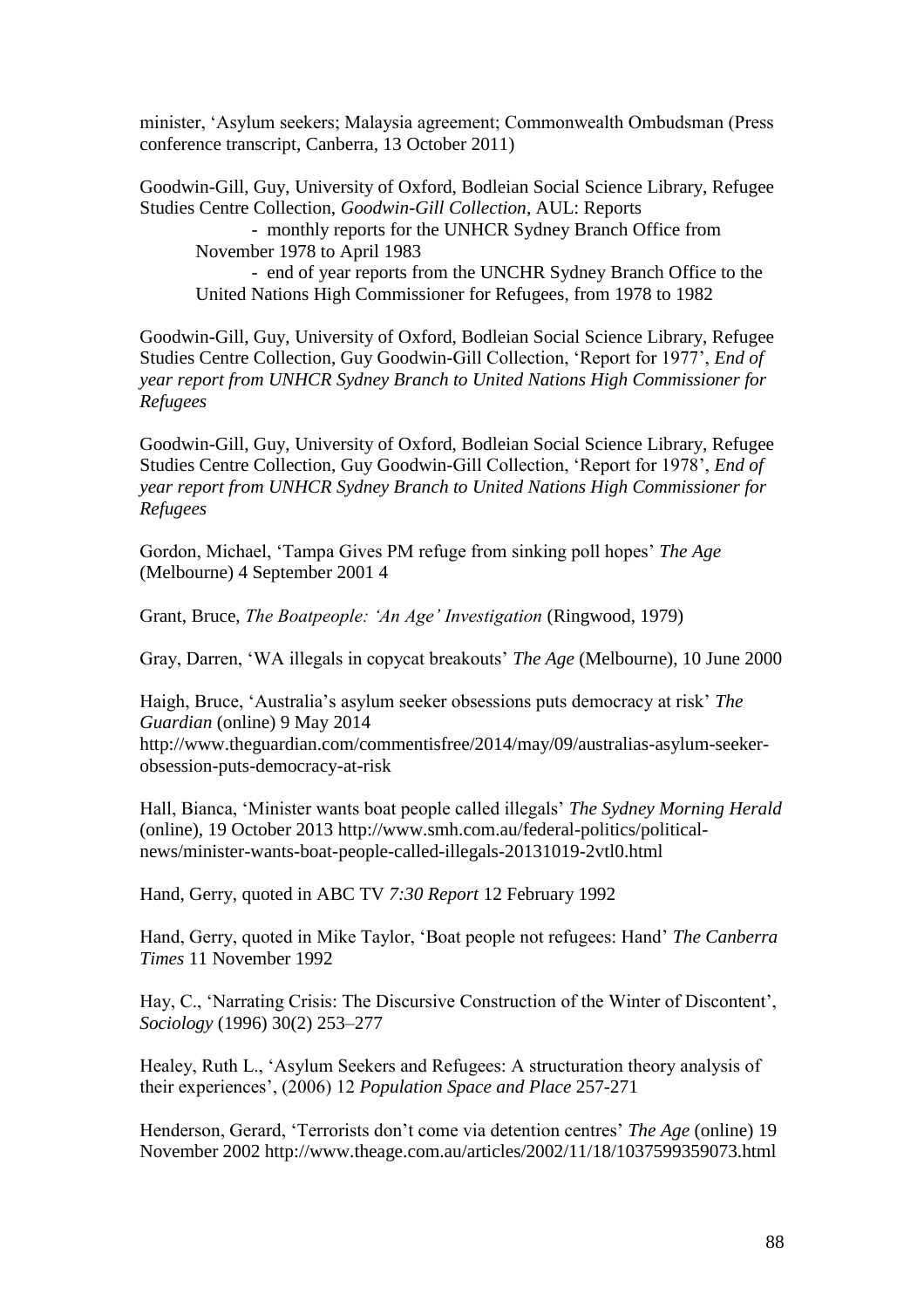Henderson, Ian, et al 'Boat Children overboard – Howard hard line becomes poll focus' *The Australian* (Australia) 8 October 2001

Herman, Edward S., and Noam Chomsky, *Manufacturing Consent: the political economy of the mass media* (Bodley Head, first published 1988, 2008 edition)

Hickman, Belinda, 'A leaking boat's cargo of humanity', *The Australian* (Australia), 17 August 2001

Higgins, Claire, *New evidence on the development of Australian refugee policy, 1976 to 1983* (2013) DPhil, University of Oxford

Hoskin, M. and Mishler, W., 'Public Opinion toward New Migrants: A Comparative' *International Migration* (1983) 21(4) 440–462

House of Commons (United Kingdom) Deb (1995-1996) 20 November 1995 vol 267 cc335-48 (Michael Howard)

Howard, John, Prime Minister of Australia, 'Address at the Federal Liberal Party campaign launch', (Speech delivered at Liberal Party campaign launch, Sydney, 29 October 2001)

[http://parlinfo.aph.gov.au/parlInfo/search/display/display.w3p;query%3DId%3A%22l](http://parlinfo.aph.gov.au/parlInfo/search/display/display.w3p;query%3DId%3A%22library%2Fpartypol%2F1178395%22) [ibrary%2Fpartypol%2F1178395%22](http://parlinfo.aph.gov.au/parlInfo/search/display/display.w3p;query%3DId%3A%22library%2Fpartypol%2F1178395%22)

Jacomella, Gabriella, 'Media and Migrations: Press narratives and country politics in three European countries' *Reuters Institute for the Study of Journalism*, University of Oxford 2010

https://reutersinstitute.politics.ox.ac.uk/sites/default/files/Media%20and%20migration s%20Press%20narrative%20and%20country%20politics%20in%20three%20Europea n%20countries.pdf

Jowett, Garth, and Victoria O'Donnell, *Propaganda and Persuasion* (Sage: London, 2006)

Keller, Bill, and Glenn Greenwald, 'Is Glenn Greenwald the Future of News?' *The New York Times* (online) 27 October 2013 http://www.nytimes.com/2013/10/28/opinion/a-conversation-in-lieu-of-a-column.html

Kelly, Paul, 'REFUGEE CRISIS', *The Australian* (Australia), 30 August 2001 1

Kelly, Paul, *The March of Patriots: The Struggle for Modern Australia* (Melbourne University, 2011)

Interview with Arja Keski-Nummi (By Skype, 25 May 2015)

Khoser, Khalid, 'Smash all you want; it won't stop the people smugglers', *The Drum*, ABC online, 3 November 2011 [http://www.abc.net.au/news/2011-11-04/koser-smash](http://www.abc.net.au/news/2011-11-04/koser-smash-all-you-want-it-wont-deter-the-people-smugglers/3625768)[all-you-want-it-wont-deter-the-people-smugglers/3625768](http://www.abc.net.au/news/2011-11-04/koser-smash-all-you-want-it-wont-deter-the-people-smugglers/3625768)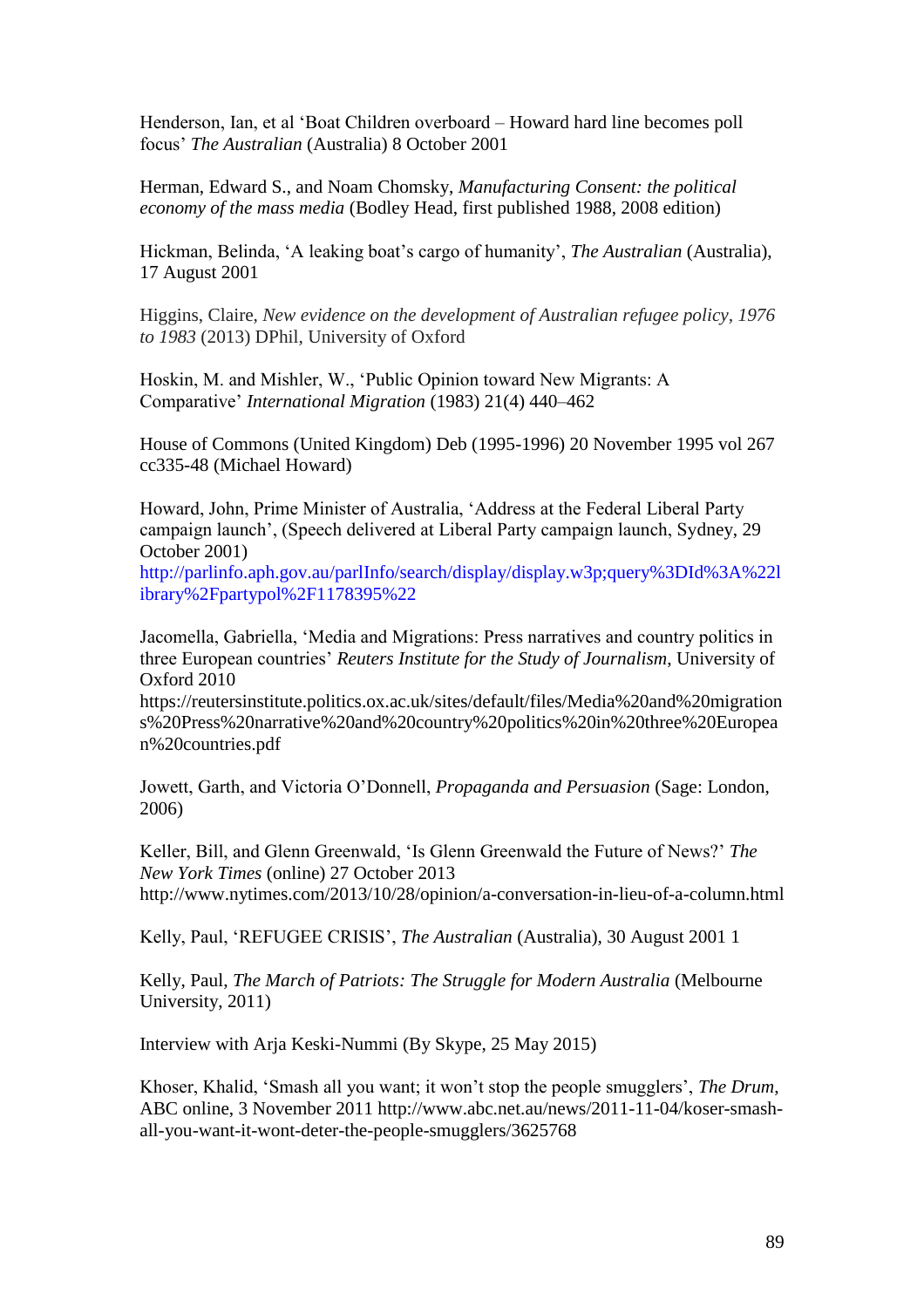Kingsley, Patrick, et al., '700 migrants feared dead in Mediterranean shipwreck', *The Guardian* (online) 19 April 2015 [http://www.theguardian.com/world/2015/apr/19/700-migrants-feared-dead](http://www.theguardian.com/world/2015/apr/19/700-migrants-feared-dead-mediterranean-shipwreck-worst-yet)[mediterranean-shipwreck-worst-yet](http://www.theguardian.com/world/2015/apr/19/700-migrants-feared-dead-mediterranean-shipwreck-worst-yet)

Kingston, Margo, 'Immigration switch on boat people' *The Canberra Times* (Canberra) 22 January 1994

Kingston, Margo, 'Politics and Public Opinion' in Mary Crock (ed), *Protection or Punishment: The detention of asylum seekers in Australia* (Federation Press: Sydney, 1993)

Kingston, Margo, ['Credibility overboard'](http://www.smh.com.au/articles/2002/05/10/1020914043918.html), *The Sydney Morning Herald* (online), 8 November 2001,<http://www.smh.com.au/articles/2003/11/26/1069825828659.html>

Klocker, N., & K.M. Dunn, 'Who's driving the asylum debate? Newspaper and government representations of asylum seekers' (2003) 109 *Media International Australia* 71-92

Kushner, Tony, 'Meaning Nothing but Good: Ethics, History and Asylum-Seeker Phobia in Britain', *Patterns in Prejudice*, (2003) 37(3)

Interview with Greg Lake (By Skype, 7 May 2015)

Laughland, Oliver, 'PNG not allowing witnesses to Reza Berati's death to leave Manus Island' *The Guardian* (online) 21 July 2014 [http://www.theguardian.com/world/2014/jul/21/png-reza-baratis-witnesses-to-leave](http://www.theguardian.com/world/2014/jul/21/png-reza-baratis-witnesses-to-leave-manus)[manus](http://www.theguardian.com/world/2014/jul/21/png-reza-baratis-witnesses-to-leave-manus)

Lawson, Damien, 'Refugee! Criminal! Terrorist!' *New Internationalist* 1 October 2002<http://newint.org/features/2002/10/01/criminalization/>

Leatherman, Janine, *Discipline and Punishment in Global Politics* (Palgrave Macmillan, London, 2008)

Lynn, N and Lea, S., 'A phantom menace and the new Apartheid: the social construction of asylum-seekers in the United Kingdom', *Discourse and Society* (2003) 14(4) 425-452

'Lowy Institute 2013 Poll' *The Lowy Institute* (2013) http://www.lowyinstitute.org/publications/lowy-institute-poll-2013

'Lowy Institute 2011 Poll' *The Lowy Institute* (2011) 14-15 http://www.lowyinstitute.org/files/pubfiles/Lowy\_Poll\_2011\_WEB.pdf

MacCallum, Mungo, 'Asylum seekers and the language of war', *The Drum* (online) 14 January 2014 http://www.abc.net.au/news/2014-01-13/maccallum-operationsovereign-borders/5196708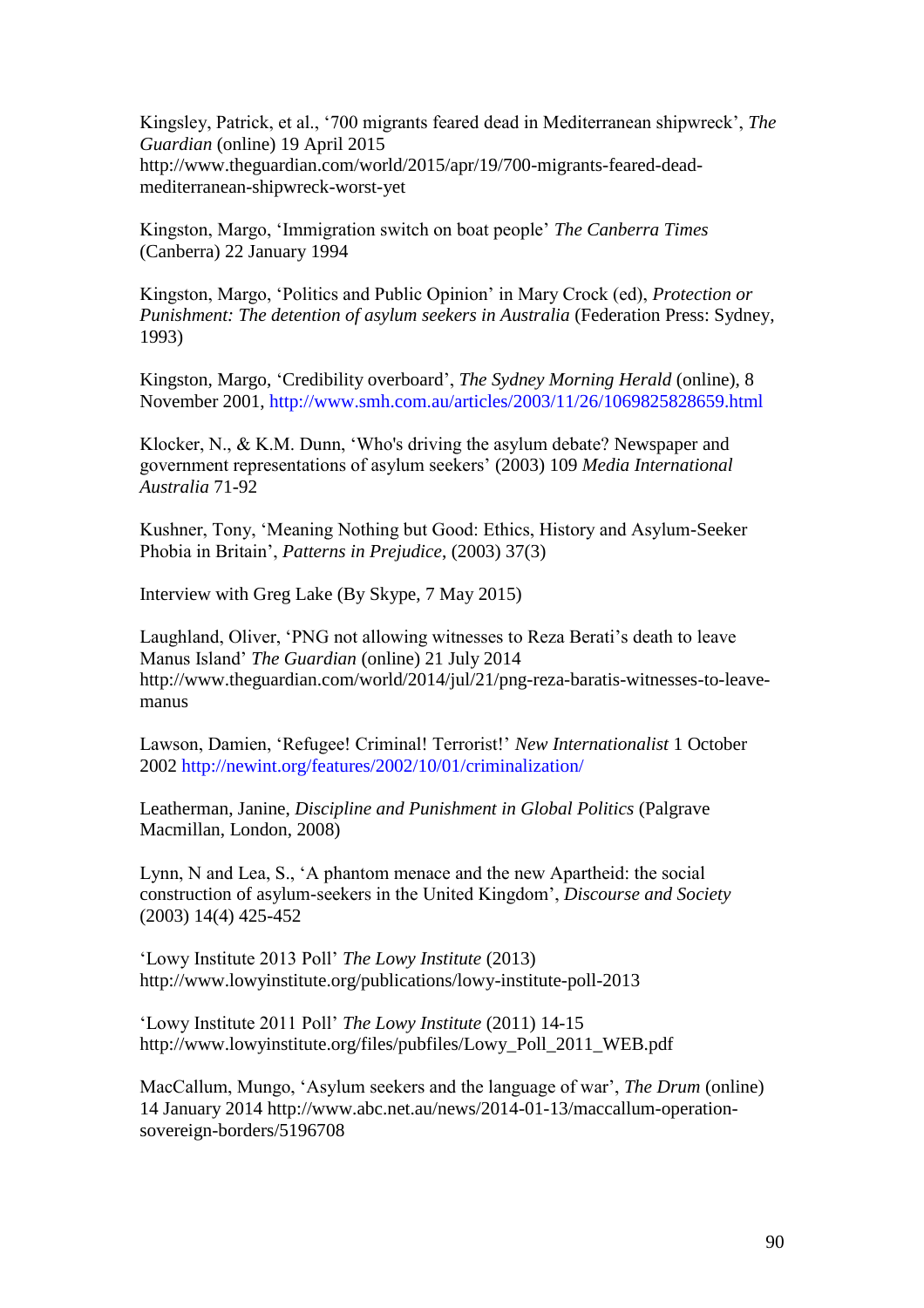MacDonald, Janine, 'Refugee crisis warning' *The Age* (Melbourne), 18 November 1999

Machiavelli, Niccolo, *The Prince* (first published 1532, Oxford University, 1935 ed)

Macphee, Ian, Interview with Ian Macphee, former minister for immigration (1979- 1982) (By email, April 8, 2015)

Malmstrom, Cecilia, 'The future of migration: building capacity for change' (Speech delivered at International Organisation for Migration Council, Geneva, 29 November 2010) http://europa.eu/rapid/press-release\_SPEECH-10-699\_en.htm?locale=en

Manne, Robert, 'Australia's Shipwrecked Refugee Policy: tragedy of errors' *The Monthly* (online) March 2013 [https://www.themonthly.com.au/australia-s](https://www.themonthly.com.au/australia-s-shipwrecked-refugee-policy-tragedy-errors-guest-7637)[shipwrecked-refugee-policy-tragedy-errors-guest-7637](https://www.themonthly.com.au/australia-s-shipwrecked-refugee-policy-tragedy-errors-guest-7637)

Manne, Robert, *Left, Right, Left: Political Essays 1977-2005* (Black Ink, 2004)

Mares, Peter, *Borderline: Australia's response to refugees and asylum seekers in the wake of the Tampa* (Sydney: UNSW Press, 2<sup>nd</sup> ed, 2002)

Mares, Peter, 'Reporting Australia's asylum seeker 'crisis' (Conference paper) *Media, Terrorism and a culture of peace*. 5 July 2002 http://apo.org.au/commentary/reporting-australias-asylum-seeker-crisis

Markus, A., 'Mapping Social Cohesion National Report 2013' *The Scanlon Foundation Surveys* [http://monash.edu/mapping-population/public](http://monash.edu/mapping-population/public-opinion/surveys/scanlon-foundation-surveys/mapping-social-cohesion-national-report-2013.pdf)[opinion/surveys/scanlon-foundation-surveys/mapping-social-cohesion-national](http://monash.edu/mapping-population/public-opinion/surveys/scanlon-foundation-surveys/mapping-social-cohesion-national-report-2013.pdf)[report-2013.pdf](http://monash.edu/mapping-population/public-opinion/surveys/scanlon-foundation-surveys/mapping-social-cohesion-national-report-2013.pdf)

Markus, A., 'Fact Sheet 4: Asylum seekers' *Scanlon Foundation Social Cohesion* (Research Program, Monash University) http://monash.edu/mappingpopulation/public-opinion/fact-sheets/asylum-seekers-fact-sheet.pdf

Marr, David, and Marian Wilkinson, *Dark Victory* (Allen and Unwin, 2003)

Marr, David, and Marian Wilkinson, 'Going Overboard' *The Sydney Morning Herald* (Sydney) 10 November 2001 27

Marr, David, 'ASIO's indefinite detention beyond reason or doubt', *The Saturday Paper* (online), 23 August 2014 [http://www.thesaturdaypaper.com.au/opinion/topic/2014/08/23/asios-indefinite](http://www.thesaturdaypaper.com.au/opinion/topic/2014/08/23/asios-indefinite-detention-beyond-reason-or-doubt/1408716000#.VVS1HNqqqko)[detention-beyond-reason-or-doubt/1408716000#.VVS1HNqqqko](http://www.thesaturdaypaper.com.au/opinion/topic/2014/08/23/asios-indefinite-detention-beyond-reason-or-doubt/1408716000#.VVS1HNqqqko)

Marr, David *Panic* (Black Inc, 2<sup>nd</sup> ed, 2013)

Matthew, Penelope, *Reworking the relationship between asylum and employment* (Routledge, 2012)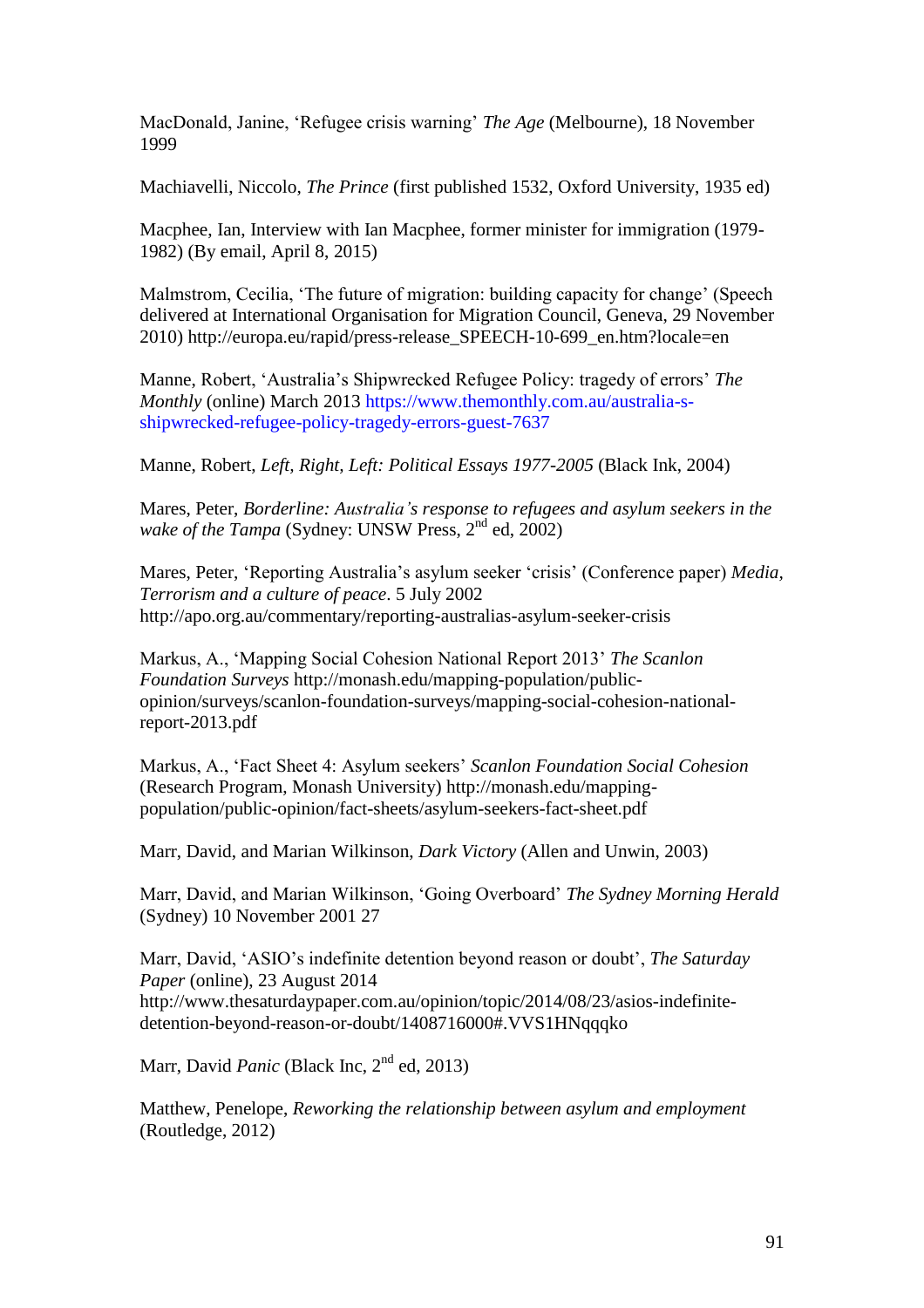May, Theresa, Home Secretary of the UK, 'EU is putting migrants at risk', *The Times* (online) 13 May 2015, http://www.thetimes.co.uk/tto/opinion/thunderer/article4438589.ece

Mazrui, Ali Al'Amin, *Cultural Forces in World Politics* (James Currey, 1990)

McAdam, Jane, 'Are they illegals, no? And Scott Morrison should know better', *University of New South Wales Newsroom* (online), 23 October 2013 [http://newsroom.unsw.edu.au/news/law/are-they-illegals-no-and-scott-morrison](http://newsroom.unsw.edu.au/news/law/are-they-illegals-no-and-scott-morrison-should-know-better)[should-know-better](http://newsroom.unsw.edu.au/news/law/are-they-illegals-no-and-scott-morrison-should-know-better)

McKay, Fiona H., Samantha Thomas and Susan Kneebone, '"It [Would](http://solo.bodleian.ox.ac.uk/primo_library/libweb/action/display.do?frbrVersion=6&tabs=detailsTab&ct=display&fn=search&doc=TN_oxford10.1093%2fjrs%2ffer010&indx=1&recIds=TN_oxford10.1093%2fjrs%2ffer010&recIdxs=0&elementId=0&renderMode=poppedOut&displayMode=full&frbrVersion=6&dscnt=0&scp.scps=scope%3A%28ELD%29%2Cprimo_central_multiple_fe&frbg=&tab=remote&dstmp=1430734273305&srt=rank&mode=Basic&&dum=true&tb=t&vl(353692470UI0)=any&vl(1UIStartWith0)=contains&vl(304942530UI1)=all_items&vl(freeText0)=McKay%20Thomas%20Kneebone&vid=OXVU1) be Okay If They Came through the Proper Channels": [Community](http://solo.bodleian.ox.ac.uk/primo_library/libweb/action/display.do?frbrVersion=6&tabs=detailsTab&ct=display&fn=search&doc=TN_oxford10.1093%2fjrs%2ffer010&indx=1&recIds=TN_oxford10.1093%2fjrs%2ffer010&recIdxs=0&elementId=0&renderMode=poppedOut&displayMode=full&frbrVersion=6&dscnt=0&scp.scps=scope%3A%28ELD%29%2Cprimo_central_multiple_fe&frbg=&tab=remote&dstmp=1430734273305&srt=rank&mode=Basic&&dum=true&tb=t&vl(353692470UI0)=any&vl(1UIStartWith0)=contains&vl(304942530UI1)=all_items&vl(freeText0)=McKay%20Thomas%20Kneebone&vid=OXVU1) Perceptions and Attitudes toward Asylum Seekers in [Australia'](http://solo.bodleian.ox.ac.uk/primo_library/libweb/action/display.do?frbrVersion=6&tabs=detailsTab&ct=display&fn=search&doc=TN_oxford10.1093%2fjrs%2ffer010&indx=1&recIds=TN_oxford10.1093%2fjrs%2ffer010&recIdxs=0&elementId=0&renderMode=poppedOut&displayMode=full&frbrVersion=6&dscnt=0&scp.scps=scope%3A%28ELD%29%2Cprimo_central_multiple_fe&frbg=&tab=remote&dstmp=1430734273305&srt=rank&mode=Basic&&dum=true&tb=t&vl(353692470UI0)=any&vl(1UIStartWith0)=contains&vl(304942530UI1)=all_items&vl(freeText0)=McKay%20Thomas%20Kneebone&vid=OXVU1), 2012, 25(1) *Journal of Refugee Studies* 113- 133

McKay, F.H., and S.L. Thomas, R.W. Blood, ' "Any One of these Boatpeople could be a Terrorist for All We Know!", Media Representations and Public Perceptions of "Boat People" Arrivals in Australia' (2011) 12(6) *Journalism: Theory, Practice and Criticism*

McHugh-Dillon, Harriet, 'If they are genuine refugees, why? Public attitudes to unauthorized arrivals in Australia', *Victorian Foundation for Survivors of Torture* (Occasional papers) April 2015

McKenzie, Jaffa, and Reza Hasmath, 'Deterring the "boat people": Explaining the Australian government's People Swap response to asylum seekers' (2013) 48(4) *Australian Journal of Political Science* 417-430

McMaster, Don, 'White Australia to Tampa: The politics of fear' (2002) 21 *Dialogue* 3-9

Interview with John Menadue, former secretary of department of immigration and ethnic affairs (By Skype, 4 May 2015)

Menadue, J., A. Keski-Nummi and K. Gauthier 'A new approach–breaking the stalemate on asylum seekers and refugees' (2011) Occasional paper 13 *Centre for Policy Development* [http://cpd.org.au/wp](http://cpd.org.au/wp-content/uploads/2011/08/cpd_refugee_report_2nd-run-WEB-VERSION3.pdf)[content/uploads/2011/08/cpd\\_refugee\\_report\\_2nd-run-WEB-VERSION3.pdf](http://cpd.org.au/wp-content/uploads/2011/08/cpd_refugee_report_2nd-run-WEB-VERSION3.pdf)

Migration Observatory at the University of Oxford (The), *Migration in the News: portrayals of immigrants, migrants, asylum seekers and refugees in British newspapers, 2010-2012* Migration Observatory Report, 8 August 2013 http://www.migrationobservatory.ox.ac.uk/sites/files/migobs/Report%20- %20migration%20in%20the%20news.pdf

Morrison, Scott, 'We must act before more lives are lost', *Sunday Telegraph* (Sydney) 19 December 2010 98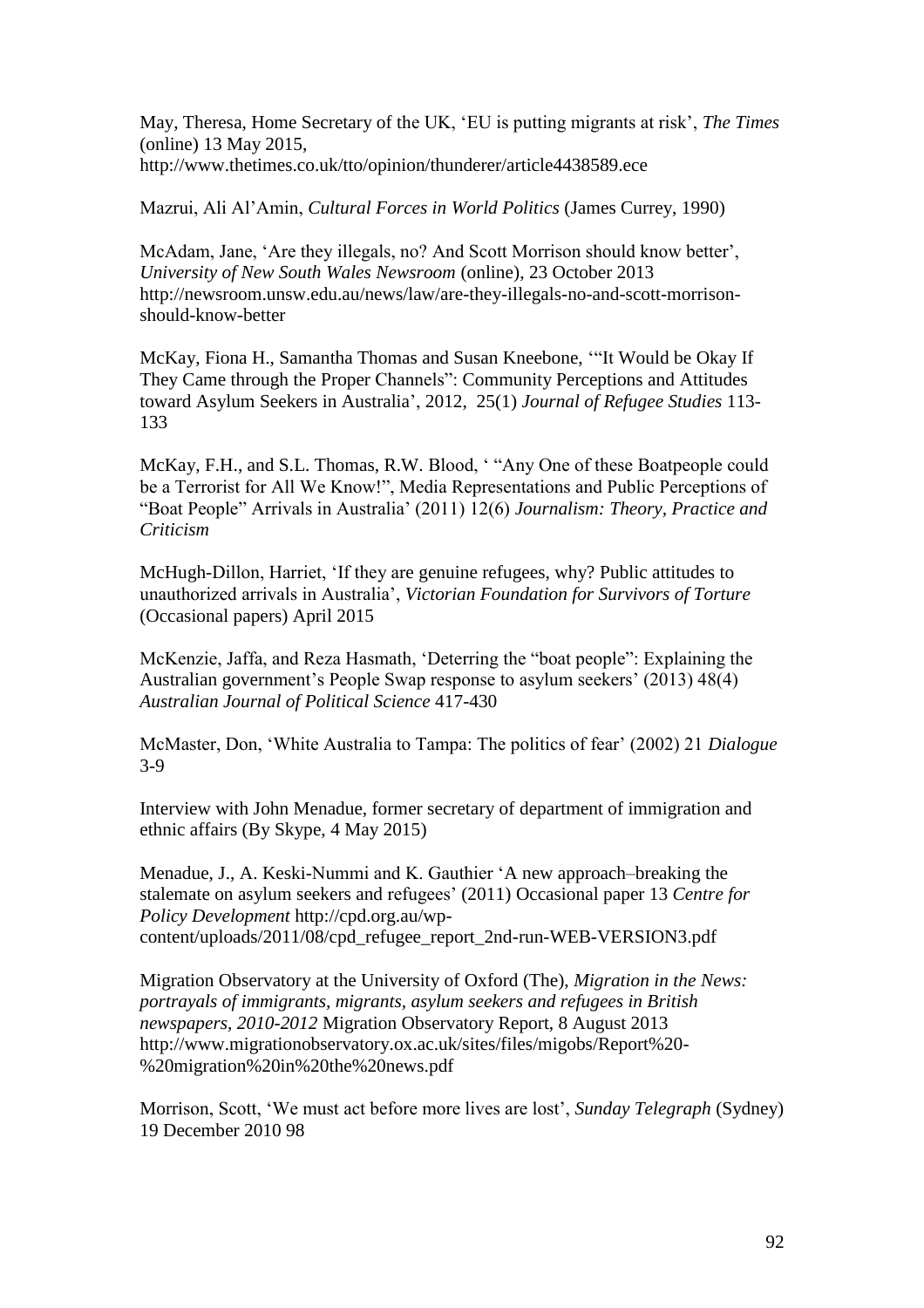Morrison, Scott, 'Immigration – especially concerning persecuted Christians and the flood of boat people', *Christian Democratic Party* (online) August 2013 [http://www.cdp.org.au/newsletter/august2013/Immigration%20Scott%20Morrison%2](http://www.cdp.org.au/newsletter/august2013/Immigration%20Scott%20Morrison%20MP.pdf) [0MP.pdf](http://www.cdp.org.au/newsletter/august2013/Immigration%20Scott%20Morrison%20MP.pdf)

Press conference with Scott Morrison, minister for immigration, and Lieutenant General Angus Campbell, Australian Army (Sydney, 23 September 2013) [http://pandora.nla.gov.au/pan/143035/20140402-](http://pandora.nla.gov.au/pan/143035/20140402-1303/www.minister.immi.gov.au/media/sm/2013/sm208387.htm) [1303/www.minister.immi.gov.au/media/sm/2013/sm208387.htm](http://pandora.nla.gov.au/pan/143035/20140402-1303/www.minister.immi.gov.au/media/sm/2013/sm208387.htm)

Mulakala, Anthea 'Understanding the Australia-Malaysia Refugee Swap', *In Asia* (online) 24 August 2011, http://asiafoundation.org/in-asia/2011/08/24/understandingthe-australia-malaysia-refugee-swap/

Mummery, Jane, and Debbie Rodan, (2007) 'Discursive Australia: refugees, Australianness, and the Australian public sphere' (2007) 21(3) *Continuum: Journal of Media & Cultural Studies* 347-360

Neumann, Klaus, '"Queue Jumpers" and the perils of crossing Sydney Harbour on a Manly ferry', *Inside Story* (online) 2 October 2014 [http://insidestory.org.au/queue](http://insidestory.org.au/queue-jumpers-and-the-perils-of-crossing-sydney-harbour-on-a-manly-ferry)[jumpers-and-the-perils-of-crossing-sydney-harbour-on-a-manly-ferry](http://insidestory.org.au/queue-jumpers-and-the-perils-of-crossing-sydney-harbour-on-a-manly-ferry)

## *News.com.au*

'Tony Abbott compares stopping asylum-seeker boats to war' *News.com.au*, 10 January 2014 [http://www.news.com.au/national/tony-abbott-compares](http://www.news.com.au/national/tony-abbott-compares-%09stopping-asylumseeker-boats-to-%09war/story-fncynjr2-1226798726896)[stopping-asylumseeker-boats-to-war/story-fncynjr2-1226798726896](http://www.news.com.au/national/tony-abbott-compares-%09stopping-asylumseeker-boats-to-%09war/story-fncynjr2-1226798726896)

### *New York Times (The)*

'The Times shifts on 'illegal immigrant' but doesn't ban the use', *The New York Times* (online), 23 April 2013 [http://www.nytimes.com/2013/04/24/business/media/the-times-shifts-on](http://www.nytimes.com/2013/04/24/business/media/the-times-shifts-on-%09illegal-immigrant-but-doesnt-ban-the-use.html?_r=0)illegal-immigrant-but-doesnt-ban-the-use.html? $r=0$ 

Ngwodo, Chris, 'Cliches of civilisation', *African Hadithi* (online) 31 December 2014 [http://africanhadithi.com/article/1085896414/Cliches\\_of\\_Civilization](http://africanhadithi.com/article/1085896414/Cliches_of_Civilization)

Nicholson, Brendan, 'Abbott slams boatpeople as unchristian' *The Australian* (online) 10 July 2012 [http://www.theaustralian.com.au/national-affairs/immigration/abbott](http://www.theaustralian.com.au/national-affairs/immigration/abbott-slams-boatpeople-as-un-christian/story-fn9hm1gu-1226422034305)[slams-boatpeople-as-un-christian/story-fn9hm1gu-1226422034305](http://www.theaustralian.com.au/national-affairs/immigration/abbott-slams-boatpeople-as-un-christian/story-fn9hm1gu-1226422034305)

O'Brien, Natalie, 'Overboard incident 'never happened' *The Australian* (Australia) 7 November 2001

O'Connell Davidson, Julia, 'Mediterranean migrants are not slaves – do not pervert history to justify military action' *The Guardian* (online) 17 May 2015 http://www.theguardian.com/commentisfree/2015/may/17/mediterranean-migrantsslaves-history-military-action-eu-leaders-libya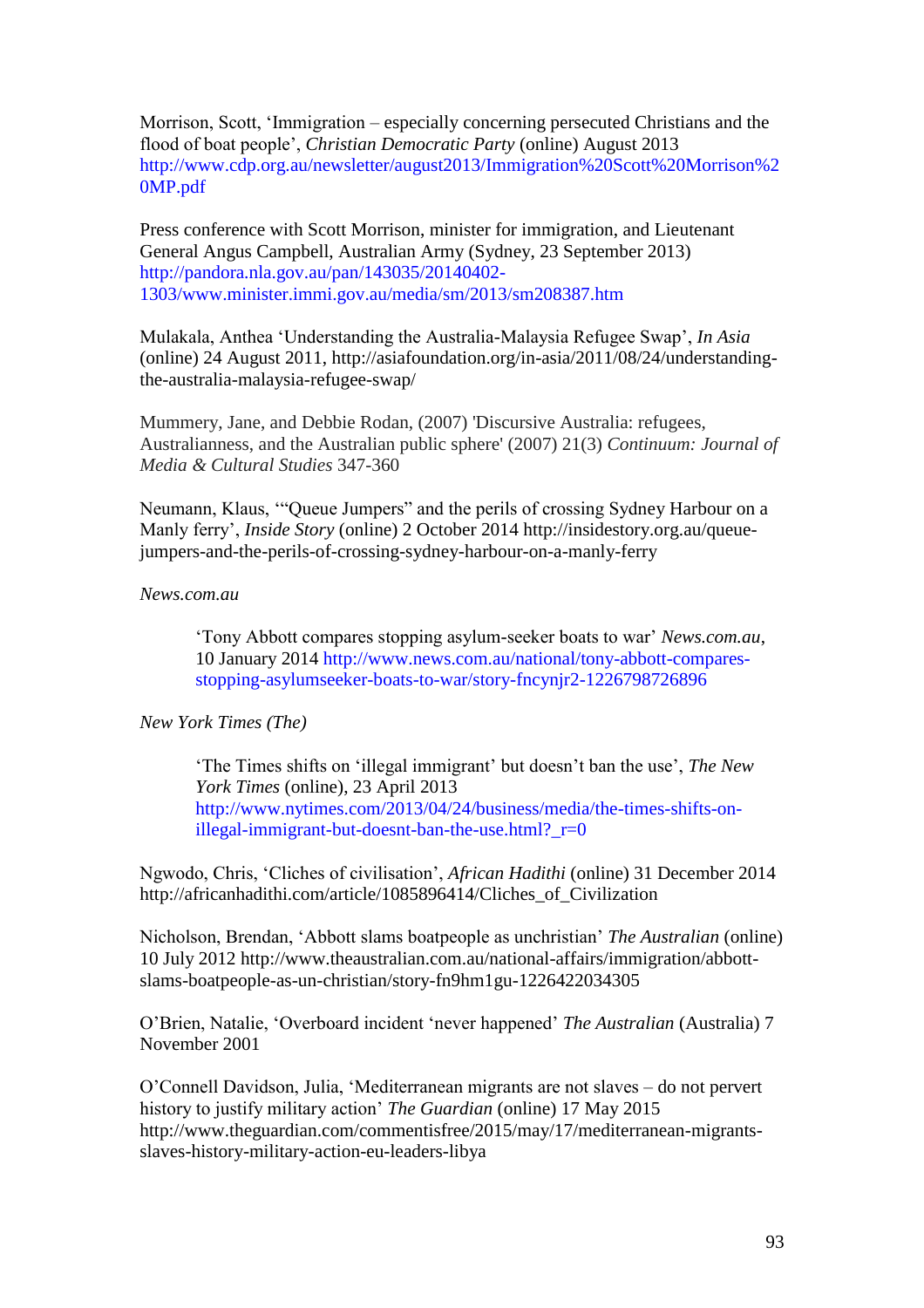Orwell, George, *Politics and the English Language* (Penguin, first published 1945, 2013 ed)

Ostermeir, E., 'When will Obama stop using the term illegal immigrant', *University of Minnesota, Humphrey School of Public Affairs* (online) 23 April 2013, [http://blog.lib.umn.edu/cspg/smartpolitics/2013/04/when\\_will\\_obama\\_stop\\_using\\_the](http://blog.lib.umn.edu/cspg/smartpolitics/2013/04/when_will_obama_stop_using_the.php) [.php](http://blog.lib.umn.edu/cspg/smartpolitics/2013/04/when_will_obama_stop_using_the.php)

Paszkiewicz, Natalia, 'The danger of conflating migrant smuggling with human trafficking', *Middle East Eye* (online) 2 June 2015 [http://www.middleeasteye.net/columns/danger-conflating-migrant-smuggling-human](http://www.middleeasteye.net/columns/danger-conflating-migrant-smuggling-human-trafficking-1139692383#sthash.gndG6OaH.dpuf)[trafficking-1139692383#sthash.gndG6OaH.dpuf](http://www.middleeasteye.net/columns/danger-conflating-migrant-smuggling-human-trafficking-1139692383#sthash.gndG6OaH.dpuf)

Payack, Paul J.J., 'How 9/11 changed the way we talk' *Global Language Monitor* (online) 2014 [http://www.languagemonitor.com/911/how-911-changed-the-way-we](http://www.languagemonitor.com/911/how-911-changed-the-way-we-talk/)[talk/](http://www.languagemonitor.com/911/how-911-changed-the-way-we-talk/)

Pedersen, A., J. Attwell, and D. Heveli, (2005) 'Prediction of Negative Attitudes toward Australian Asylum Seekers: False Beliefs, Nationalism, and Self-esteem', *Australian Journal of Psychology* (2005) 57(3) 148-160

Pedersen, A., S. Watt and S. Hanser,'The role of false beliefs in the community's and the federal governments' attitudes toward Australian asylum seekers' (2006) 41(1) *Australian Journal of Social Issues*

Phillips, Janet, 'Asylum seekers and refugees: what are the facts?' (Research Paper, Parliament of Australia, Department of Parliamentary Services, Parliamentary Library, 2 March 2015)

http://www.aph.gov.au/binaries/library/pubs/bn/sp/asylumfacts.pdf

Phillips, Janet, 'Boat arrivals in Australia: a quick guide to the statistics' (Research Paper, Parliament of Australia, Department of Parliamentary Services, Parliamentary Library, 23 January 2014)

[http://www.aph.gov.au/About\\_Parliament/Parliamentary\\_Departments/Parliamentary](http://www.aph.gov.au/About_Parliament/Parliamentary_Departments/Parliamentary_Library/pubs/rp/rp1314/QG/BoatArrivals) [\\_Library/pubs/rp/rp1314/QG/BoatArrivals](http://www.aph.gov.au/About_Parliament/Parliamentary_Departments/Parliamentary_Library/pubs/rp/rp1314/QG/BoatArrivals)

Phillips, Janet, and Harriet Spinks, 'Boat Arrivals in Australia since 1976' (Research Paper, Parliament of Australia, Department of Parliamentary Services, Parliamentary Library, 23 July 2013)

[http://parlinfo.aph.gov.au/parlInfo/search/display/display.w3p;query=Id%3A%22libra](http://parlinfo.aph.gov.au/parlInfo/search/display/display.w3p;query=Id%3A%22library%2Fprspub%2F5P1X6%22) [ry%2Fprspub%2F5P1X6%22](http://parlinfo.aph.gov.au/parlInfo/search/display/display.w3p;query=Id%3A%22library%2Fprspub%2F5P1X6%22)

Phillips, Janet and Harriet Spinks 'Immigration detention in Australia' (Research Paper, Parliament of Australia, Department of Parliamentary Services, Parliamentary Library, 20 March 2013)

http://parlinfo.aph.gov.au/parlInfo/download/library/prspub/1311498/upload\_binary/1 311498.pdf;fileType=application%2Fpdf#search=%22library/prspub/1311498%22

Phillips, Melissa, 'Working with the media: Notes for refugee advocates' (2000) 8 *Forced Migration Review*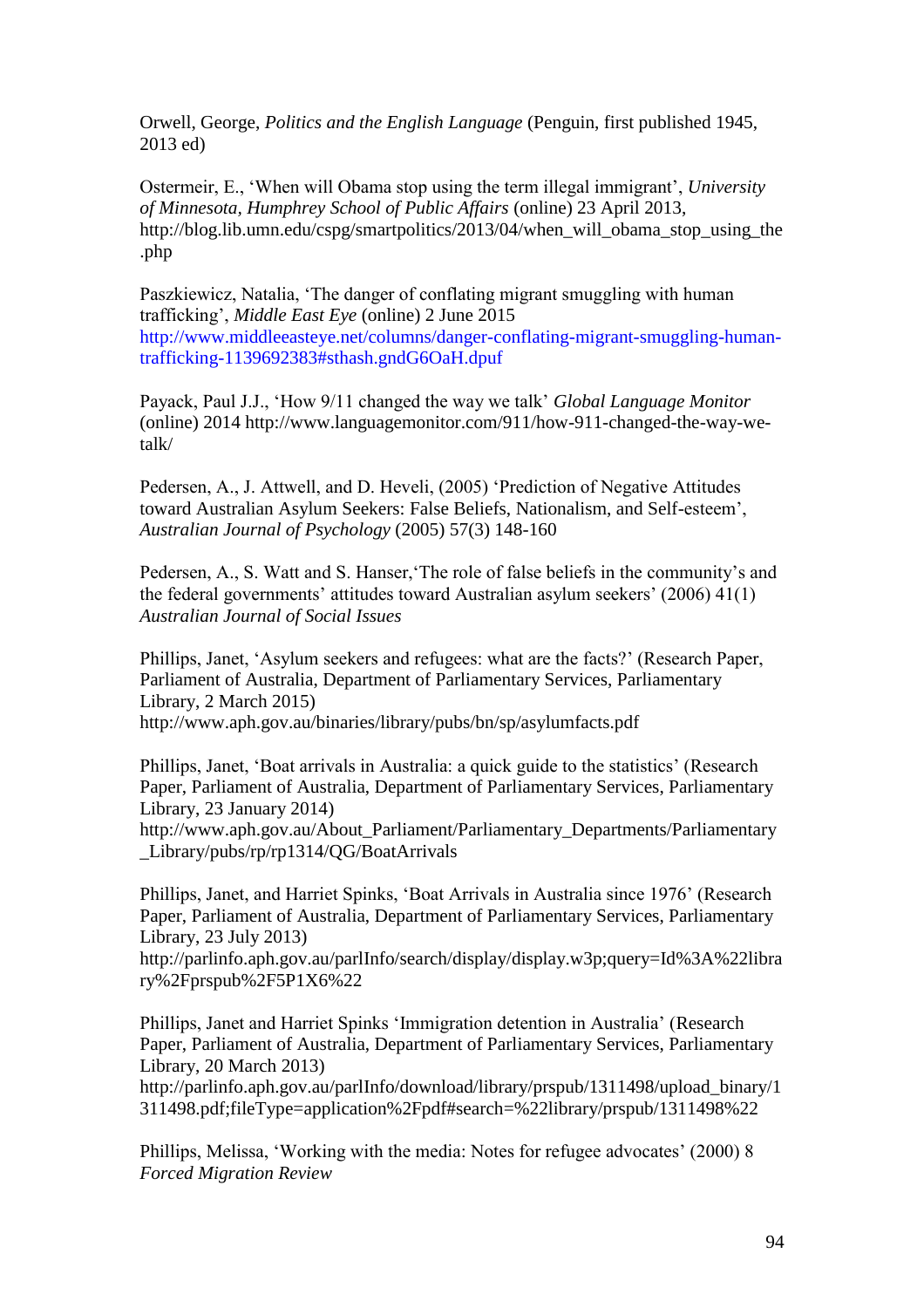Pickering, Sharon, 'Common Sense and Original Deviancy: News Discourses and Asylum Seekers in Australia' (2001) 14(2) *Journal of Refugee Studies*

Pickering, Sharon, 'The Hard Press of Asylum', 2000 1(8) *Forced Migration Review*

Piper, Margaret 'Lack of charity in our treatment of refugees' *The Canberra Times* (Canberra) 11 November 1992

Poynder, Nick 'A (Name Deleted) v Australia: A Milestone For Asylum Seekers' [1997] AUJlHRights 21, (1997) 4(1) *Australian Journal of Human Rights* <http://www.austlii.edu.au/au/journals/AJHR/1997/21.html>

Republic of Nauru, Press Release, 'Australian immigration minister delivers hardline message on illegal boat arrivals' 9 October 2014 http://www.naurugov.nr/government-information-office/media-release/australianimmigration-minister-delivers-hardline-message-on-illegal-boat-arrivals.aspx

Robinson, W. Courtland, *Terms of Refuge*, (London: Zed Books, 1998)

Romano, Angela, 'Journalism's Role in mediating public conversation on asylum seekers and refugees in Australia' (2004) 26(2) *Australian Journalism Review*

Rudd, Kevin, Prime Minister of Australia, quoted in Emma Rodgers, 'Rudd wants people smugglers to "rot in hell"' *ABC News* (online) 17 April 2009 http://www.abc.net.au/news/stories/2009/04/17/2545748.htm

Rudd, Kevin, Prime Minister of Australia, quoted in 'PM', *ABC Radio*, 17 April 2013 http://www.abc.net.au/pm/content/2008/s2546098.htm

Rudd, Kevin, Prime Minister of Australia, quoted in 'Rudd, SBY, agree to tackle asylum seekers' *The World Today*, ABC News (online), 10 March 10 2010 <http://www.abc.net.au/worldtoday/content/2010/s2841753.htm>

Ruddock, Phillip, immigration minister, quoted in Barrett, Rebecca, 'Immigration shakeup' *PM, ABC News* (online) 27 April 2001 <http://www.abc.net.au/pm/stories/s284439.htm>

Rushefsky, Mark E., and Kant Patel, *Politics, Power and Policy Making: The case of health care reform in the 1990s* (M.E. Sharpe, 1998)

Saunders, Keith, 'A leaky boat to heartbreak', *The Australian* (Australia), 28 August 2001

Schloenhardt, Andreas, quoted in *Factcheck* (online), ABC News, 24 January 2014 [http://www.abc.net.au/news/2014-01-24/tony-abbott-incorrect-on-asylum-seekers](http://www.abc.net.au/news/2014-01-24/tony-abbott-incorrect-on-asylum-seekers-breaking-australian-law/5214802)[breaking-australian-law/5214802](http://www.abc.net.au/news/2014-01-24/tony-abbott-incorrect-on-asylum-seekers-breaking-australian-law/5214802)

Senate Select Committee on a Certain Maritime Incident, Parliament of Australia, *Report of the Senate Select Committee on a Certain Maritime Incident* (2002)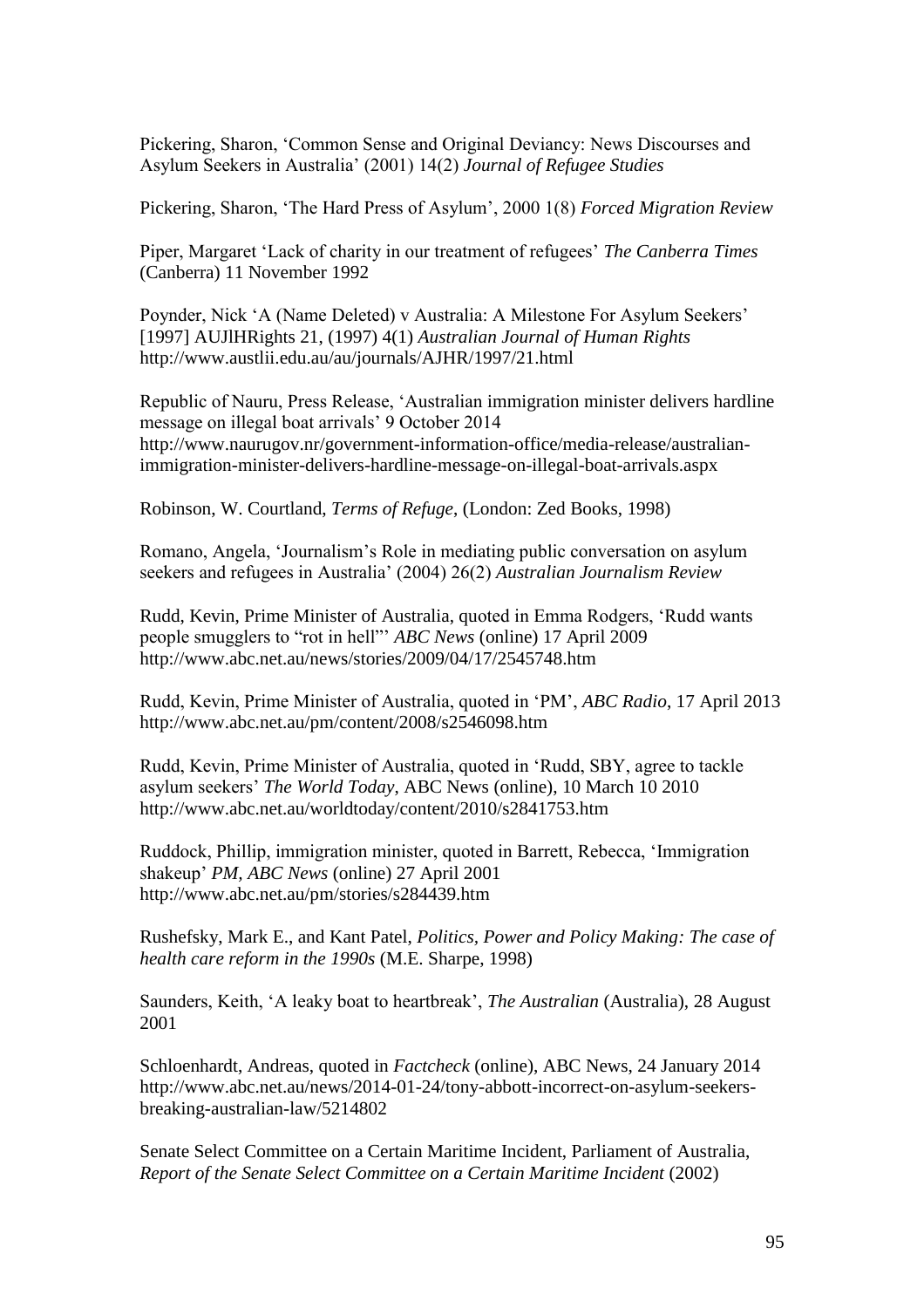[https://www.aph.gov.au/binaries/senate/committee/maritime\\_incident\\_ctte/report/repo](https://www.aph.gov.au/binaries/senate/committee/maritime_incident_ctte/report/report.pdf) [rt.pdf](https://www.aph.gov.au/binaries/senate/committee/maritime_incident_ctte/report/report.pdf)

Shanahan, Dennis and Megan Saunders 'Attitudes to boat people hardening' *The Australian* (Australia) 31 October 2001 11

Shanahan, Dennis, and Megan Saunders, 'Poll backs PM's stand – The Tampa crisis – transfer to navy troop-carrier begins' *The Australian* (Australia) 4 September 2001 1

Shepard, Masocha, *Asylum seekers, social work, and racism* (Palgrave Macmillan, London, 2015)

Sheridan, Greg, 'Inflammatory denial of human dignity', *The Australian*, (Australia), 6 September 2001

Simon, A., and Jerit, J. 'Toward a theory relation political discourse, media and public opinion' Journal of Communication (2007) 57 254-271

Smith, Evan, 'Defining and demonizing asylum: a brief history of UK refugee discourses', *A Hatful of History* (online), 2 July 2013 [https://hatfulofhistory.wordpress.com/2013/07/02/defining-and-demonising-asylum](https://hatfulofhistory.wordpress.com/2013/07/02/defining-and-demonising-asylum-a-brief-history-of-uk-refugee-discourses/)[a-brief-history-of-uk-refugee-discourses/](https://hatfulofhistory.wordpress.com/2013/07/02/defining-and-demonising-asylum-a-brief-history-of-uk-refugee-discourses/)

Smyth, Jamie, 'Australia's "stop the boats" asylum policy divides opinion', *The Financial Times* (online) 6 November 2014 http://www.ft.com/cms/s/0/82225b4c-6563-11e4-91b1-00144feabdc0.html#axzz3fOBo2WtP

Squire, Vicki, 'Accounting for the Dominance of Control: Inter-party dynamics and restrictive asylum policy in contemporary Britain' (2008) *British Politics* 241-261

Stokes, Jim, '1979 Cabinet Records: The Historical Context and Issues of Interest', *National Archives*, (2010) [http://www.naa.gov.au/collection/explore/cabinet/by](http://www.naa.gov.au/collection/explore/cabinet/by-year/events-issues-1979.aspx)[year/events-issues-1979.aspx](http://www.naa.gov.au/collection/explore/cabinet/by-year/events-issues-1979.aspx)

*Sydney Morning Herald (The)*

Editorial 'Hawke jumps the queue' *The Sydney Morning Herald* (Sydney), 8 June 1990

Editorial, 'Pain of one world' *The Sydney Morning Herald* (Sydney) 14 September 2001 10

Taylor, Lenore, 'Bob Carr's comments foreshadow Labor asylum seeker clampdown', *The Guardian* (online), 28 June 2013 http://www.theguardian.com/world/2013/jun/28/rudd-government-asylum-seekerpolicy

Tapper, James, 'Britain replaces migrant search and rescue ship with smaller vessel', *The Guardian* (online) 21 June 2015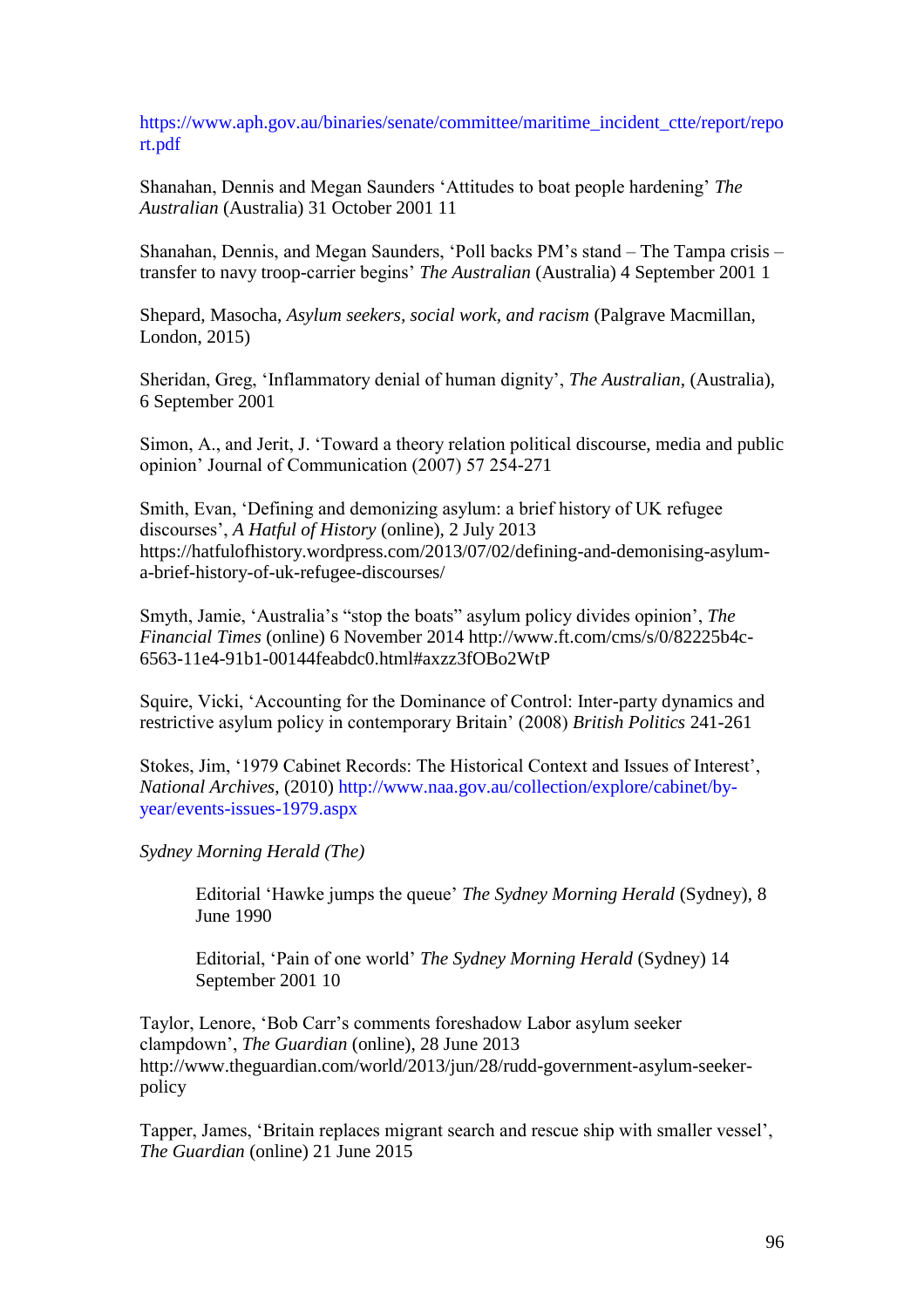http://www.theguardian.com/world/2015/jun/21/britain-replaces-migrant-search-andrescue-ship-with-smaller-naval-vessel

Taylor, Savitri, 'The importance of human rights talk in asylum seeker advocacy' (2001) 24(1) *UNSW Law Journal*

Taylor, Savitri, 'Achieving reform of Australian asylum seeker law and policy' (2001) 24 *Just Policy* 41-54

Travis, Alan, 'Bogus asylum seekers make way for abuse', *The Guardian* (London) 12 November 1998 4

Travis, Alan, 'UK to continue migrant rescues despite planned Bulwark exit', *The Guardian* (online) 17 June 2015 [http://www.theguardian.com/uk](http://www.theguardian.com/uk-news/2015/jun/16/uk-continue-med-migrant-rescue-operation-hms-bulwark)[news/2015/jun/16/uk-continue-med-migrant-rescue-operation-hms-bulwark](http://www.theguardian.com/uk-news/2015/jun/16/uk-continue-med-migrant-rescue-operation-hms-bulwark)

Turoy-Smith, K., R. Kane, and A. Pederson, 'The willingness of a society to act on behalf of Indigenous Australians and refugees: the role of contact, intergroup anxiety, prejudice, and support for legislative change' (2013) 43(2) *Journal of Applied Psychology*

United Nations High Commissioner for Refugees, 'Worldwide displacement hits alltime high as war and persecution increase (Press Release, online, 18 June 2015) http://www.unhcr.org/558193896.html

United Nations High Commissioner for Refugees, 'Asylum Seekers', (2014) *United Nations High Commissioner for Refugees*  <http://www.unhcr.org/pages/49c3646c137.html>

Uhlmann, Chris, Interview with Scott Morrison, Minister for Immigration, *7:30 Report* (ABC Television) 18 July 2013 <http://www.abc.net.au/7.30/content/2013/s3806305.htm>

Vanstone, Amanda, immigration minister of Australia, quoted in ''Smuggling crackdown' enables refugee boost' *Lateline*, ABC News (online) 26 March 2004 <http://www.abc.net.au/lateline/content/2004/s1074961.htm>

Von Vacano, Diego, A., *The Color of Citizenship: Race, Modernity and Latin American/Hispanic Political Thought* (Oxford University, 2012)

Walsh, Max, 'Immigration policy in disrepute', *The Sydney Morning Herald* (Sydney), 19 May 1990

Ward, Ian, 'The Tampa affair, wedge politics and a lesson for political journalism' (2002) 24(1) *Australian Journalism Review*

Wilson, Lauren, 'Rudd, PNG agree to fight against "common enemy" of people smugglers', *The Australian* (online) 15 July 15 2013